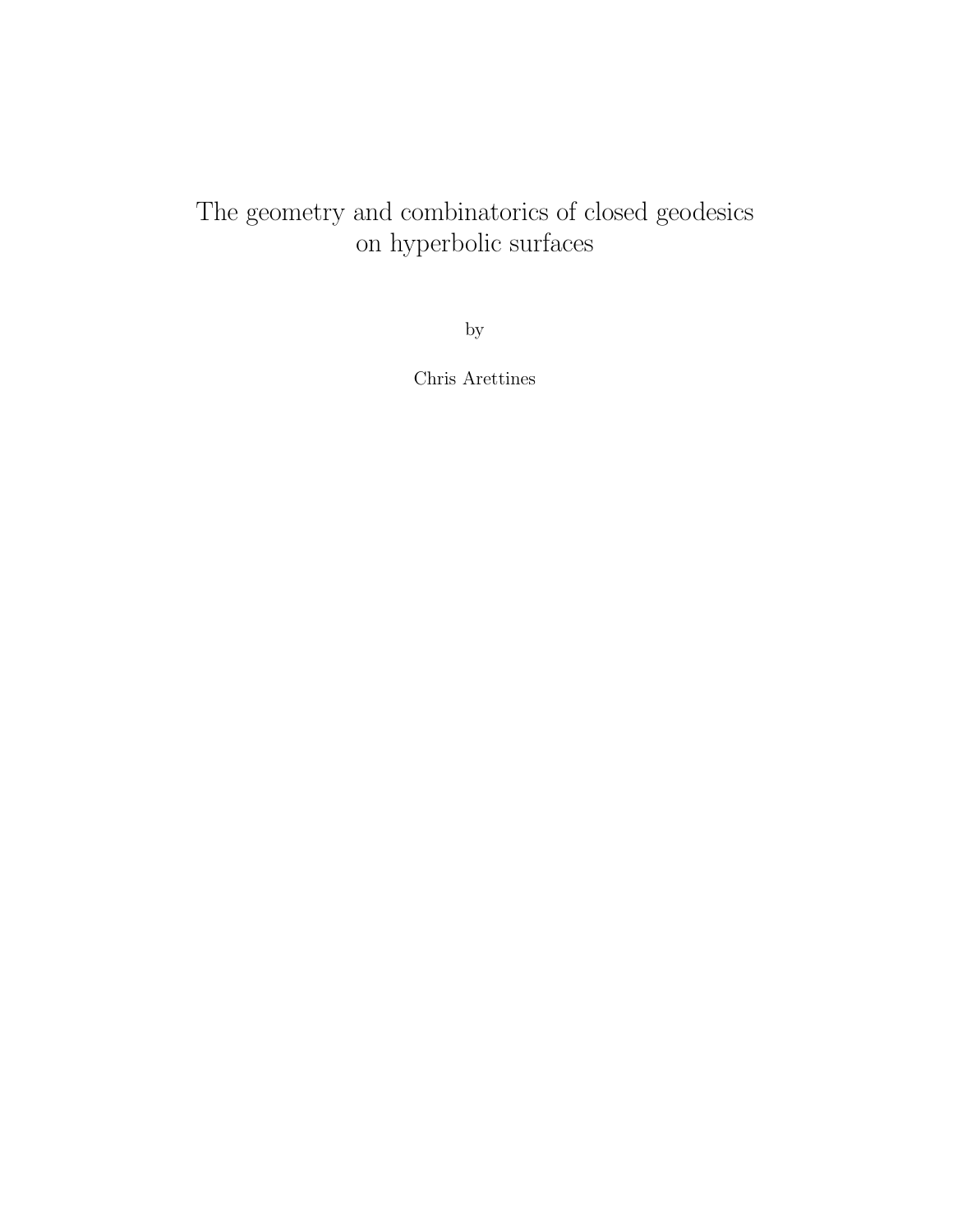#### **Abstract**

The geometry and combinatorics of closed geodesics on hyperbolic surfaces

by

Chris Arettines

Advisor: Professor Ara Basmajian

In this thesis, we obtain combinatorial algorithms that determine the minimal number of self-intersections necessary for a free homotopy class [*γ*] on an orientable surface, using algebraic input. Using this same input, we describe another algorithm which determines whether or not a minimally intersecting curve in  $[\gamma]$  is *filling*, that is, whether or not the complement is a disjoint union of disks or punctured disks. Next, we use these algorithms as inspiration for proving the existence of filling curves which self-intersect 2*g −* 1 times, which is the minimal number of intersections possible. The combinatorial viewpoint that is developed can then be used to obtain geometric information about the curves, which is the subject of the last chapter. Among other things, we obtain a sharp lower bound on the length of a filling curve with the minimal number of self-intersections on a surface of genus g.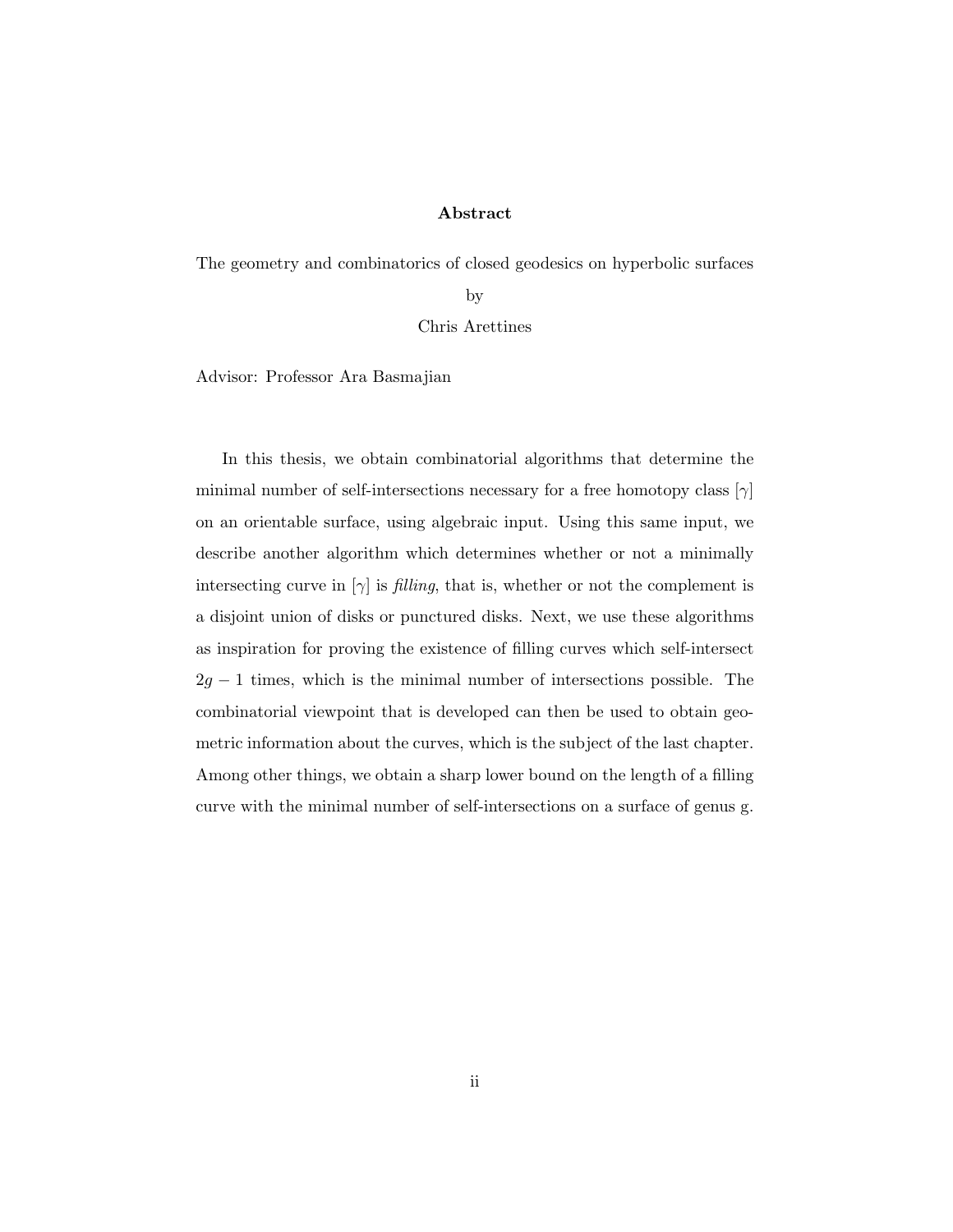# **Contents**

| $\mathbf 1$    |                                    | Overview |                                                                    | $\mathbf{1}$   |  |  |
|----------------|------------------------------------|----------|--------------------------------------------------------------------|----------------|--|--|
| $\overline{2}$ | <b>Basic Geometry and Topology</b> |          |                                                                    |                |  |  |
|                | 2.1                                |          |                                                                    | $\overline{4}$ |  |  |
|                |                                    | 2.1.1    | Models of the Hyperbolic Plane                                     | $\overline{5}$ |  |  |
|                |                                    | 2.1.2    |                                                                    | 6              |  |  |
|                |                                    | 2.1.3    | Trigonometry $\dots \dots \dots \dots \dots \dots \dots \dots$     | 9              |  |  |
|                | 2.2                                |          |                                                                    | 9              |  |  |
|                |                                    | 2.2.1    | Surfaces and hyperbolic geometry $\dots \dots \dots$               | 11             |  |  |
|                | 2.3                                |          | The Mapping Class Group and Teichmüller Space                      | 13             |  |  |
|                |                                    | 2.3.1    | Fenchel-Nielsen coordinates                                        | 15             |  |  |
| 3              |                                    |          | <b>Combinatorial Algorithms</b>                                    | 18             |  |  |
|                | $3.1\,$                            |          | Minimal Configurations - Two algorithms $\ldots \ldots \ldots$     | 18             |  |  |
|                |                                    | 3.1.1    |                                                                    | <b>20</b>      |  |  |
|                |                                    | 3.1.2    | The Combinatorial Homotopy Algorithm                               | 22             |  |  |
|                |                                    | 3.1.3    | The Minimal Linking Algorithm                                      | 35             |  |  |
|                |                                    | 3.1.4    | Examples $\ldots \ldots \ldots \ldots \ldots \ldots \ldots \ldots$ | 41             |  |  |
|                | $3.2\,$                            |          |                                                                    | 44             |  |  |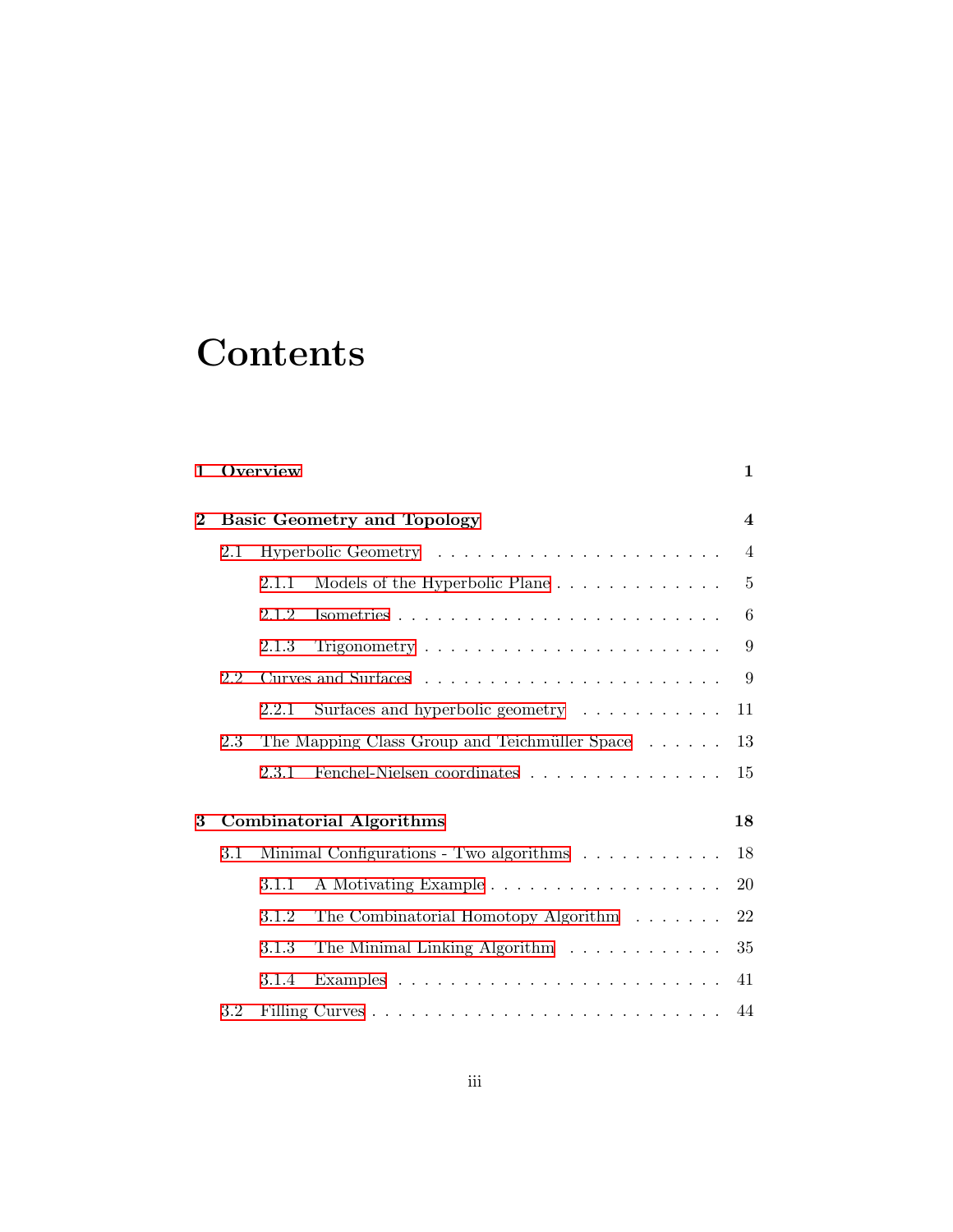|   | 3.3 <sub>1</sub>    |                                                                               |    |  |  |  |  |  |  |
|---|---------------------|-------------------------------------------------------------------------------|----|--|--|--|--|--|--|
|   |                     | 3.3.1 An example $\ldots \ldots \ldots \ldots \ldots \ldots \ldots \ldots$ 49 |    |  |  |  |  |  |  |
| 4 |                     | Constructing filling curves                                                   | 51 |  |  |  |  |  |  |
|   | 4.1                 |                                                                               |    |  |  |  |  |  |  |
|   | 4.2                 |                                                                               |    |  |  |  |  |  |  |
|   | 4.3                 |                                                                               |    |  |  |  |  |  |  |
| 5 |                     | <b>Topology informing Geometry</b>                                            | 61 |  |  |  |  |  |  |
|   | 5.1                 |                                                                               |    |  |  |  |  |  |  |
|   |                     |                                                                               |    |  |  |  |  |  |  |
|   |                     | 5.2.1                                                                         |    |  |  |  |  |  |  |
|   |                     | 5.2.2                                                                         |    |  |  |  |  |  |  |
|   | 5.3                 |                                                                               |    |  |  |  |  |  |  |
|   | <b>Bibliography</b> |                                                                               |    |  |  |  |  |  |  |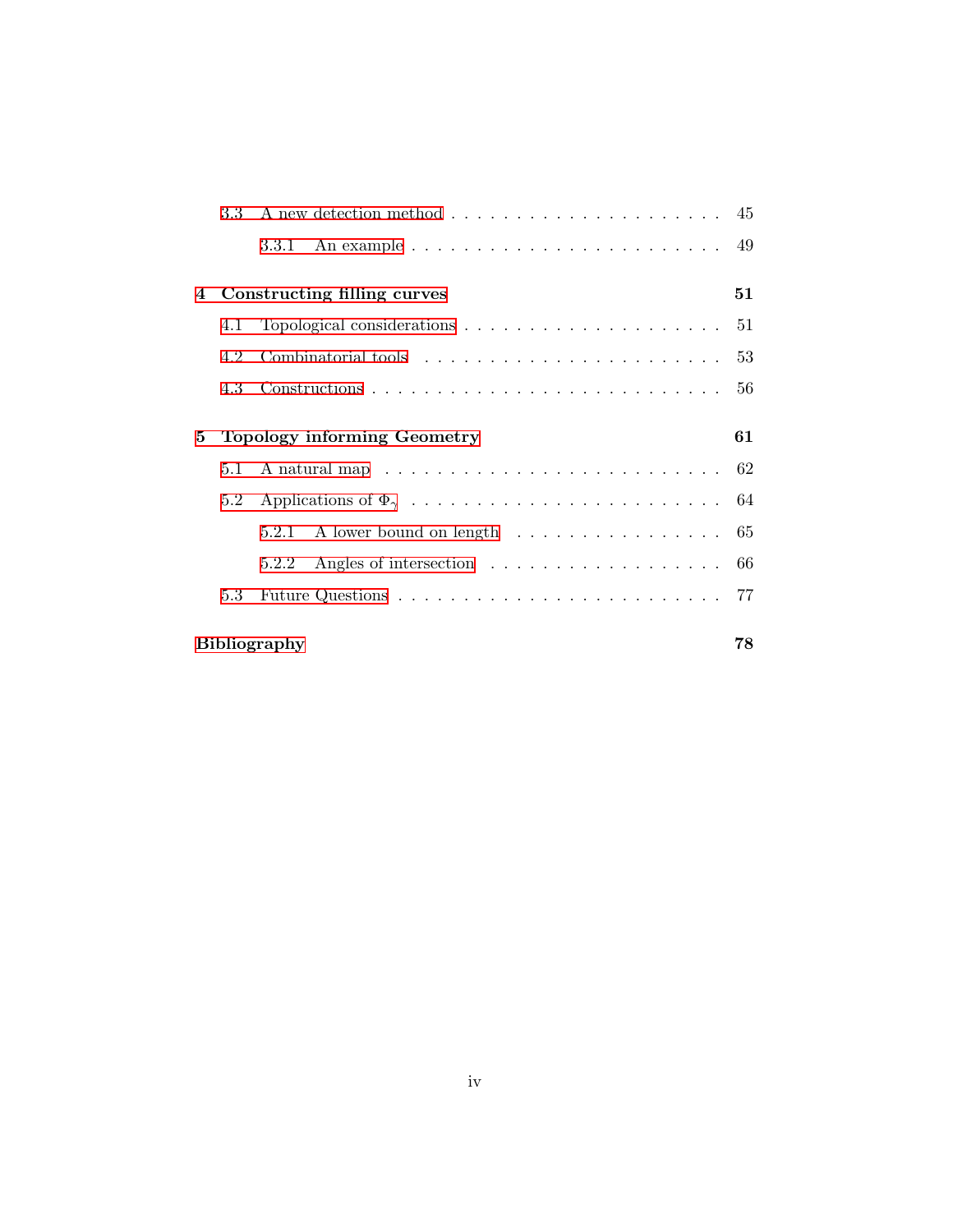# **List of Figures**

| 2.1 | Elliptic, parabolic, and hyperbolic isometries respectively. $\dots$ . | 9      |
|-----|------------------------------------------------------------------------|--------|
| 2.2 | Geometric realizations of fundamental polygons                         | 12     |
| 3.1 |                                                                        | 21     |
| 3.2 |                                                                        | 22     |
| 3.3 |                                                                        | 27     |
| 3.4 |                                                                        | 28     |
| 3.5 |                                                                        | 29     |
| 3.6 | Local configuration of an improper bigon $\dots \dots \dots$           | 32     |
| 3.7 |                                                                        | 35     |
| 3.8 | Powers of simple closed curves                                         | 38     |
| 3.9 | Sequence of permutations removing all of the bigons. $\dots$ .         | 43     |
|     |                                                                        | 46     |
|     |                                                                        | 50     |
| 4.1 | Identifying bigons in a ribbon surface                                 | 56     |
| 4.2 | A ribbon surface homeomorphic to $S_2, 1, \ldots, \ldots, \ldots$      | 57     |
| 4.3 | Inductively building filling curves                                    | $58\,$ |
| 4.4 | Inductively building filling curves with additional intersections      | 60     |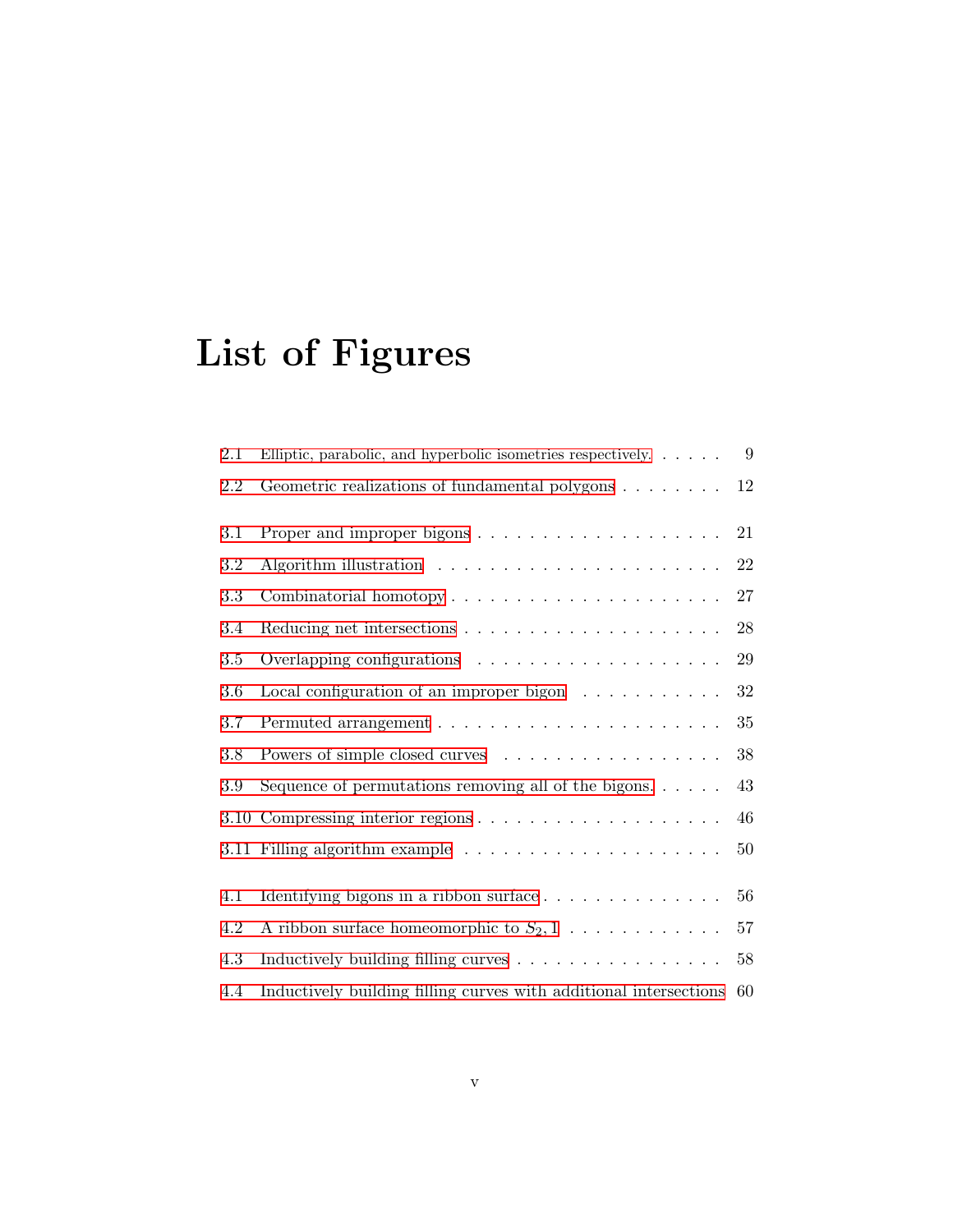| 5.1 The quadrilateral for Theorem 5.2.3. $\dots$ $\dots$ $\dots$ $\dots$ $\dots$ $\dots$ 67 |  |
|---------------------------------------------------------------------------------------------|--|
| 5.2 Curves on the punctured torus $\ldots \ldots \ldots \ldots \ldots$ 69                   |  |
|                                                                                             |  |
|                                                                                             |  |
| 5.5 The natural geometric operations on a quadrilateral $Q_1, \ldots, \ldots, 74$           |  |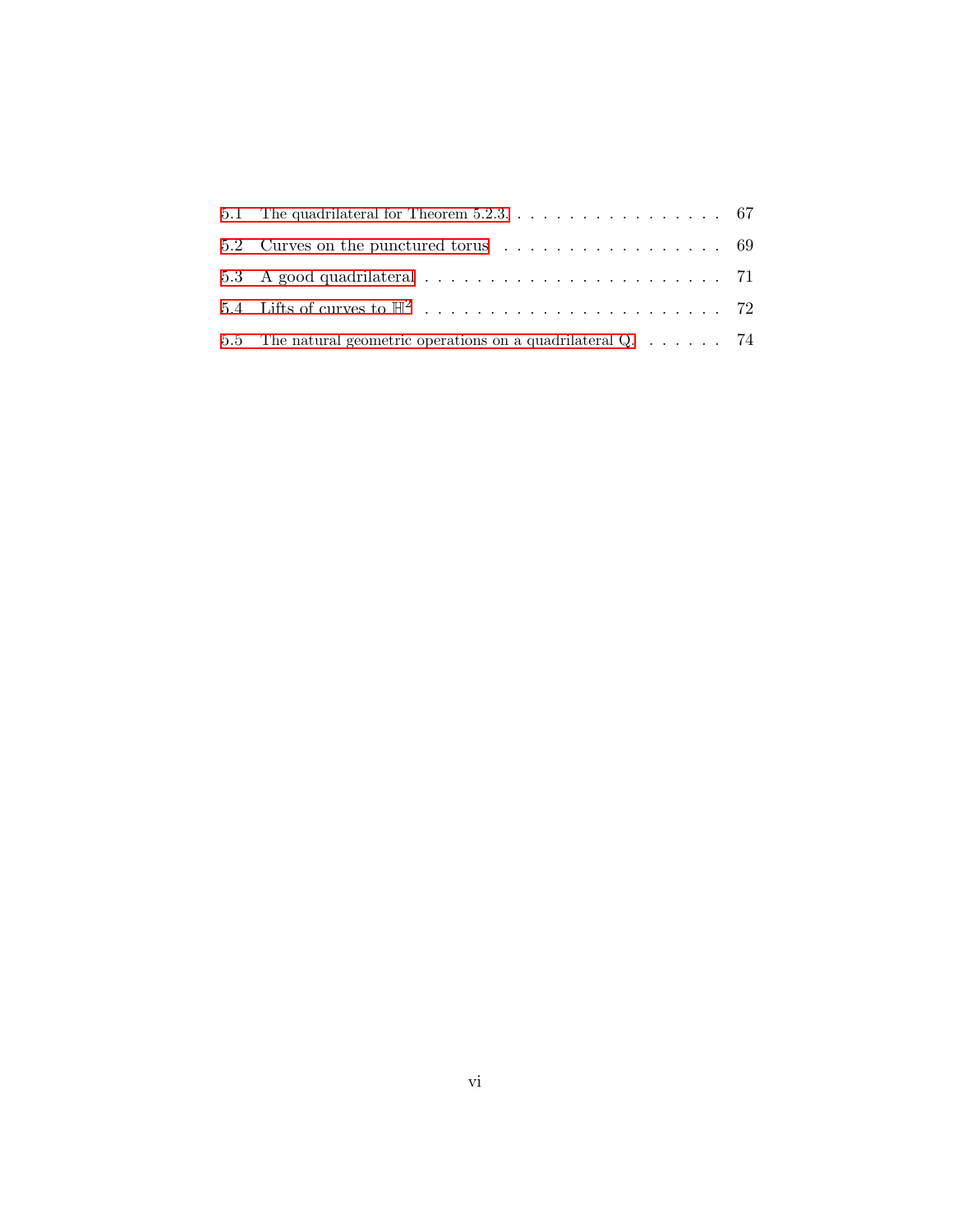# <span id="page-6-0"></span>**Chapter 1**

# **Overview**

In this thesis we analyze the interplay between algebra, combinatorics, geometry, and topology in the context of studying closed geodesics on orientable surfaces which carry a hyperbolic metric. A surface can be encoded as an edge-gluing pattern *X* for a fundamental polygon, and a free homotopy class can be specified by an *edge-crossing sequence W* in that fundamental polygon(see Chapter [2](#page-9-0)). Once a hyperbolic metric is chosen for the surface, every free homotopy class contains a unique geodesic. On surfaces which carry a metric of negative curvature (which are all that will be considered here), there are certain topological invariants of closed geodesics (or free homotopy classes) which are independent of the particular metric chosen. The first invariant is the *geometric intersection number*, which is the minimal possible number of crossings that the free homotopy class has on the surface. A closed geodesic always has the minimal number of intersections. The next invariant is whether or not the geodesic is *filling*, that is, whether or not the complement of the geodesic is a disjoint union of disks or once punctured disks. Since the intersection number and filling property are invariants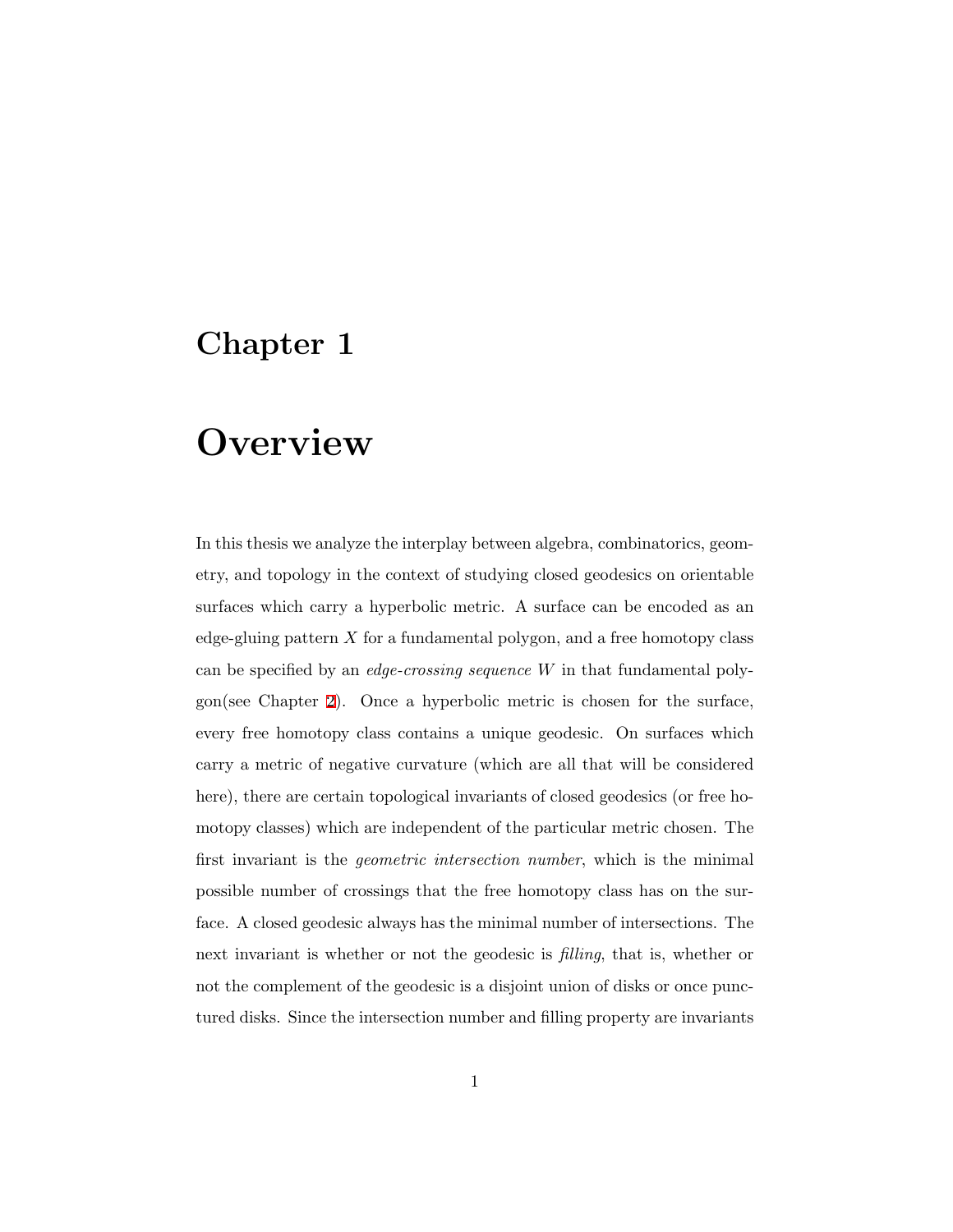of the geodesic, one should be able to determine these properties using the algebraic information of *X* and *W*. There is a long history of studying these propertiesfrom this viewpoint (see [[10](#page-85-0)],[\[16](#page-85-1)],[\[12](#page-85-2)] for example). In Chapter 3 we will present some new methods to determine the intersection and filling properties of a free homotopy class.

Using a basic Euler characteristic argument, one can prove that any filling curve on a surface of genus g must have at least  $2g - 1$  intersections. One can then ask if such curves actually exist. In[[4](#page-84-0)], it is proven that there are no *pairs* of simple curves (curves without self-intersections) which fill on a surface of genus 2, while there are pairs for higher genus surfaces. In Chapter 4, we show that for every surface of genus  $\geq 2$ , there are selfintersecting filling curves which have  $2g - 1$  self-intersections. We also show that there are filling curves with 2*g* self-intersections, and conjecture that there is a filling curve with *k* intersections, for every  $k \geq 2g - 1$ . Because the complements of filling curves are topologically simple, they are amenable to a combinatorial analysis, and the construction in Chapter 4 hints at a richer structure awaiting further study.

In Chapter 5, we present a very general point of view for analyzing filling geodesics by means of their combinatorics. Suppose we fix a hyperbolic metric on a surface *S*. Then each filling curve  $\gamma$  decomposes *S* into a collection of hyperbolic polygons, whose angles and side lengths are organized according to the combinatorics of *γ*. For certain *γ* which lack so-called *triangular regions*, these combinatorics are independent of the particular hyperbolic metric chosen for *S*. Facts about hyperbolic polygons can then be used to obtain information about the length of  $\gamma$ . Using this viewpoint, we obtain a sharp lower bound on the length of any minimally intersecting filling curve on a surface of genus *g*. In the part of Chapter 5, we analyze the role that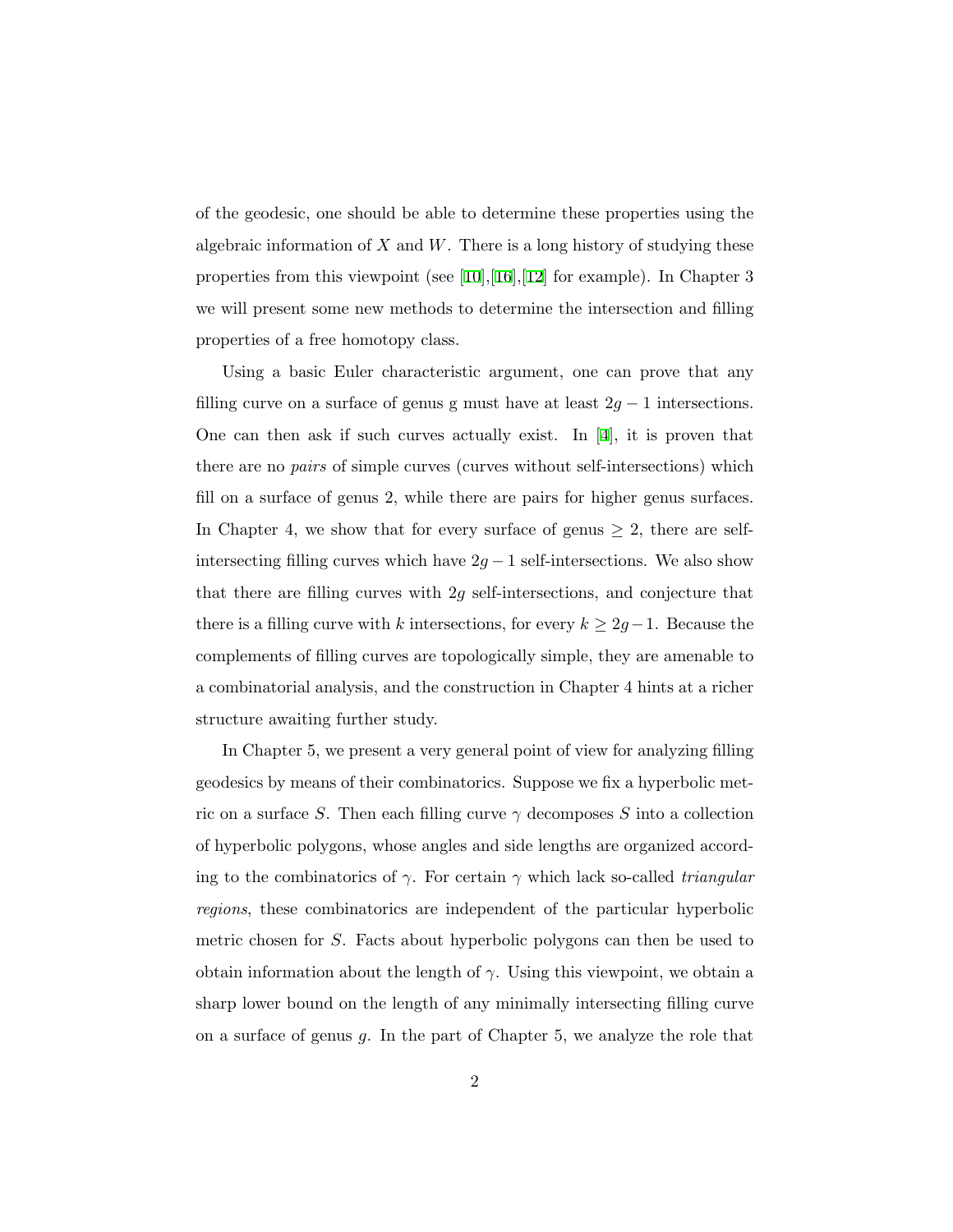angles of intersection play as a hyperbolic metric is varied on the punctured torus. In[[30\]](#page-87-0) it is shown that there are three closed geodesics whose pairwise angles of intersection parameterize the hyperbolic structure. We exhibit a pair of curves whose angles of intersection *fail* to parameterize the metric, and attempt to precisely quantify the failure. This result represents a first step in a wider study of understanding how properties of geodesics (angles of intersection, lengths) interact with the overall hyperbolic metric on a surface.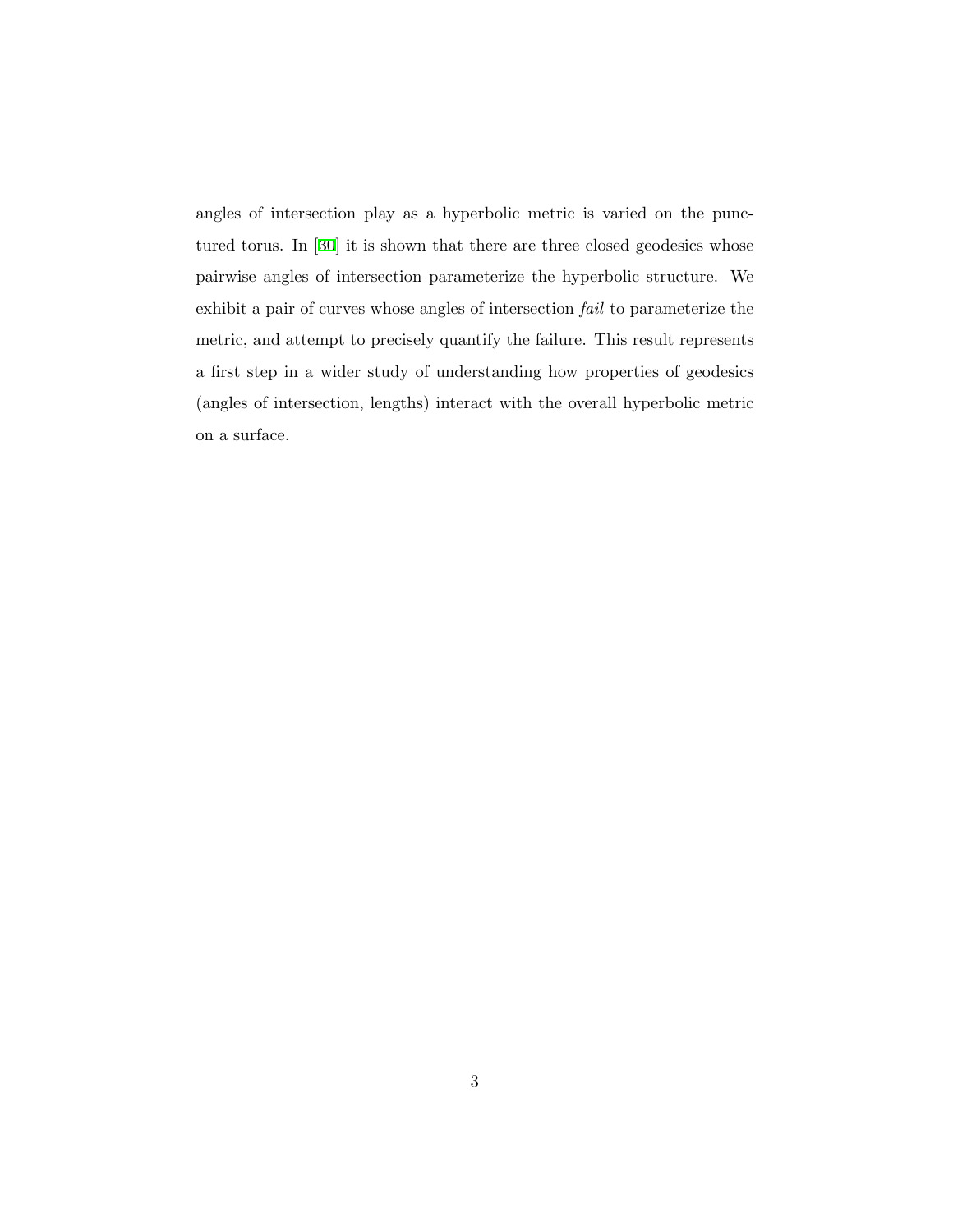## <span id="page-9-0"></span>**Chapter 2**

# **Basic Geometry and Topology**

In this chapter, we will take a whirlwind tour of the basics of surface topology and geometry, with an emphasis on the concepts that will be used implicitly and explicitly through the rest of this thesis. The reader may consult[[2](#page-84-1)],  $[6], [11], [23], [28], [29],$  $[6], [11], [23], [28], [29],$  $[6], [11], [23], [28], [29],$  $[6], [11], [23], [28], [29],$  $[6], [11], [23], [28], [29],$  $[6], [11], [23], [28], [29],$  $[6], [11], [23], [28], [29],$  $[6], [11], [23], [28], [29],$  $[6], [11], [23], [28], [29],$  $[6], [11], [23], [28], [29],$  $[6], [11], [23], [28], [29],$  or  $[35]$  for excellent expositions of these subjects.

#### <span id="page-9-1"></span>**2.1 Hyperbolic Geometry**

There are three standard geometries in two dimensions, namely Euclidean, spherical and hyperbolic geometries. Hyperbolic geometry turns out to the most prolific of these geometries in two dimensions, and thus we begin by recalling some of the basic facts of hyperbolic geometry that underpin the discussion that follows in later chapters.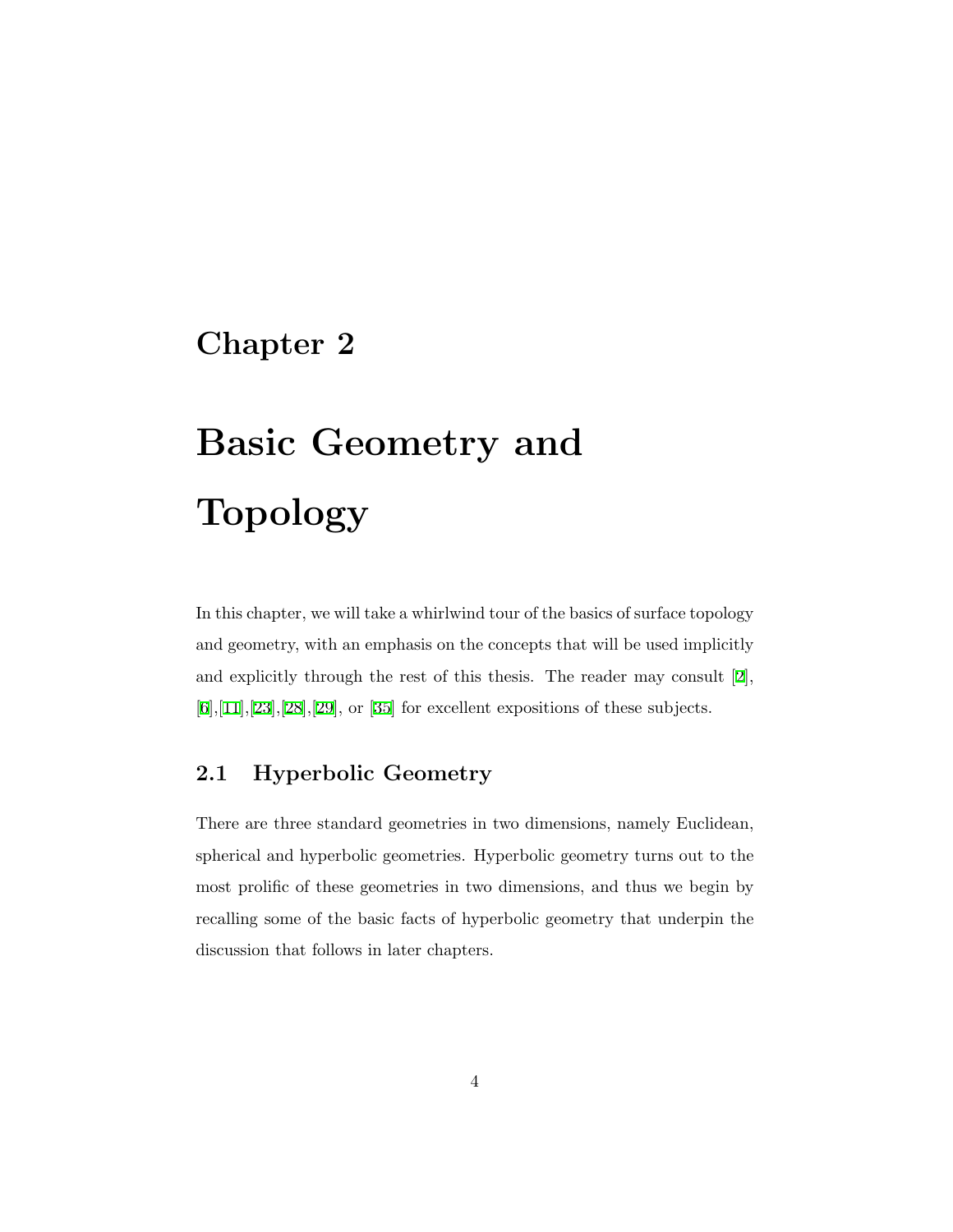#### <span id="page-10-0"></span>**2.1.1 Models of the Hyperbolic Plane**

There are various representations of the hyperbolic plane that sit inside of Euclidean space. One such model is the so-called *Upper Half-Plane Model*. Let  $\mathbb{U} = \{z \in \mathbb{C} | Im(z) > 0\}$  and endow U with the metric induced by the infinitesimal arc-length element  $\frac{|dz|}{Im(z)}$ , where  $|dz|$  is the normal Euclidean arc-length element. U equipped with this arc-length element is called the *upper half-plane model of the hyperbolic plane*. The length of any piecewise differentiable path  $\gamma : [0,1] \to \mathbb{U}$  is obtained by integrating over the path in the usual way:

$$
l(\gamma) = \int_0^1 \frac{|\gamma'(t)|}{Im(\gamma(t))} dt
$$

The distance between two points  $z_1$  and  $z_2$  is then given as the infimum over all  $\mathcal{C}^1$  paths in U connecting  $z_1$  to  $z_2$ . The set U with this induced distance  $d_{\mathbb{U}}$  is the *upper half-plane model* of hyperbolic geometry. The set *∂*U = *{z ∈* C*|Im*(*z*) = 0*} ∪ {∞}* is called the *boundary at infinity* of the *boundary* of the hyperbolic plane.

From the formula for arc-length in U, it can be shown that geodesics in U are either vertical Euclidean half-lines or semi-circles orthogonal to *∂*U. There are many other important properties of geodesics that follow from this fundamental observation about geodesics, which we summarize:

#### <span id="page-10-1"></span>**Proposition 2.1.1.** *Facts about geodesics*

- *1. There is a unique geodesic passing through any two distinct points in* U*.*
- *2. A geodesic is uniquely determined by its endpoints on ∂*U*.*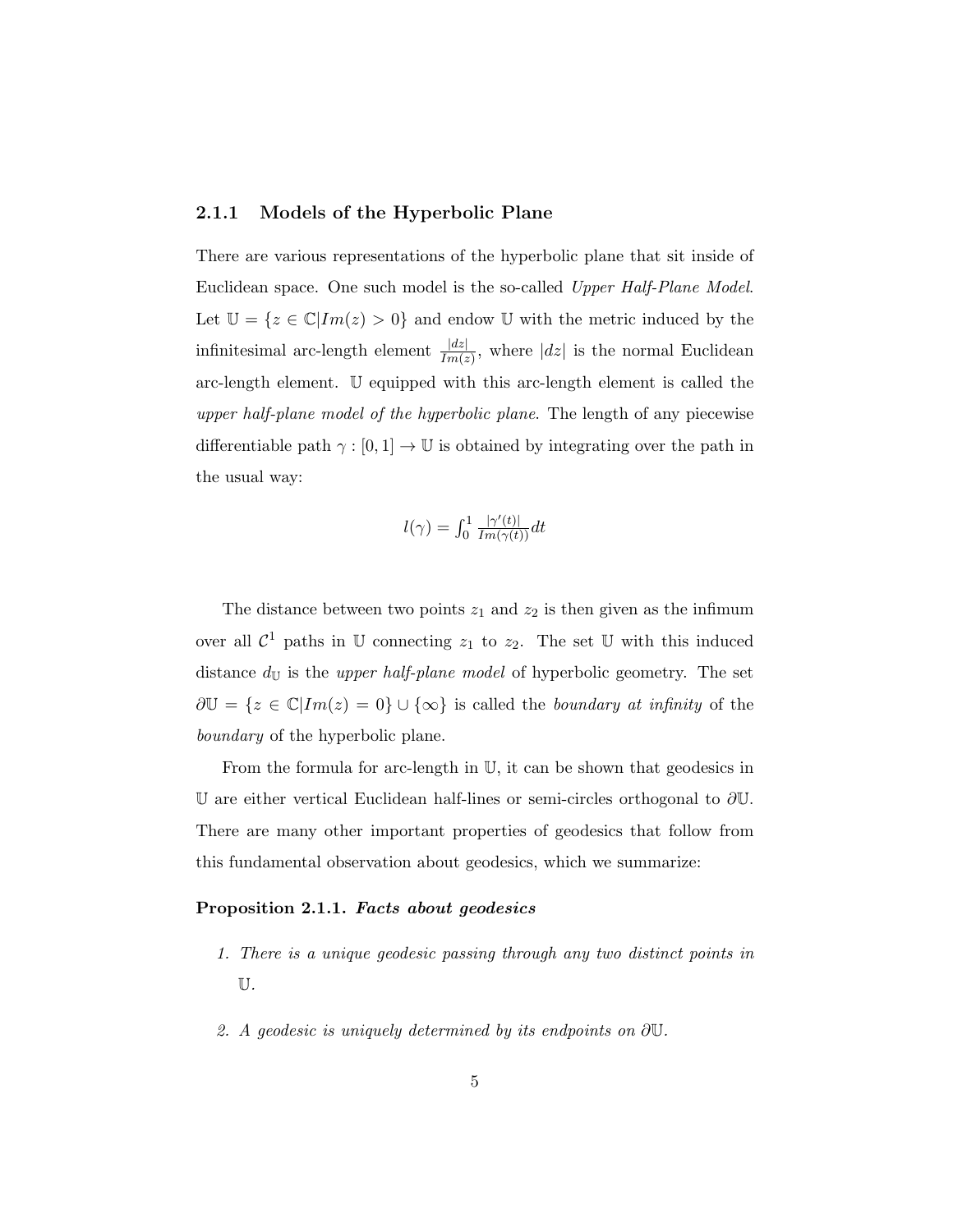### *3. If L*<sup>1</sup> *and L*<sup>2</sup> *are geodesics with distinct endpoints on ∂*U*, then there is a unique geodesic*  $O$  *which is orthogonal to*  $L_1$  *and*  $L_2$ *.*

Any homeomorphism between  $\mathbb U$  and another set  $X \subset \mathbb C$  induces a metric on *X* via pullback. The map  $g(z) = \frac{z-i}{z+i}$  is a bijective conformal map which sends  $\mathbb{U}$  to  $\mathbb{D} = \{z \in \mathbb{C} \setminus |z| < 1\}$ . Thus,  $\mathbb{D}$  inherits a metric  $d_{\mathbb{D}}$ , which has the arc-length element  $\frac{2|dz|}{1-|z|^2}$ . The unit disk D with this induced metric  $d_{\mathbb{D}}$  is called the *unit disk model of the hyperbolic plane*. The boundary at infinity *∂***D** in this case is just the unit circle  $S^1$ . Since  $g(z)$  is conformal, one sees that geodesics in this model are Euclidean diameters of  $S<sup>1</sup>$ , along with arcs of Euclidean circles in  $\mathbb C$  which intersect  $S^1$  orthogonally. The properties given in Proposition [2.1.1](#page-10-1) also carry over.

Even though the two models discussed are isometric, they provide a slightly different perspective for thinking about hyperbolic geometry. Certain insights become more apparent when using the right model. There are other models for the hyperbolic plane which we will not discuss here, but the reader may refer to the earlier references or [\[37](#page-87-3)] for additional details and a unifying perspective.

In the arguments that follow, if the particular model is not important, or is implicitly understood, we will simply use the notation  $\mathbb{H}^2$  and  $\partial \mathbb{H}^2$  to refer to the hyperbolic plane and its boundary.

#### <span id="page-11-0"></span>**2.1.2 Isometries**

An *orientation-preserving isometry* of a metric space *X* is a conformal bijective map *f* from *X* to itself such that  $d(x, y) = d(f(x), f(y)) \,\forall x, y \in X$ . Since  $\mathbb U$  and  $\mathbb D$  can be realized as subsets of the Riemann sphere  $\mathbb C$ , every orientation-preserving isometry of either model can be extended to a con-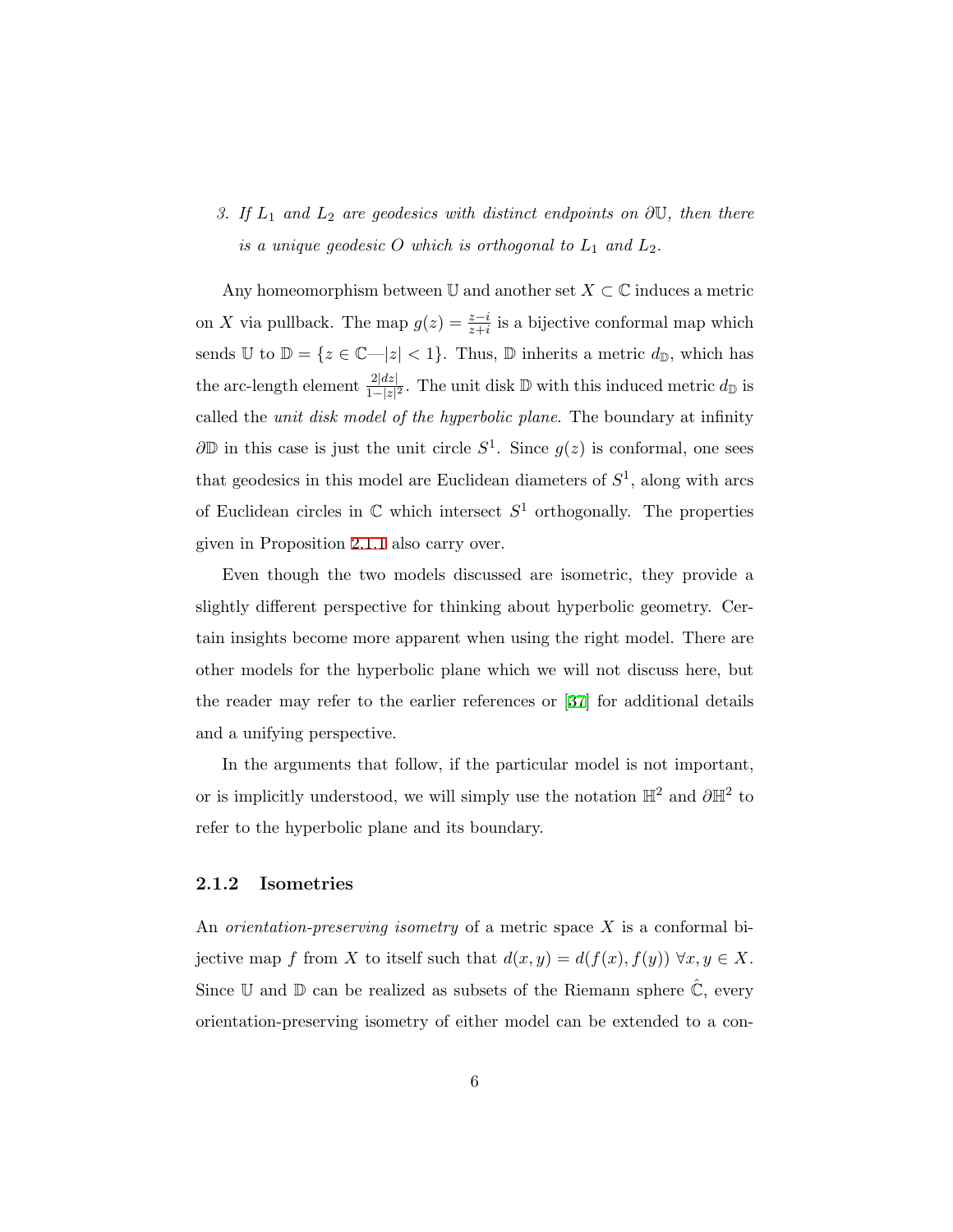formal bijective map on all of  $\hat{\mathbb{C}}$  using the maps  $z \mapsto \bar{z}$  or  $z \mapsto \frac{1}{\bar{z}}$ . Thus, the group of orientation preserving isometries of either model must be isomorphic to subgroups of the *Möbius group*, the group of conformal bijections of the Riemann sphere. The following theorem is classical and points the way to a full classification of isometries:

**Theorem 2.1.2.** *Every conformal automorphism of*  $\hat{\mathbb{C}}$  *can be written in the form:*

$$
f(z) = \frac{az+b}{cz+d}, \text{ where } ad-bc = 1.
$$

From this, we can deduce the following:

#### <span id="page-12-0"></span>**Theorem 2.1.3.** *Descriptions of Orientation-preserving Isometries*

*1. Every orientation preserving isometry*  $f(z)$  *of*  $\mathbb U$  *can be written in the form:*

$$
f(z) = \frac{az+b}{cz+d}, where \ a, b, c, d \in \mathbb{R} \ and \ ad-bc = 1.
$$

2. Every orientation preserving isometry  $f(z)$  of  $D$  *can be written in the form:*

$$
f(z) = \frac{az + \bar{c}}{cz + \bar{a}}, where \ a, c \in \mathbb{C} \ and \ |a|^2 - |c|^2 = 1
$$

*Proof. f* is conformal and bijective, and sends U to itself since all of the coefficients are real. A simple calculation shows that  $\frac{|f'(z)|}{Im(f(z))} = \frac{|dz|}{Im(z)}$ . Conjugating by the conformal map  $g(z)$  from the previous section yields the 2nd description.  $\Box$ 

There is a natural map  $\phi$  from the group of orientation preserving isometries of  $\mathbb{H}^2$  to  $GL(2,\mathbb{R})$  given by realizing the isometry as a rational map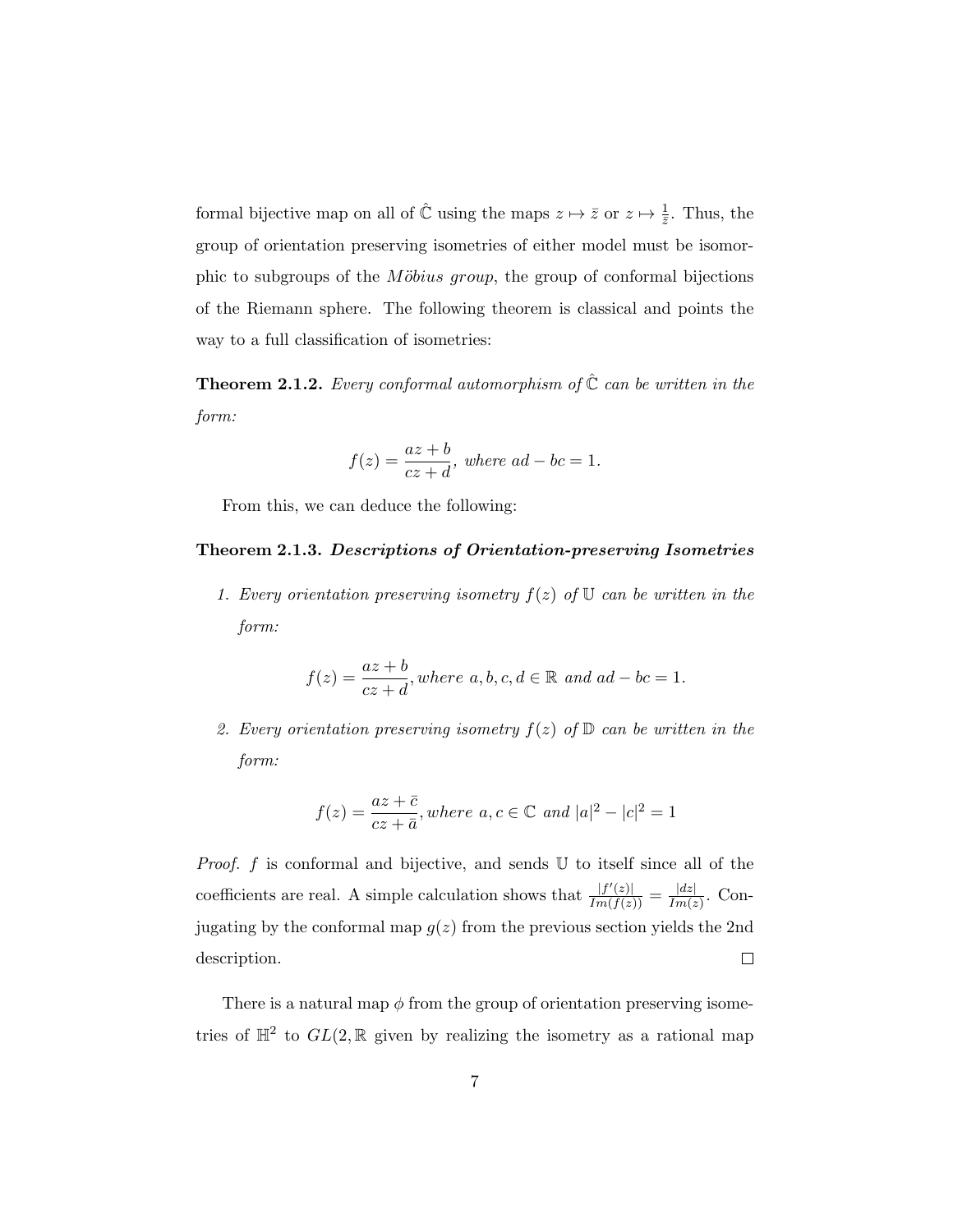$f(z) = \frac{az+b}{cz+d}$  acting on U via Theorem [2.1.3](#page-12-0), and sending it to the matrix  $\begin{pmatrix} a & b \\ c & d \end{pmatrix}$ . It is an incredible fact that the composition of two rational maps  $f(z) = \frac{az+b}{cz+d}$  and  $g(z) = \frac{a'z+b'}{c'z+d'}$  $\frac{d^2z + d^2}{dz^2 + d^2}$  behaves like multiplication of the matrices  $\begin{pmatrix} a & b \\ c & d \end{pmatrix}$   $\begin{pmatrix} a' & b' \\ c' & d' \end{pmatrix}$ , so  $\phi$  is actually a homomorphism. This yields the following algebraic description of the orientation-preserving isometry group of the hyperbolic plane.

**Theorem 2.1.4.** *Isom*<sup>+</sup>( $\mathbb{H}^2$ )  $\simeq$  *PSL*(2,  $\mathbb{R}$ )*, which is the group of* 2  $\times$  2 *matrices with determinant 1 modulo the subgroup*  $K = \begin{pmatrix} \pm 1 & 0 \\ 0 & \pm 1 \end{pmatrix}$ 

*Proof.*  $\phi$  maps to  $PGL(2,\mathbb{R})$  by Theorem [2.1.3](#page-12-0). Multiplying all of the coefficients of a rational map by the same number does not change the rational map, but does change the image matrix. Since we require the image matrix to have determinant 1, we can multiply each coefficient by -1 and obtain a different matrix corresponding to the same rational map. Thus the kernel of  $\phi$  is precisely  $K = \begin{pmatrix} \pm 1 & 0 \\ 0 & \pm 1 \end{pmatrix}$ .  $\Box$ 

The isometries of the hyperbolic plane fall into three categories, based on the number and location of the fixed points of the isometry.

**Theorem 2.1.5.** *Classification of isometries Let f be a non-trivial orientation preserving isometry of the upper half-plane model of*  $\mathbb{H}^2$ . Then *exactly one of the following holds:*

- *1. f* has exactly one fixed point in U and is conjugate to the map  $z \mapsto e^{i\theta}z$ *for some*  $\theta \in \mathbb{R}$ *, in which case f is said to be elliptic.*
- 2. *f* has exactly one fixed point in  $\partial U$  and is conjugate to the map  $z \mapsto$  $z + 1$ *, in which case f is said to be parabolic.*
- *3. f* has exactly two fixed points in U and is conjugate to the map  $z \mapsto \lambda z$ *for some*  $\lambda > 0, \lambda \neq 1$ *, in which case f is said to be hyperbolic.*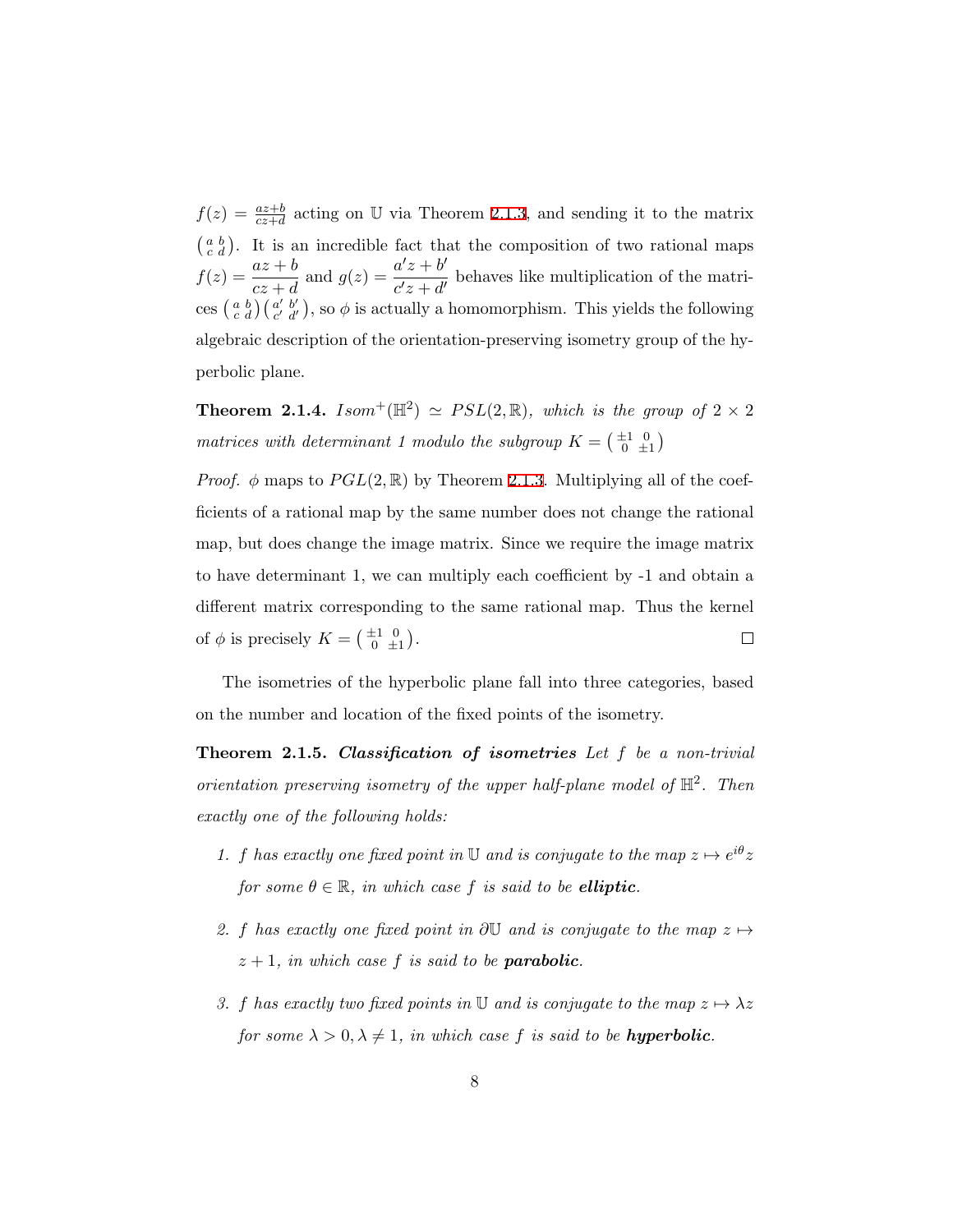<span id="page-14-2"></span>

Figure 2.1: Elliptic, parabolic, and hyperbolic isometries respectively.

#### <span id="page-14-0"></span>**2.1.3 Trigonometry**

There are hyperbolic trigonometric identities analogous to their Euclidean counterparts. In addition, there is a second law of cosines for hyperbolic triangles which implies that there are no similarities in hyperbolic geometry. A proof of the formulas below can be found in[[6](#page-84-2)].

**Proposition 2.1.6.** *Hyperbolic Trigonometric Identities Let*  $\Delta$  *be a hyperbolic triangle with angles α,β,γ and corresponding side lengths A,B,C. Then the following relationships hold:*

1. 
$$
\frac{\sinh(A)}{\sin(\alpha)} = \frac{\sinh(B)}{\sin(\beta)} = \frac{\sinh(C)}{\sin(\gamma)}
$$
  
2. 
$$
\cosh(C) = \cosh(A)\cosh(B) - \sinh(A)\sinh(B)\cos(\gamma)
$$
  
3. 
$$
\cosh(C) = \frac{\cos(\alpha)\cos(\beta) + \cos(\gamma)}{\sin(\alpha)\sin(\beta)}
$$

#### <span id="page-14-1"></span>**2.2 Curves and Surfaces**

The spaces of interest in this thesis will for the most part be two-dimensional orientable surfaces, orientable manifolds which are locally homeomorphic to  $\mathbb{R}^2$ . We will also consider surfaces with punctures, which are surfaces with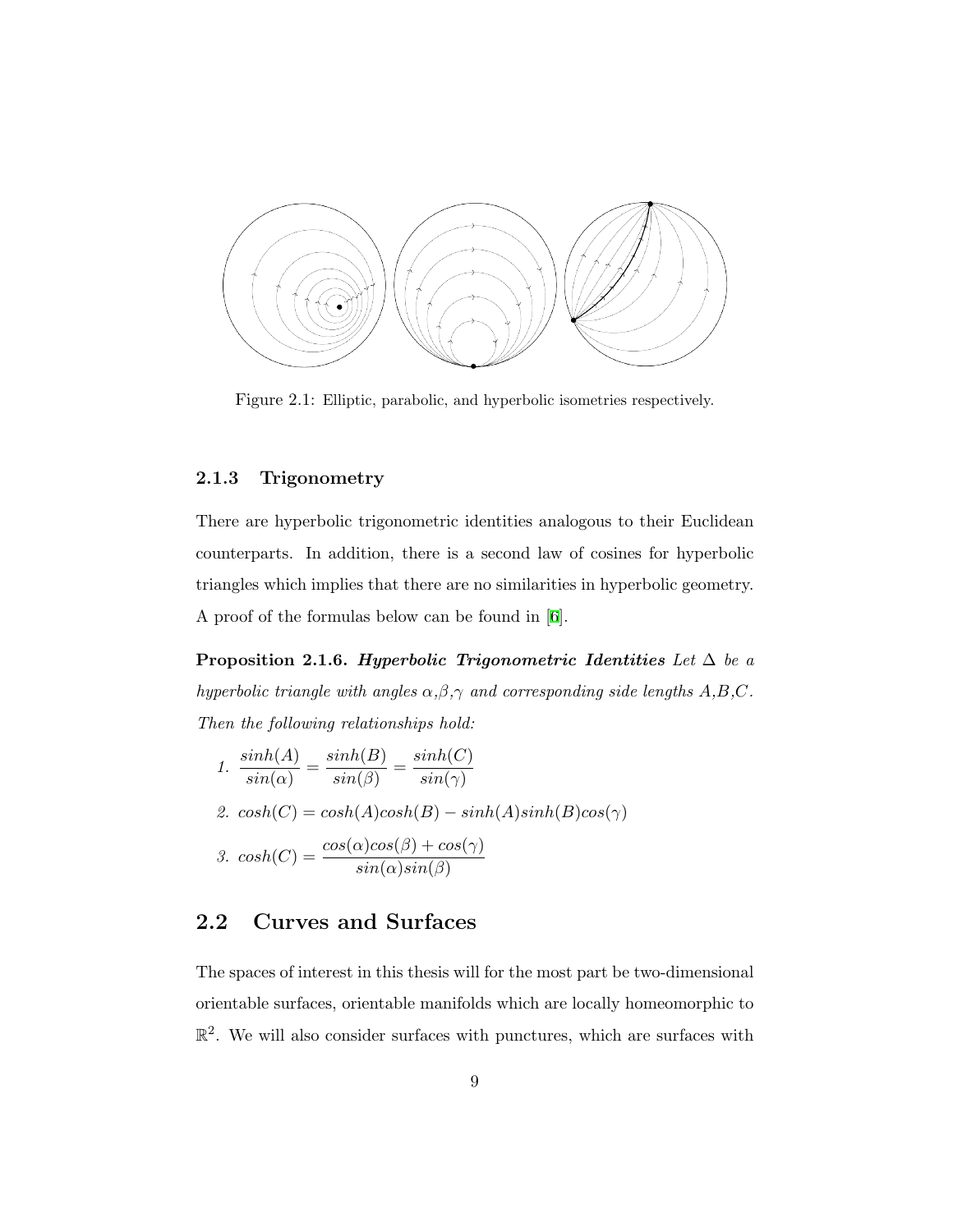a finite number of points removed. Details of the viewpoint established here can be found in[[34\]](#page-87-4) or[[35\]](#page-87-2).

**Theorem 2.2.1.** *Orientable surfaces (with or without punctures) are classified up to homeomorphism by their genus and number of points removed.*

We will sometimes use the notation  $S_{g,n}$  to denote a topological surface of genus g with n punctures. When  $n = 0$ , we will simply write  $S_g$ . Recall that the *fundamental group* of a connected topological space *X*, denoted  $\pi_1(X)$ , is the group of homotopy classes of closed curves based at a chosen point  $x \in X$ . The fundamental groups of surfaces have many interesting properties that could fill many volumes. For now, we will content ourselves with an algebraic presentation of the particular surfaces that will be of concern in this thesis:

**Theorem 2.2.2.** Let  $S_{g,n}$  be a topological surface of genus g with n punc*tures satisfying*  $n + 2g \geq 3$  *Then:* 

- *1. If*  $n > 0$ ,  $\pi_1(S_{g,n}) \simeq \mathbb{F}_{2g+n-1}$ , where  $\mathbb{F}_m$  *is the free group on m* gener*ators.*
- *2. If*  $n = 0, \pi_1(S_{g,0}) \simeq \langle a_1, b_1, ..., a_g, b_g | \prod_{i=1}^g [a_i, b_i] = 1 \rangle$

The fundamental group of a space captures the algebraic characteristics of closed loops that are *based* at a particular point. By a If we loosen this restriction to look at the set of *free homotopy classes*, we obtain the following basic topological fact:

**Proposition 2.2.3.** *Free homotopy classes of closed curves in a space X are 1-1 correspondence with conjugacy classes of elements in*  $\pi_1(X)$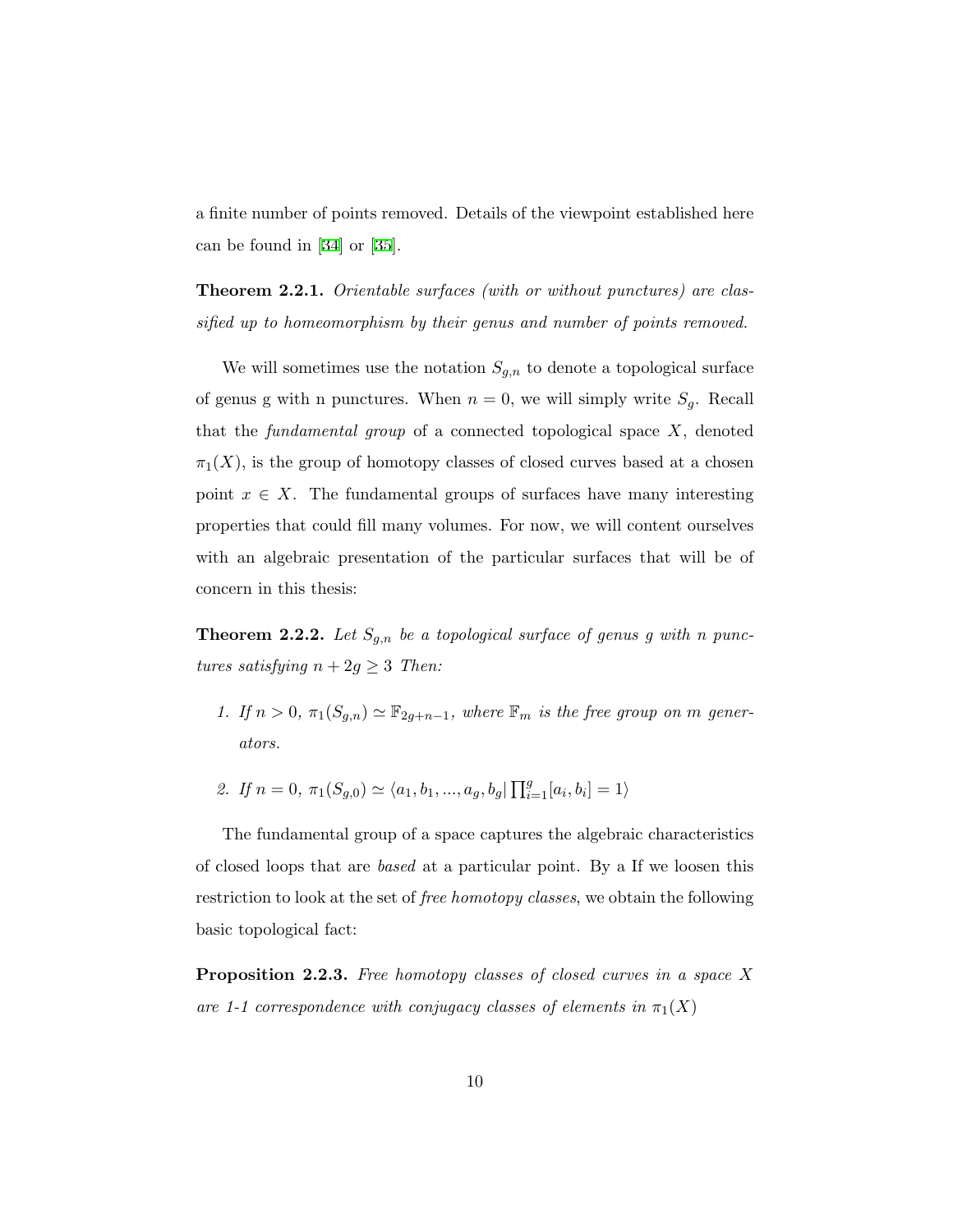Free homotopy classes are much more natural to consider in geometric settings than based homotopy classes.

#### **Remark 2.2.4. On Notation:**

- *•* We use often use the word *curve* to mean a closed curve. We will call a collection of curves a *multicurve*. Curves and multicurves may possibly have many intersections as they weave around the surface.
- From now on, we will use capital letters to indicate inverses of generators of  $\pi_1$ .

#### <span id="page-16-0"></span>**2.2.1 Surfaces and hyperbolic geometry**

A topological surface of genus g can be obtained by taking a 4*g*-sided polygon and identifying the edges as shown in Figure [2.2](#page-17-0)a so that all of the corners meet up to form a single identified vertex. If we use Euclidean polygons, then if  $g \geq 2$  the total angle at the vertex will exceed  $2\pi$ , so we cannot induce a smooth Euclidean structure on the surface in this way. However, in hyperbolic geometry, there exist regular 4*g*-sided polygons whose angles are all  $\pi/2g$ , so that the corners of the polygon smoothly meet up at the vertex. One can realize the gluing identifications using hyperbolic isometries, which then induces a hyperbolic metric on the underlying surface. A surfaces with punctures can be realized by considering *ideal polygons* with vertices on  $\partial \mathbb{H}^2$ . If  $n \geq 1$ , then  $S_{g,n}$  (with  $n+2g \geq 3$ ) can be obtained from an ideal hyperbolic polygon with  $4g + 2(n - 1)$  sides as in Figure [2.2](#page-17-0)b. The metrics constructed in this way are *complete* and yield surfaces with *finite area*.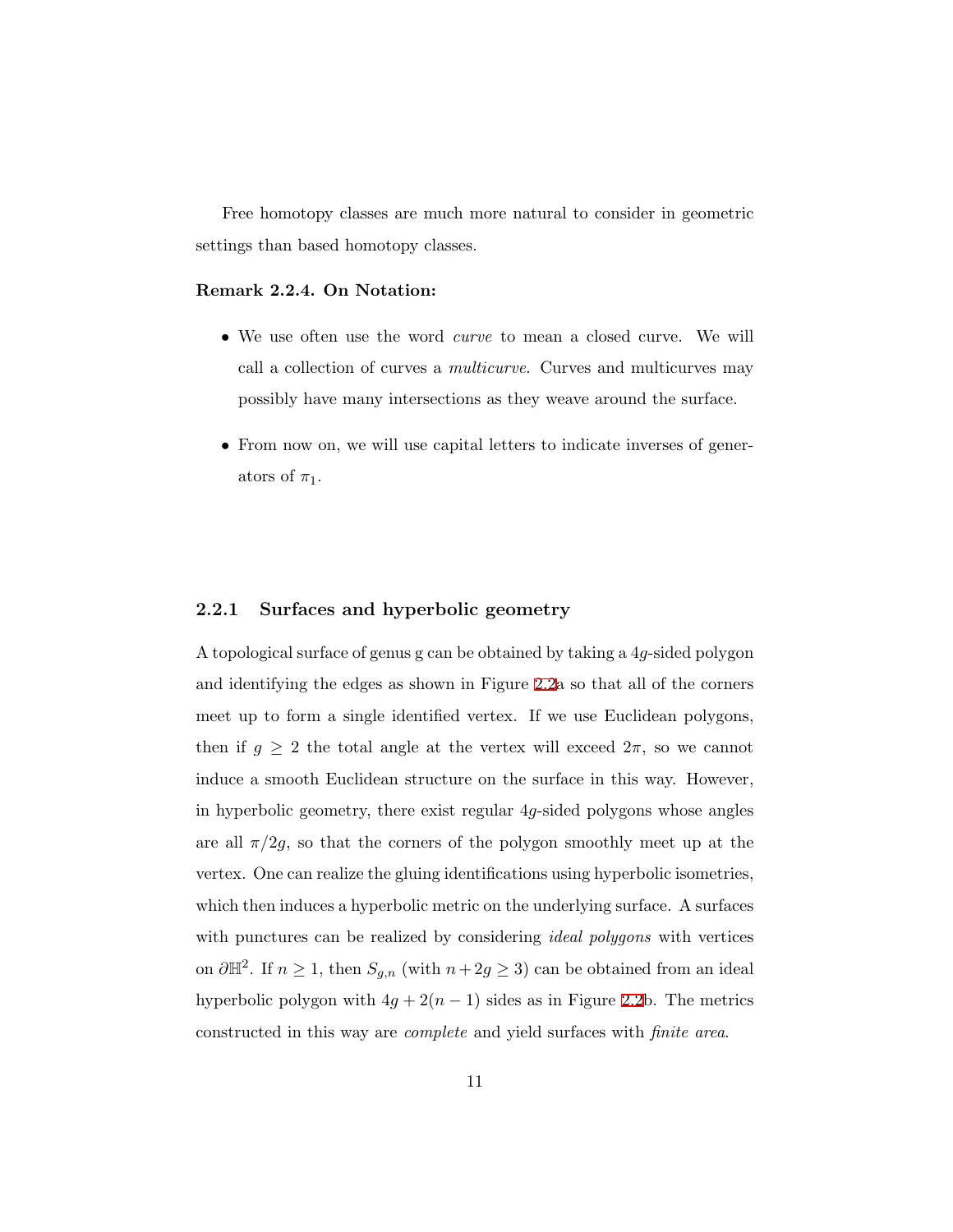<span id="page-17-0"></span>

(a) A schematic fundamental polygon for  $S_g$ 

(b) A schematic fundamental polygon for *Sg,n*

Figure 2.2: Geometric realizations of fundamental polygons

A polygon constructed as above will be called a *standard fundamental polygon* for a surface *Sg,n*. Since the edge identifications are realized using hyperbolic isometries, we can tessellate all of  $\mathbb{H}^2$  with isometric copies of the initial polygon. In other words,  $\mathbb{H}^2$  is the *universal cover* of our surface. The group of gluing isometries is the *deck group* of this covering, and is thus isomorphic to the fundamental group of our surface. A detailed account of this body of ideas can be found in[[28\]](#page-86-1).

Given a standard fundamental polygon whose edges are labeled  $a_1, b_1, \ldots, a_g, b_g, A_g, B_g, c_1, C_1, \ldots, c_{2(n-1)}, C_{2(n-1)}$  as in Figure [2.2](#page-17-0), there is a natural way to visualize a set of generators for  $\pi_1(S_{g,n})$ . Let the center of the polygon be a basepoint, and let the generating closed loops be the paths that start at the basepoint, cross through a single edge of the polygon, and return to the basepoint. Each such loop can be identified with the edge that it crosses. Using this set of generators (which is not the set of generators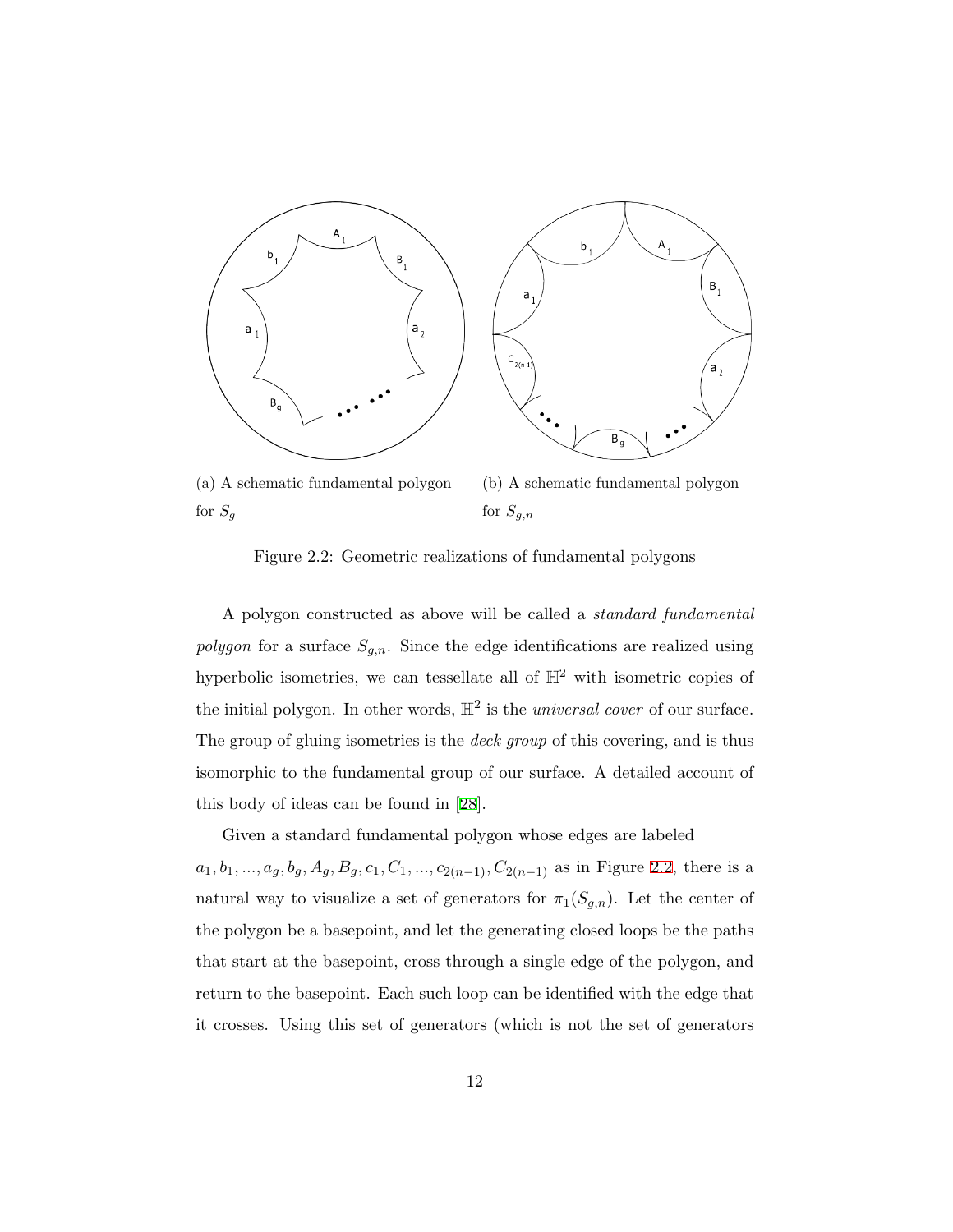typically used in introductory topology books such as[[23](#page-86-0)] or[[29\]](#page-87-1)), we obtain a slightly different presentation for the fundamental groups of the surfaces  $S_q$ . The set of generators is the same, but the defining relation becomes  $\prod_{i=1}^{g} [B_i a_i] = 1.$ 

A *closed geodesic* is a curve which has minimal length within its free homotopy class. On a Euclidean torus, each free homotopy class contains an infinite number of closed geodesic curves. The opposite is true for surfaces which carry a hyperbolic metric:

**Theorem 2.2.5.** *For surfaces with a hyperbolic metric, every free homotopy class of closed curves contains a unique geodesic*

A detailed proof of this can be found in [\[17](#page-85-4)], but it is essentially due to the fact that the lifts of a curve converge to two distinct points along  $\partial \mathbb{H}^2$ . These two points determine a geodesic in  $\mathbb{H}^2$  which is a lift of the geodesic representing the same free homotopy class.

If a surface *S* has punctures, then each free homotopy class can be associated to an *edge crossing word*, which is unique up to conjugation. If the surface does not have punctures, then the edge crossing word is unique up conjugation and swapping out complementary halves of the defining relation.

## <span id="page-18-0"></span>**2.3 The Mapping Class Group and Teichmüller Space**

Two homeomorphisms  $\phi_0$  and  $\phi_1$  of a space *S* are said to be *isotopic* if there is a map  $H : [0,1] \times S \to S$  such that  $H(0,x) = \phi_0(x)$  and  $H(1,x) = \phi_1(x)$ *∀x*  $∈$  *S*, with *H*(*t*, *\**) a homeomorphism for each  $t ∈ [0, 1]$ . The group of homeomorphisms modulo this isotopy equivalence is called the *mapping class*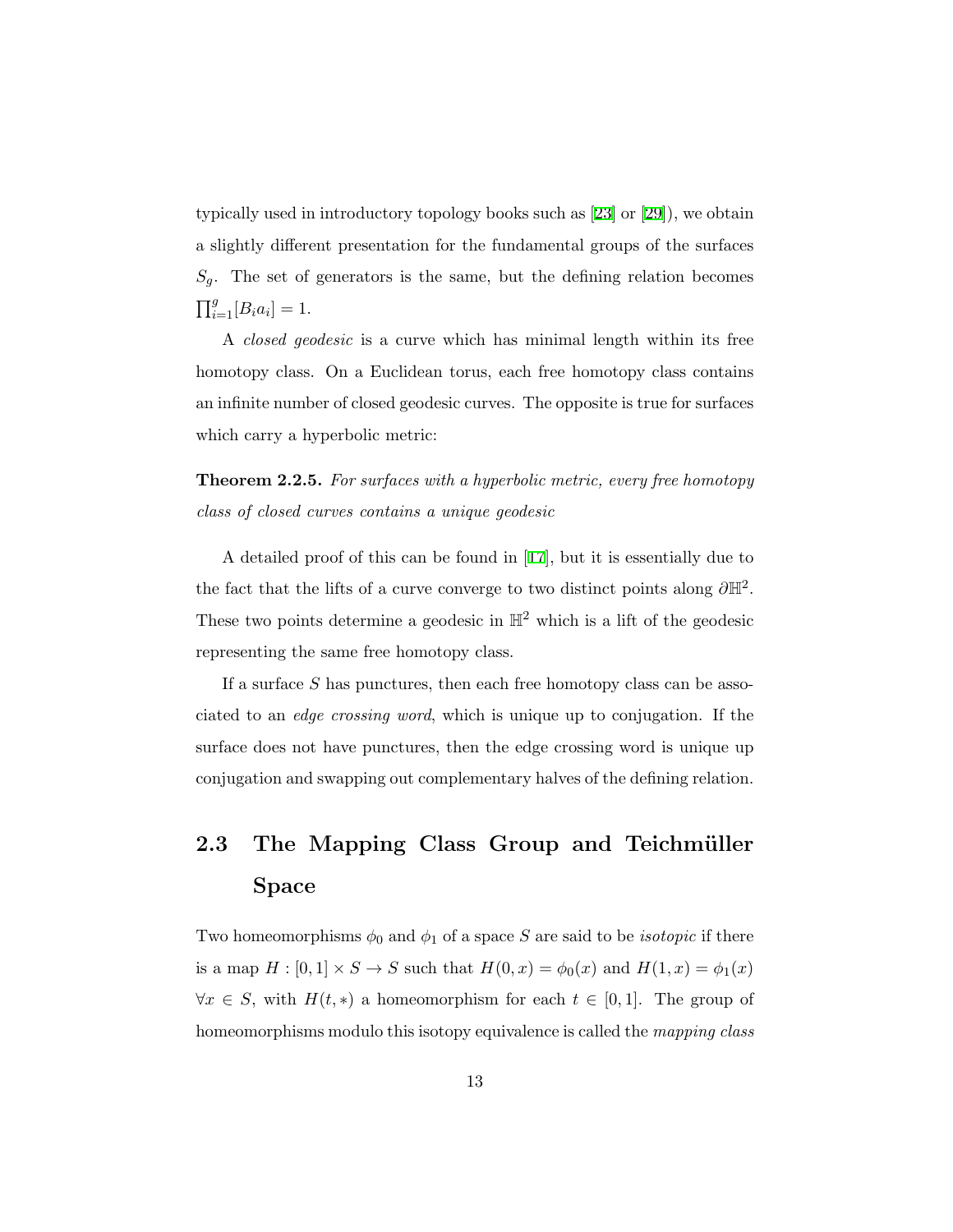*group* of *S*. The mapping class groups of surfaces have deep connections to the theory of 3-manifolds and are also interesting in their own right. An excellent introduction to the subject can be found in[[1](#page-84-3)],[[18](#page-86-2)] or[[17](#page-85-4)]. We will eventually need the following fact related to mapping class groups:

**Proposition 2.3.1.** *Let*  $\phi : \mathbb{D} \to \mathbb{D}$  *be a homeomorphism of the unit disk which fixes the boundary*  $S^1$  *pointwise and fixes the origin. Then*  $\phi$  *is isotopic to the identity homeomorphism.*

This will be used in Chapter 4 to analyze curves on surfaces.

We have seen in the previous section that many surfaces *S* can be given a hyperbolic metric. We can obtain a new metric on *S* by applying a homeomorphism and using the pullback metric. In certain settings, we would like to distinguish these two metrics on *S*, while in other situations, we may want to consider them equivalent. Following this line of thought leads to the following definition:

**Definition 2.3.2.** The *Teichmûller space* of a surface  $S = S_{g,n}$ , denoted *Teich*(*S*), is the space of equivalence classes  $\{(X, \phi)\}/\sim$ , where *X* is a surface with a complete finite area hyperbolic metric,  $\phi : S \to X$  is a homeomorphism, and  $(X', \phi') \sim (X, \phi)$  if  $\phi' \circ \phi^{-1}$  is homotopic to an isometry.

Teichmüller space captures the different ways in a which an abstract topological surface *S* can "wear" a hyperbolic metric. The map  $\phi$  is called the *marking* of the surface. The mapping class group of *S* naturally acts on Teichmüller space by precomposing  $\phi$  by a homemorphism within an isotopy class. Teichmüller spaces are homeomorphic to open balls, and carry many interesting metrics which are still not fully understood.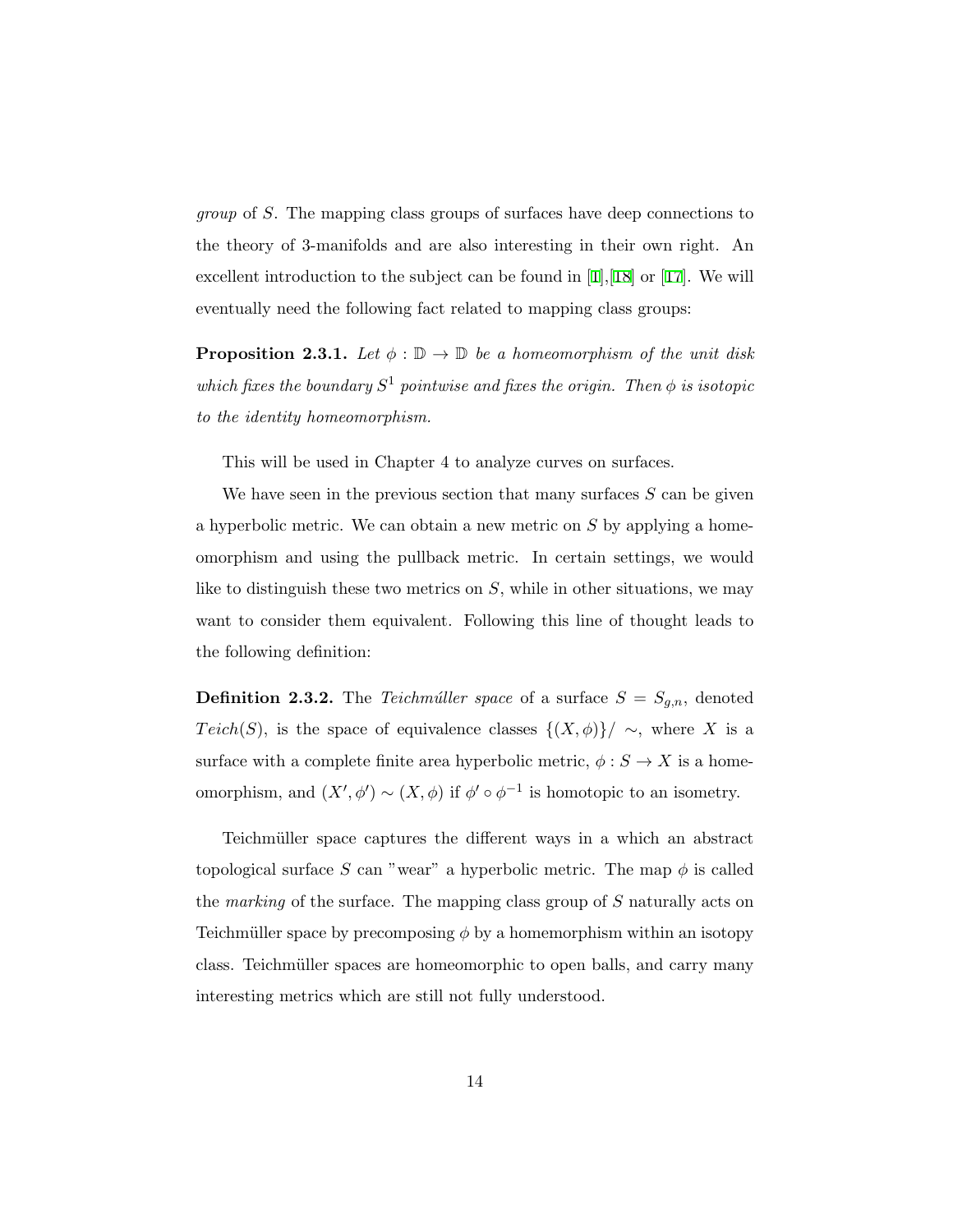#### <span id="page-20-0"></span>**2.3.1 Fenchel-Nielsen coordinates**

Here we will briefly introduce the so called *Fenchel-Nielsen* coordinates on Teichmüller space, which provide a way of making the abstract definition of Teichmüller more concrete. We begin by cutting a hyperbolic surface into so called *pairs of pants*, which are topologically spheres with a combination of three holes or punctures. This can be done by choosing a maximal collection of disjoint non-isotopic closed geodesics with no self-intersections. Closed curves with no self-intersections will be called *simple curves*.

**Proposition 2.3.3.** *The maximal number of disjoint non-isotopic simple curves on a surface*  $S_{g,n}$  *is*  $3g-3+n$ *.* 

*Proof.* First, assume that  $n = 0$ . First, notice that every simple closed curve on a pair of pants is isotopic to one of the boundary components. So if a collection of curves cuts a surface into pairs of pants, the collection of curves must be maximal. Since the Euler characteristic of a circle is 0 and the Euler characteristic of a pair of pants is -1, we would need 2*g−*2 pairs of pants to reassemble a surface  $S_g$ . The  $6g - 6$  closed curves we obtain from these disjoint pairs of pants are identified in pairs, giving us 3*g −* 3 closed curves on our original surface as desired. Adding a puncture turns a pair of pants into a four-holed sphere, which can be cut in half by a simple curve to obtain two pairs of pants.  $\Box$ 

<span id="page-20-1"></span>**Proposition 2.3.4.** *A hyperbolic metric on a topological pair of pants is completely determined by the lengths of the three boundary components (let punctures have length 0).*

This proposition can be proven by using a slightly modified version of the following lemma: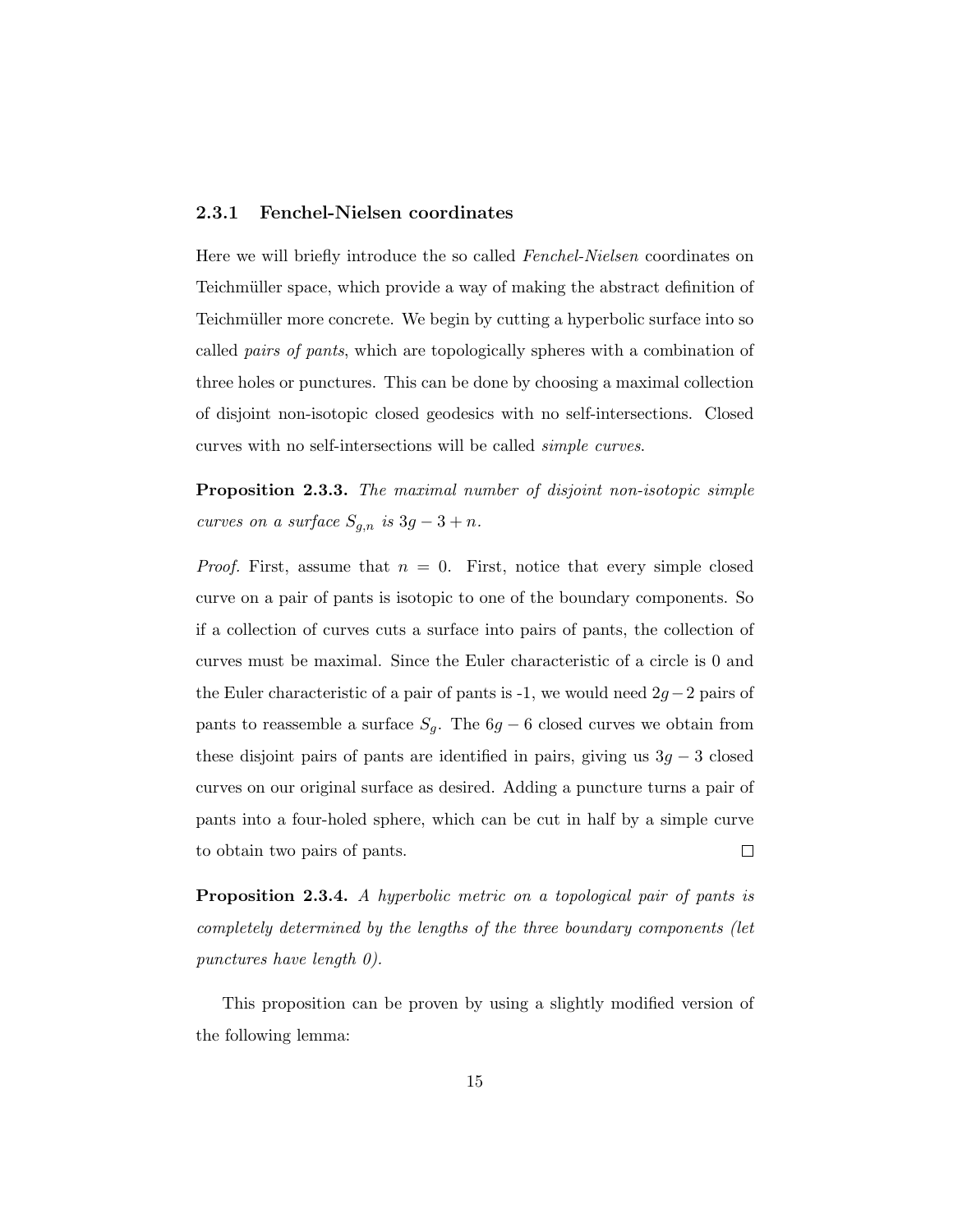**Lemma 2.3.5.** *Let*  $a, b, c > 0$  *be given. Then there is a unique right-angled hyperbolic hexagon with alternating side lengths a, b, c.*

A hyperbolic pair of pants can be constructed from such a pair of rightangled hexagons. If one of more of the lengths in Proposition [2.3.4](#page-20-1) are 0, then we use an analogous lemma for hyperbolic pentagons, quadrilaterals, or triangles with 1, 2, or 3 ideal vertices respectively to yield the desired geometric object. An *orthosegment* is a portion of a hyperbolic geodesic which meets one or more other geodesics orthogonally. From the previous arguments, we see the following:

**Corollary 2.3.6.** *There is a unique orthosegment connecting any two boundary components of a hyperbolic pair of pants.*

Now suppose that we are given a point in Teichmüller space, that is, a pair  $(X, \phi)$ . Choose a collection of  $3g - 3 + n$  oriented curves  $P = {\gamma}_i$  which cut *Sg,n* into topological pairs of pants.

Also choose a collection of *seams*  $Q = {\delta}_j$  for *P*, that is, a set of disjoint oriented simple curves such that the intersection of any  $\delta \in Q$  with any pair of pants determined by *P* is a union of three arcs connecting the boundary components pairwise.

The curves in  $P$  get mapped to  $X$  via  $\phi$ , and thus each curve has a unique geodesic representative. These  $3g - 3 + n$  lengths are called the *length parameters* for the point in Teich(S). Take this collection of closed geodesics, and consider their full set of lifts to the universal cover  $\mathbb{H}^2$ . Also consider the full set of lifts of the geodesic representatives of the curves in *Q*. We will now define the twist parameter about a curve *γ<sup>i</sup>* in *P*. Consider a fixed lift of  $\gamma_i$ ,  $\tilde{\gamma_i}$ , and consider a fixed lift of a seam curve  $\delta_j$ ,  $\tilde{\delta_j}$ , which intersects  $\tilde{\gamma}_i$ . Since  $\tilde{\delta}_j$  is a lift of a seam curve, it intersects an infinite number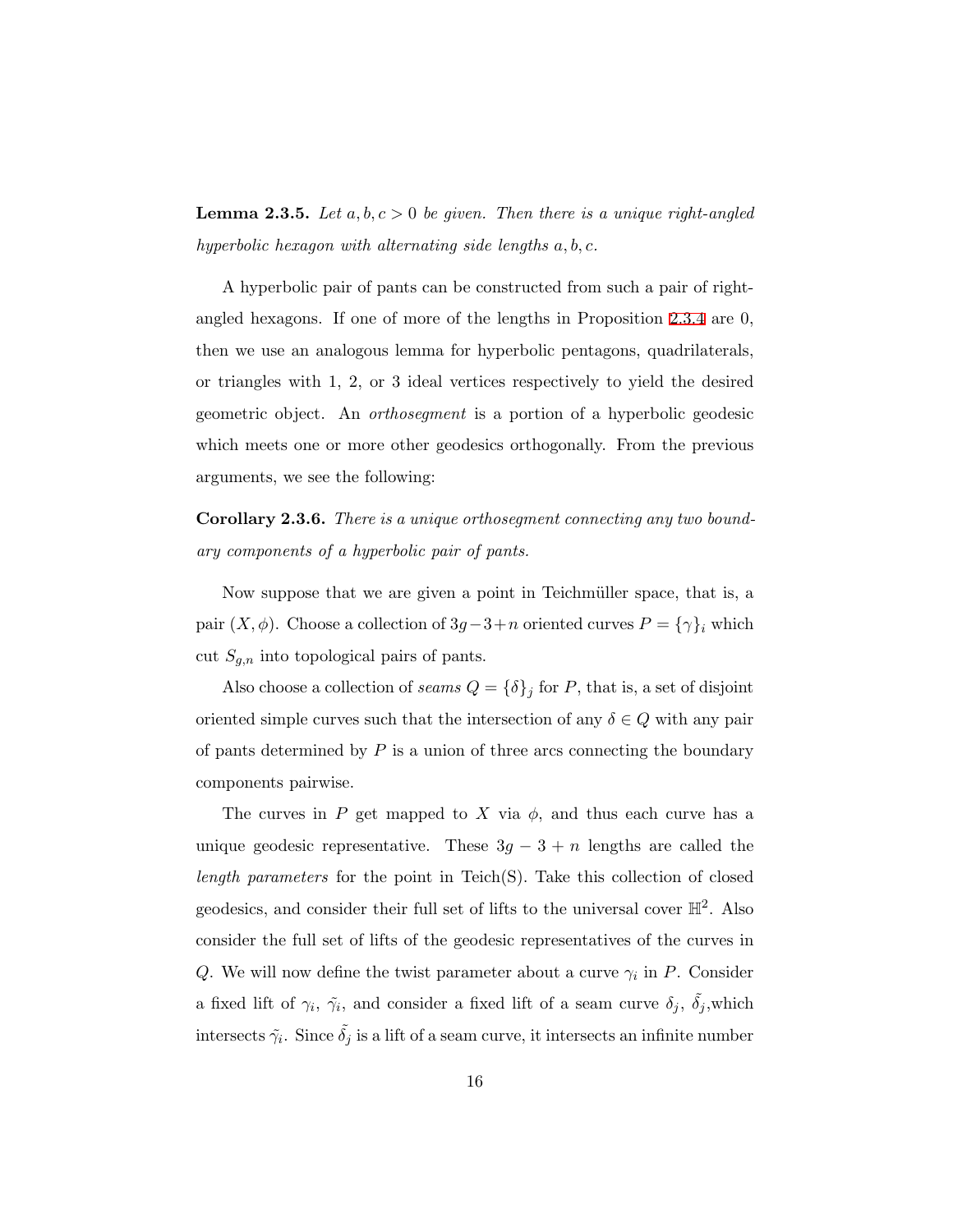of lifts of the curves in *P* on either side of  $\tilde{\gamma}_i$ . Let *X* and *Y* be the adjacent geodesic lifts that  $\tilde{\delta}_j$  crosses on each side of  $\tilde{\gamma}_i$  on the right and left sides of  $\tilde{\gamma}_i$  respectively. This is well defined since  $\gamma_i$  is oriented. Let  $O_X$  and  $O_Y$ be the orthogonal segments between *X* and  $\tilde{\gamma}_i$ , *Y* and  $\tilde{\gamma}_i$  respectively. The *twist parameter about*  $\gamma_i$  is the oriented distance between the basepoints of  $O_X$  and  $O_Y$  along  $\tilde{\gamma}_i$ . One has to check that this definition is meaningful (i.e., doesn't depend on the choices of lifts) which is routine. It can also be shown that this process can be reversed: namely, given a pants composition and collection of seams *P* and *Q* along with  $3g - 3 + n$  length parameters and  $3g - 3 + n$  twist parameters, a point in  $Teich(S_{g,n})$  can be uniquely defined. We thus arrive at the following theorem:

**Theorem 2.3.7.**  $Teich(S_{g,n})$  is homeomorphic to  $\mathbb{R}^{3g-3+n}_+ \times \mathbb{R}^{3g-3+n}$ .

**Corollary 2.3.8.**  $Teich(S_{1,1})$  *is homeomorphic to the unit disk*  $\mathbb{D}$ *.* 

Even more is true: Every Teichmüller space inherits a natural metric calledthe *Teichmüller metric*, which we will not discuss here (see [[1](#page-84-3)],[[18](#page-86-2)],[[17](#page-85-4)] for good expositions), and in the case of the punctured torus, this metric agrees with the hyperbolic metric.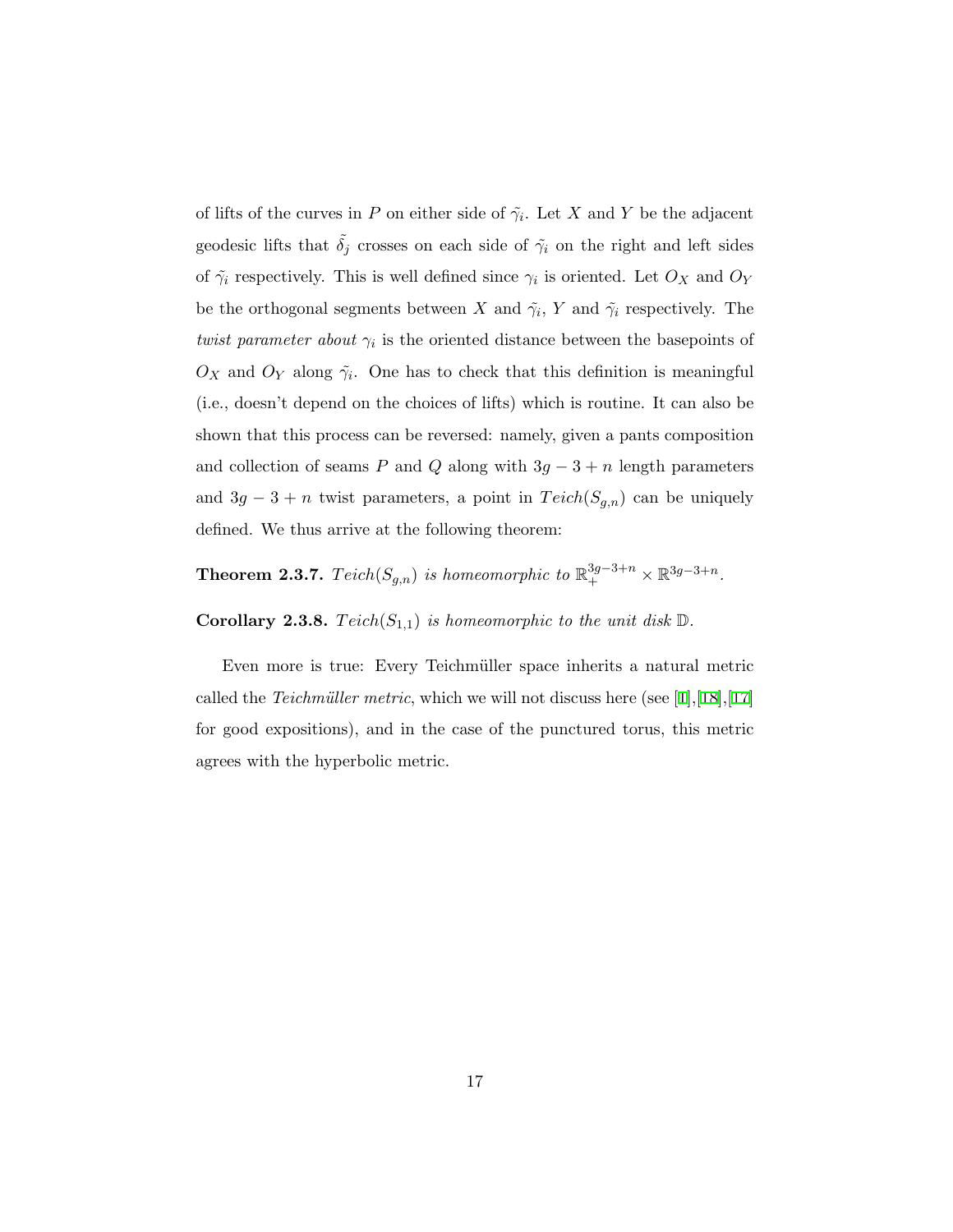# <span id="page-23-0"></span>**Chapter 3**

# **Combinatorial Algorithms**

The 1-1 correspondence between geodesics and conjugacy classes of words in the fundamental group suggests that certain geometric information about a closed geodesic can be extracted from a word representing a conjugacy class. In this section, we will survey some of the literature exploring this concept, and present some algorithms which solve topological and geometric problems using algebraic input.

#### <span id="page-23-1"></span>**3.1 Minimal Configurations - Two algorithms**

One of the most basic topological concepts that can be attached to a curve or collection of curves, is the notion of intersection.

**Definition 3.1.1.** The *geometric intersection number* of a primitive free homotopy class is the minimal possible number of transverse intersections of a curve in the class.

The geometric intersection number for a *pair* of curves or any other larger group of curves is defined similarly. In this section, we will consider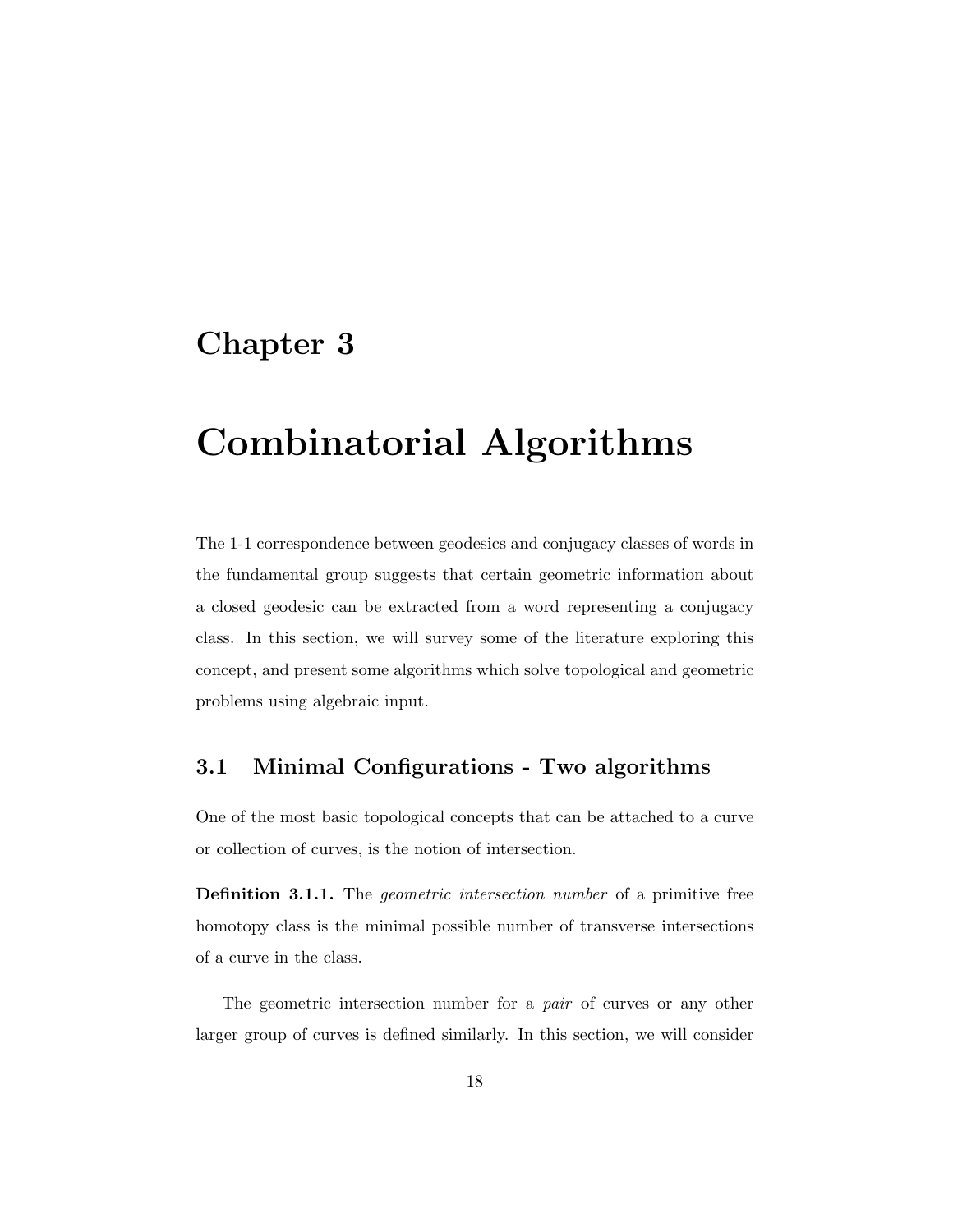two separate methods which actually produce a visual representative of a free homotopy class which has the minimal possible number of intersections. There are two slightly different problems we consider:

- 1. If we are given a collection of arcs in a fundamental polygon, how do we determine if it is a configuration with the minimal number of intersections?
- 2. Given a free homotopy class described by an edge-crossing sequence for some fundamental polygon, can we construct a minimally intersecting representative in an efficient way?

Algorithms for tackling the intersection problem can be found in[[10](#page-85-0)],[\[12](#page-85-2)],[\[13](#page-85-5)],[\[15](#page-85-6)], and[[16\]](#page-85-1),[[21\]](#page-86-3),[[33\]](#page-87-5) using various input data. The algorithms presented in[[10](#page-85-0)] and [\[16](#page-85-1)] use the same input data described here, and provide the motivating framework for the current discussion.

We will describe two approaches to the intersection problems described above. The first approach is "greedy" in the sense that it first constructs an arbitrary representative, and then analyzes the combinatorial structure to determine if there are any excess intersections. It then modifies the representative appropriately. This method provides an answer to the first question above.

The second approach constructs a representative which is guaranteed to have the minimal number of intersections at the outset. We include both methods to demonstrate the rich combinatorial structure that these basic topological objects can carry. The first method was originally worked out under the guidance of Moira Chas. The presentation here is a newer, cleaner version of the original arguments, while the second approach is new.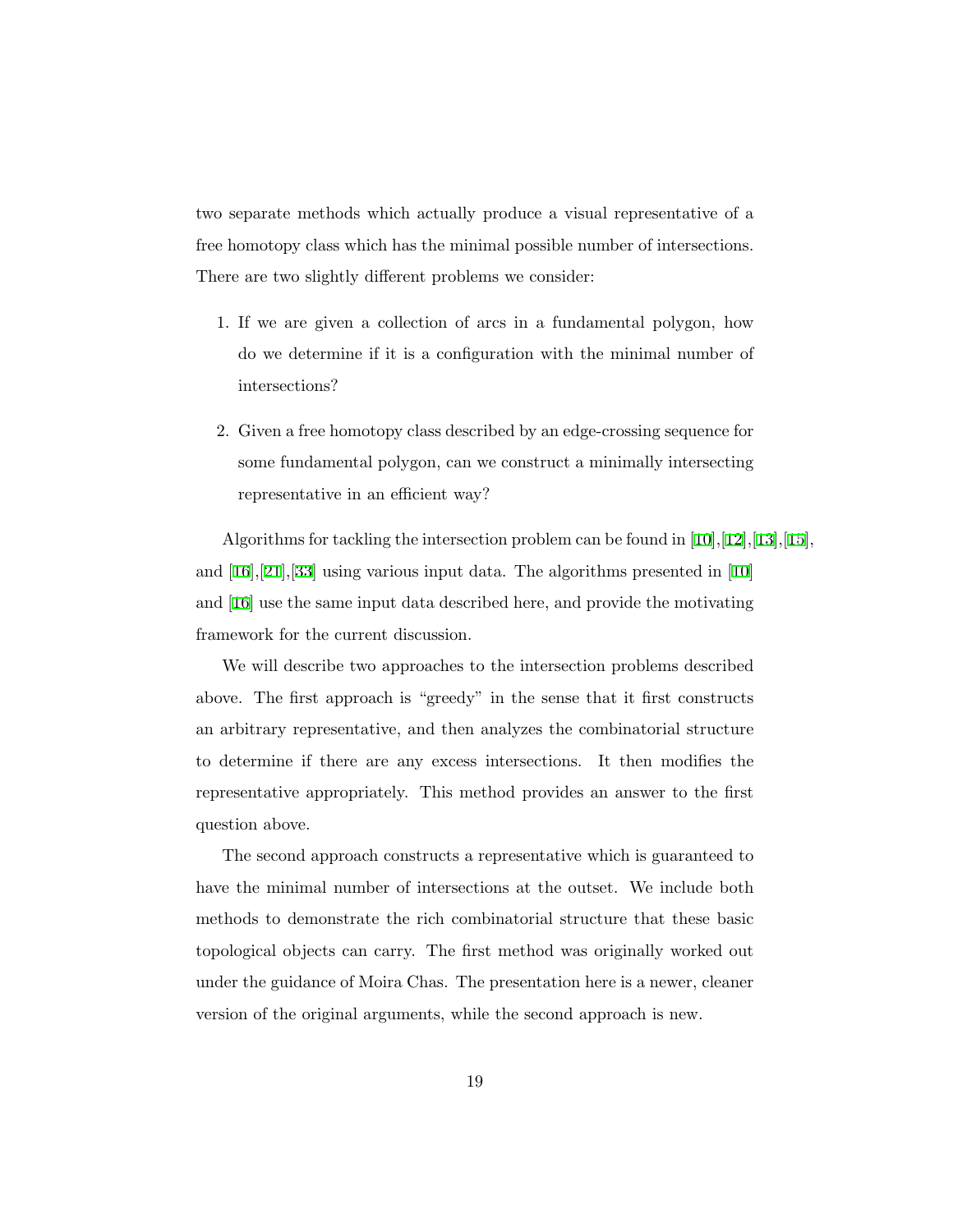The crucial fact is that if a representative has excess self-intersections, then the curve is guaranteed to have a collection of *bigons* or *monogons*. This is a theorem of Hass and Scott that seems intuitively obvious, but is in fact difficult to prove.

**Definition 3.1.2.** A smooth map  $f : S^1 \to S_g$  has a *monogon* if there is an immersed disk in  $S_g$  whose boundary consists of the image of a subarc  $[a, b]$ of  $S^1$  with  $f(a) = f(b)$ . *f* is has a *bigon* if there is an immersed disk in  $S_g$ whose boundary consists of the image of two subarcs  $[a, b]$  and  $[c, d]$  of  $S<sup>1</sup>$ such that  $f(a) = f(c)$  and  $f(b) = f(d)$ . The bigon is said to be *proper* if the two subarcs are disjoint.

**Theorem 3.1.3.** *([\[20](#page-86-4)]) If a representative has excess self-intersection, then it contains a proper bigon or monogon.*

The first algorithm we describe will based on a combinatorial analogue of Theorem [4.1.3.](#page-57-0) To motivate the algorithm, we will first look at an example.

#### <span id="page-25-0"></span>**3.1.1 A Motivating Example**

Consider the surface  $S_{2,1}$ , a surface of genus 2 with 1 puncture. It can be represented topologically as an octagon with the vertices of the polygon removed. Consider the free homotopy class corresponding to the word  $a^2cdB^3 \in \mathbb{F}_4$ . We draw the octagon with the edge labels, and then construct any curve in  $[\gamma]$  by tracing out a curve with edge-crossing sequence  $a^2cdB^3$ . We want to see if this curve we've drawn has the minimal number of intersections possible among all curves in [*γ*]. One way to modify our curve to remove obvious excess intersections is to straighten out the arcs crossing the interior of the polygon into line segments. The homotopy in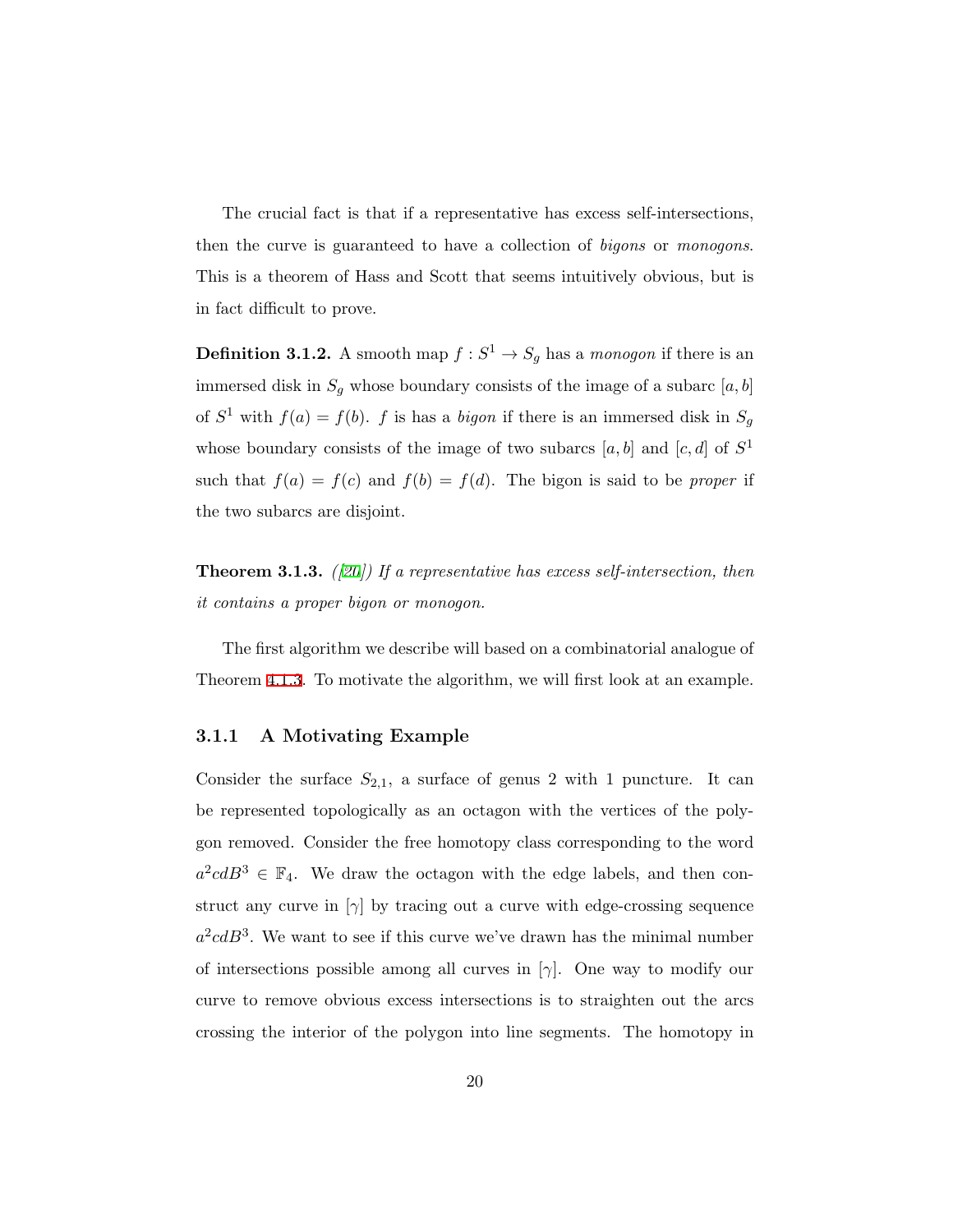<span id="page-26-0"></span>

Figure 3.1: An example of a proper and improper bigon on the torus, along with schematic preimages on *S* 1 .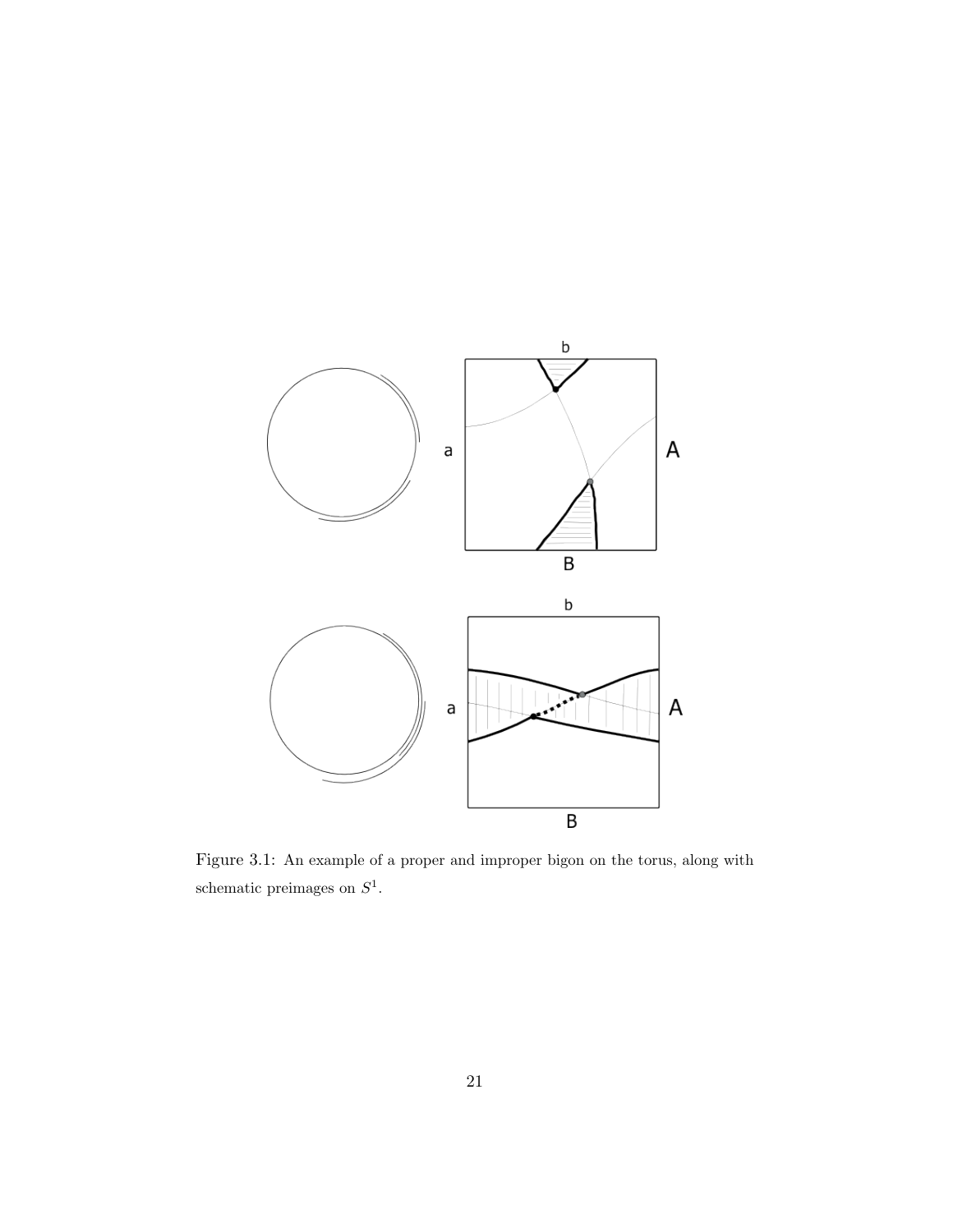Figure [3.2](#page-27-1) which switches the locations of the white and grey points removes the bigon that is hidden in the figure. This procedure of identifying bigons and removing them via switching the locations of points along the boundary can be done entirely combinatorially, and is the central idea behind the first algorithm, which we call the *combinatorial homotopoy algorithm*.

<span id="page-27-1"></span>

Figure 3.2: An arbitrary curve in  $[a^2cdB^3]$  is first straightened out into line segments, and then modified to remove bigons.

#### <span id="page-27-0"></span>**3.1.2 The Combinatorial Homotopy Algorithm**

The input for the algorithm introduced here will be the cyclic edge gluing pattern for a standard fundamental polygon (see Section [2.2.1](#page-16-0) for the definition) as well as a cyclically reduced edge crossing sequence determining a free homotopoy class  $[\gamma]$ . The output will be a visual representation of the fundamental polygon and a curve in [*γ*] which has the minimal possible number of self-intersections.

**Definition 3.1.4.** A *segmented representative*  $\gamma$  on a standard fundamental polygon *P* corresponding to a free homotopy class  $[\gamma]$  with edge-crossing word  $w_{\gamma}$  is a curve  $\gamma$  in [ $\gamma$ ] such that:

*•* Each arc of *γ* crossing through *P* is a line segment with endpoints on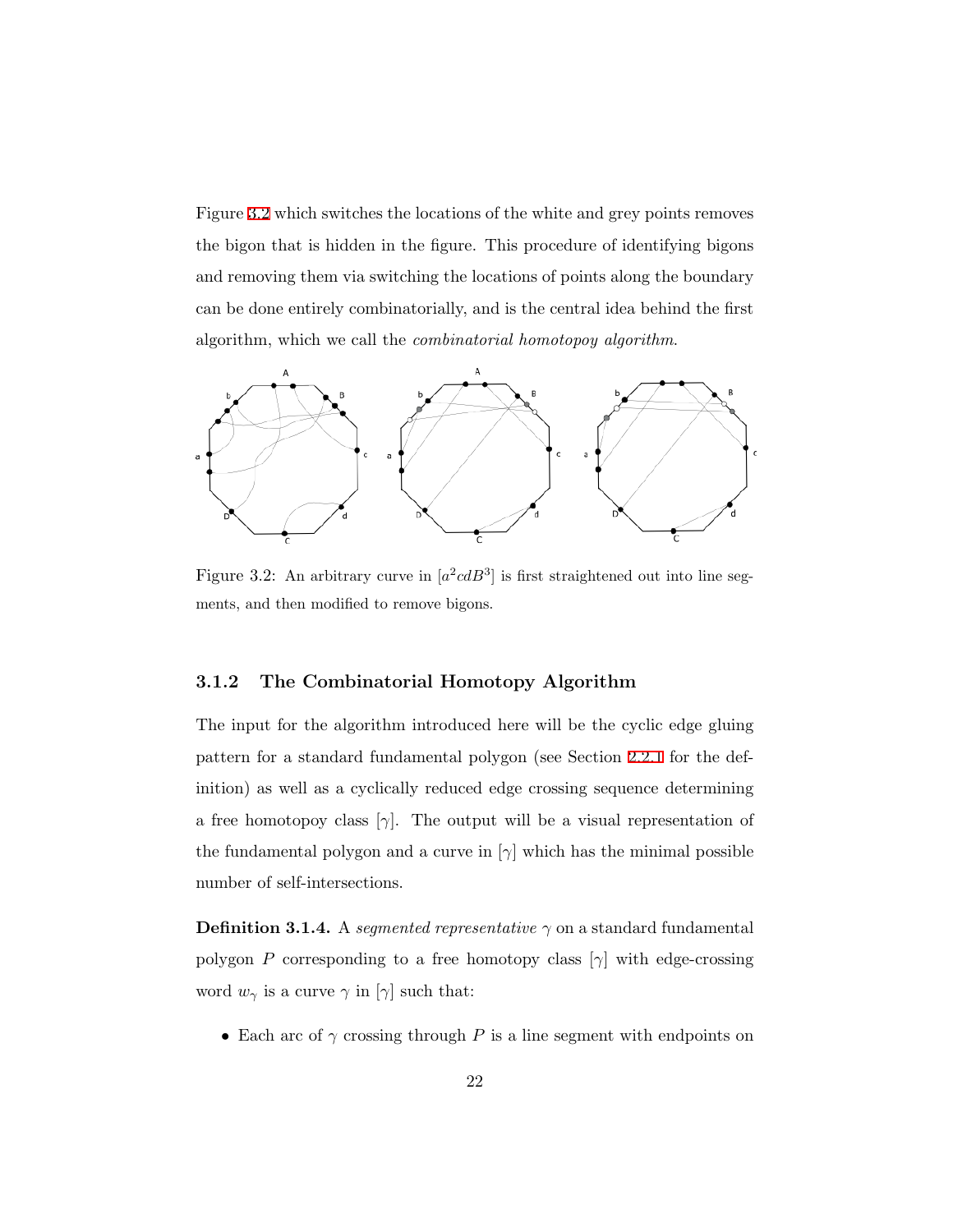the interior of different edges of *∂P*.

• All endpoints of these line segments are distinct.

Once such a  $\gamma$  is chosen, we can assign a label to each of the endpoints of these line segments using the labeling of the sides of *P*. We can then read these labels in clockwise order around *∂P* to form a cyclic sequence, abbreviated  $P_\gamma$ . We can also form the cyclic sequence of *pairs* of labeled points which are connected by line segments, which we will abbreviate  $Q_{\gamma}$ .

**Example 3.1.5.** Using the segmented representative in the middle image of Figure [3.2,](#page-27-1) we could have  $P_{\gamma} = a_1 a_2 b_1 b_2 b_3 A_1 A_2 B_3 B_2 B_1 c_1 d_1 C_1 D_1$  and  $Q_{\gamma} =$  $(b_2a_2)(A_2a_a)(a_1c_1)(C_1d_1)(D_1B_3)(b_3B_1)(b_1B_2)$ . In the third image of Figure [3.2,](#page-27-1)  $Q_{\gamma}$  remains the same, but  $P_{\gamma} = a_1 a_2 b_2 b_1 b_3 A_1 A_2 B_3 B_1 B_2 c_1 d_1 C_1 D_1$  in that case.

**Proposition 3.1.6.** *The number of intersections of a segmented representative*  $\gamma$  *is completely determined by*  $P_{\gamma}$  *and*  $Q_{\gamma}$ *.* 

*Proof.* Any segmented representative determines the two lists, since the endpoints of all of the line segments are in general position by the second condition of our definition of segmented representatives. Now suppose that two segmented representatives have the same sequences  $P_\gamma$  and  $Q_\gamma$  (possibly after a relabeling). Since each arc passing through our polygon is a line segment, intersections are completely determined by the relative positions of the endpoints, which is precisely what  $P_{\gamma}$  and  $Q_{\gamma}$  record.  $\Box$ 

**Definition 3.1.7.** Each pair of endpoints determining a line segment in the list *Qgamma* will be called a *combinatorial segment*, abbreviated by some pair  $(p_n, p_m)$ , where  $p_n$  and  $p_m$  are labels for the endpoints of the line segment.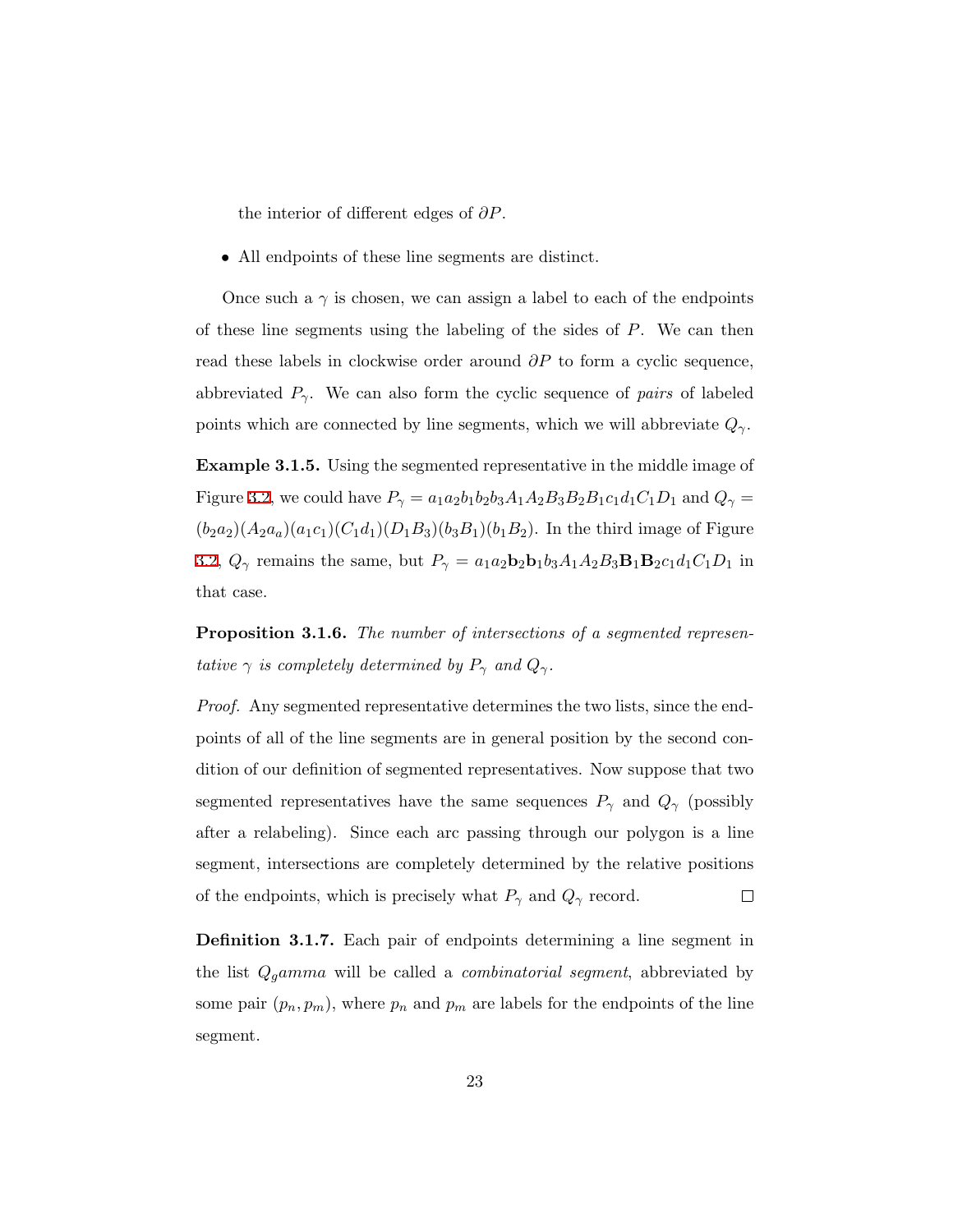**Proposition 3.1.8.** *A segmented representative corresponding to a cyclically reduced edge-crossing word W cannot contain a monogon.*

*Proof.* If some crossing *x* corresponds to a monogon, then we can find a sequence of directed Euclidean line segments starting and ending at x whose edge-crossing sequence is a trivial word. Since the fundamental group of our surface is a free group, there must be a pair of inverses adjacent to each other in this edge crossing sequence. That means there is a pair of inverses adjacent to each other in some cyclic permutation of *W*, contradicting the fact that *W* was reduced.  $\Box$ 

So it remains to decide whether or not a given segmented representative contains a proper bigon. We have to check to see if there are intersections occuring in pairs which can cancel out with one another. At each intersection, there are four "sectors" which we could search in to find the paired intersection. If we choose an order for the two segments creating an intersection, then each of these four sectors is determined by a pair of orientations  $(+,+)$ ,  $(+,-)$ ,  $(-,+)$  or  $(-,-)$ , since the two segments creating the intersection have a natural orientation.

**Remark 3.1.9. On Notation:** In what follows, if a combinatorial segment is abbreviated by some symbol *∗*, then *∗* <sup>1</sup> and *∗* <sup>2</sup> will refer to the first and second points respectively in the combinatorial segment. We will also drop the adjective "combinatorial" when the context is clear.

**Definition 3.1.10.** A *combinatorial bigon with orientation*  $(+,+)$  is a pair of sequences of consecutive combinatorial segments in  $Q_{\gamma}$ ,  $W_i$ ,  $W_{i+1}$ , ...,  $W_k$ and  $W_j$ ,  $W_{j+1}$ , ... $W_l$  of equal size L, called the *length* of the bigon, so that:

1.  $W_{i+n}$  intersects  $W_{i+n} \iff n = 0$  or  $n = L - 1$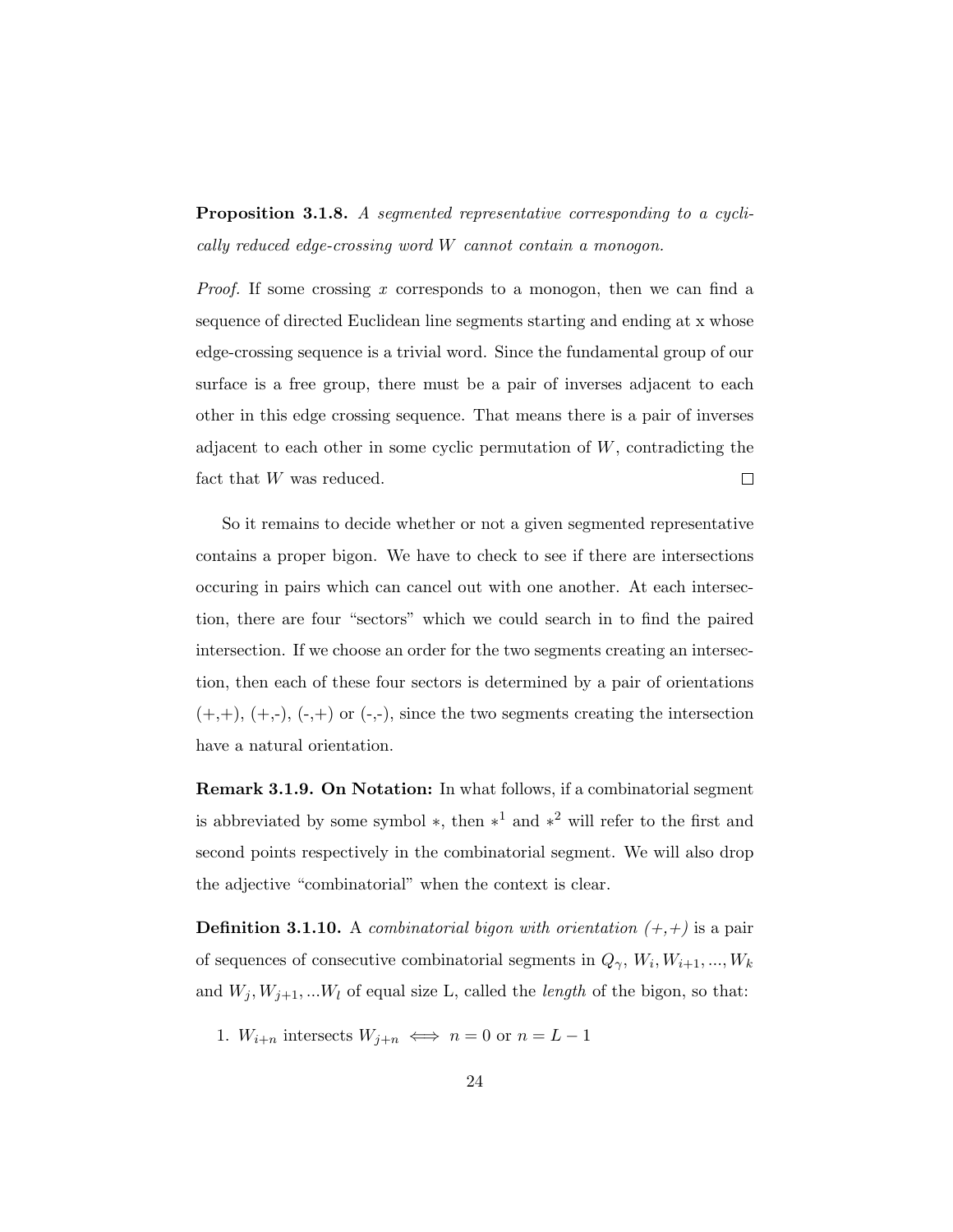2. 
$$
W_{i+n}^2 = W_{j+n}^2 \,\forall n
$$
 such that  $0 < n < L - 1$ 

The two sequences described are called the *legs* of the bigon. We will abbreviate these two sequences of combinatorial segments as *Wi...k, Wl...j*

These conditions capture the intuitive idea of a pair of line segments intersecting, then fellow traveling without crossing for some time, and finally intersecting again. A similar definition can be given for combinatorial bigons with orientation (+*, −*), with the indices adjusted to deal with the opposite orientation of the 2nd curve. By switching the roles of the initial and terminal intersection of a bigon, we may assume that any combinatorial bigon has orientation  $(+,+)$  or  $(+,-)$ . Any bigon of a segmented representive in a punctured surface satisfies the conditions of the above definition, and so we have the following:

**Proposition 3.1.11.** *Bigons in a segmented representative are in one-toone correspondence with combinatorial bigons*

*Proof.* It is clear that a combinatorial bigon determines a bigon. To go the other way, let us suppose that a segmented representative contains a bigon. Consider the universal cover of the surface, which can be realized as the unit disk. Since the surface is punctured, the disk can be tiled by ideal polygons with the standard gluing. Consider the collection of lifts of our curve to the universal cover. Since the curve contains a bigon, there will be two sequences of lifted segments which intersect in two distinct lifts of the fundamental polygon  $P_1$  and  $P_2$  (this is precisely condition 1) which bound a single disk. Since the polygons are ideal and we always use reduced cyclic words to construct segmented representatives, these two sequences of lifted segments must cross through the same sequence of edges of fundamental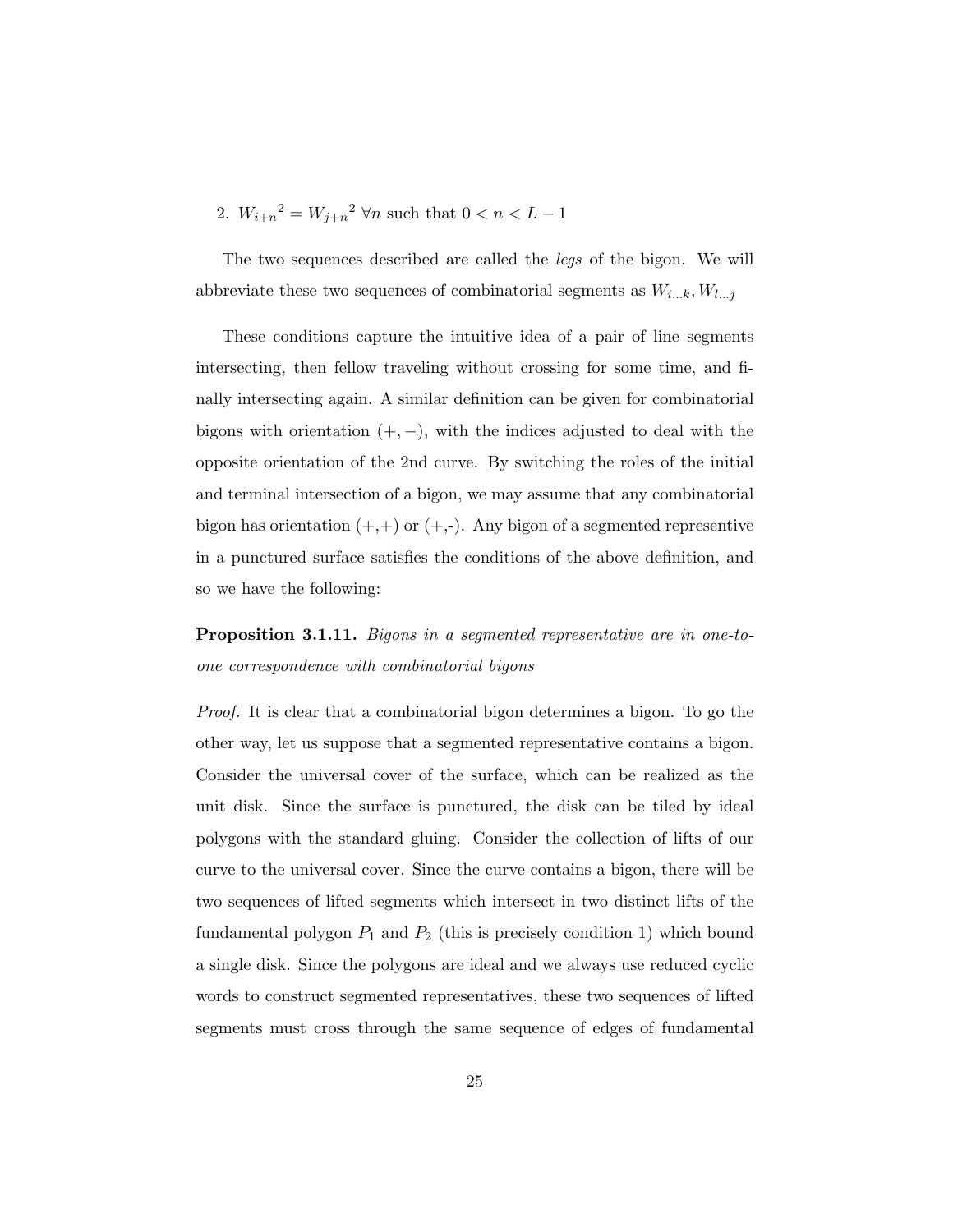polygons in order to start and end at *P*<sup>1</sup> and *P*2. This is precisely condition 2.  $\Box$ 

**Corollary 3.1.12.** *If a segmented representative has no combinatorial bigons, then it has the minimal number of self-intersections.*

Once we have a combinatorial bigon, we can permute the endpoints of the line segments in an attempt to mimic the homotopy which would eliminate the bigon. This is the so called *combinatorial homotopy* which gives the algorithm its name. This procedure does not always remove intersections, with the result depending on the nature of the combinatorial bigon. The next few arguments will analyze this situation and find the right conditions which guarantee that the procedure is successful.

**Definition 3.1.13.** A combinatorial bigon is *removable* if switching the positions of the endpoints of the "interior" segments of the combinatorial bigon removes the intersections to produce a new representative with two fewer intersections.

**Theorem 3.1.14.** If the two combinatorial legs of a bigon  $W_{k...i}$ ,  $W_{l...j}$  con*tain no combinatorial segments in common, then the bigon is removable.*

*Proof.* We first note that each pair of intermediate segments  $W_{k+1}W_{l+1},\ldots$ *W*<sub>*i*</sub><sup>−1</sup>*W*<sup>*j*<sup>±1</sup> becomes crossed, and then uncrossed as the permutations run</sup> their course, and in the end all of the intermediate combinatorial segments will be swapped (see Figure [3.3\)](#page-32-0). This clearly contributes no additional intersections. Since the combinatorial segments in the combinatorial bigon are distinct, the permutations of the terminal pairs of points do not affect one another, so that  $W_k$  no longer intersects  $W_l$ , and likewise  $W_i$  no longer intersects *W<sup>j</sup>* .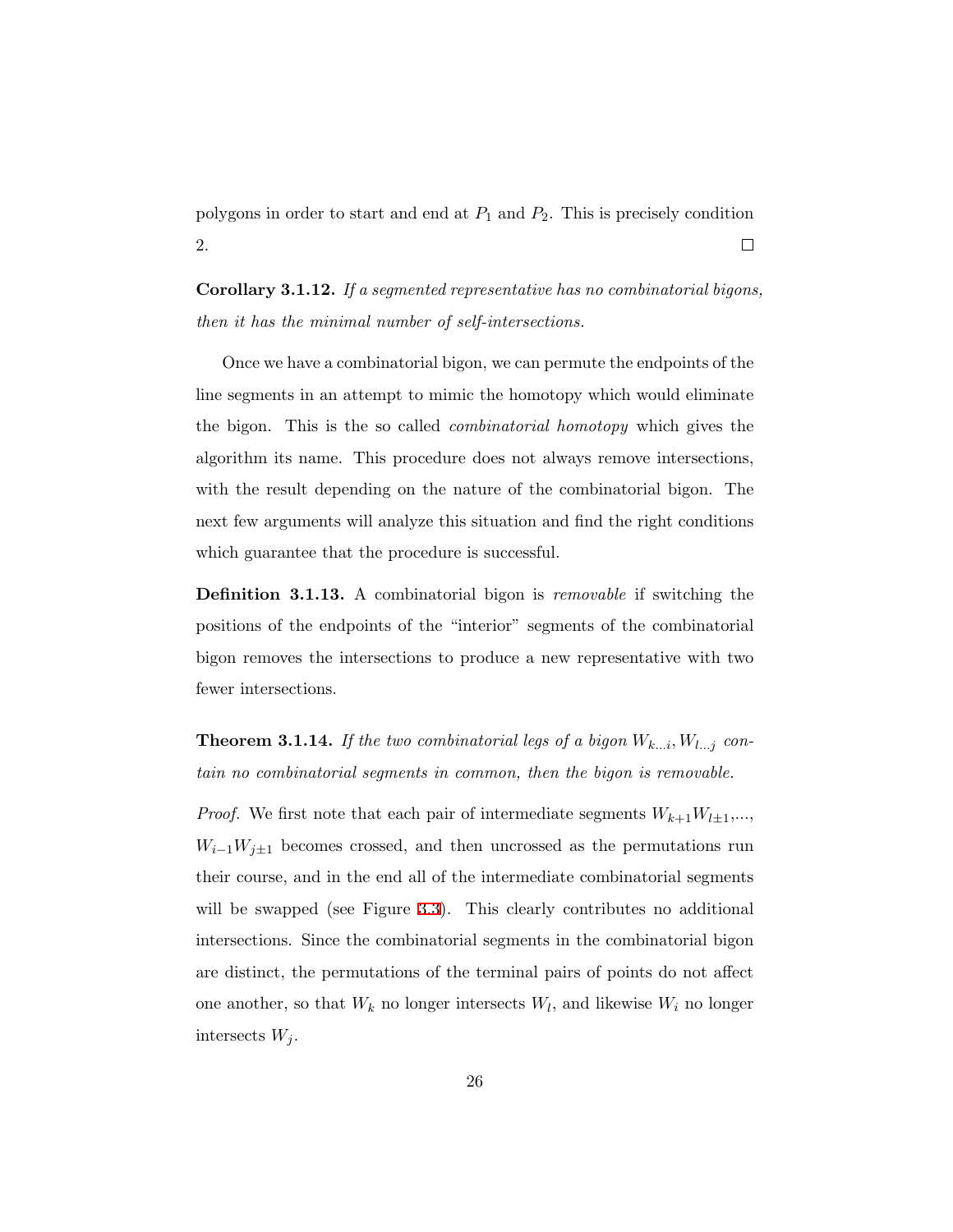<span id="page-32-0"></span>

Figure 3.3: Geometrically, we are homotoping the bigon away. Combinatorially, we are switching the locations of the black and white points in P.

The only thing left to be checked is that no new intersections are formed during this process. To see this, consider Figure [3.4](#page-33-0) where  $(a, b)$  and  $(c, d)$ represent the terminal segments of the bigon *W<sup>k</sup>* and *W<sup>l</sup>* . We assume our bigon has orientation (+*,* +) since the argument is nearly identical for the (+*, <sup>−</sup>*) case. This means that the final permutation to remove the bigon will swap the locations of the points labeled *b* and *d*.

Now suppose that there is another segment  $(x, y)$  which is fixed by the permutatation swapping  $b$  and  $d$ , which intersects  $(a, b)$  after permuting the appropriate points, but not before.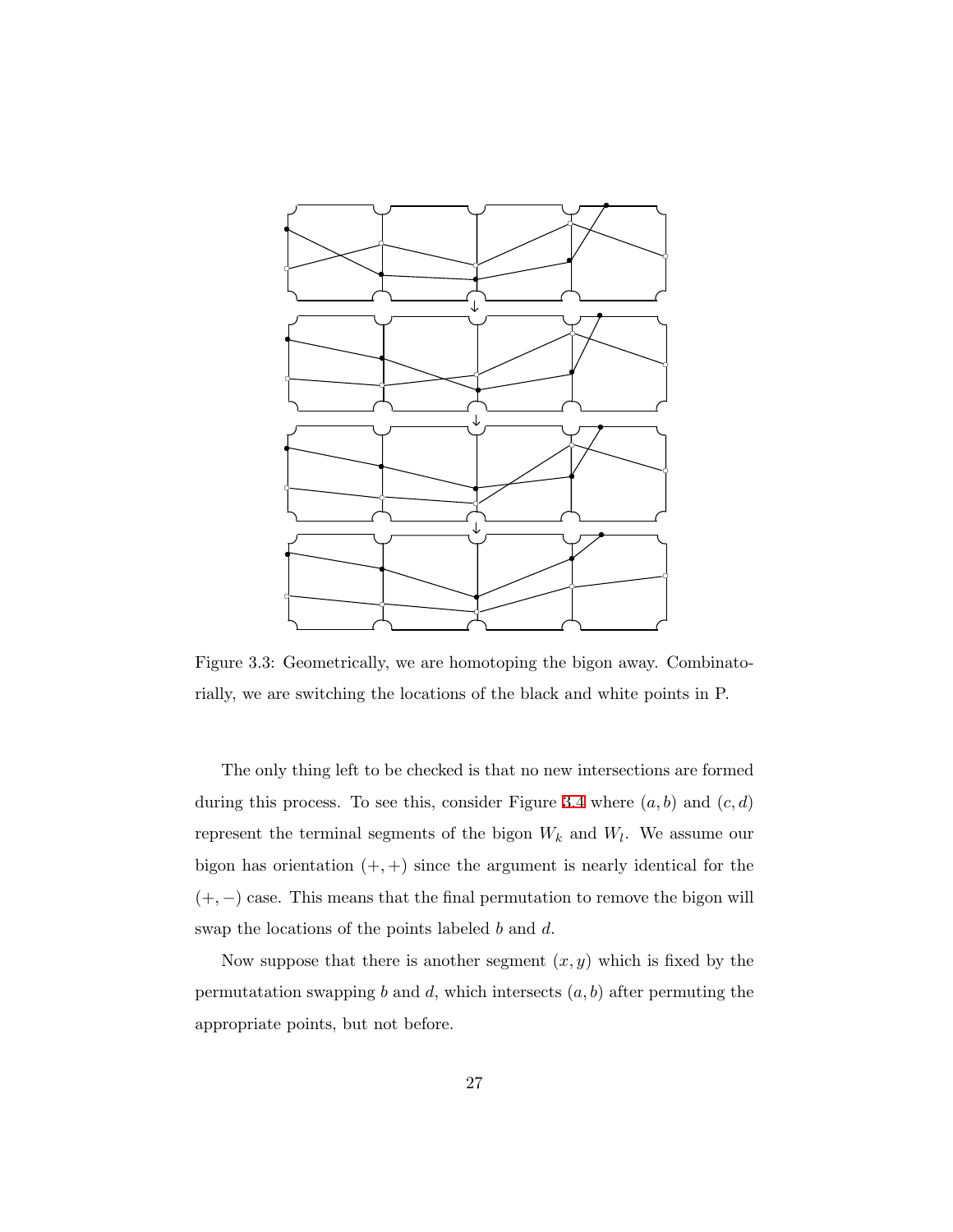<span id="page-33-0"></span>

Figure 3.4: The net number of intersections decreases. The dotted curves represent the extra edges not involved in this particular collection of segments.

Since  $(x, y)$  did not intersect  $(a, b)$  before permuting *b* and *d*, the points *a* and *b* do not separate *x* from *y* along the boundary of the fundamental polygon. Since  $(x, y)$  intersects  $(a, b)$  after permuting *b* and *d*, the segment  $(c, d)$  must have intersected  $(x, y)$  to begin with. At once we see that after permuting *b* with  $d$ ,  $(x, y)$  no longer intersects  $(c, d)$ . Thus, for every intersection involving  $(a, b)$  that we create, we remove an intersection with  $(c, d)$ . We arrive at a symmetric statement for intersections involving (*c, d*) and other combinatorial segments. A nearly identical argument works using the segments  $W_i$  and  $W_j$ , and so to avoid repetition we leave it to the curious. Combining the facts we have collected, we arrive at the desired result.  $\Box$ 

### **Proposition 3.1.15.** *Let Wk...i, Wl...j be a combinatorial bigon.*

- *1. If the combinatorial bigon has exactly 1 segment shared by both combinatorial legs, then it must be the case that*  $W_k = W_j$  *or*  $W_i = W_l$
- *2. If there are exactly 2 segments shared by both combinatorial legs, then they must either be the first two segments of one combinatorial leg and*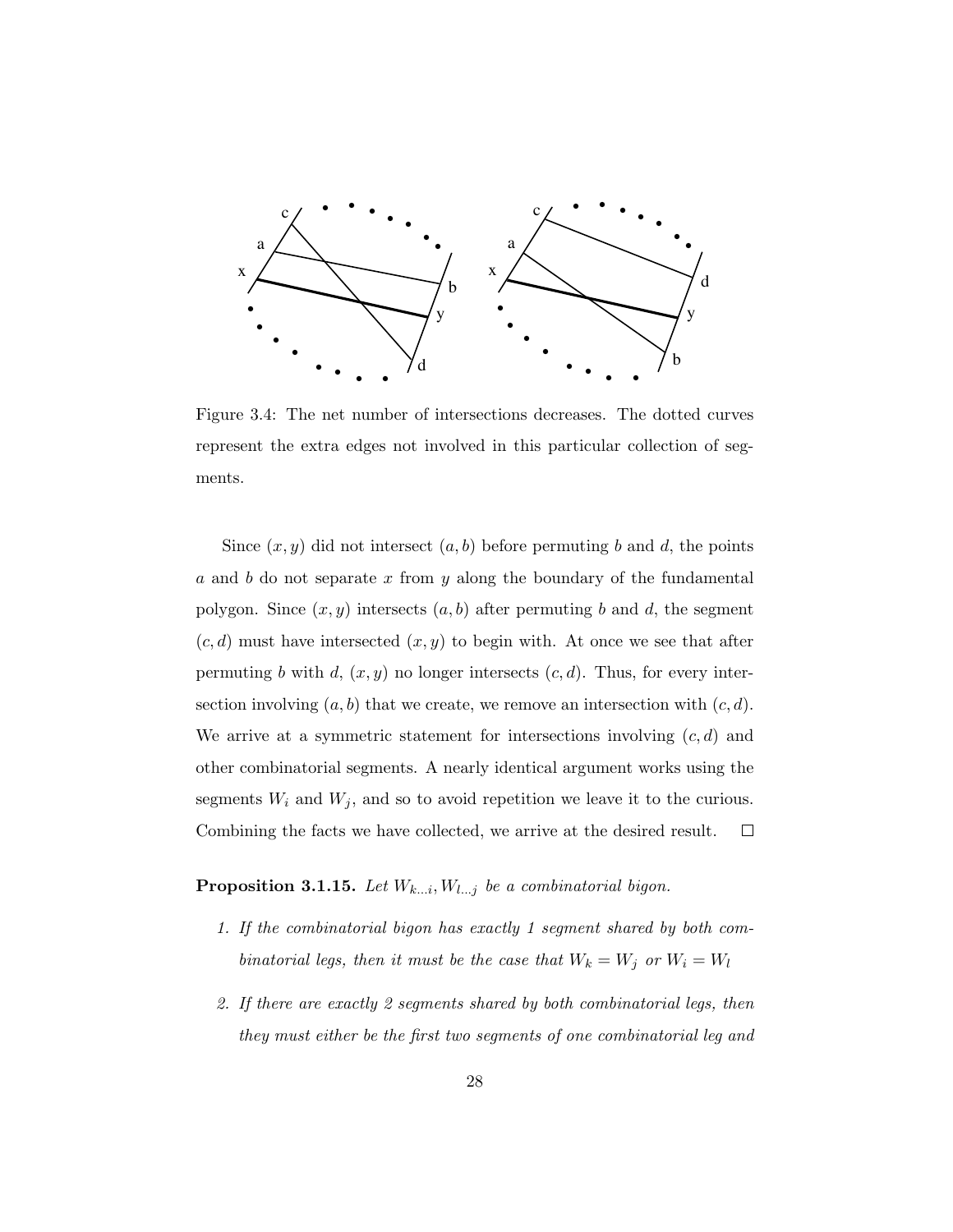<span id="page-34-0"></span>

Figure 3.5: Two possible overlapping configurations. The points on the circle are preimages of the points where the segmented representative crosses an edge of the polygon. The arcs around the circle represent the preimages of the legs of the bigon.

*the last two of the other, or the first and last of both.*

*3. If there are more than 2 segments shared by both combinatorial legs, then the first two segments of one leg must be equal to the last two of the other leg.*

*Proof.* Let  $f : S \to M$  be any choice of a segmented representative based on the point list P and segment list C that we have fixed for the moment. The preimages of the points where our representative crosses the edges of the polygon (i.e. the preimages of the points  $W_k^1, W_k^2, W_l^1, W_l^2$ , etc.) partition the circle into N arcs, where N is the length of the reduced cyclic word used to construct our representative. Each of the combinatorial legs can then be associated to  $N'$  of these arcs on the circle, where  $N'$  is the combinatorial length of the bigon. Let  $L_1$  and  $L_2$  be the arcs on the circle corresponding to the combinatorial legs. Since we are assuming that a segment is shared between the legs of the bigon, *L*<sup>1</sup> and *L*<sup>2</sup> must intersect. The two arcs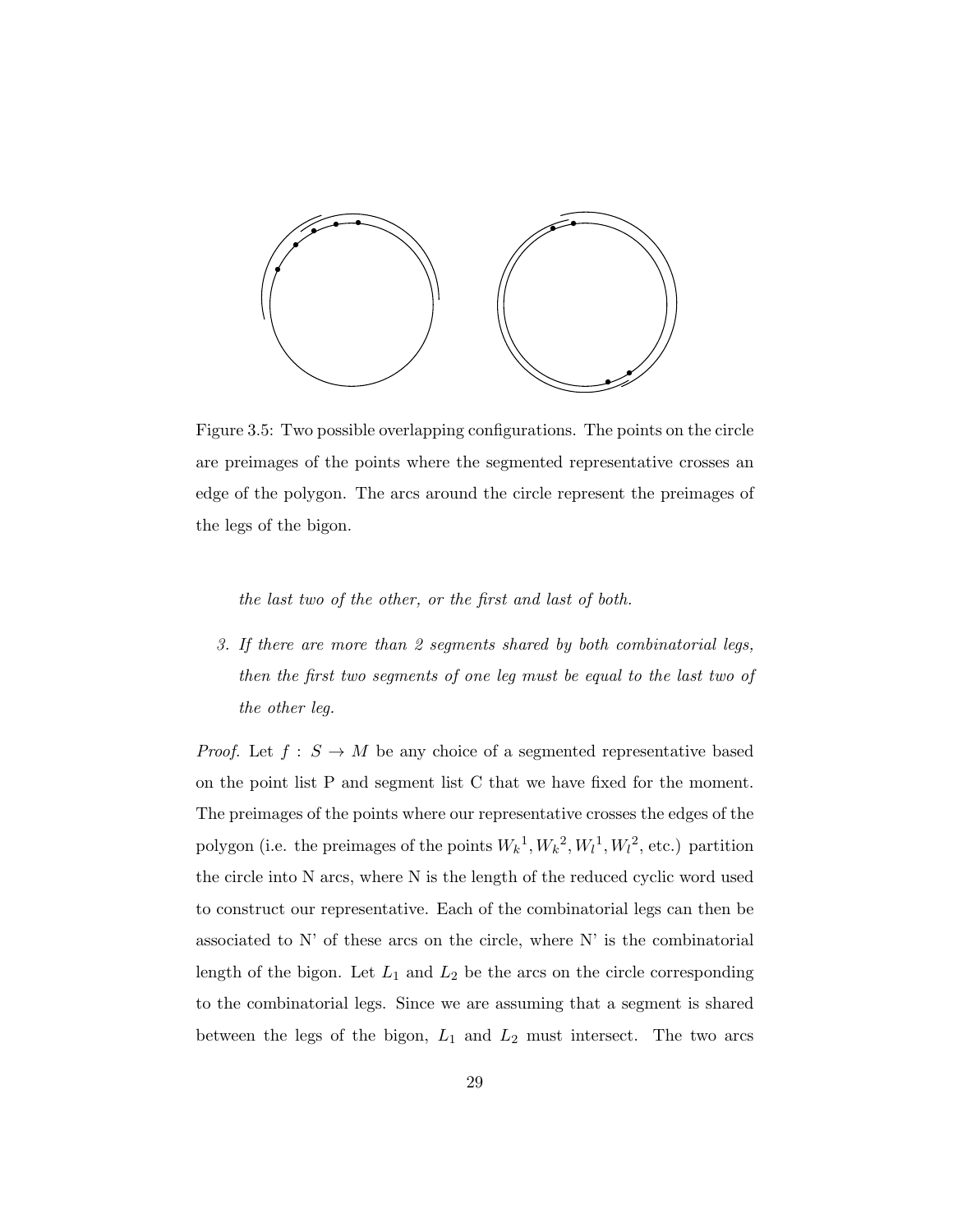cannot be equal since the two legs of a bigon cannot be identical. It also cannot be the case that one arc is properly contained inside the other either, for then the two combinatorial legs could not have the same length. The only possibility is that the overlap must occur at the end of the arcs, which is exactly what statement 1 says. For statements 2 and 3 the argument is again very simple, except now there is the possibility the arcs *L*<sup>1</sup> and *L*<sup>2</sup> could wrap around and intersect on opposite sides of the circle. However,  $\Box$ this situation is covered in the proposition.

**Theorem 3.1.16.** Let  $W_{k...i}$ ,  $W_{l...j}$  be a combinatorial bigon. The corre*sponding bigon in any segmented representative will be improper iff one of the following conditions holds:*

- *1. At least two segments are shared by both combinatorial legs*
- 2. One segment is shared by both combinatorial legs, say  $W_k = W_j$ , and  $W_l$ <sup>1</sup> is between  $W_i$ <sup>1</sup> and  $W_k$ <sup>1</sup>, and  $W_i$ <sup>2</sup> is between  $W_l$ <sup>2</sup> and  $W_k$ <sup>2</sup> in the *cyclic list of points Pγ.*

*Proof.* First choose a segmented representative and a fundamental polygon based on on  $P_\gamma$  and  $Q_\gamma$ . Let one leg of the geometric bigon be denoted *L*<sup>1</sup> and the other *L*2. The preimages of all the points where our representative crosses the edges of the polygon(i.e. the preimages of the points  $W_k^1, W_k^2, W_l^1, W_l^2$ , etc.) partition the circle into N arcs, where N is the length of the reduced cyclic word used to construct our representative. Suppose that there are at least two segments shared by both combinatorial legs. This is equivalent to saying that the intersection  $I = f^{-1}(L_1) \cap f^{-1}(L_2)$  is not entirely contained in a single partitioning arc. The only deformations of our segmented representative allowed are sliding the endpoints of segments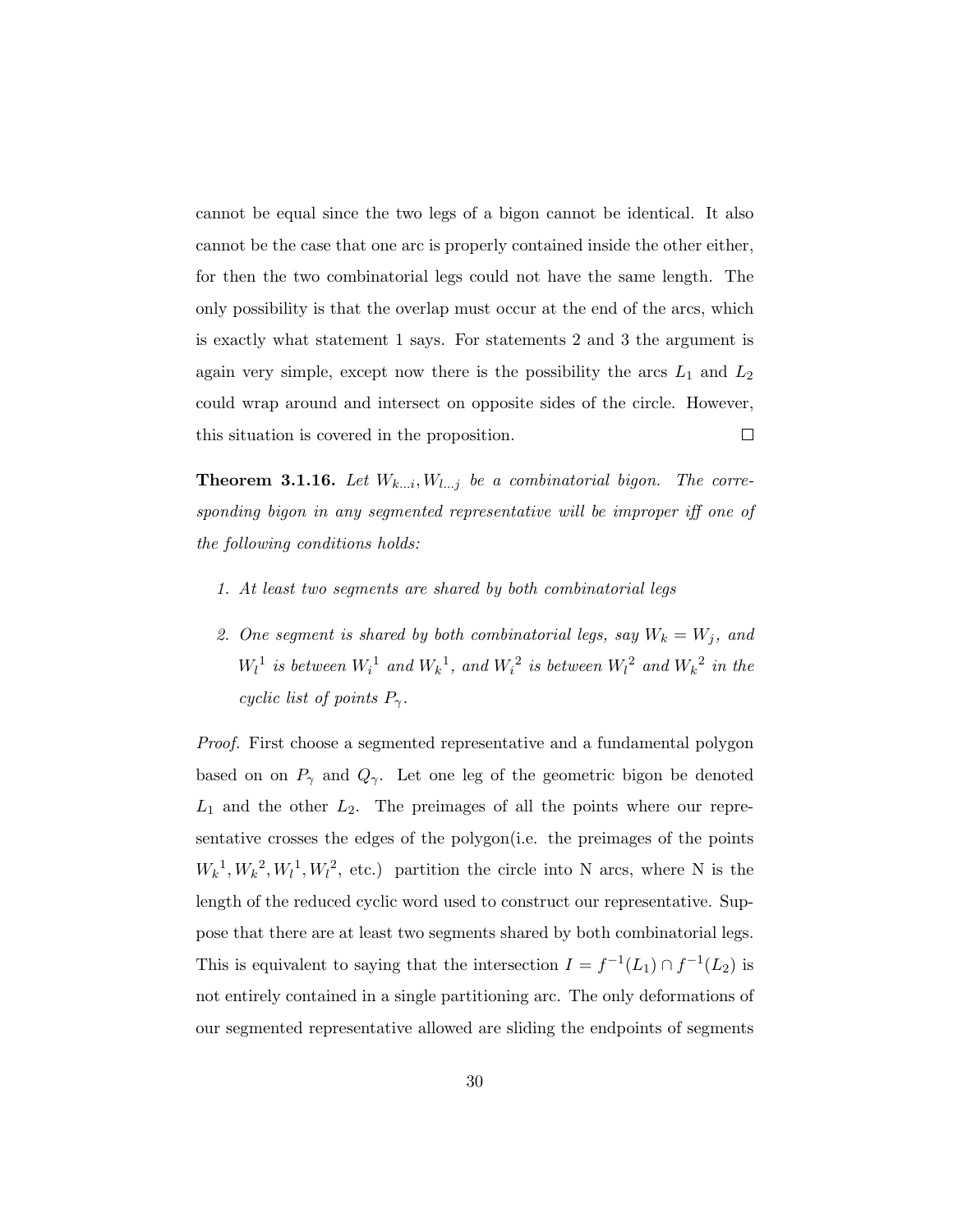along the edges of the fundamental polygon without changing P. Any such homotopy of the line segment positions leaves the combinatorial description of the bigon unchanged. Therefore we still have that *I* is not contained within a single partitioning arc. With our construction, the endpoints of the preimages of *L*<sup>1</sup> and *L*<sup>2</sup> must be contained in the interiors of the dividing arcs - otherwise we would have two line segments emanating from the same point on an edge of the polygon. Since the endpoints of  $f^{-1}(L_1)$  and  $f^{-1}(L_2)$  must be contained in the interiors of dividing arcs, and since *I* is not contained within a single dividing arc, *I* cannot be empty. Figure [3.5](#page-34-0) shows this situation.

This covers all cases except when exactly two segments are shared and that they occur at the ends of both combinatorial legs i.e.  $W_k = W_j$  and  $W_i = W_l$ . From this we see that our bigon really only has one vertex, and thus that our bigon must be improper. For the 2nd condition above, our representative locally looks like Figure [3.6](#page-37-0). The only way to remove the overlap is to translate one line segment over another, which clearly changes P. Thus our combinatorial condition guarantees that the bigon will be improper.  $\Box$ 

<span id="page-36-0"></span>**Theorem 3.1.17.** Let  $W_{k...i}$ ,  $W_{l...j}$  be a combinatorial bigon with  $W_k =$ *W<sup>j</sup> , and no other segments shared. Then the bigon is removable if the 2nd condition from Theorem [3.1.16](#page-35-0) is not satisfied.*

*Proof.* As in Theorem [3.1.14](#page-31-0) we only need to consider the 6 points in the terminal segments,  $W_k, W_l$ , and  $W_i$ , since the intermediate segments are swapped. We consider all possible relative positions of those 6 points within P that simultaneously realize: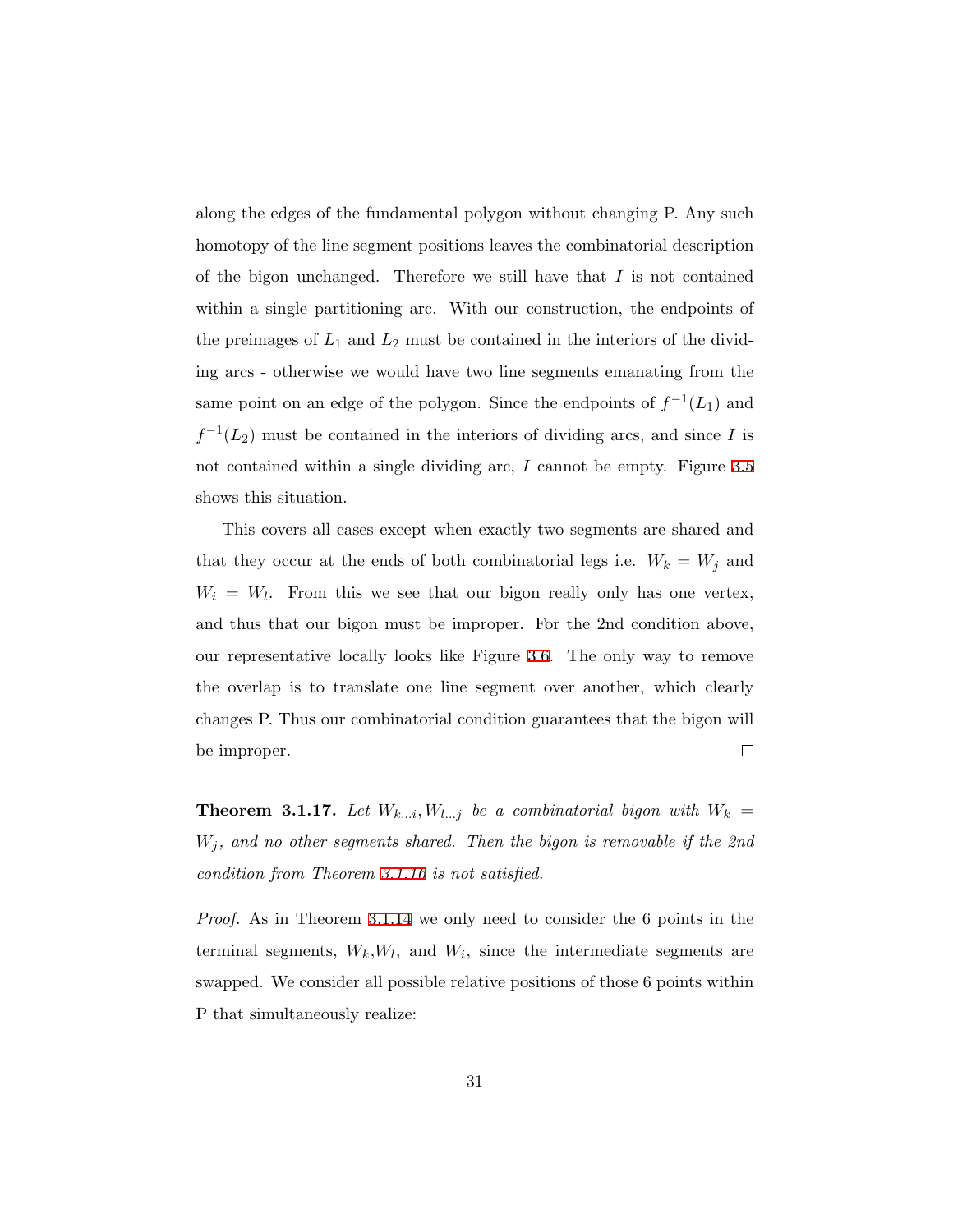<span id="page-37-0"></span>

Figure 3.6: A configuration depicting an improper bigon. The dotted curves represent the extra edges not involved in this particular collection of combinatorial segments.

- 1.  $W_k$  intersects  $W_l$
- 2. *W<sup>k</sup>* intersects *W<sup>i</sup>*
- 3.  $W_k^2$  and  $W_l^2$  on the same edge
- 4.  $W_k^1$  and  $W_i^1$  on the same edge.

These four conditions are necessary in order for our pair of sequences to actually be a combinatorial bigon. There are 12 configurations of points satisfying these conditions, and only 6 that need be considered once symmetry is taken into account. To see this, consider an oriented circle representing the cyclic ordering of P. We imagine placing the initial line segment, say *W<sup>k</sup>* which then divides the circle into two arcs. Next, there are two choices for the placement of the line segment  $W_l$ , corresponding to which arc of the circle we wish to place the point  $W_l^1$ . For a given placement of  $W_l$ , the circle is divided into four arcs. The point  $W_i^1$  may be placed on any arc except the one between the points  $W_k^2$  and  $W_l^2$  (that would imply  $W_l^1$  is not on the same edge as  $W_k^1$  or that  $W_k^2$  and  $W_l^2$  are on the same edge,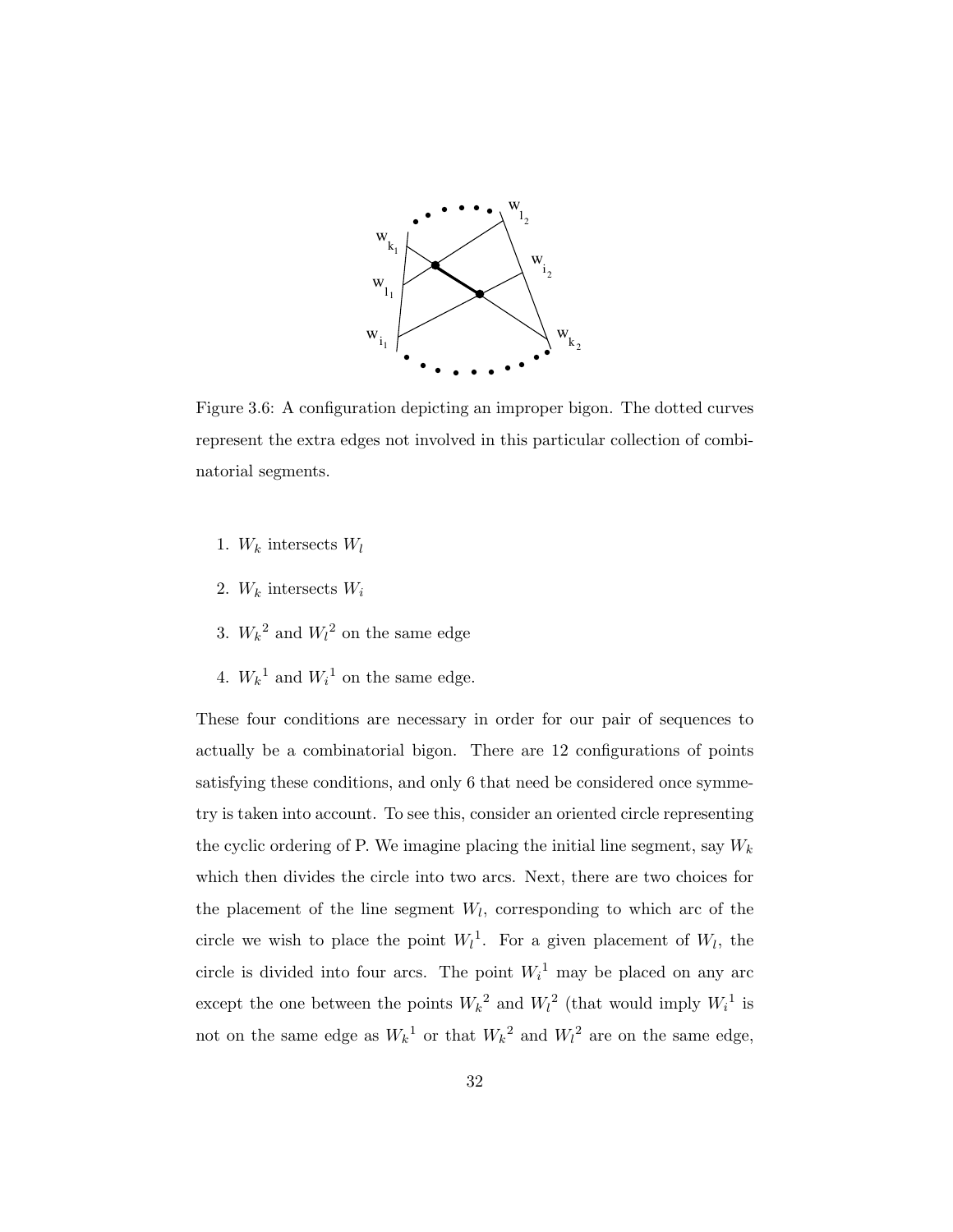contrary to conditions 3 or 4. Once  $W_i^1$  is placed, there are two choices for  $W_i^2$  that result in  $W_k$  crossing  $W_i$ . Counting all possible combinations, we get  $2 * 3 * 2 = 12$  total, but we can eliminate half of the sequences, since one ordering and its reverse ordering are equivalent for t he purpose of determining the effect of the permutations.

Below, the 6 essential orderings and total number of intersections they determine are given, along with their ordering and intersections after the permutations are performed:

1. 
$$
W_k^1 - W_i^1 - W_i^2 - W_k^2 - W_i^2 - W_i^1
$$
 3  $W_i^1 - W_k^1 - W_k^2 - W_i^2 - W_i^2 - W_i^1$  1  
\n2.  $W_k^1 - W_i^1 - W_i^2 - W_k^2 - W_i^1 - W_i^2$  2  $W_i^1 - W_k^1 - W_k^2 - W_i^2 - W_i^1 - W_i^2$  0  
\n3.  $W_k^1 - W_i^2 - W_i^2 - W_k^2 - W_i^1 - W_i^1$  3  $W_i^1 - W_k^2 - W_i^2 - W_i^2 - W_i^1 - W_k^1$  1  
\n4.  $W_k^1 - W_i^2 - W_i^2 - W_k^2 - W_i^1 - W_i^1$  2  $W_i^1 - W_i^2 - W_k^2 - W_i^2 - W_i^1 - W_k^1$  0  
\n5.  $W_k^1 - W_i^2 - W_k^2 - W_k^1 - W_i^1$  3  $W_i^1 - W_i^2 - W_k^2 - W_i^2 - W_k^1 - W_i^1$  1  
\n6.  $W_k^1 - W_i^2 - W_k^2 - W_k^1 - W_i^1$  2  $W_i^1 - W_k^2 - W_i^2 - W_i^2 - W_k^1 - W_i^1$  2

Case 6 satisfies the second condition in Theorem [3.1.16](#page-35-0) and so determines an improper bigon, so it is not surprising that the permutations do not reduce intersections. The only thing that remains to be proven is that for each of the 5 "good" cases, no additional intersections are produced. To make things easier to keep track of, let us relabel the segments as follows:  $W_k =$  $(a, b), W_l = (c, d)$ , and  $W_i = (e, f)$ . We'll prove the theorem for the first case above by following a line of reasoning similar to that in Theorem [3.1.14](#page-31-0). Careful consideration of Figure [3.7](#page-40-0) yields the proof, but we give some of the details here. Suppose a segment  $(x, y) \neq (a, b), (c, d)$  nor  $(e, f)$ , does not intersect  $(a, b)$  initially, but does after permuting. Then  $(x, y)$  must have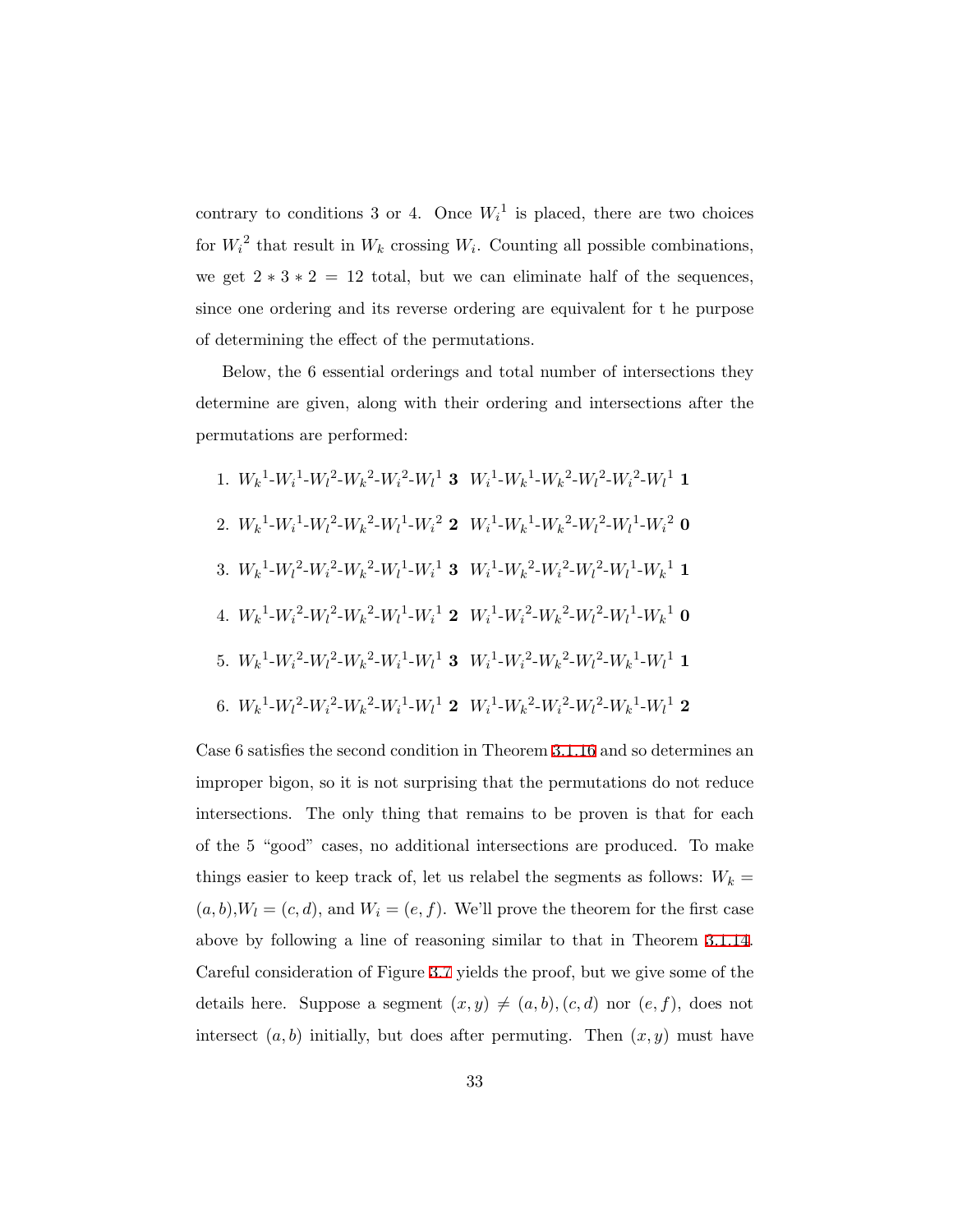intersected one of  $(e, f)$  or  $(c, d)$  beforehand. To see this, note that one of the points x or y must lie in the "top" arc between e and d, while the other point must have been either between a and e, or d and b. However, after the permutations, it cannot intersect either of them, as seen from the figure and the argument in the previous sentence. Now suppose  $(x, y)$  intersects  $(c, d)$  after permuting but not before. Since the point c is unchanged by a permutation, we see that  $(x, y)$  must have intersected both  $(a, b)$  and  $(e, f)$  before the permutations. But after the permutations,  $(x, y)$  could not possibly intersect  $(a, b)$ , since then  $(x, y)$  would have intersected  $(c, d)$  to begin with. Finally, suppose  $(x, y)$  intersects  $(e, f)$  after the permutations but not before. The point f is fixed by the permutations, and we see that  $(x, y)$  must have intersected both  $(a, b)$  and  $(c, d)$  before the permutations. By the exact same reasoning as in the previous situation,  $(x, y)$  can no longer intersect (*a, b*) after the permutations.

In every situation, if an intersection is introduced, there is a corresponding intersection that is removed. Thus there is no net gain of intersections between  $(x, y)$  and the segments  $(a, b), (c, d)$  and  $(e, f)$ . Since the segment  $(x, y)$  was arbitrary, we proved the theorem for case 1. The proofs for the other 4 "good" cases are nearly identical, so we leave them to the curious.  $\Box$ 

**Corollary 3.1.18.** *Every proper bigon in a segmented representative corresponds to a removable combinatorial bigon.*

**Remark 3.1.19.** In Hass and Scott, it is proven that if a representative does not have the minimal number of intersections, then it has a *proper* bigon. The notions of removable and proper do not actually coincide, but since every proper bigon is removable there is no logical contradiction.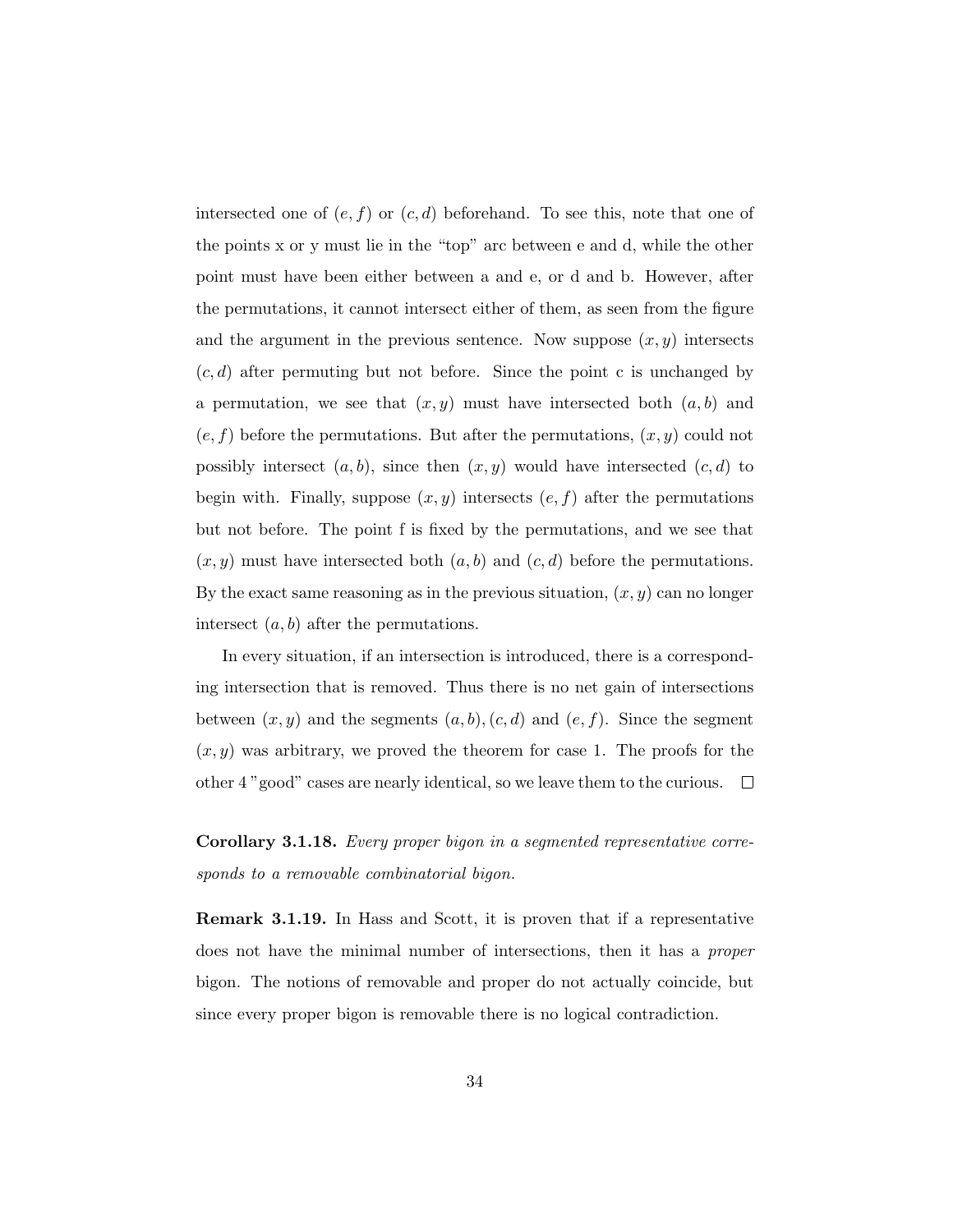<span id="page-40-0"></span>

Figure 3.7: The new configuration after permuting the appropriate points. The dotted curves represent the irrelevant edges of the fundamental polygon.

#### **3.1.3 The Minimal Linking Algorithm**

The previous algorithm essentially has as its input the lists  $P_\gamma$  and  $Q_\gamma$  which record the cyclic order of points along the boundary, and the line segments making up the representative (since it takes the surface word *X* and the curve word *W* and arbitrarily creates  $P_\gamma$  and  $Q_\gamma$ ). It then modifies  $P_\gamma$  in order to produce a representative with minimal intersection number. The following algorithm also takes in *X* and *W* and produces a  $P_{\gamma}$  and  $Q_{\gamma}$  which correspond to a representative with the minimal intersection number. The difference is that the next algorithm does not analyze these cyclic lists, but instead produces them in a way which guarantees minimality. Hence it is less flexible, but more efficient.

Imagine tiling the hyperbolic plane with fundamental polygons, giving these polygons edge labels matching those of your surface word *X* in a clockwise fashion. Each geodesic in  $\mathbb{H}^2$  can then be associated with (almost) canonical bi-infinite word with a marked *center* describing the edge-crossing sequence in both directions from a central chosen fundamental polygon.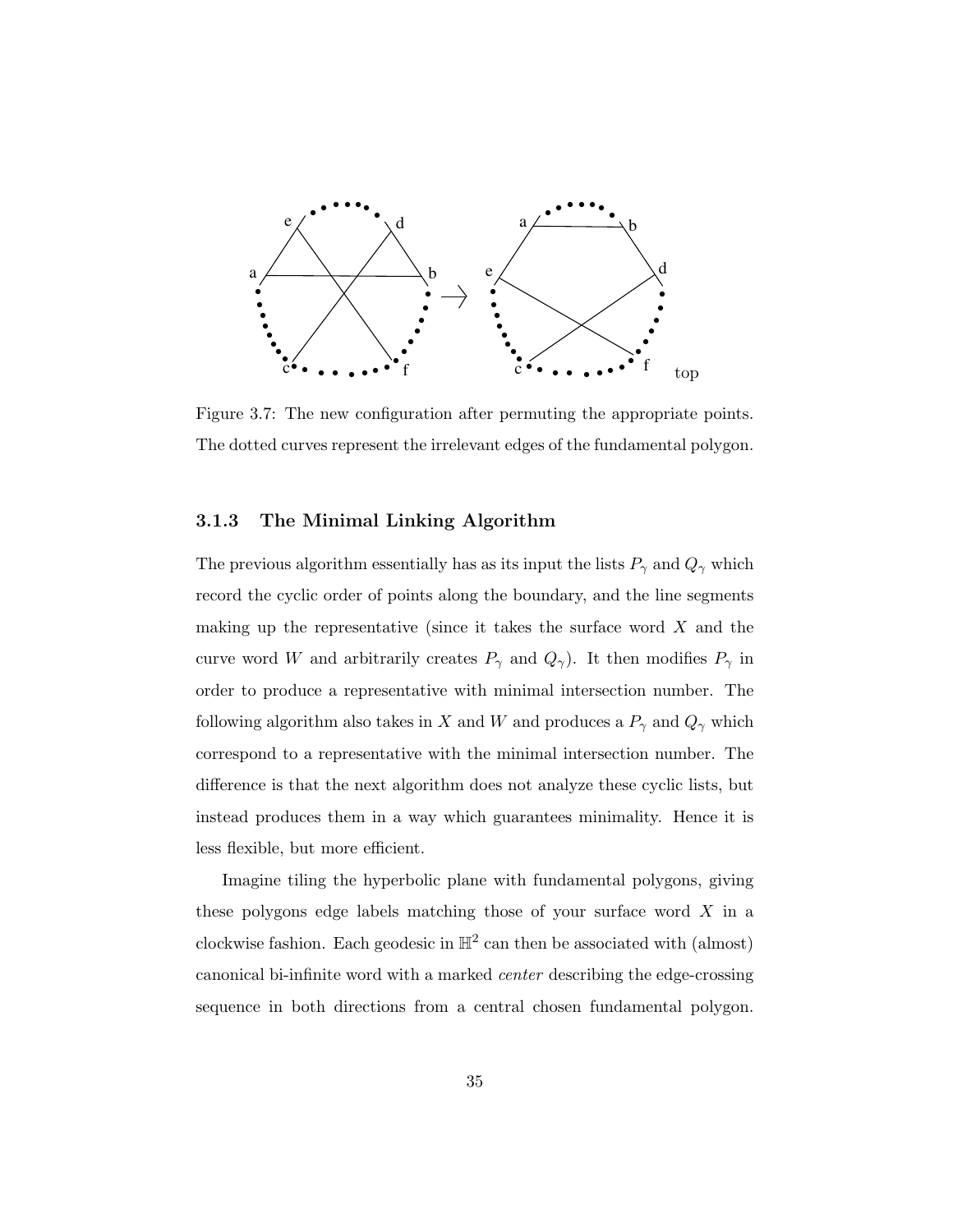There is only ambiguity if the geodesic crosses through a vertex of a polygon, which cannot happen in the case of a punctured surface with a standard fundamental polygon, since all vertices of the polygon will be at infinity. Closed geodesics will correspond to words which are periodic, since the edge crossing sequence must repeat itself if the geodesic is to end up where it started.

For the following arguments, we will assume that we have a fixed standard polygon, and a fixed cyclically reduced word  $W = w_1w_2...w_n$ . corresponding the edge crossing sequence of some closed geodesic curve *γ*. We first introduce some definitions, which are a modification of the ideas in [[10\]](#page-85-0),[[13\]](#page-85-1) and [\[16](#page-85-2)], which relate geometric and combinatorial properties of a geodesic and its associated edge-crossing word.

**Definition 3.1.20.** Two geodesics are *hyperbolically linked* if their endpoints alternate on *∂*H<sup>2</sup> .

**Definition 3.1.21.** Two subwords of *W* of length one,  $w_j$  and  $w_k$ , are said to be a *short link* if the sequence of letters  $w_{j-1}^{-1}, w_{k-1}^{-1}$  $\binom{−1}{k-1}$ , *w*<sub>*j*</sub>, *w*<sub>*k*</sub> has no repetitions and appears in clockwise order in the labeling of the fundamental polygon.

**Definition 3.1.22.** Two subwords of *W* of length  $l > 1$ ,  $W_j = w_j w_{j+1}...w_{j+l-1}$ and  $W_k = w_k w_{k+1} \dots w_{k+l-1}$  are said to be a *parallel long link* if:

- 1.  $w_{j+i} = w_{k+i}$ ∀ 0 < *i* < *l* − 1
- 2.  $w_j^{-1} \neq w_k$  and  $w_{j+l-1} \neq w_{k+l-1}$
- 3. The two sequences of letters  $w_j^{-1}, w_k^{-1}, w_j = w_k$  and  $w_{j+l-1}, w_{k+l-1}, w_{j+l-2} =$  $w_{k+l-2}$  appear in clockwise order in the labeling of the fundamental polygon.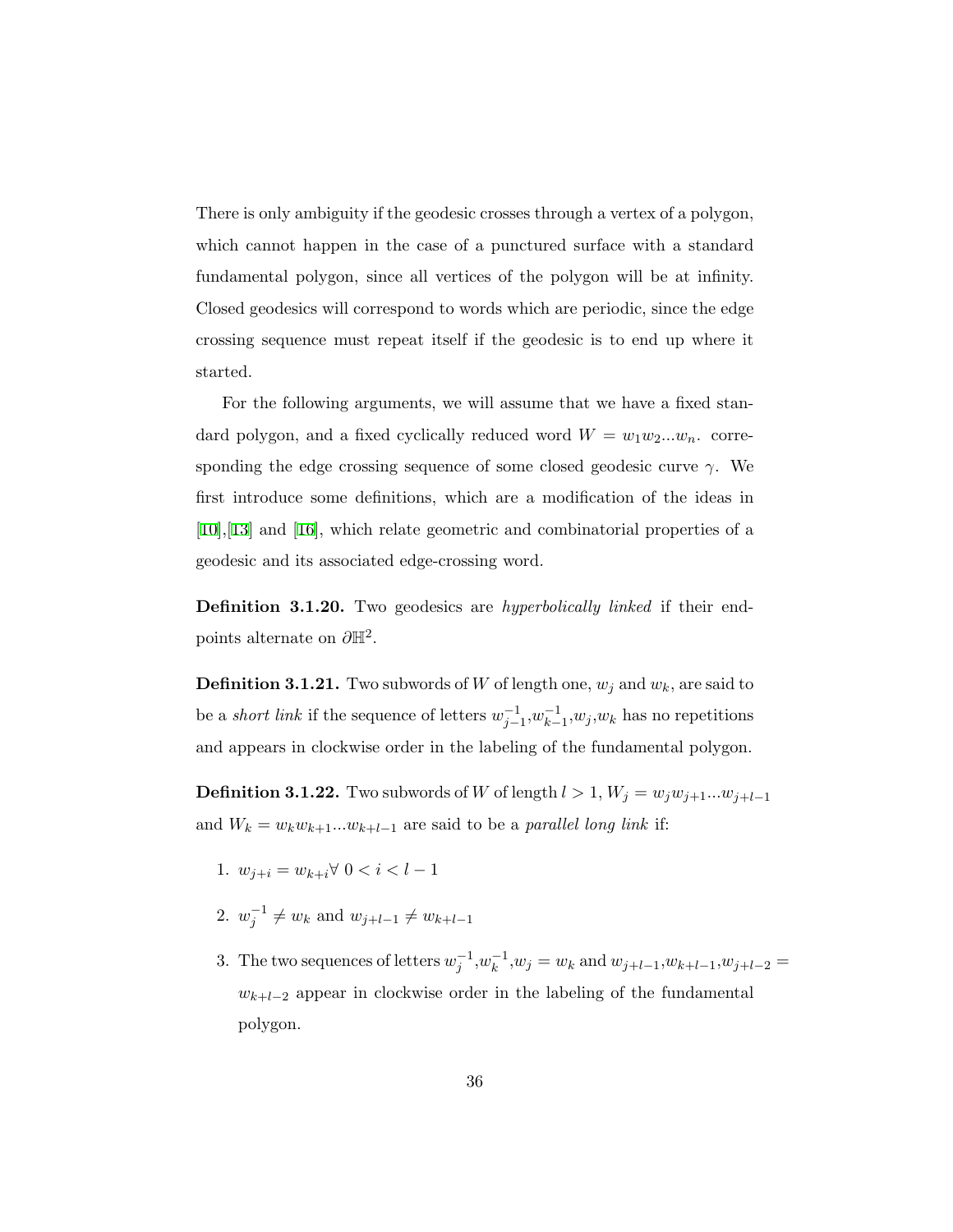**Definition 3.1.23.** Two subwords of *W* of length  $l > 1, W_j = w_jw_{j+1}...w_{j+l-1}$ and  $W_k = w_k w_{k+1} ... w_{k+l-1}$  are said to be an *alternating long link* if  $W_j$  and  $W_k^{-1}$  form a parallel long link.

A short link intuitively corresponds to a pair of arcs crossing in the fundamental polygon after emerging from distinct sides. A parallel long link corresponds to a pair of arcs which enter the same sequence of edges together for some time before finally crossing, and an alternating long link is similar except that one of the arcs has the opposite orientation.

A word *W* in a group is said to be *primitive* if *W* cannot be expressed as a power of another word (besides *W−*<sup>1</sup> ). Non-primitive edge-crossing sequences correspond to curves which essentially run parallel to some core curve a number of times. The geodesic representative of such a curve coincides entirely with the geodesic representative of the underlying core curve, so arguments about transverse intersection numbers need to be tweaked. We will deal with this special case in the next few statements.

**Proposition 3.1.24.** *If W is a primitive word corresponding to a closed curve with k self-intersections, then*  $W^n$  *has*  $n^2k + n - 1$  *self-intersections ∀n ∈* N*.*

*Proof.* Arrange n copies of the core curve in parallel to one another on the surface. For each of the intersections of the core curve, we obtain a local grid-like pattern, producing  $n^2$  intersections. Now, connect the n strands as shown in Figure [3.8](#page-43-0) to obtain a curve representing  $W^n$  with  $n^2k + n - 1$ self-intersections. None of the intersections coming from one of the grids can be part of a proper bigon, since by our assumption that *W* is primitive, the intersecting arcs must eventually exit through different sides of the polygon. The intersections formed by connecting the parallel strands are all part of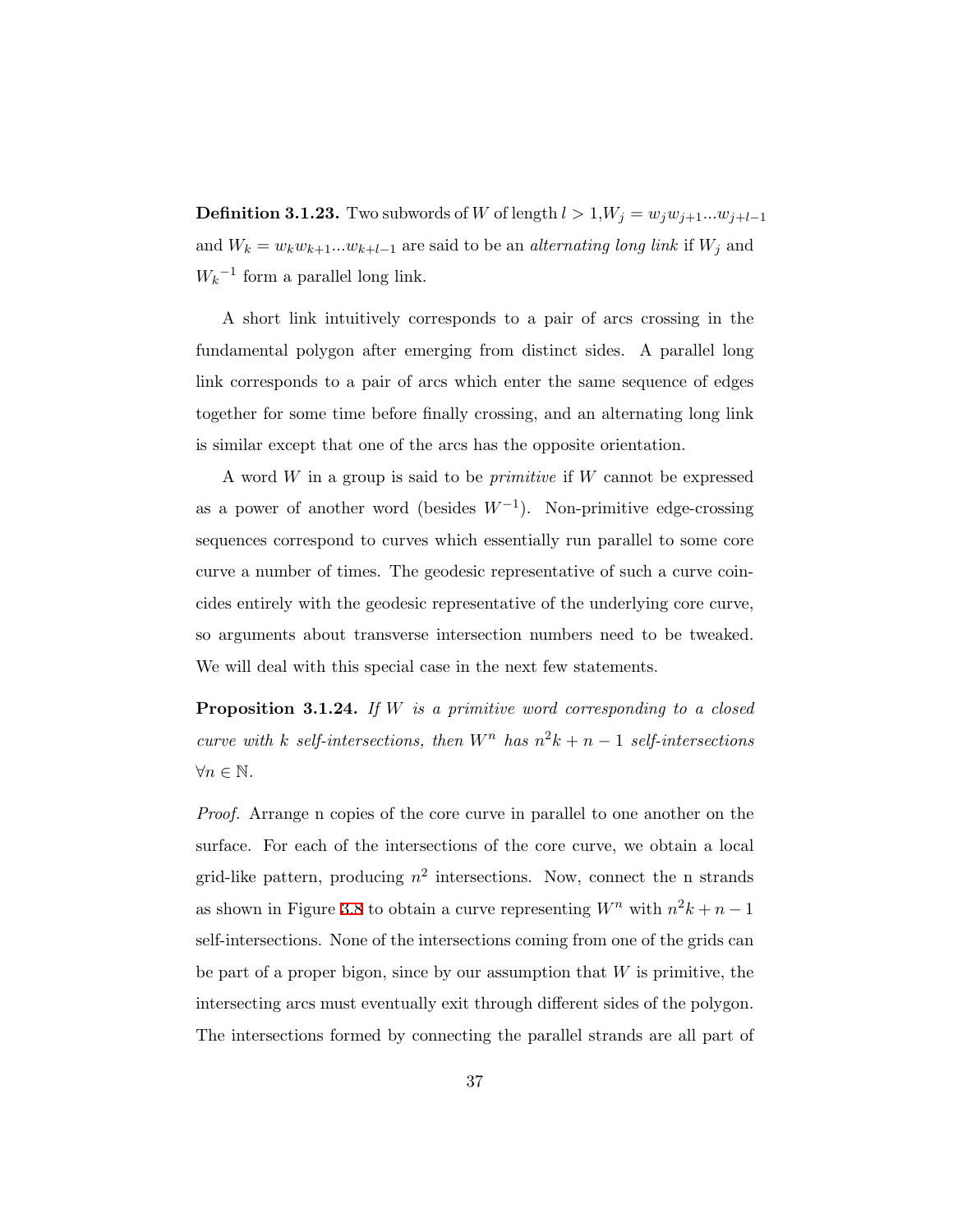<span id="page-43-0"></span>

Figure 3.8: Arrange n copies of a simple closed curve in parallel. Connect them as shown to obtain a curve with n-1 intersections.

improper bigons, so our curve with  $n^2k + n - 1$  intersections does achieve the minimal number of transverse self-intersections.  $\Box$ 

Now that we have disposed of the non-primitive case, we can turn to the general statement:

**Theorem 3.1.25.** *If W is primitive, then every intersection in a minimal representative of W corresponds to a unique short, parallel, or alternating link.*

*Proof.* First, we prove that each intersection corresponds to at least one link. This amounts to showing that starting from an intersection, the arcs emanating from the point of intersection must eventually leave through different sides of the fundamental polygon. If *W* is primitive, they cannot fellow travel in perpetuity. Let x be a point of intersection. Suppose that as we follow the pair of arcs determining this intersection, the arcs always cross the same sequence of edges. The initial arcs determining the intersection correspond to different locations in the edge-crossing sequence *W*, say  $w_j$  and  $w_k$ . Eventually, we follow the arcs long enough so that the arc starting on  $w_j$  reaches the arc  $w_k$ , and the pattern repeats itself. Thus *W* is periodic, a contradiction. Now, we prove uniqueness. There are four pairs of edge labels associated to an intersection x, which can be arranged cyclically, corresponding to the four "sectors" determined by this intersection.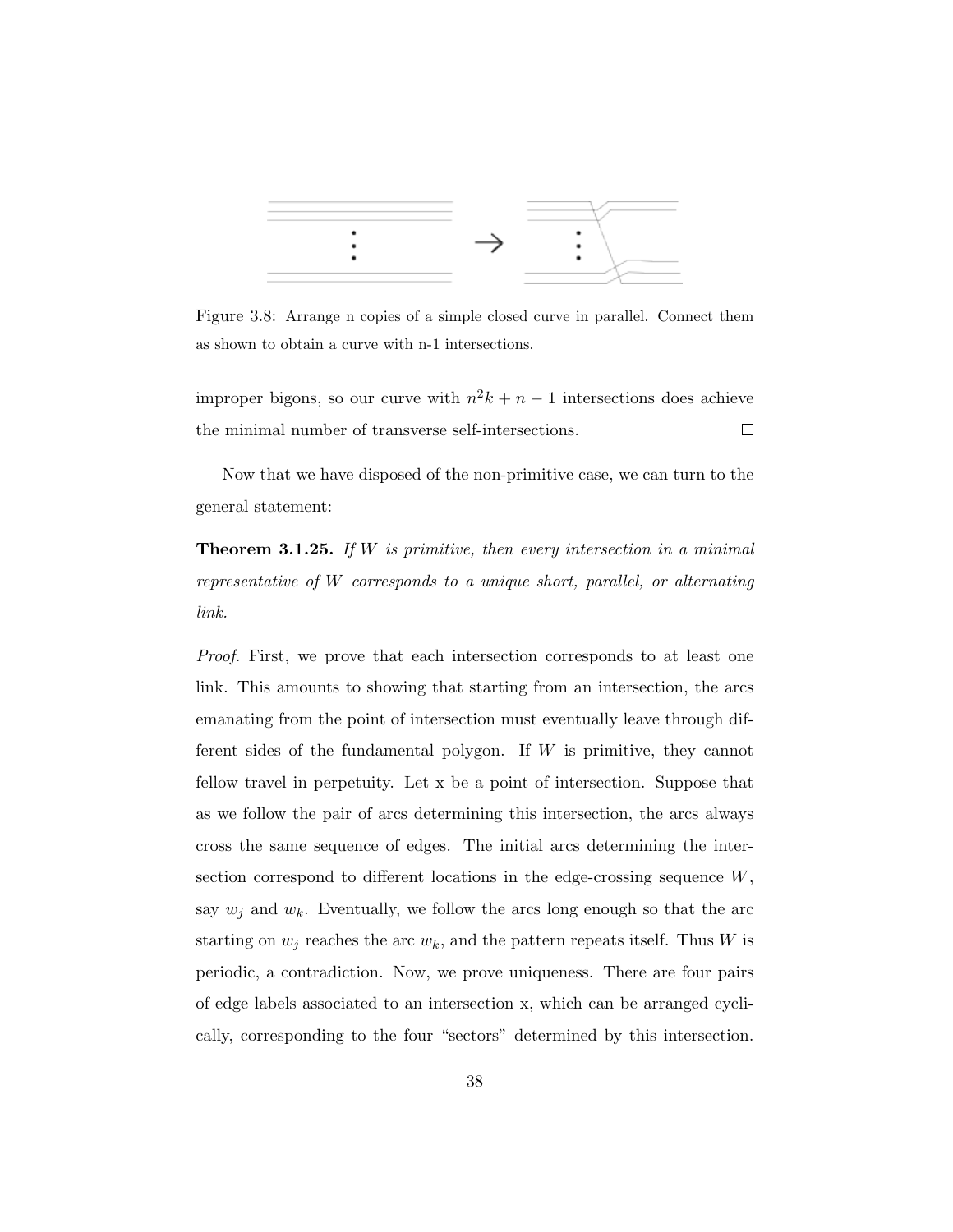For two of these sectors, the orientations of the arcs determining the sector are identical, and for the other other two, the orientations are opposite one another. At most two of these pairs have edge labels which are identical, since adjacent pairs cannot both have identical edge labels (otherwise our word would not be reduced). If none of the pairs of edge labels contain identical labels, then x corresponds to a short link, and precisely one ordered pairing of the arcs gives the clockwise pattern required in the definition of a short link. Suppose then, that some pair of edge labels are identical. By our earlier argument, if we follow these arcs, we know they must eventually exit through different sides of the polygon. If the orientation of both arcs is the same, then the opposite sector also has the same orientation. Following the arcs in both sectors until they leave different edges of the fundamental polygon determines a parallel long link. Only one ordered pairing of these two sequences of paths gives the clockwise pattern required in the definition of a parallel long link. A similar argument holds for an alternating long link. Now, if an intersection is associated to a parallel long link, it cannot also be associated to an alternating long link, because only the opposite sectors determined by an intersection can have matching edge labels.  $\Box$ 

The previous theorem is essentially a restatement of the main theorem in[[16](#page-85-2)], but proved in a new way and with new combinatorial objects:

**Theorem 3.1.26.** *(Cohen-Lustig[[16\]](#page-85-2)) Intersections in a minimal representative of a primitive free homtopy class with word W are in bijection with the set of short, parallel, and alternating links in W.*

Each letter in our word *W* corresponds to a segment crossing through our fundamental polygon. Each link in *W* then corresponds to a sequence of pairs of segments that emerge from distinct edges, which then possibly fellow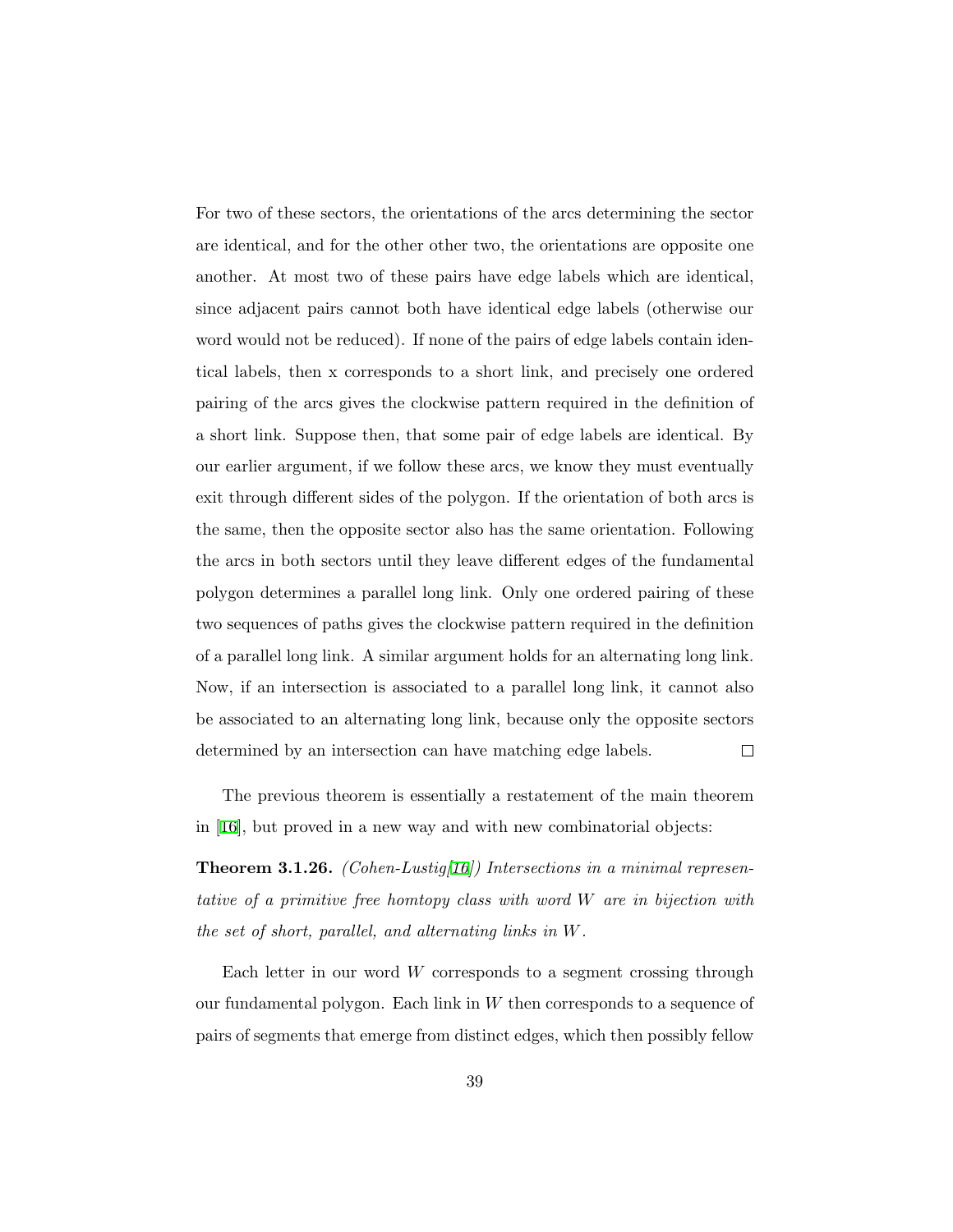travel through identically labeled edges for some time, and then pass through different edges in a way that creates an intersection. In the arguments that follow, we will blur the distinction between a long link, and the sequence of segments associated with it.

**Definition 3.1.27.** Let us say that a link has been *positioned* if it has been determined which pair of segments cross to determine the intersection

Constructing a representative with minimal intersect amounts to positioning all of the links in a coherent way so that no additional crossings are introduced.

**Algorithm 3.1.28.** The following algorithm with input a standard surface word *X* and a cyclically reduced curve word *W* produces a representative with the minimal number of intersections:

- 1. Form the list of links uniquely determined by *X* and *W*.
- 2. Choose a side of the polygon and consider the collection of arcs entering the same edge of the polygon.
- 3. Choose a pair of arcs along this side and ask following: Are these arcs part of a link?
	- If not, then you know their relative positions are such that they do not cross.
	- *•* If so, let the two arcs under consideration be the crossing point, which determines their relative positions along the boundary.
- 4. Until all pairs have been exhausted, choose a new arc and pair it with all of the arcs that have been considered up to this point, asking the question in step 3.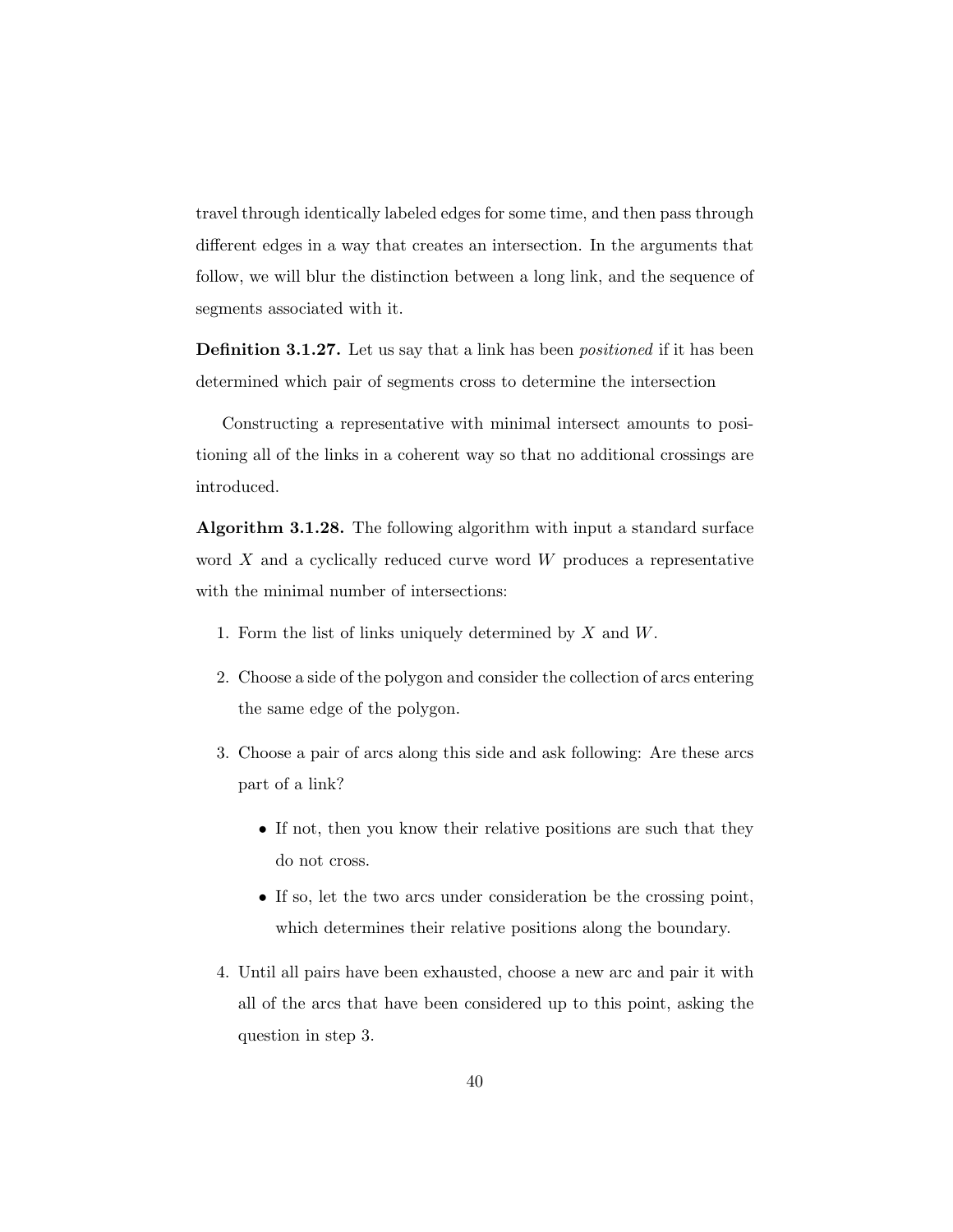5. Repeat steps 2 through 4 for a new side that is not the inverse of a previously considered side until all remaining sides have been exhausted.

*Proof.* Clearly, this algorithm produces some representative of our free homotopy class. We must however, demonstrate that at each step of this process, no bigons are formed so that the final representative has the minimal number of intersections. The algorithm as described determines the relative positions of the arcs entering a side of the fundamental polygon. By Proposition [3.1.6](#page-28-0) we know that this information determines the topological structure of the representative, and thus determines the presence of bigons. If there is a bigon, then at some step of the algorithms execution, we must have introduced an excess crossing which does not correspond to a link. But the only time when crossings are introduced is in Step 3, which occurs precisely when two arcs are part of a link. Since the algorithm checks all previously analyzed arcs at each step, it ensures that any subsequent arcs are properly placed with respect to all previously positioned arcs.  $\Box$ 

**Remark 3.1.29.** This algorithm does not produce a canonical representative. Depending on the starting side, different configurations may be realized at the conclusion of the algorithm.

#### **3.1.4 Examples**

We will now show how the first algorithm works for the surface word **abAB** and the reduced cyclic word **bbAAA**, the same surface and curve as in Figure ??. Recall that in Figure ??, we have chosen  $P_{\gamma} = a_1, a_2, a_3, b_1, b_2, A_3, A_2$ , *A*<sub>1</sub>*, B*<sub>2</sub>*, B*<sub>1</sub> and  $Q_γ = (B_1, A_3)(a_3, A_2)(a_2, A_1)(a_1, b_2)(B_2, b_1)$  as our initial representative. We now check through pairs of segments until we find a pair that intersect. Upon inspection, we see that  $(a_3, A_2)I(B_2, b_1)$ . The next step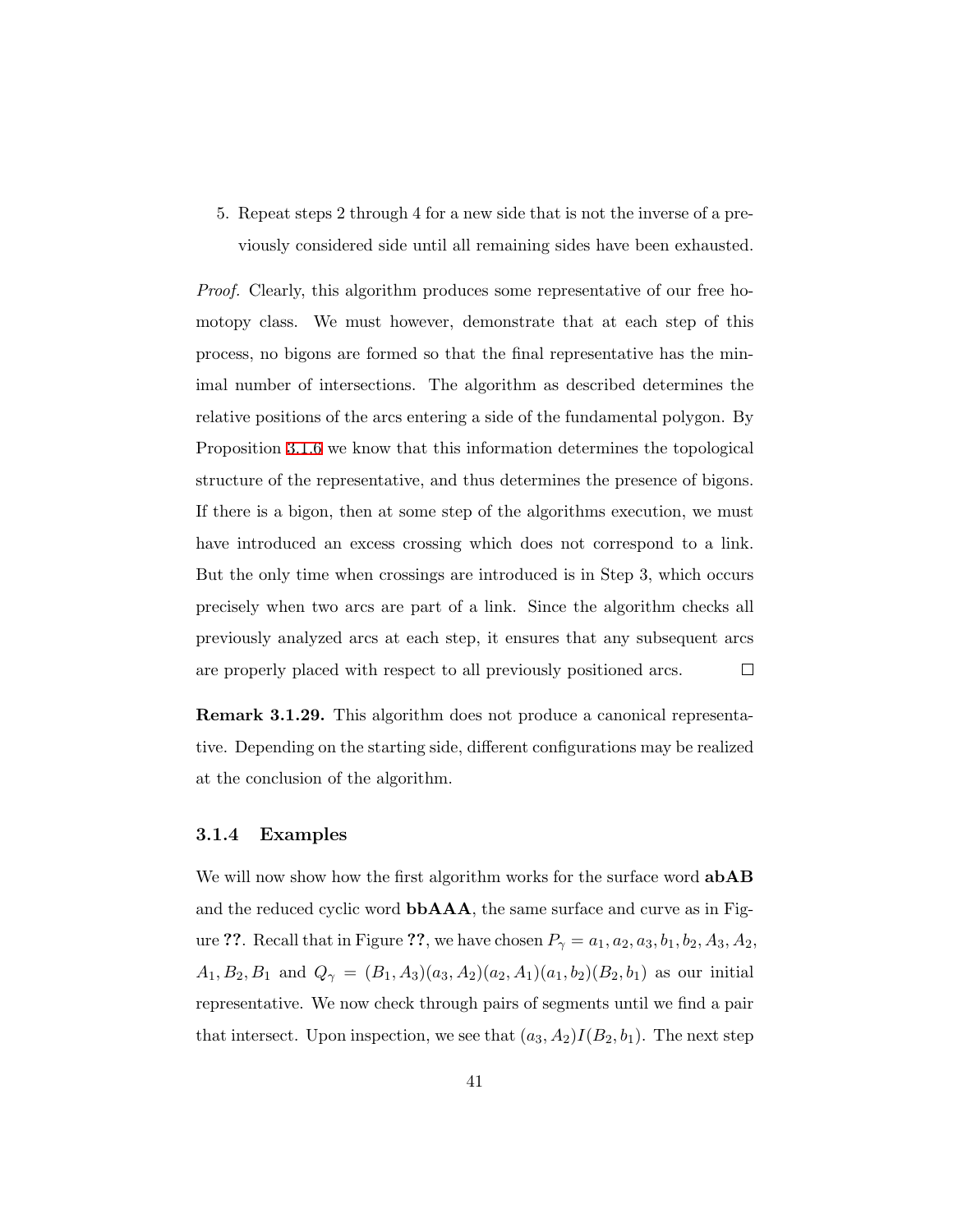is to see if this vertex can possibly be part of a bigon. There can be no bigon starting at this vertex with a  $(+, +)$  orientation, since the segments spit to the A and b sides. Likewise for the other 3 orientations. We conclude that this particular intersection cannot be a vertex of a bigon and move on until we find another pair of segments that intersect. Suppose the next pair of segments we find to intersect are  $(B_2, b_1)$  and  $(a_1, b_2)$ . For this particular intersection, we see that it may be a vertex of a bigon with a (+*,* +) orientation, since the points  $b_1$  and  $b_2$  are on the same edge. The next pair of segments we compare are  $(B_1, A_3)$  and  $(B_2, b_1)$ , which also intersect. Thus we have a combinatorial bigon  $\{(B_2, b_1)(B_1, A_3); (a_1, b_2), (B_2, b_1)\}$ . Since  $(B_2, b_1)$  is shared by both sequences, we must use Theorem [3.1.17](#page-36-0) to check if we can remove this bigon to reduce the number of self-intersections. We see that this particular bigon is of type (5) in reverse, and so we may proceed. We need to switch  $b_1$  with  $b_2$  and  $B_1$  with  $B_2$ , as shown in Figure [3.9](#page-48-0).

Now, we have  $P_\gamma = a_1, a_2, a_3, b_2, b_1, A_3, A_2, A_1, B_1, B_2$ , while  $Q_\gamma$  remains the same. We must again compare pairs of segments until we find an intersection. We see that  $(a_1, b_2)I(a_2, A_1)$ , so we check to see if this intersection can be a vertex of a bigon. A  $(-, -)$  orientation is ruled out, since  $b_2$  and  $A_1$ are on different edges, but we see that we may check for a (+*,* +) orientation. Doing so results in the combinatorial bigon:

$$
\{(a_1,b_2), (a_2,A_1), (a_3,A_2); (a_2,A_1), (a_3,A_2), (B_1,A_3)\}.
$$

This bigon has two segments shared by both sequences, so it is guaranteed to be improper by Theorem [3.1.16.](#page-35-0) By Theorem [4.1.3](#page-57-0) there must be a proper bigon if our representative does not have minimal self-intersection, so we continue to look for a different bigon to potentially remove. Sup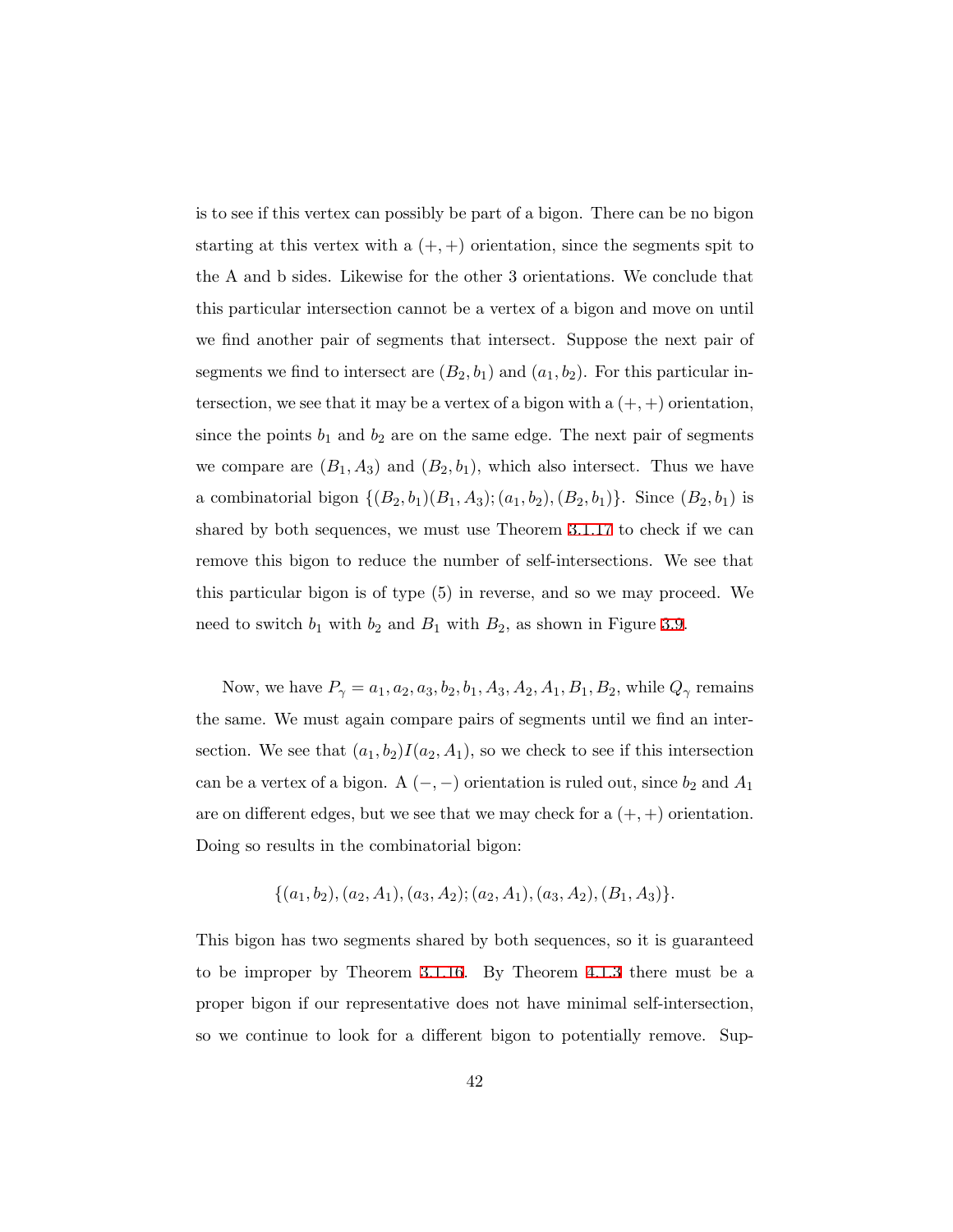pose we next find that  $(a_1, b_2)I(a_3, A_2)$ . We find that it is the vertex of the bigon  $\{(a_1, b_2), (a_2, A_1); (a_3, A_2), (B_1, A_3)\}$ . We switch  $a_1$  with  $a_3$ , and *A*<sup>1</sup> with *A*3, as shown in the second step of Figure [3.9.](#page-48-0) Finally, we once again check all pairs of segments using the permuted  $P_{\gamma}$ , and determine that there are no more proper bigons, and thus by Theorem [4.1.3](#page-57-0) our representative has the minimal number of self-intersections possible. The final output of the algorithm is  $P = a_3, a_2, a_1, b_2, b_1, A_1, A_2, A_3, B_1, B_2$  and C  $=(B_1, A_3)(a_3, A_2)(a_2, A_1)(a_1, b_2)(B_2, b_1)$ , which determines our representative.

<span id="page-48-0"></span>

Figure 3.9: Sequence of permutations removing all of the bigons.

We now illustrate the second algorithm using the same example surface and curve. Let  $w_i$  be the  $i^{th}$  letter in  $bbA A$ . Then upon inspection, we see that the pairs  $(w_4, w_2)$  and  $(w_5, w_2)$  form the only links, and both of them are short. Iterating first through the three arcs entering the *A* side of the polygon, we see they must be arranged without crossing, since the only links occur with an arc going from *<sup>B</sup>* to *b*. Similarly for the arcs entering the *b* edge, which are not linked with each other. This forces the configuration to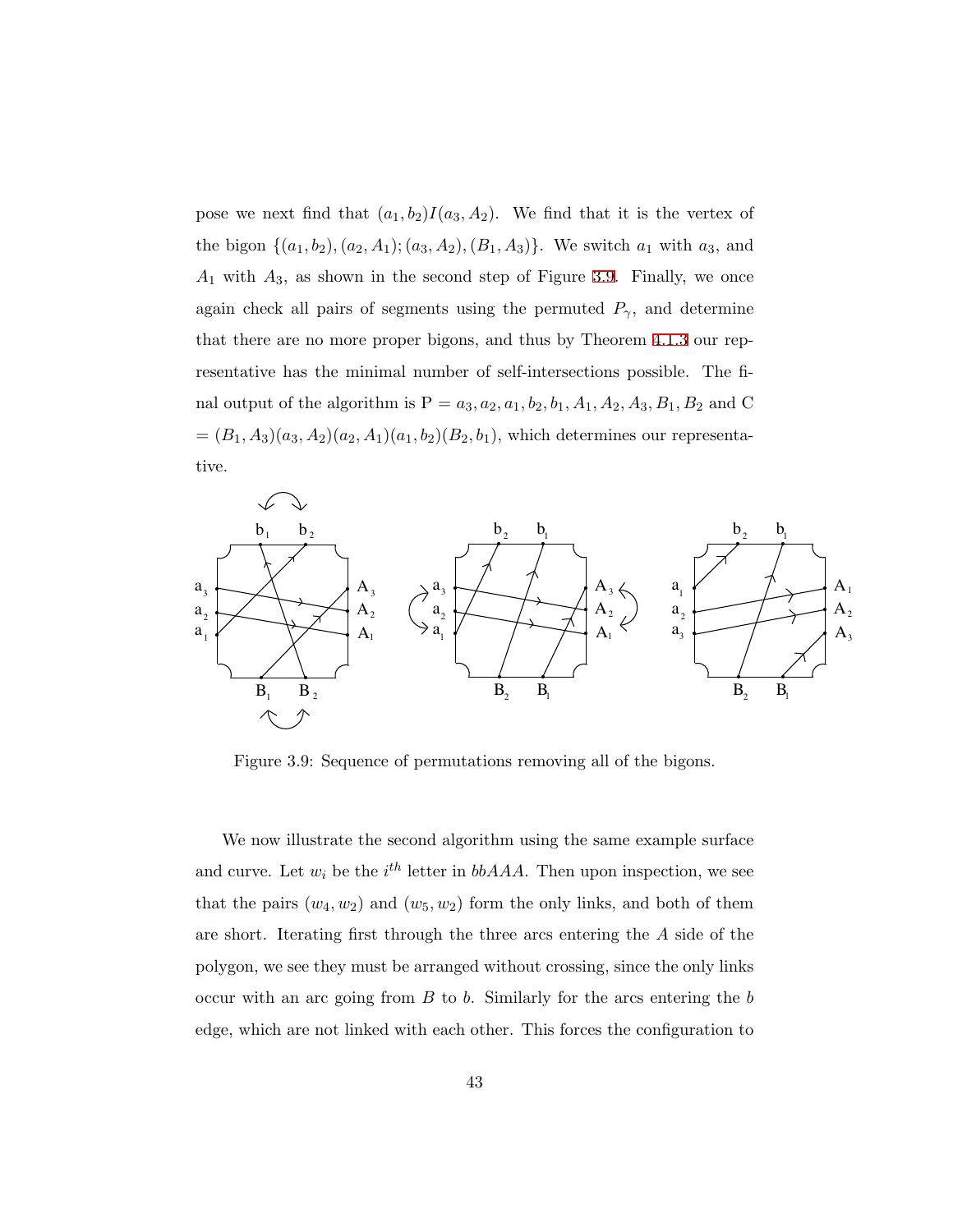be the same as the rightmost image in Figure **??**.

#### **3.2 Filling Curves**

**Definition 3.2.1.** A collection of curves  $\{\gamma_i\}$  is said to be *filling* if  $S_g - \{\gamma_i\}$ is a disjoint union of topological disks.

Collections of filling curves play important roles in the study of Teichm´'uller space and the mapping class group. For example, a pair of simple closed curves which are filling determines a pseudo-Anosov element of the mapping class group, and the dynamics of such a map are related to the combinatorial structure of the two simple curves (see[[36\]](#page-87-0)). Every collection of filling curves has a unique point in Teichm´'uller space which minimizes the curves in the collection (see[[26](#page-86-0)]). It is thus natural to ask for some procedure to determine whether a given collection of free homotopy classes is filling. We will show that the question of determining whether a collection of curves is filling can be answered by the algebraic data of the words representing each curve. There is a natural "greedy" algorithm to determine this, which we now describe, but it is computationally ineffective and not geometrically elegant.

**Proposition 3.2.2.** *Let*  $W_i$  *be a cyclically reduced multiword in*  $\pi_1(\S_g)$  *corresponding to a collection of free homotopy classes of total length L. Suppose further that the collection of curves has geometric intersection number K.* If  ${W_i}$  *is not filling, then there is a curve whose word length is less than some constant*  $C(L, K)$  *which does not intersect a curve in*  $W_I$ .

*Proof.* If  $\{W_i\}$  is not filling, consider a closed curve  $\delta$  that traces out a portion of a regular neighborhood of the geodesic realization of  $\{W_i\}$  on  $\S_g$ .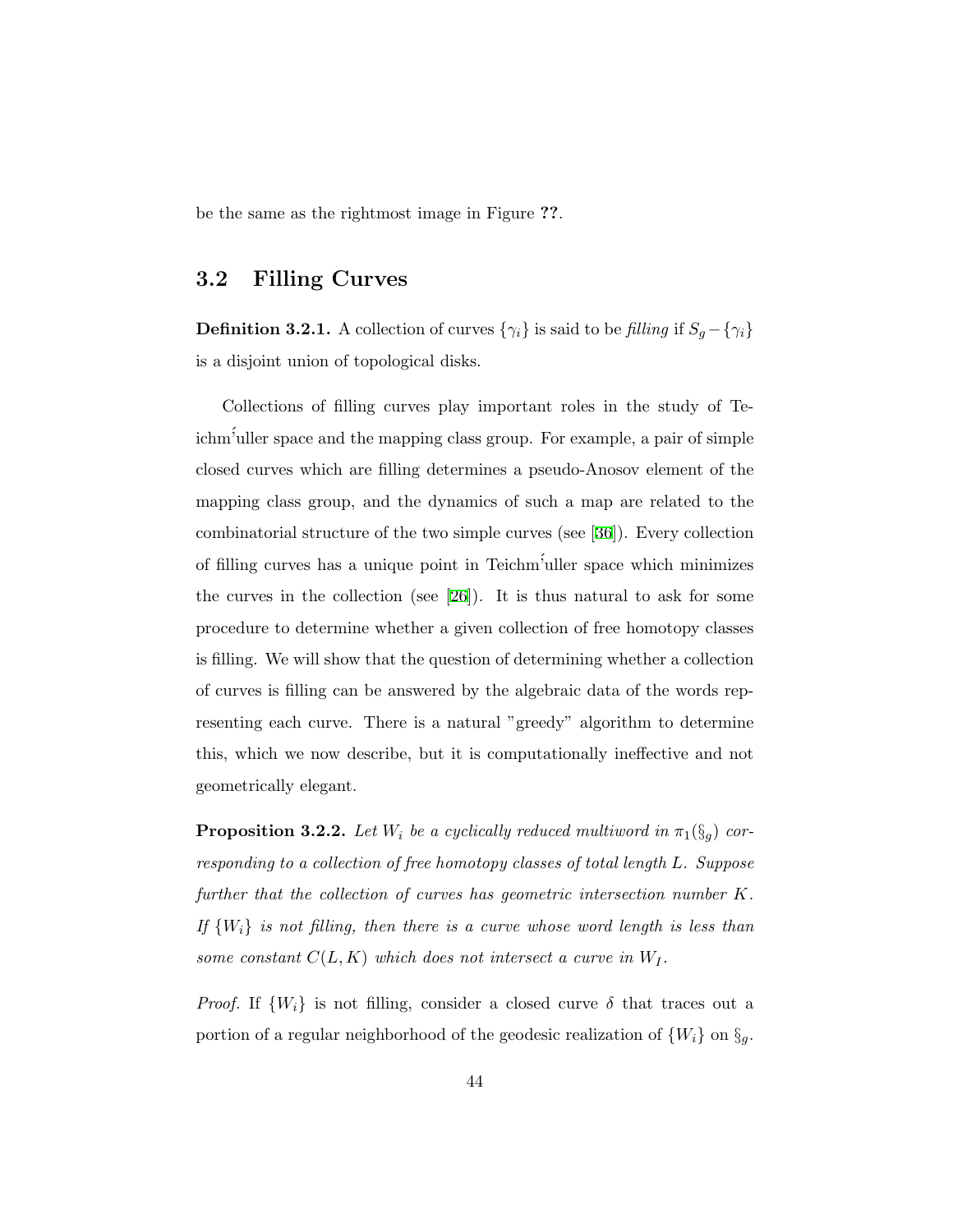An upper bound for the word length of  $\delta$  can be obtained by noting that each intersection of  $\{W_i\}$  contributes at most 4 to the word length of the regular neighborhood boundary curve, and that *δ* can traverse portions of each arc of  $\{W_i\}$  in a fundamental polygon  $P$  at most twice.  $\Box$ 

The above proposition then provides a brute force method to determine whether a collection of curves is filling: just check all words of length less than  $C(L, K)$  for intersection. If there is a nontrivial word which has zero geometric intersection with  $W_i$ , then  $W_i$  is obviously not filling.

#### **3.3 A new detection method**

**Definition 3.3.1.** The *essential subsurface* of a collection of curves  $\gamma_i \subset S$ is the smallest complexity  $\pi_1$ -injective subsurface *S'* which contains  $\gamma_i$ .

**Definition 3.3.2.** The *relative boundary* of an essential subsurface *S ′* is the collection of words corresponding to the boundary curves of the essential subsurface.

When there is no danger of ambiguity, we will often refer to the relative boundary of a collection of curves  $\gamma_i$ , meaning the relative boundary of the essential subsurface corresponding to  $\gamma_i$ . A collection of curves on *S* is filling if and only if its essential subsurface is *S* itself, or equivalently that the relative boundary consists of trivial words. The relative boundary of any collection of curves  $\gamma_i$  can be computed in terms of the words corresponding to the  $\gamma_i$ , as the following arguments will show.

If we imagine that a collection of curves  $\gamma_i$  is presented to us as a system of intersecting arcs within a fundamental polygon, there is a natural intuitive procedure to determine whether or not the curves are filling. We simply trace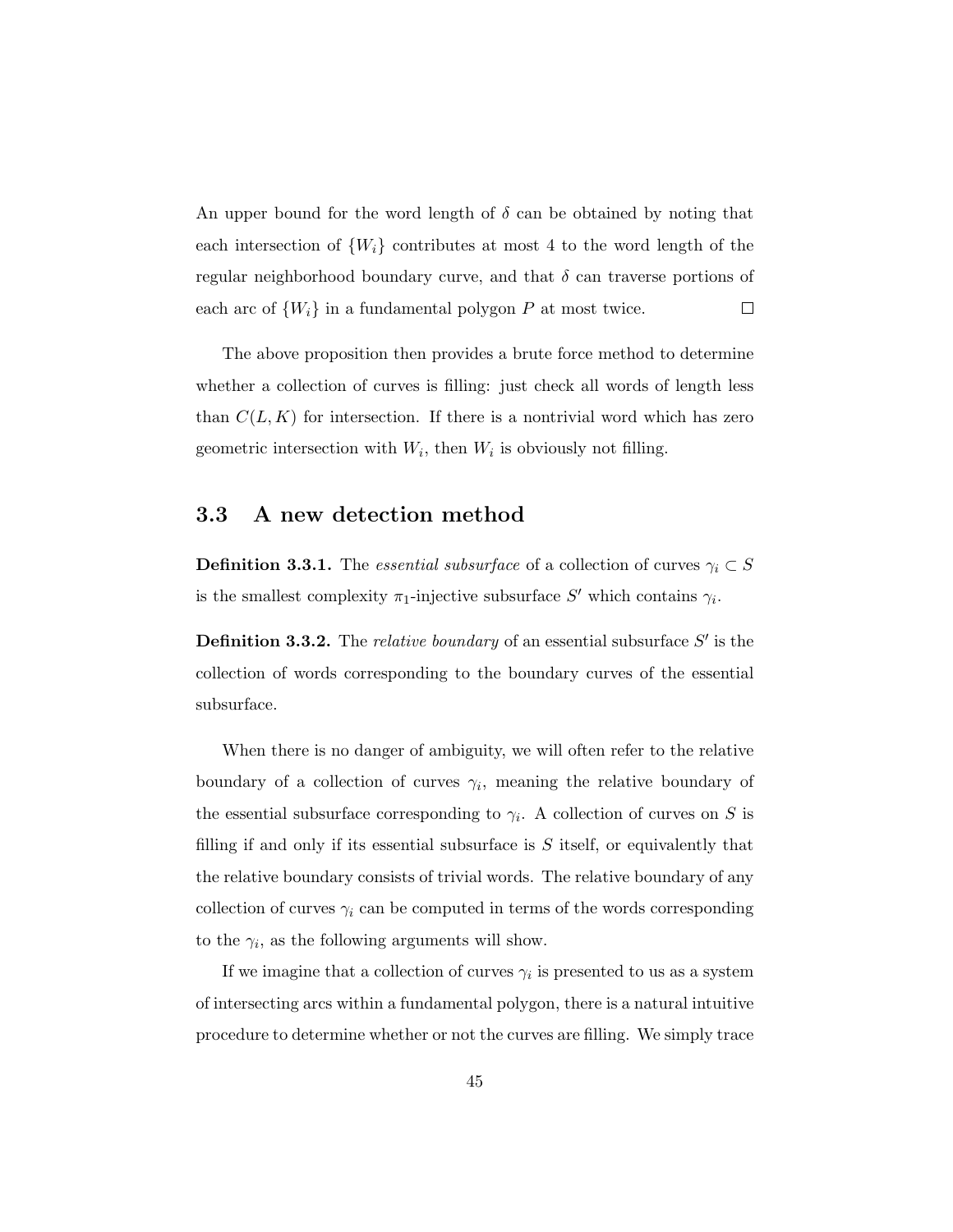<span id="page-51-0"></span>

Figure 3.10: The configuration on the right is obtained by compressing all of the interior disks to points. The collection of curves on the left is filling only if the homotoped collection on the right is filling.

out along the arcs, with the convention that we "turn right" at each point of intersection. When we hit an edge of the polygon, we move over to the identified edge and continue tracing out the arc, with the same convention. Eventually, we will come back to the place where we started, and the edges of the polygon that we crossed in tracing out the arcs will spell out a word *w*. If this word is not trivial, then it represents part of the relative boundary of  $\gamma_i$ . The goal then, is to figure out an appropriate combinatorial method which is purely a function of the edge-crossing words  $\{w_{\gamma_i}\}$  corresponding to  $\{\gamma_i\}$ . In order to do this, we need a method for detecting intersections which mimics the tracing procedure. From either the algorithms in Section [3.1](#page-23-0), we can obtain a segmented representative of a free homotopy class which realizes the minimal intersection number. We will use the combinatorics obtained from the output of these algorithms to mimic the above intuitive procedure. See Figure [3.10](#page-51-0) for the main motivating idea.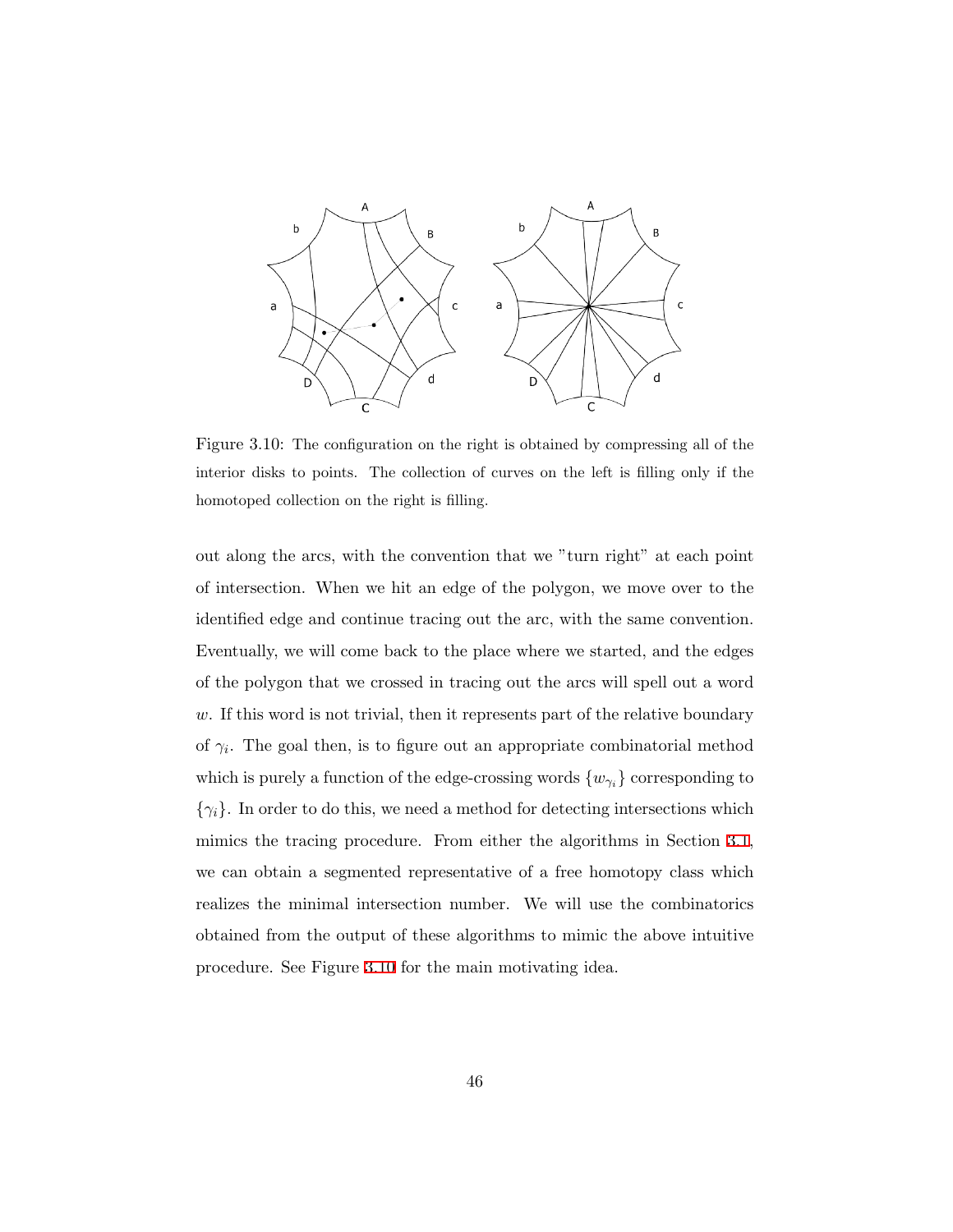**Definition 3.3.3.** A *maximal linked chain* of segments  $W_1$ , $W_2$ ,..., $W_k$  starting at an endpoint *w* of *W*<sup>1</sup> along *∂P* is a sequence of segments such that:

- 1. Each  $W_i$  crosses each  $W_{i+1}$
- 2. Each  $W_j$ ,  $j > 1$  has an endpoint which is cyclically closer to *w* in the clockwise direction than any other segment intersecting *Wj−*<sup>1</sup>
- 3. There is no segment intersecting  $W_k$  which has an endpoint closer to *w* in the clockwise direction than the endpoint of *W<sup>k</sup>* closer to *w* in the clockwise direction.

. This closest endpoint of *W<sup>k</sup>* will be called the *terminal point of the chain* and the edge the terminal point lies on will be called the *terminal edge*.

The definition of maximal linked chain captures the idea of following the curve and turning right at intersections until you hit a boundary edge of the polygon.

**Definition 3.3.4.** A *combinatorial boundary* is a cyclic collection of maximal linked chains  $C_1, C_2, ..., C_m$  such that the starting point of  $C_{i+1}$  is identified with the terminal point of  $C_i \ \forall 0 \geq i \leq m$  (treat indices modulo *m*). The *combinatorial boundary word* is the cyclic sequence of terminal edges for  $C_1, ..., C_m$ .

**Theorem 3.3.5.** *Every non-trivial word in the relative boundary has a nontrivial combinatorial boundary word associated to it.*

*Proof.* The argument is identical whether we use a single curve or multicurves, so assume that some curve  $\gamma$  with word  $w_{\gamma}$  has a non-trivial relative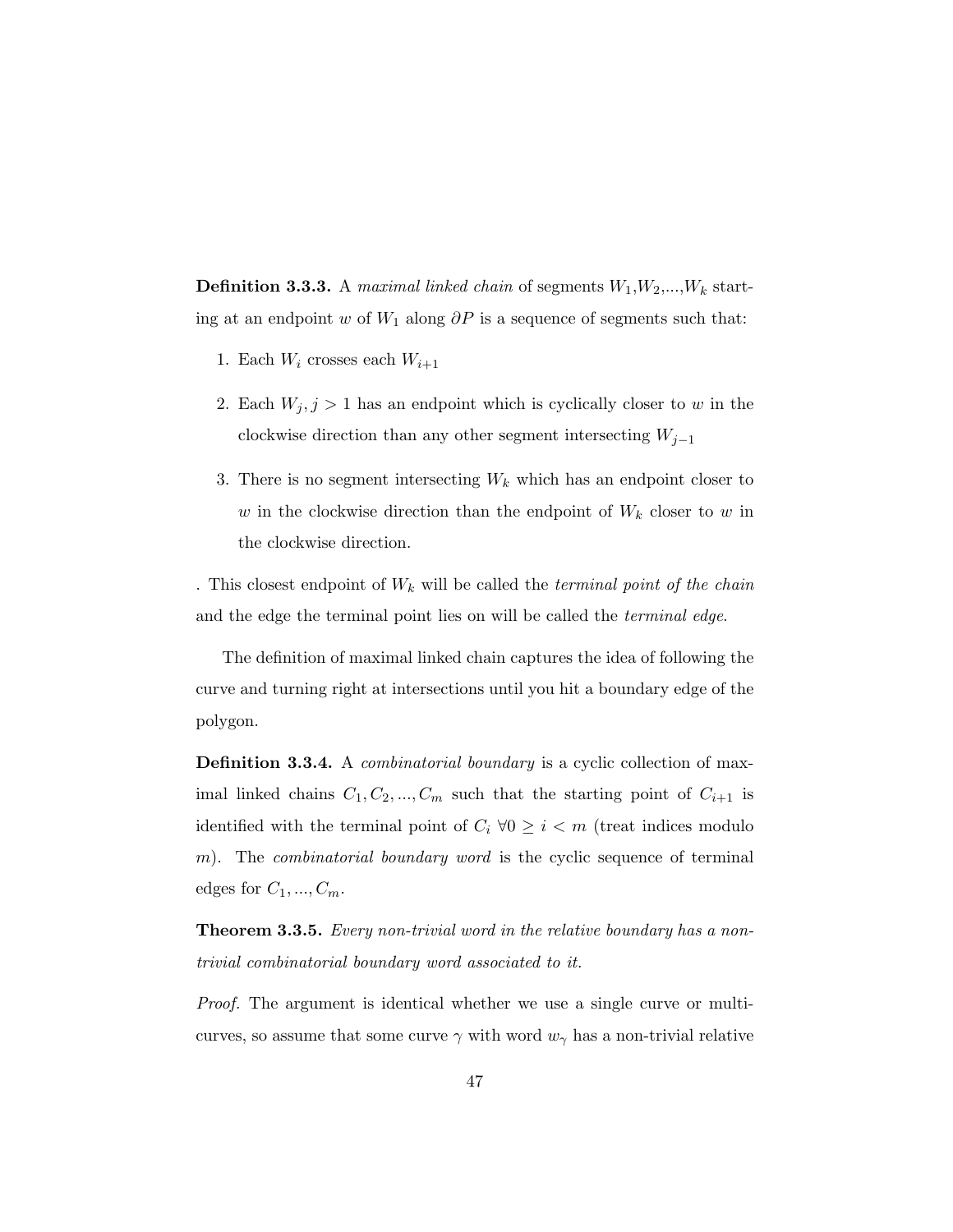boundary. This means that if we take a small regular neighborhood of the geodesic representative of  $\gamma$ , the resulting surface with boundary will have a boundary curve which is not null-homotopic. The edge-crossing sequence of this curve will thus be a word which cannot be cyclically reduced. We will demonstrate that the edge-crossing sequence of this curve is precisely the sequence of terminal edges of combinatorial boundary. Since our boundary curve is not trivial, it crosses an edge somewhere. Now, follow this little piece of the boundary curve emanating from an edge. Since it is part of the relative boundary of  $\gamma$ , it cannot intersect  $\gamma$ , and so it must run parallel to various pieces of *γ*, turning right at each intersection. After a certain number of turns, it will exit again through another point along the edge of the polygon. It is impossible to determine the sequence of turns with only combinatorial information, since configurations can vary by triangle moves even with the same combinatorial data. However, we will show that a maximal linked chain can tell us where this boundary curve must exit the polygon. Suppose that the piece of the boundary *b* is initially running parallel to some segment  $W_1$ , and suppose that  $W'$  is any segment that intersects  $W_1$ . Then the point at which  $b$  exits the polygon must between the endpoint of  $W_1$  and an endpoint of  $W'$  (the correct endpoint to consider obviously depends on the orientation of the segments  $W_1$  and  $W_2$ ). Take  $W_2$  to be the line segment intersecting  $W_1$  which has an endpoint closest to the point  $b_0$  where  $b$  emerged from the edge of the polygon. If  $W_2$  intersects another segment  $W''$  with an endpoint closer to  $b_0$ , then again, the point where *b* exists the polygon must lie between the appropriate endpoint of  $W''$  and  $b_0$ , since *b* will have been forced to turn at the intersection of  $W_2$ and *W′′* if there were no other line segments to consider. Constructing this sequence of line segments is precisely constructing a maximal linked chain.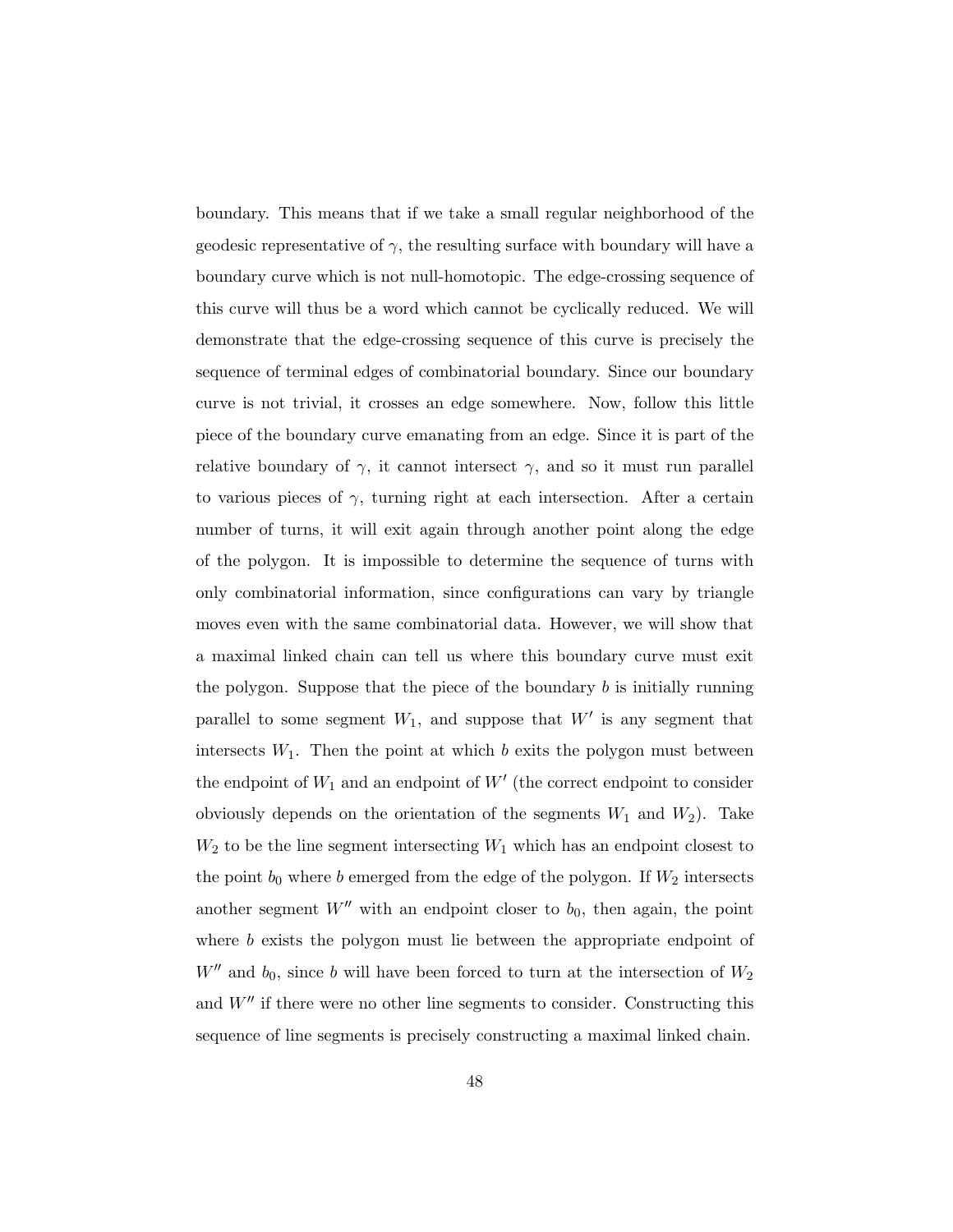Thus, the algorithm to detect whether or not a word  $w_{\gamma}$  represents a filling curve can be summarized as follows:

**Algorithm 3.3.6.** Given a surface word *X* and a cyclically reduced word  $w_{\gamma}$ , the following algorithm will determine if  $\gamma$  is filling:

- 1. Determine the relative positions of all of the arcs in  $\gamma$  using either of the algorithms described in Section [3.1](#page-23-0).
- 2. Use these relative positions to determine all of the maximal linked chains.
- 3. Combine the linked chains to form the combinatorial boundary words.
- 4. If all of the combinatorial boundary words are trivial, then  $\gamma$  is a filling curve on the surface determined by *X*.

#### **3.3.1 An example**

Consider the curve *AdbCBB* on the surface of genus 2. In Figure **[??](#page-55-0)** we show a minimal configuration and the sequence of linked chains that yield the boundary word, which can be reduced to the trivial word. Thus, *AdbCBB* is a filling curve.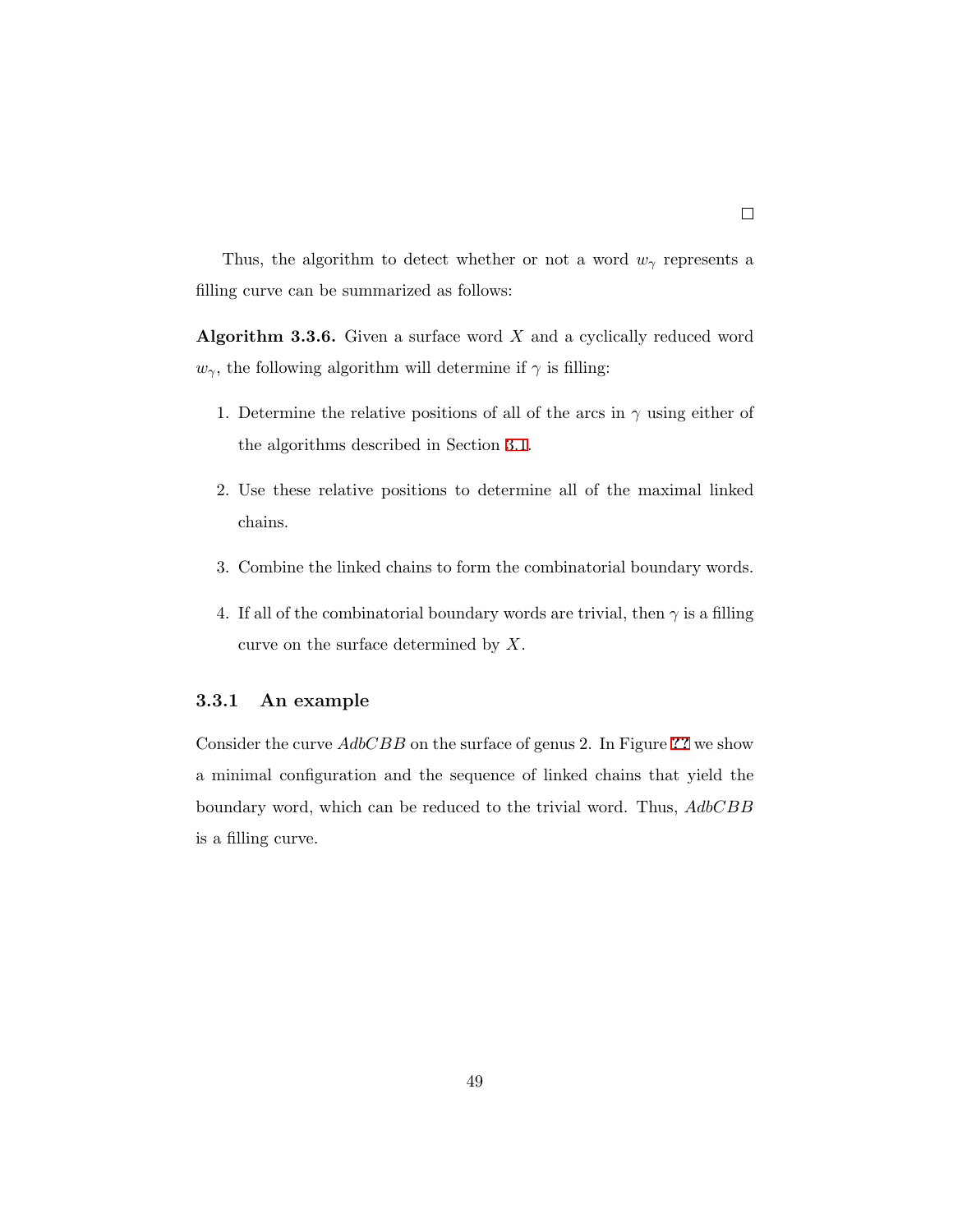<span id="page-55-0"></span>

Figure 3.11: The arcs in red correspond to linked chains, which combine to form the boundary word *abbbBBADcdCB*, which can be reduced to the trivial word.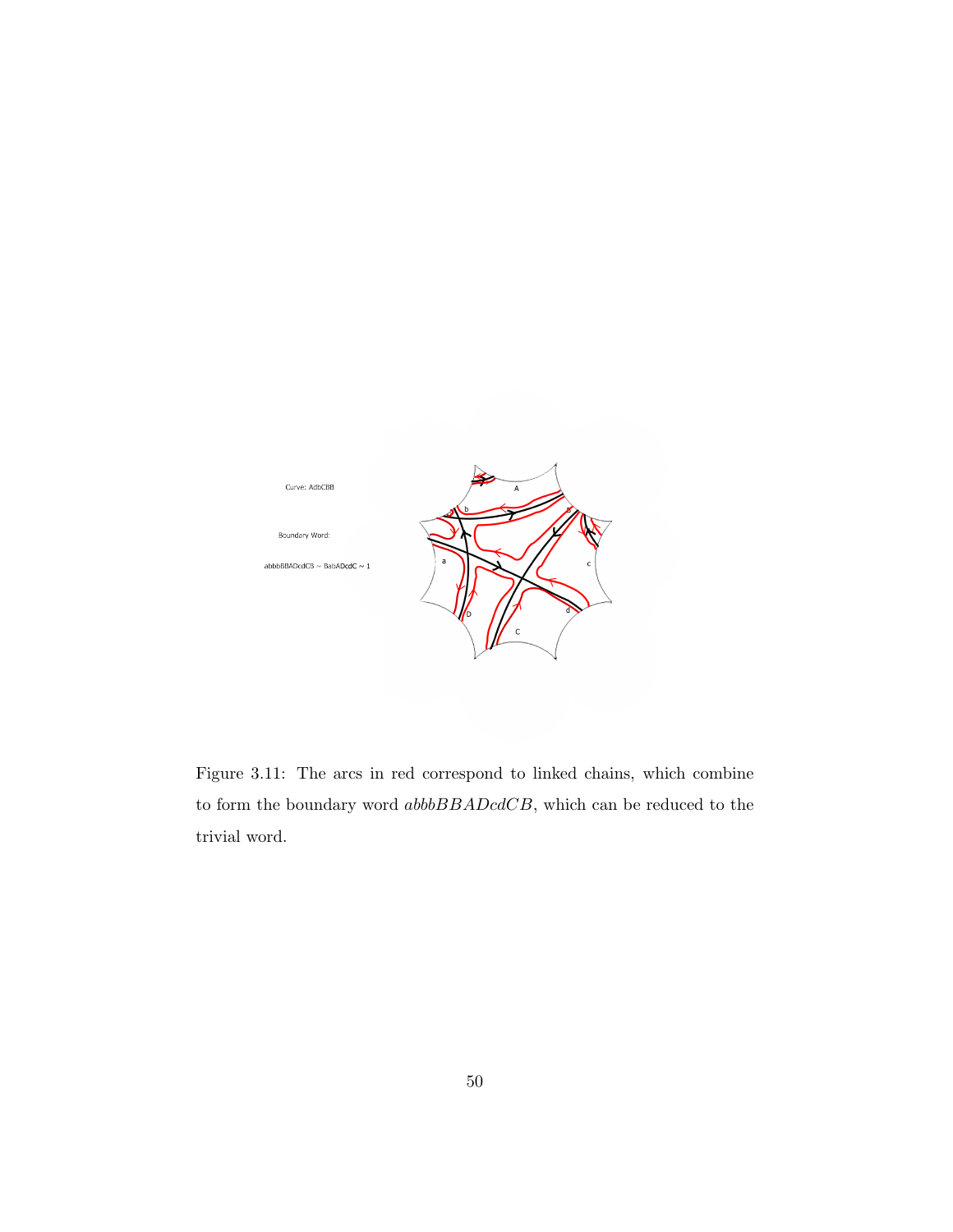## **Chapter 4**

# **Constructing filling curves**

The combinatorial algorithms described in the previous chapter allow for experimentation and statistical analysis of properties of curves. See[[14\]](#page-85-3) for some results in this vein. This chapter will deal with results inspired by experimenting with the previously described algorithms.

#### **4.1 Topological considerations**

The first question we must ask is: What is the minimum possible number of self-intersections for a filling curve? The following proposition provides a lower bound for this topological question.

**Proposition 4.1.1.** *If a curve*  $\gamma$  *fills a surface*  $S_g$ *, then*  $\gamma$  *has at least* 2*g* − 1 *self-intersections.*

*Proof.* A curve with k self-intersections whose complement consists of d disks yields a cell decomposition of the surface with k vertices, 2k edges, and d faces. Now observe that  $\chi(S_g) = 2 - 2g = d - k$ , so k scales linearly with d, being minimal when  $d = 1$ .  $\Box$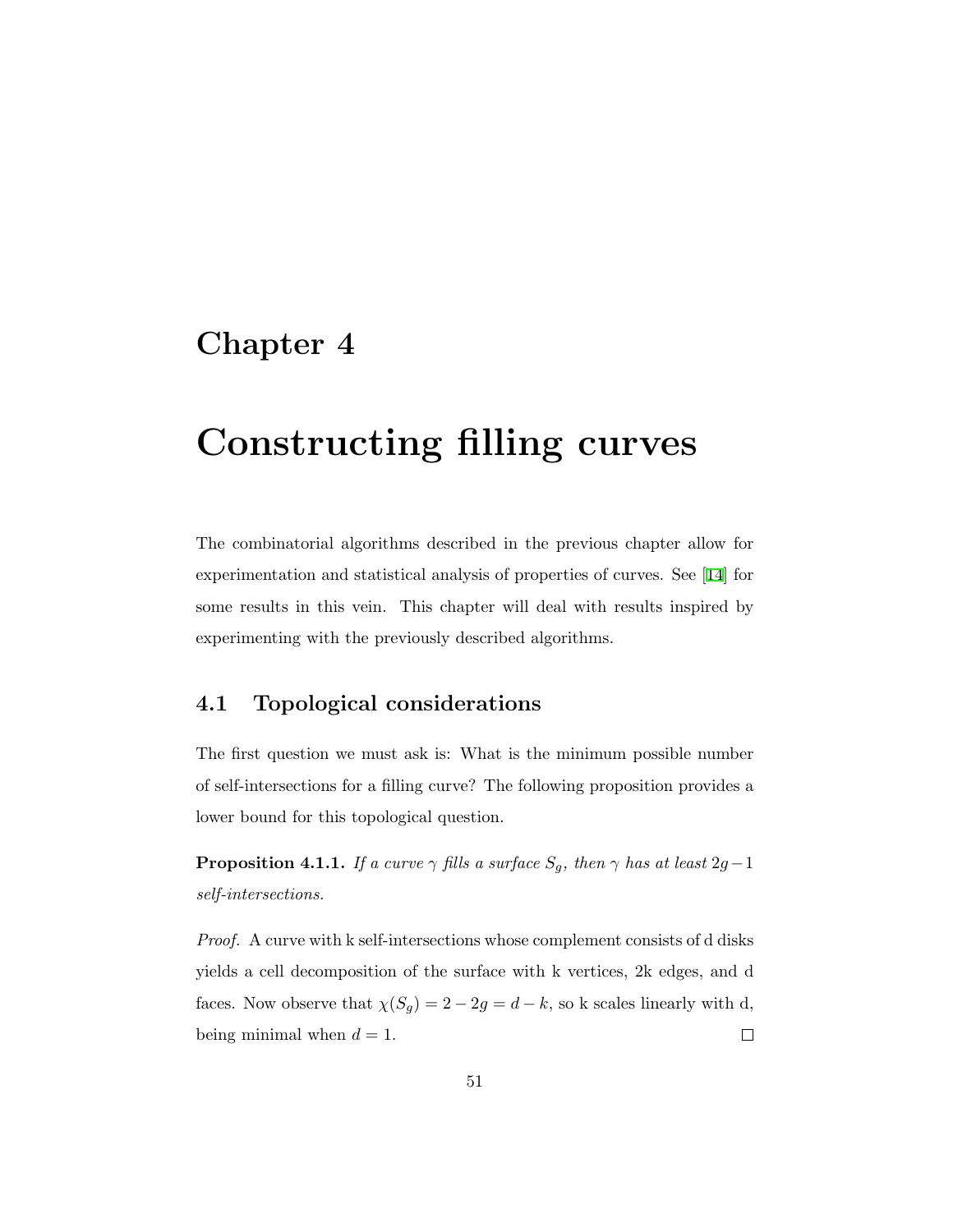Examining the proof of the proposition, we have the following more general statement:

<span id="page-57-1"></span>**Corollary 4.1.2.** *If a collection of curves*  $\{\gamma_i\}$  *fills a surface*  $S_g$  *with d complementary regions, then*  $\{\gamma_i\}$  *has*  $2g - 2 + d$  *total intersections.* 

Now that we have a lower bound, we can ask whether it is actually realized for some curve, or collection of curves. For a single curve *γ* which has self-intersections, this minimum is realized, which is the content of Theorem [4.3.1](#page-62-0). Interestingly enough, when  $g = 2$ , there are no *pairs* of simple curves that realize the minimum of 3 intersections. See[[4](#page-84-0)].

First, we need a criterion to determine when a collection of curves on a surface has the minimal possible number of intersections among all possible sets of curves in the same collection of free homotopy classes. This is an important condition, because an arbitrary curve can be turned into a filling curve by sufficiently distorting it on the surface. If a surface has a hyperbolic metric, which is the case we'll be considering, then each free homotopy class has a unique geodesic, and these geodesics always minimize the intersection number. Recall the theorem of Hass and Scott which we used earlier:

<span id="page-57-0"></span>**Theorem 4.1.3.** *([[20](#page-86-1)])* A map  $f : S^1 \to S_g$  has the minimal possible number *of self-intersections if f has no monogons or proper bigons.*

The strategy then, will be to produce topological configurations of curves which have no monogons or bigons. The geodesic in an associated free homotopy class will have the same number of intersections, and roughly equivalent combinatorics (this subtly will be discussed in more detail later).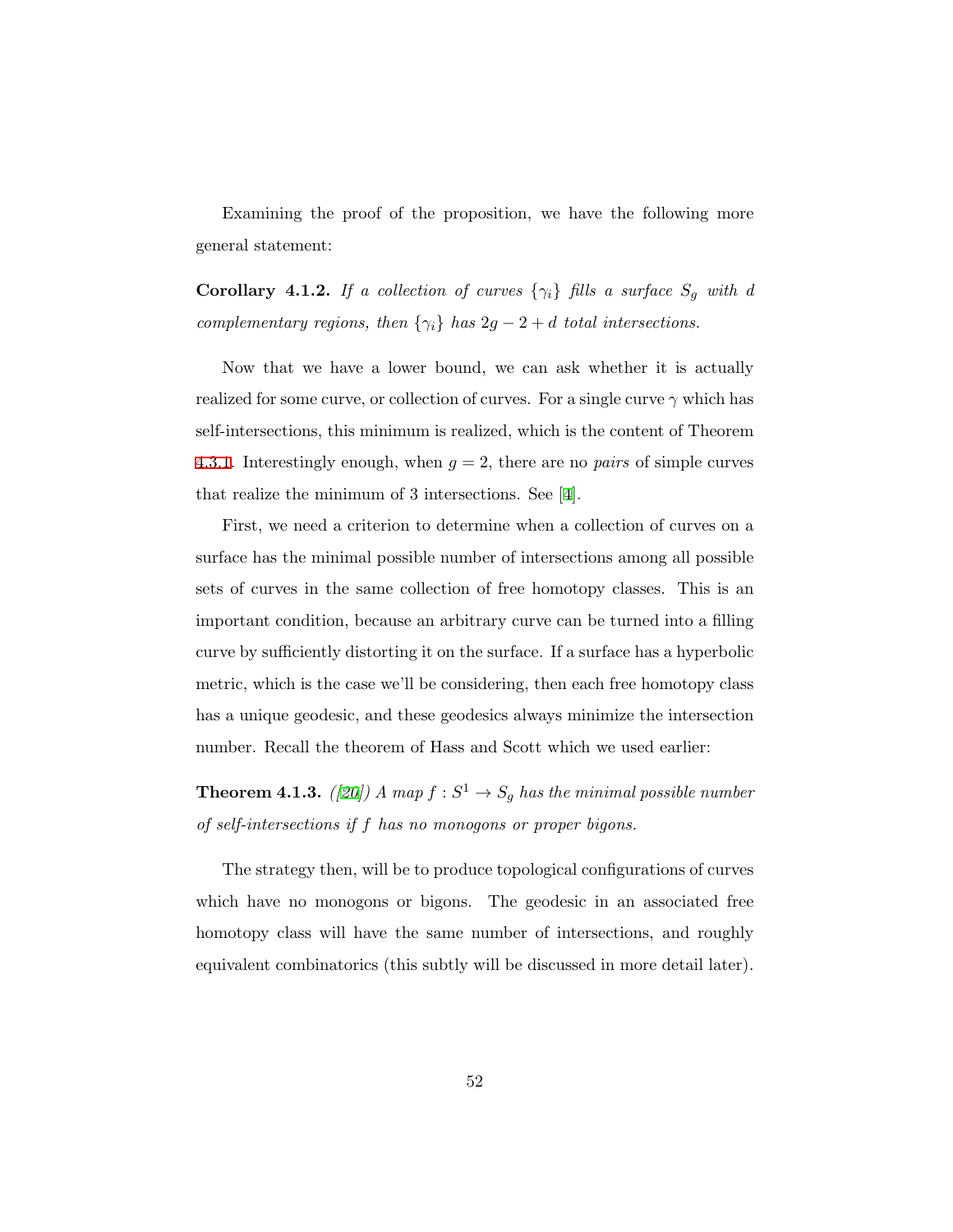#### **4.2 Combinatorial tools**

We now introduce some combinatorial tools which will be the main ingredients in constructing filling curves.

**Definition 4.2.1.** A *ribbon graph* (or *fat graph*) is a graph  $\Gamma$  with a chosen cyclic ordering of the half-edges at each vertex of Γ.

If we take a collection of curves on a surface whose union is connected, then the collection of curves determines a 4-valent ribbon graph, since the surface determines a natural cyclic ordering at each point of intersection. This process can be reversed:

**Lemma 4.2.2.** *A 4-valent ribbon graph* Γ *determines a multi-curve γ on a surface with boundary S*(Γ)*.*

*Proof.* Embed  $\Gamma$  in  $\mathbb{R}^3$  and use the cyclic ordering at each vertex to form a 2-dimensional regular neighborhood of the graph locally at each vertex. Then extend this regular neighborhood along the edges of  $\Gamma$  in a way that preserves orientation. The result of this process will be an orientable surface with boundary.  $\Box$ 

**Remark 4.2.3.** Once a "starting point" and a direction for each component of the multi-curve  $\gamma$  is chosen, there is a canonical way to orient each intersection.

We will use the phrase "ribbon graph" in place of "surface with boundary determined by a ribbon graph" to improve the exposition.

**Definition 4.2.4.** A ribbon graph Γ is said to be *minimal* if, after attaching disks to the boundary of the ribbon graph, the graph corresponds to a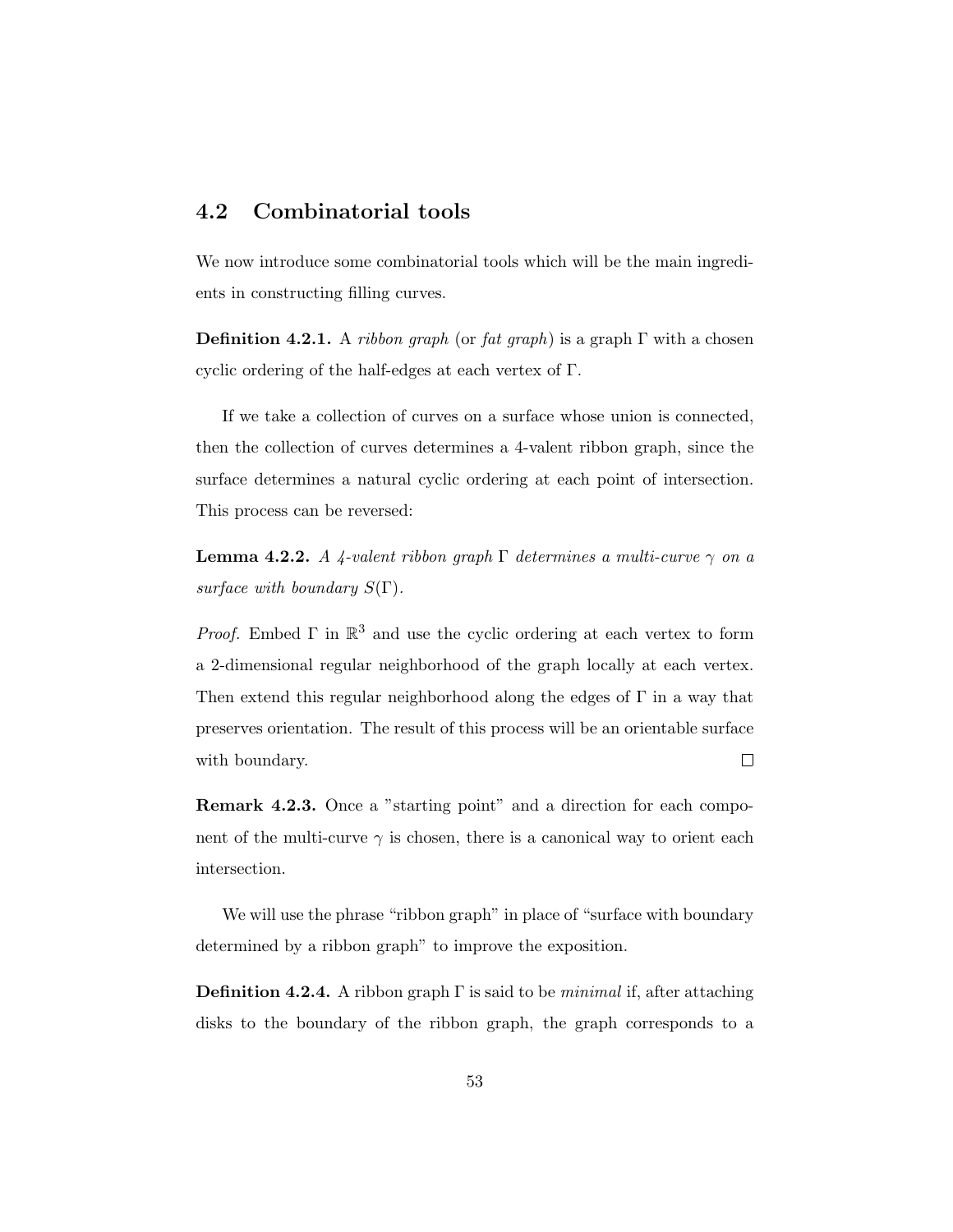configuration with the minimal possible number of intersections in its free homotopy class.

If a ribbon graph is not minimal, then the associated curve has a monogon or a bigon, by Theorem [4.1.3.](#page-57-0) It is easy to construct ribbon graphs which are not minimal by creating monogons or bigons. Determining whether a given ribbon graph is minimal or not is more delicate, and not always obvious simply by looking at the graph Γ.

<span id="page-59-0"></span>**Lemma 4.2.5.** *If a 4-valent ribbon graph* Γ *is not minimal and the defined curve contains a monogon, then there is a vertex v and an oriented smooth path p of edges e*0*,e*1*,...,e<sup>n</sup> starting and ending at v such that:*

- *• Every path of edges p ′ starting at an intersection with p with orientation o, also intersects p at another point with orientation −o.*
- *• If p ′ is a path as in the previous item, then if p ′′ is any path intersecting p ′ , then p ′′ also intersects p.*

*Proof.* We will unwind the combinatorial conditions in the lemma and show that a monogon satisfies the properties of the path *p* in the lemma. Let us recall the definition of a monogon: If we identify the curve as a map  $f: S^1 \to S_\Gamma$ , then *f* has a monogon if there is an arc  $\alpha$  in  $S^1$  so that *f* identifies the endpoints of  $\alpha$  and  $f|\alpha$  is nullhomotopic. In the lemma,  $\alpha$ is just the path corresponding to the edges  $e_0, ..., e_n$ . The endpoints are identified since the path starts and ends at the vertex *v*. If this path is nullhomotopic, then it bounds a (possibly non-embedded) disk *D*. Every path that enters *D*, which we will call an *interior path*, must eventually exit *D* with the opposite orientation it entered with. This is precisely the second condition. Finally, we know that if any path intersects one of the interior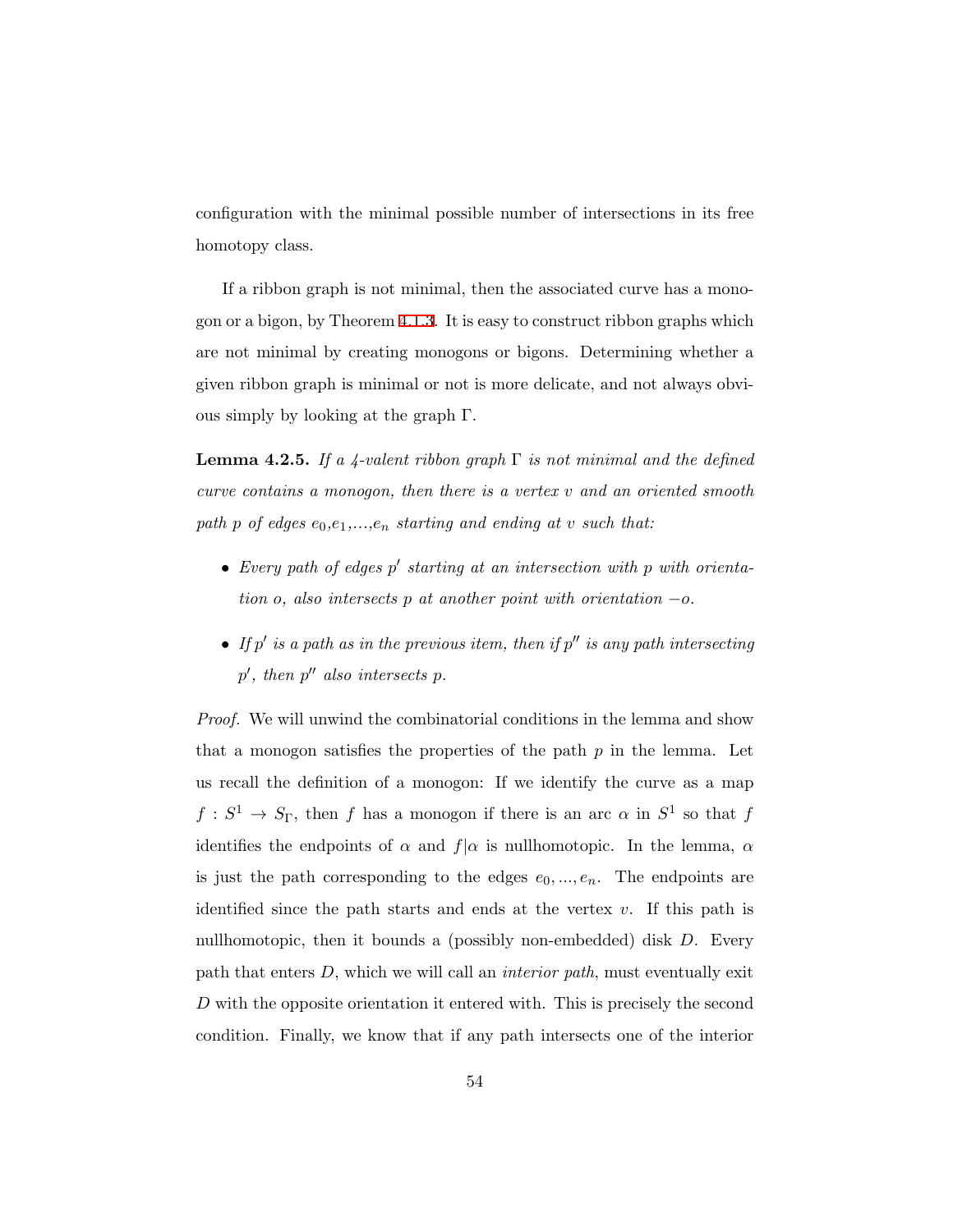paths, it must have entered the disk from somewhere, which is the third condition. This proves the necessity of the conditions.  $\Box$ 

Now let us assume that a curve has a bigon, and see what combinatorial properties must be present. Notice that when a bigon is present, both of the arcs of the bigon have a well-defined "inner" side and "outer" side.

**Lemma 4.2.6.** *If a 4-valent ribbon graph* Γ *is not minimal and the defined curve contains a bigon, then* Γ *has a pair of vertices v and w connected by paths p*<sup>1</sup> *and p*<sup>2</sup> *such that:*

- *• Each path p ′ intersecting p*<sup>1</sup> *or p*2*, must also intersect p*<sup>1</sup> *or p*2*, with the appropriate orientations at the points of intersection.*
- *• If p ′ is a path as in the previous item, then if p ′′ is any path intersecting p ′ , then p ′′ also intersections p.*

*Proof.* Again, we must unravel the combinatorial conditions in the lemma and show that they imply that a curve with a bigon has the stated properties. The proof is only a slight modification of the previous proof. Let us recall the definition of a bigon: If we identify the curve as a map  $f : S^1 \to S_{\Gamma}$ , then *f* has a bigon if there are disjoint subarcs  $\alpha$  and  $\beta$  in  $S^1$  so that *f* identifies the endpoints of  $\alpha$  and  $\beta$  and  $f | \alpha \cup \beta$  is nullhomotopic. In the lemma,  $\alpha$  and  $\beta$  are just the paths corresponding to  $p_1$  and  $p_2$ . The endpoints are identified since the paths have endpoints  $v$  and  $w$ . If this concatenation of paths is nullhomotopic, then it bounds a (possibly non-embedded) disk *D*. Every path that enters *D* from the well defined "outer side", must eventually exit *D* through the "inner side". This is what the second condition is saying. And again, we know that if any path intersects one of the interior paths, it must have entered the disk from somewhere, which is the third condition.  $\Box$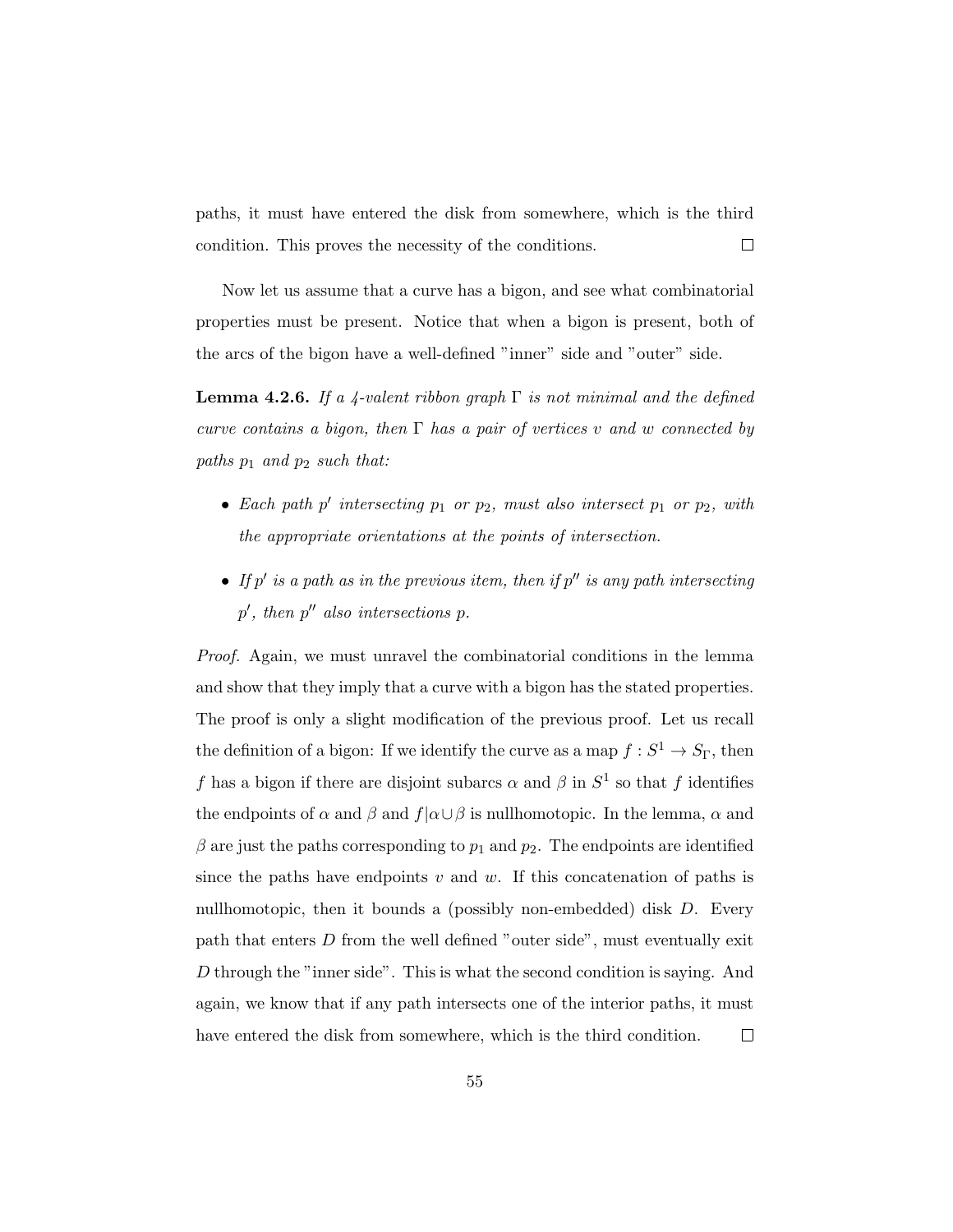In Figure [4.1](#page-61-0), we see that the configuration on the left fails the second property, while the right figure satisfies all of the conditions to form a bigon, which is clear in the image.

<span id="page-61-0"></span>

Figure 4.1: The left configuration does not determine a bigon, while the right one does.

#### **4.3 Constructions**

If we have a curve  $\gamma$  that fills  $S_g$  and whose complement is a single disk, then if we take a small enough regular neighborhood of the curve and delete the disk, we end up with a topological surface of genus g with one boundary component, which defines a ribbon surface. In this case, *γ* itself is the 4 valent graph, which naturally has a cyclic ordering at each vertex using the intersecting arcs of  $\gamma$ . Conversely, if we start with a topological surface of genus g with one boundary component, constructed in such a way that it is a regular neighborhood of a 4-valent graph with a cyclic ordering at each vertex, then  $\gamma$  represents a filling curve whose complement is a single disk. Thus we can use a ribbon surface to implicitly give us  $\gamma$ . Note that the curve *γ* constructed this way is only defined up to homeomorphism and does not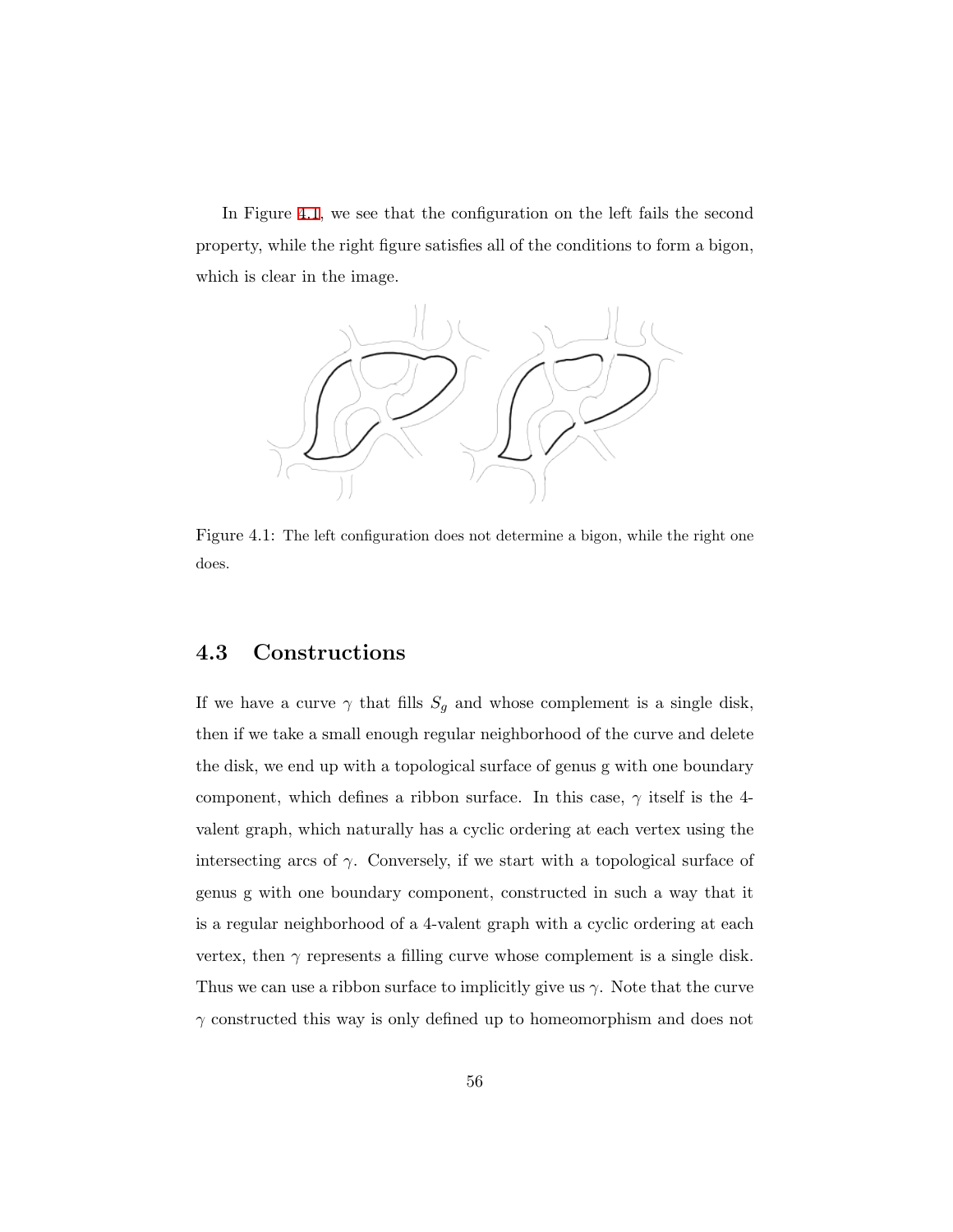correspond to a specific free homotopy class. We also note that for a given underying graph  $\Gamma$ , there are many choices (up to ambient isotopy in  $\mathbb{R}^3$ ) for choosing a ribbon surface with  $\Gamma$  as the core graph. And now, onto the construction of a self-intersecting curve with the minimal possible number of self-intersections:

<span id="page-62-0"></span>**Theorem 4.3.1.** *For*  $g \geq 2$ *, there exists a curve*  $\gamma$  *with* 2 $g-1$  *self-intersections, whose complement is a single topological disk.*

<span id="page-62-1"></span>*Proof.* We will construct a particular ribbon surface when  $g=2$  realizing the minimum of 3 intersections and then prove by induction that this can be modified to produce a ribbon surface for arbitrary higher genus.



Figure 4.2: This is an orientable ribbon surface with one boundary component, which can be seen by tracing out the thickened edges of the figure. Since the Euler characteristic is -3, it must be a surface of genus 2 with one boundary component. The core curve is indicated with dotted lines.

Figure [4.2](#page-62-1) gives an example of a filling curve with 3 self-intersections on a surface of genus 2. Now imagine cutting the ribbon surface transverse to the core curve as indicated in Figure [4.3.](#page-63-0) The hollow and filled in circles indicate how the four "loose ends" of the boundary are connected. Attaching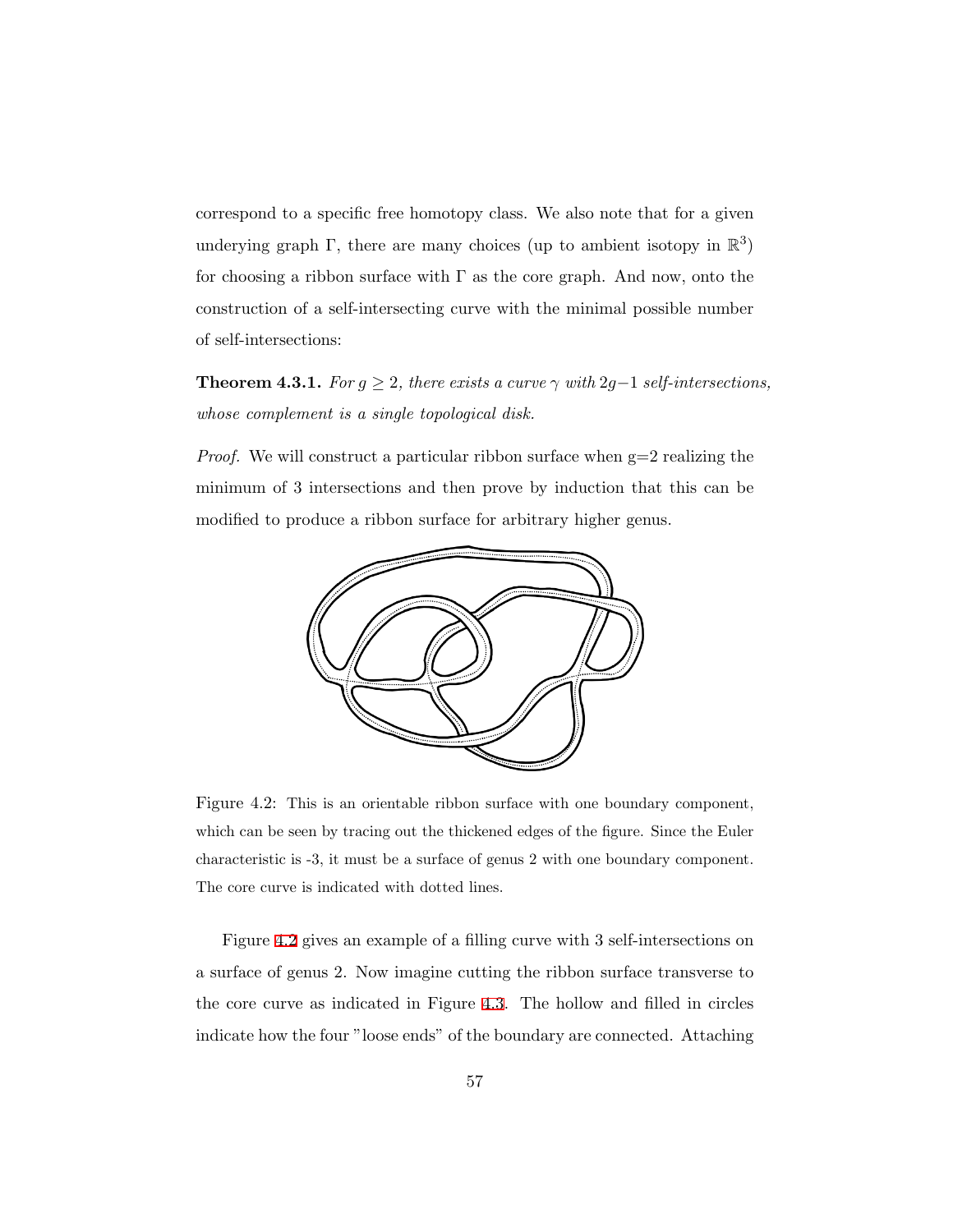the additional piece given yields a surface of genus 3 and one connected boundary component. Cutting this new ribbon surface near the new added piece, we see that the four "loose ends" have the same pattern, so we may attach as many pieces as desired to yield a surface of arbitrarily higher genus with one connected boundary component. Now, we may glue a disk to this surface using the single boundary component to obtain a curve  $\gamma$  on a surface of genus g whose complement is a single topological disk. The last thing to check is that this curve is minimal, that is, cannot be homotoped to a curve with fewer intersections. Since the complement of  $\gamma$  is connected, there can be no monogons or bigons, and therefore our curve is minimal.

<span id="page-63-0"></span>

Figure 4.3: We may attach several of the pieces depicted here side by side. For each piece we attach, we increase the genus of the surface by one, and the resulting surface will still have one connected boundary component.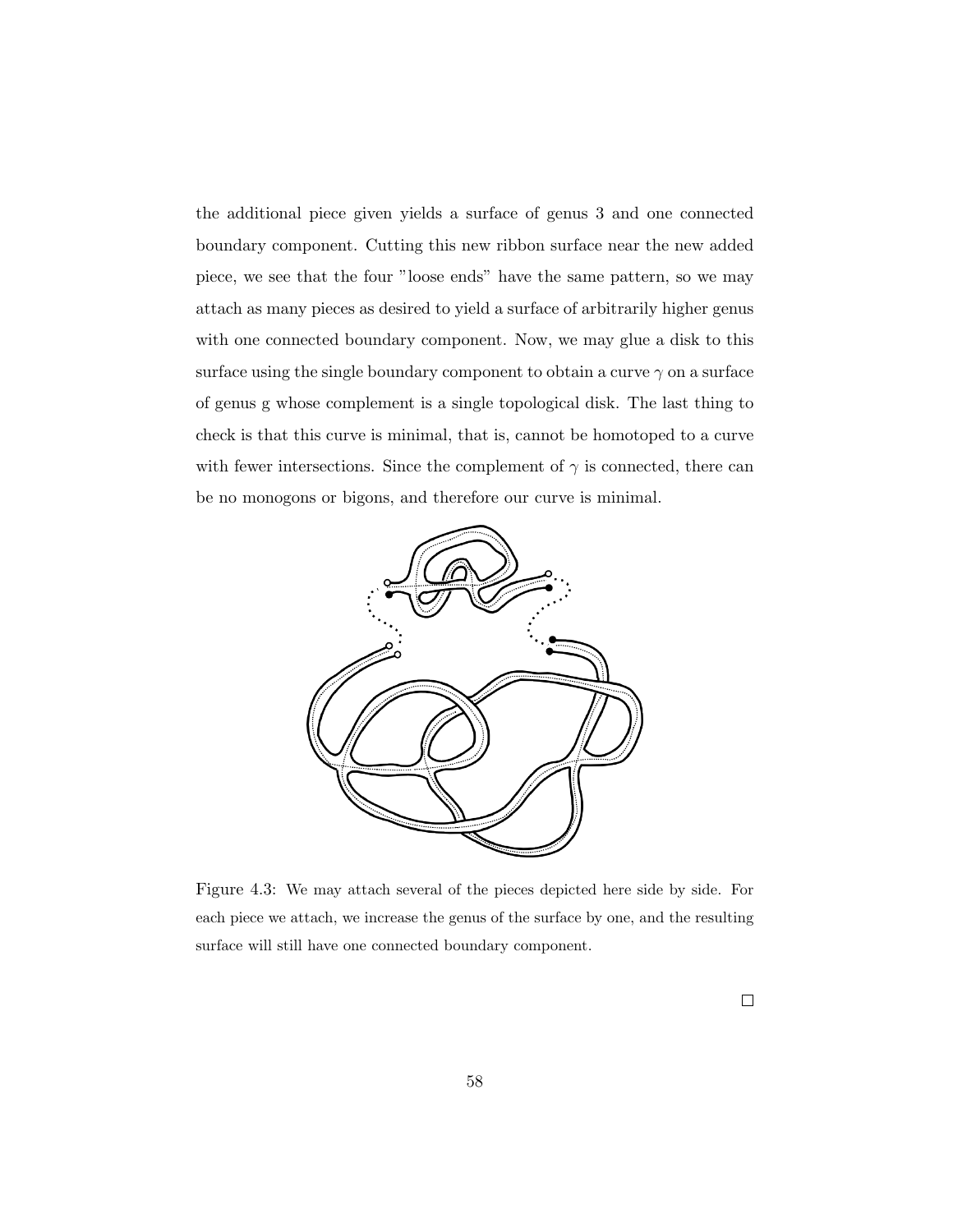If we wish to find filling curves on a surface  $S<sub>g</sub>$  whose complement is a pair of topological disks, we must construct curves with 2*g* self-intersections. It turns out examples exist for every genus  $g \geq 2$  in this case as well, as the following argument demonstrates.

**Theorem 4.3.2.** *For*  $g \geq 2$ *, there exists a curve*  $\gamma$  *with* 2*g self-intersections, whose complement is a pair of topological disks.*

*Proof.* As in the previous theorem, the proof is inductive. Figure [4.4](#page-65-0) demonstrates the piece to be added in each step. The only thing to prove is that these curves contain no monogons or bigons. We apply Lemmas [4.2.5](#page-59-0) and [4.1](#page-61-0) to the vertices of these graphs. We systematically see that all choices for vertices and paths fail one of the conditions in the lemmas. As an example, in Figure [4.4](#page-65-0), neither of the vertices in the upper left portion of the image could be the vertex of a bigon because for each possible "sector" emanating from the vertex, there is an arc intersecting the potential bigon which fails to satisfy the first property in Lemma [4.1.](#page-61-0)  $\Box$ 

**Remark 4.3.3.** Connected curves with more intersection numbers and more complementary regions may be constructed in a similar manner, but the analysis becomes more delicate and uninteresting. One performs various kinds of surgeries on the ribbon graphs and then applies Lemmas [4.2.5](#page-59-0) and [4.1](#page-61-0)

The constructions in this chapter lead to some interesting questions for future analysis:

<span id="page-64-0"></span>**Question 4.3.4.** Can every minimally self-intersecting filling curve on a surface  $S_g$  be obtained by surgering a minimal filling curve on  $S_{g-1}$  as in the proof of Theorem [4.3.1](#page-62-0)?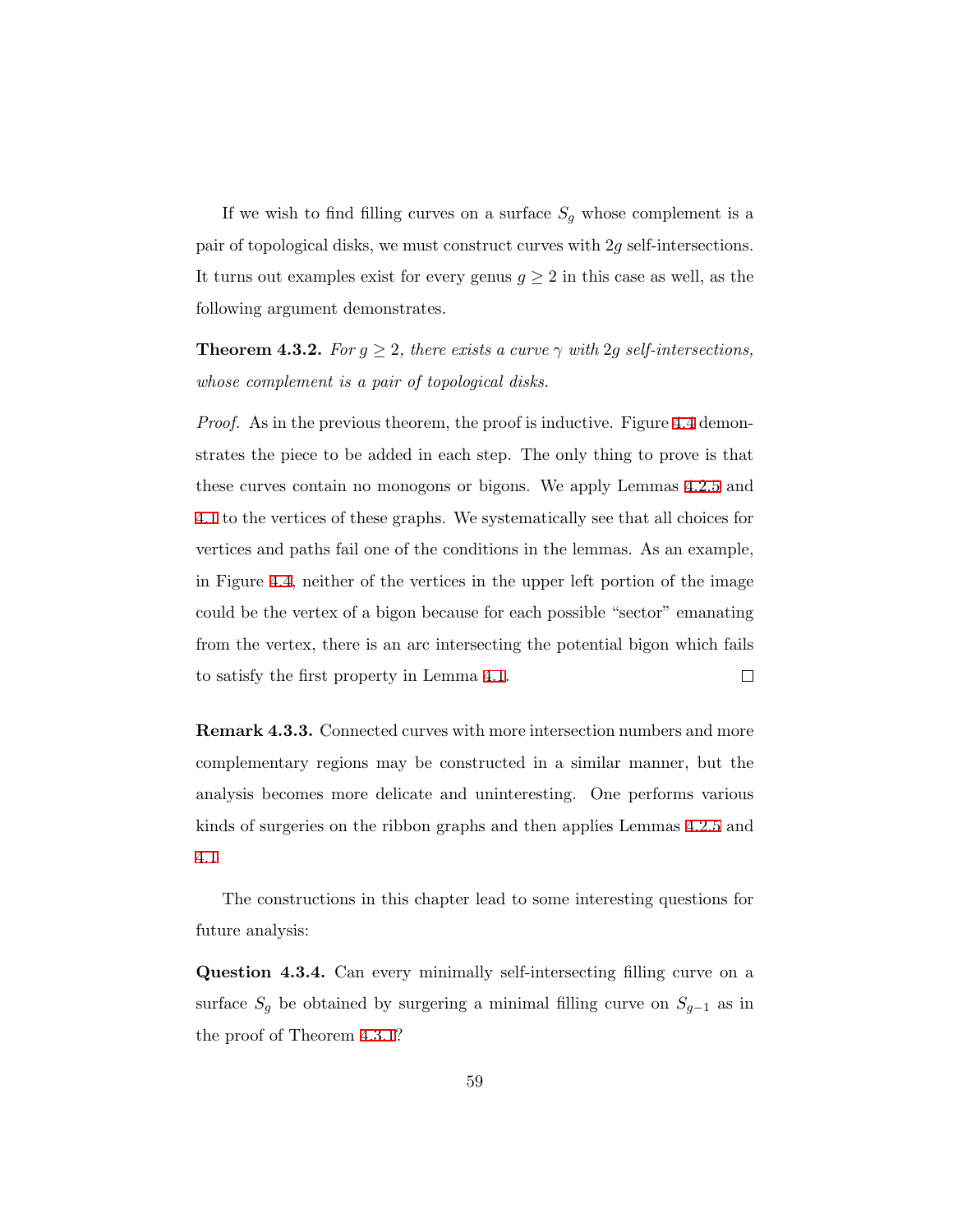<span id="page-65-0"></span>

Figure 4.4: The larger piece can be glued back up to produce an example in genus 2, while additional pieces can be glued to obtain arbitrarily higher genus examples.

**Question 4.3.5.** How many homeomorphism classes of minimally selfintersecting filling curves are there? This number appears to grow at least exponentially, but without an answer to Question [4.3.4,](#page-64-0) we cannot obtain an upper bound.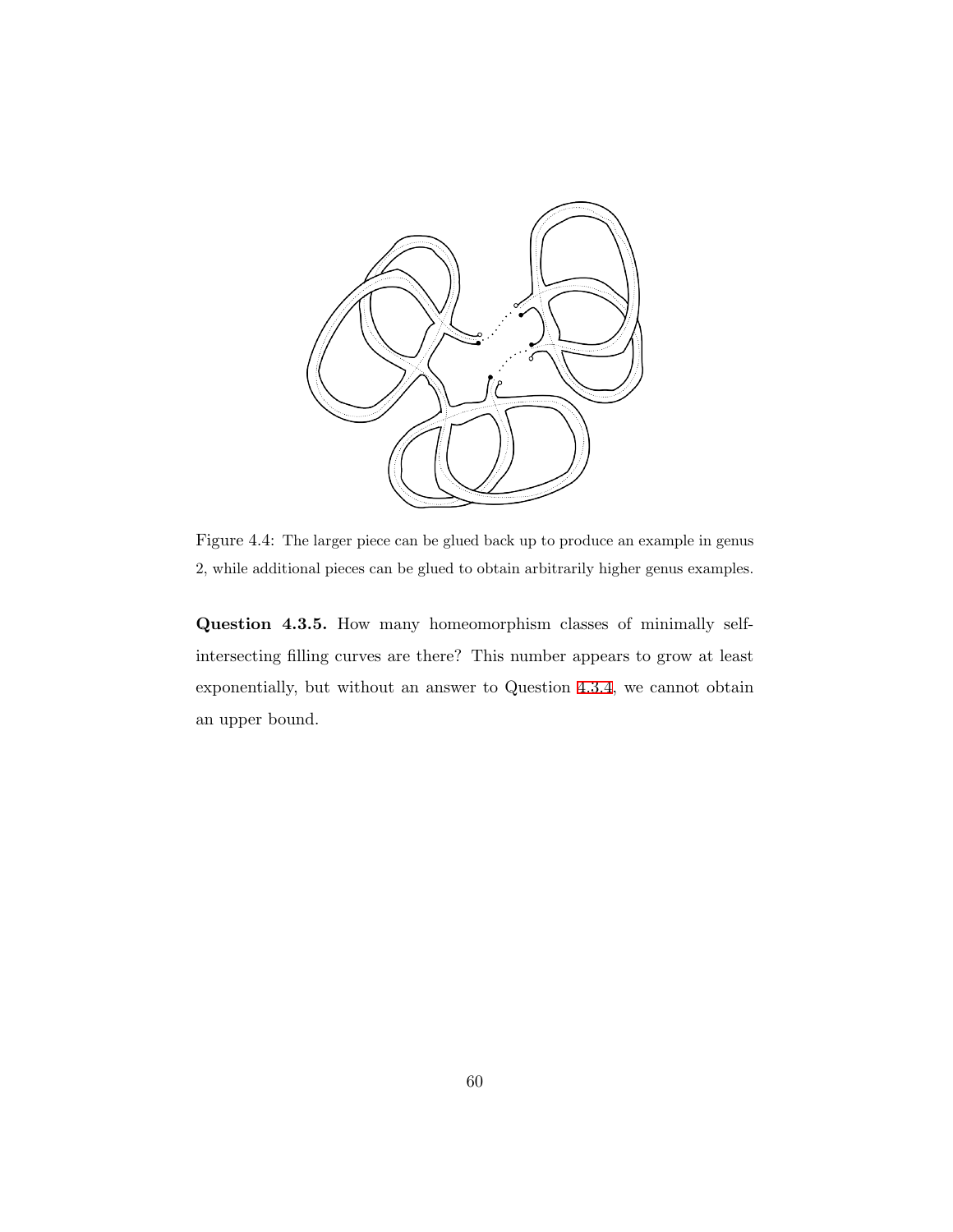## **Chapter 5**

# **Topology informing Geometry**

There are many instances in which the combinatorics of a curve (or collections of curves) can inform the geometry. A classic example of this is the so-called *collar lemma*:

**Theorem 5.0.6.** *Suppose α is a simple closed curve on a hyperbolic surface of length l and*  $\beta$  *is a curve that intersects*  $\alpha$  *k times. Then the length of*  $\beta$ *is at least:*

$$
2 \cdot arcsinh\left(\frac{1}{sinh(\frac{x}{2})}\right)
$$

**Corollary 5.0.7.** *If*  $\alpha$  *and*  $\beta$  *are two simple closed curves on a hyperbolic* surface that intersect, then one of them has length at least  $2 \cdot arcsinh(1)$ .

This collar theorem found in[[25](#page-86-2)] was perhaps the inspiration for Thurston's famous compactification of Teichm´'uller space using projective measured laminations  $([36])$  $([36])$  $([36])$ . As you approach the boundary of Teichm<sup>5</sup>uller space, by Mumford's compactness theorem ([\[17](#page-85-4)]), there must be a simple closed curve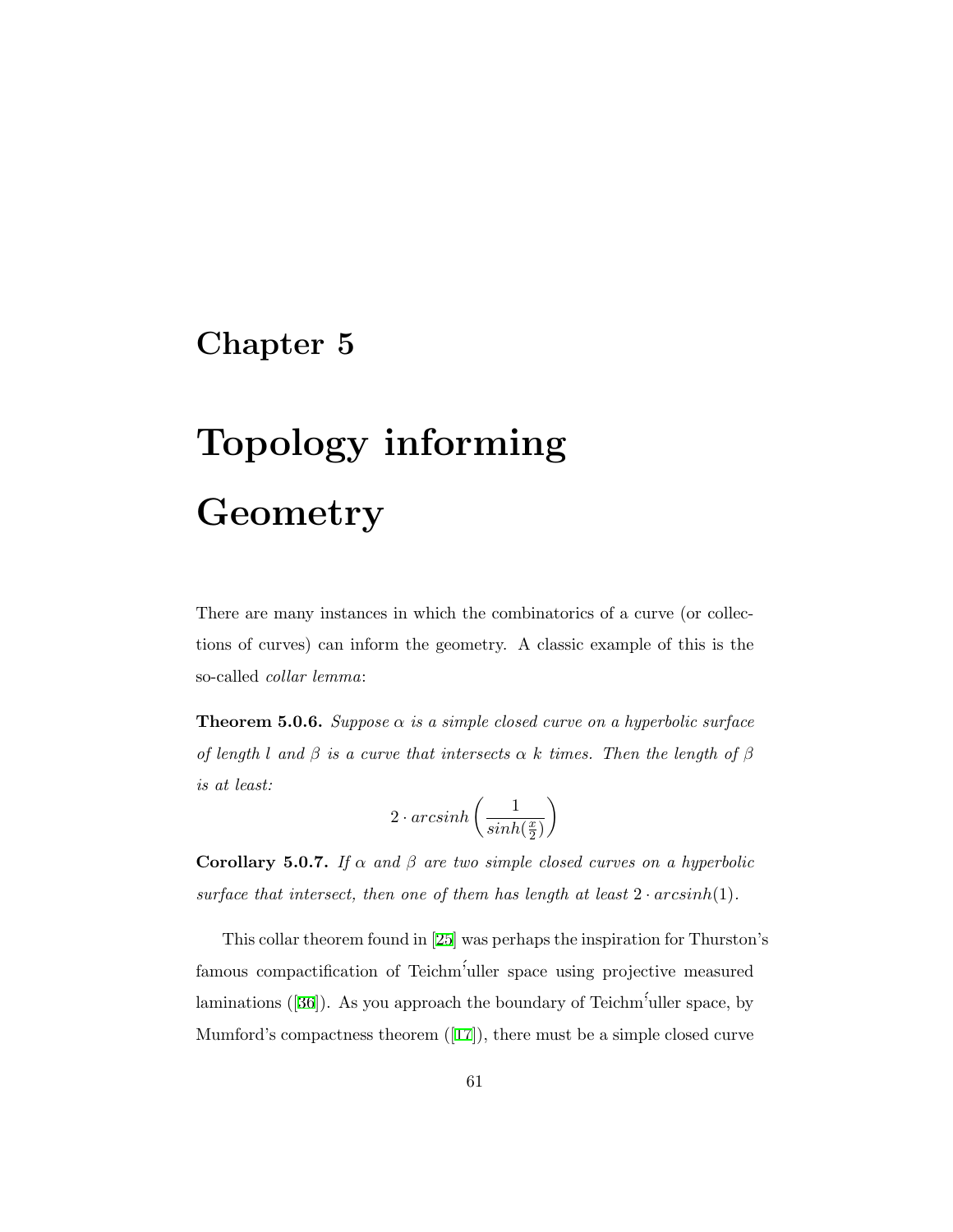whose length is becoming arbitrarily small. By the collar lemma, any curve that intersects this curve must get arbitrarily large. If we projectivize, then the length of any curve in the limit is essentially controlled by how many times it intersects this simple closed curve which is shrinking.

The previous results mentioned produce information about *lengths* from *topological* data, namely intersection numbers. In this chapter, we will explore how the larger-scale combinatorial structure of a curve can be used to obtain information about lengths and angles of intersection.

#### **5.1 A natural map**

Let  $P(n)$  denote the configuration space of hyperbolic n-sided polygons with a fixed (arbitrary) labeling of the edges. This space has a natural topology - two polygons are close if the edges with the same label are close in length, and if the angles formed by edges with the same labels are close.  $P(n)$  can be given the structure of a  $2n-3$  dimensional manifold embedded in  $\mathbb{R}_{+}^{2n}$ . (see[[32\]](#page-87-1)).

A collection of curves  $\gamma$  on a surface in general position is said to contain a *triangular region* if there is an embedded triangle in the surface whose sides correspond to arcs of curves in  $\gamma$  and whose vertices correspond to distinct points of intersection. Curves which contain triangular regions do not have a unique topological configuration: one can "slide" sides of the triangle past vertices to obtain topologically distinct configurations.

Now let  $\gamma$  be a collection of filling curves on  $\S_g$  with *k* total intersections and no triangular regions. Then  $\S_g / \gamma$  is a collection of hyperbolic polygons *P*0*, P*1*, ..., P<sup>m</sup>* with various numbers of sides. We consider the polygons to be *marked* which means we label each edge. Since our curves contain no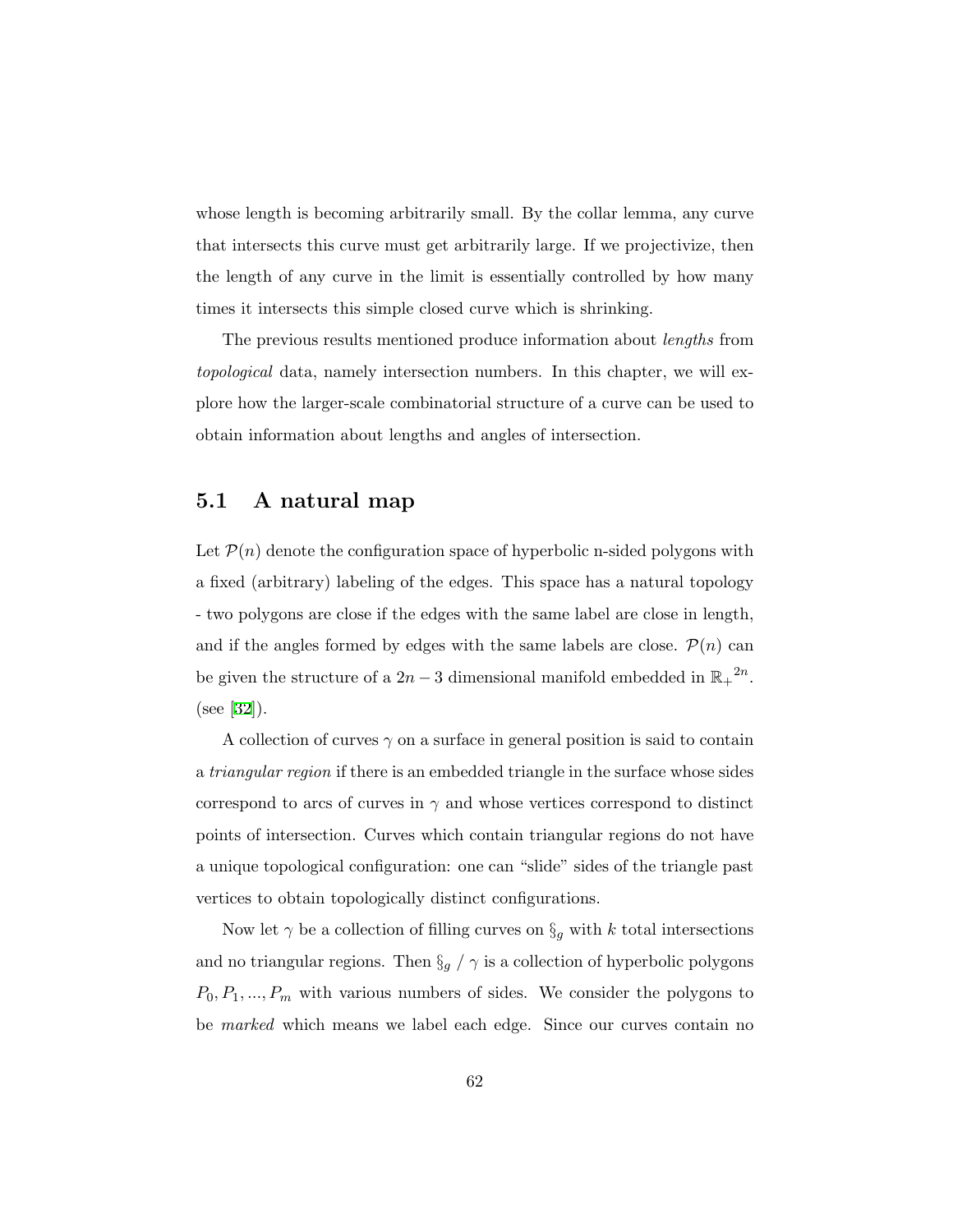triangular regions, the topological configuration of  $\gamma$  is fixed, which means that the complementary regions will always have the same number of sides, independent of whatever metric is chosen on our surface.

<span id="page-68-0"></span>**Proposition 5.1.1.** Let  $s_i$  be the number of sides of polygon  $P_i$  in the *complement of*  $\gamma$ *, which has k total intersections. Then*  $\sum_{i=0}^{m} s_i = 4k$ *.* 

*Proof.* Since  $\gamma$  is filling, it determines a decomposition of  $\S_g$  into *k* vertices, 2*k* edges, and *m* faces. Since each edge of this decomposition corresponds to two glued edges of the polygons we obtain the result.  $\Box$ 

Since  $\gamma$  has no triangular regions, for any choice of hyperbolic structure, the complement of the geodesics maintain their number of edges, so the numbers  $s_0, s_1, ... s_m$  are actually invariants of the curve  $\gamma$  on  $\S_g$ , and not invariants of the hyperbolic metric chosen on *§g*.

This gives us a natural map  $\Phi_{\gamma}: Teich(\S_g) \to \prod_{i=0}^m \mathcal{P}_{\gamma}$  which sends a marked hyperbolic metric to the collection of hyperbolic polygons in the complement of *γ*. (We still must choose first an arbitrary labeling for the edges of the  $P_i$ , but after this choice is made, the combinatorics of  $\gamma$  determines this map uniquely). The collection of curves  $\gamma$  determines how these various polygons should be glued to one another, and which corners must be joined to form intersections.

**Proposition 5.1.2.** *The image of Teichmüller space under*  $\Phi_{\gamma}$  *is the smooth*  $submanifold$  *of*  $\prod_{i=0}^{m} P_{\rangle}$  *where the identified edges (given by*  $\gamma$ *) have the same length, and where the four angles forming each vertex (again, determined by γ*) alternate and add up to  $2π$ . The dimension of this submanifold is  $6q - 6$ .

*Proof.* The description of the image submanifold is apparent, since the polygons are determined by the arcs of a closed geodesic. We will give a heuristic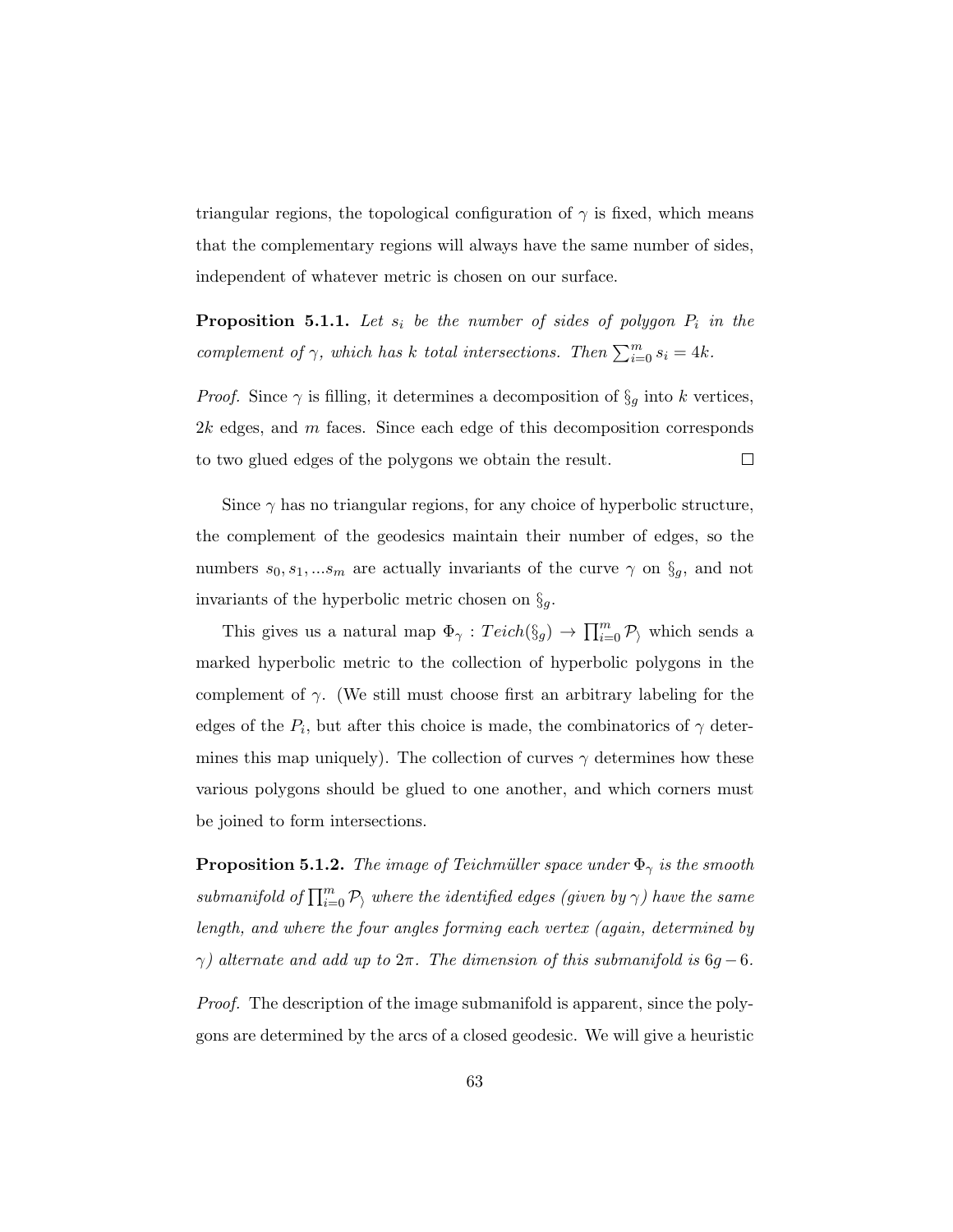argument to calculate the dimension, for brevity. By Corollary [4.1.2](#page-57-1), we know that  $m = k - 2g + 2$ , and by Proposition [5.1.1](#page-68-0), the total sum of sides is 4*k*. Imposing a condition on a side or an angle of a polygon reduces the dimension of the configuration space by one. Since the angles of the polygons *P<sup>i</sup>* are determined by the intersection angles of a geodesic, each intersection imposes a total of 3 conditions on the configuration spaces, since choosing any one of the 4 angles at an intersection determines the others. Thus we have 3*k* conditions coming from restrictions on the angles. Similarly, since edges of polygons must be glued in pairs, this imposes a further 2*k* conditions on the edge lengths. The product of configuration spaces of the *Pi*s therefore has dimension  $2(4k) - 3(k - 2g + 2) = 5k + 6g - 6$ . There are 5*k* independent gluing conditions, which produces a manifold of dimension  $6g - 6.$  $\Box$ 

In fact,  $\Phi_{\gamma}$  is a homeomorphism onto its image:

#### **Proposition 5.1.3.**  $\Phi_{\gamma}$  *is 1-1.*

*Proof.* Suppose we are given a collection of labeled polygons in the image of  $\Phi_{\gamma}$ . We can place these polygons, one at a time, in  $\mathbb{H}^2$ , using the curve *γ* to determine which labeled sides of the polygons must be identified with one another. This collection of glued polygons determines a fundamental domain and thus a hyperbolic structure.  $\Box$ 

#### **5.2 Applications of** Φ*<sup>γ</sup>*

In this section, we will showcase two applications of the function  $\Phi_{\gamma}$  which can be used to uncover information about curves. First, we will examine the filling curve produced in Theorem [4.3.1](#page-62-0) and compute a sharp lower bound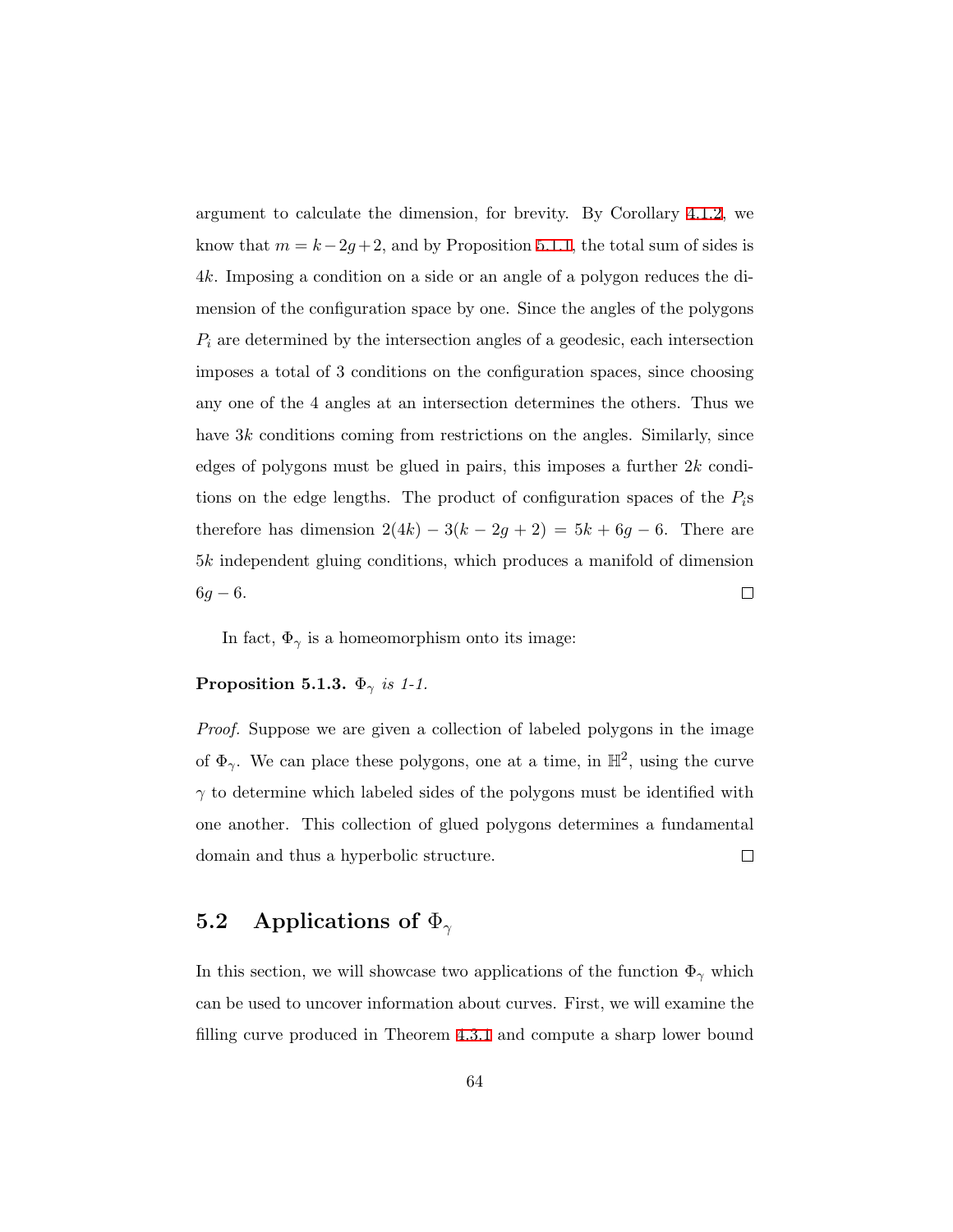on its length. The main observation is that if a filling curve has the minimal number of self-intersections, then the complement is a single polygon. The map  $\Phi_{\gamma}$  is quite simple in this case. Next, will look at  $\Phi_{\gamma}$  for punctured surfaces, and use that map to make a statement about angles of intersections between curves.

#### **5.2.1 A lower bound on length**

We begin with the following fact:

**Proposition 5.2.1.** *A regular k-sided hyperbolic polygon with area A has perimeter given by*

$$
P(A,k) = k \cdot \cosh^{-1} \left( \frac{\cos \left[ \frac{(k-2)\pi - A}{2k} \right]^2 + \cos \left[ \frac{2\pi}{k} \right]}{\sin \left[ \frac{(k-2)\pi - A}{2k} \right]^2} \right)
$$

*Proof.* This is a consequence of the special hyperbolic law of cosines. A regular hyperbolic polygon of area A with k sides can be partitioned into k isosceles triangles whose angles are  $\frac{2\pi}{k}$  and  $\frac{(k-2)\pi-A}{2k}$ . Summing up the length of the edges contributing to the perimeter of the regular polygon, we  $\Box$ obtain the result.

A minimally intersecting filling curve on a genus g ( $g \ge 2$ ) surface produces a hyperbolic polygon of area  $-\chi(S_g) = 2\pi(2g - 2)$  with  $8g - 4$  sides. This leads to the following:

**Theorem 5.2.2.** *A minimally intersecting filling curve on a surface S<sup>g</sup> must have length at least half that of a regular right-angled* (8*g −* 4)*-gon. This lower bound is:*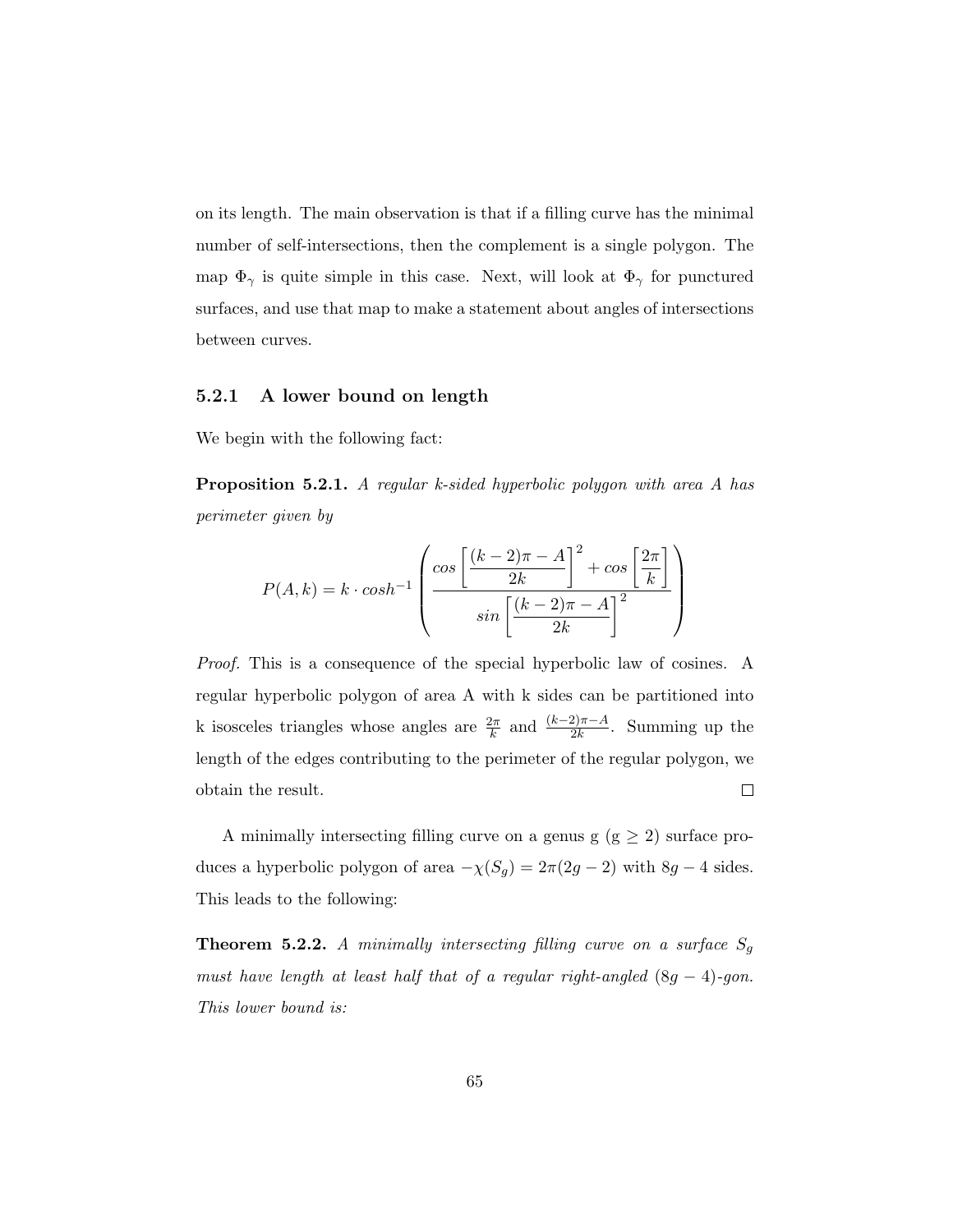$$
(4g-2)\cdot cosh^{-1}\left(2\cdot cos\left[\frac{\pi}{4g-2}\right]+1\right)
$$

*Proof.* Among all polygons with k sides, enclosing a fixed area A, the regular polygon minimizes the perimeter. For a proof, see[[9\]](#page-85-5). So suppose we have a filling curve  $\gamma$ , which has  $2g - 1$  intersections. Then the complement of the curve  $\gamma$  is a hyperbolic polygon, with a total of  $8g - 4$  sides. The regular polygon with this area and number of sides is right-angled, which can be seen by the angle-defect formula. The length of  $\gamma$  is half this total perimeter, since edges of the polygons are identified in pairs. Plugging in these parameters to the previous proposition, we obtain the result.  $\Box$ 

Asymptotically, this length grows linearly in *g*, and thus linearly in the number of intersections. Contrast this with the results in[[8](#page-85-6)], which say that the shortest length of a typical curve with *k* intersections grows like  $\sqrt{k}$ .

#### **5.2.2 Angles of intersection**

The map  $\Phi_{\gamma}$  has a natural definition for geodesics on *punctured surfaces*. One just has to allow the various polygons in the complement to be punctured. These polygons also have a natural configuration space, so the definition of  $\Phi_{\gamma}$  holds in this setting as well.

For small numbers of sides, direct calculations about angles and sides of polygons can be made. One such example is the following theorem from[[6](#page-84-1)], which we will make use of:

**Theorem 5.2.3.** Let  $\mathcal{Q}$  be a hyperbolic quadrilateral with one angle  $\phi$  and *three right angles. As arranged in Figure [5.1,](#page-72-0) the following relationships hold:*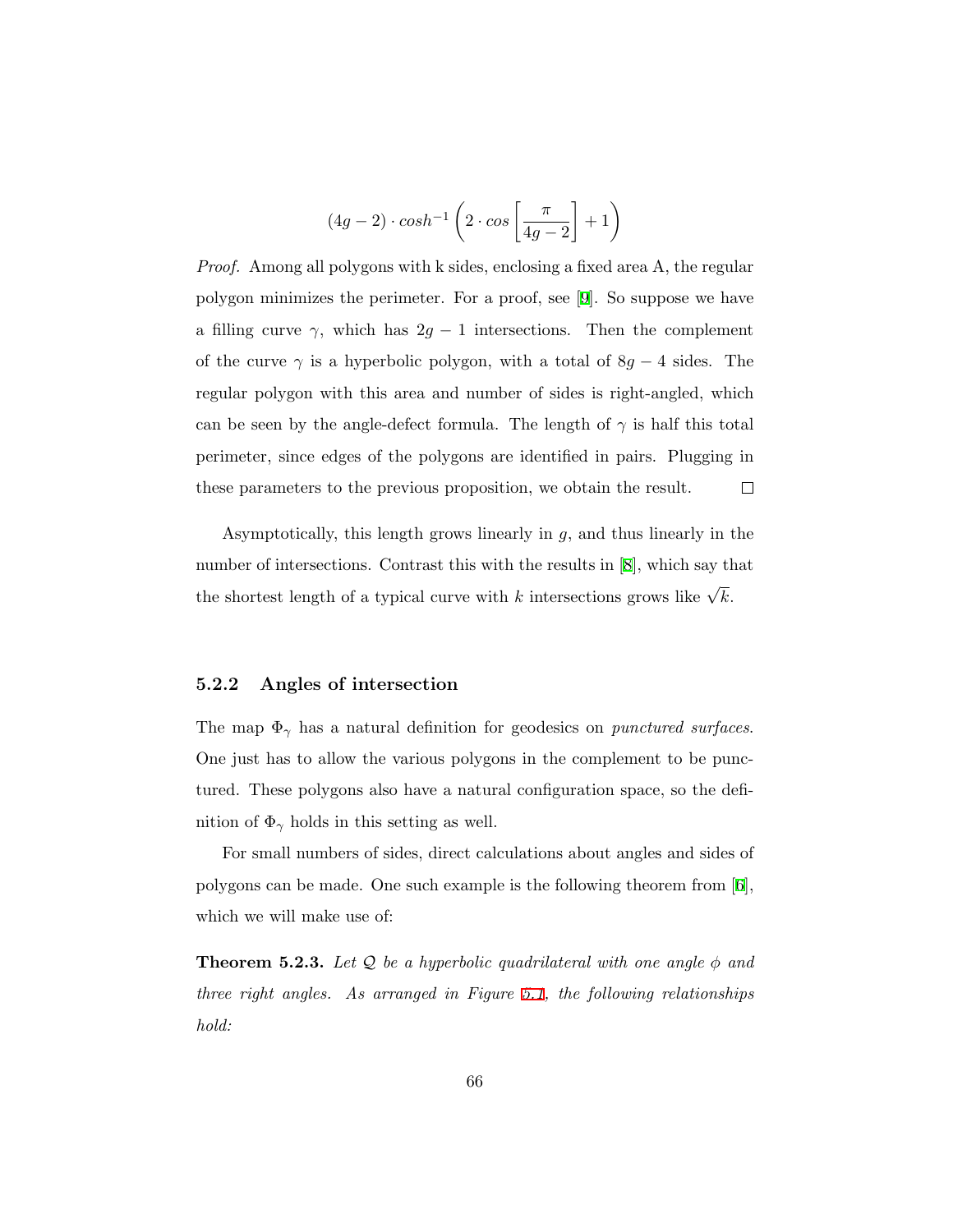- $sinh(x)sinh(y) = cos(\theta)$
- $cosh(x) = cosh(z)sin(\theta)$ .



Figure 5.1: The quadrilateral for Theorem [5.2.3.](#page-71-0)

Theorem [5.2.3](#page-71-0) allows us to explicitly determine the space  $\mathcal{C}(P_4)$  (as a subset of Euclidean space) in a variety of situations.

In[[30\]](#page-87-0) and[[31](#page-87-1)], it is shown that angles of intersection between certain collections of geodesics can in some cases be used to parameterize the global hyperbolic metric on a surface. The results involve various computations using traces and properties of  $SL(2,\mathbb{R})$ . Here, we adopt a more constructive approach to show that certain collections of curves *fail* to parameterize the global hyperbolic metric on a surface. The methods developed here can be used to recover some of the results in[[30](#page-87-0)] and [\[31](#page-87-1)] and highlight some interesting complexities in studying angles of intersection.

Let  $\alpha$  and  $\beta$  be two simple closed curves on the punctured torus which intersect twice. We will study how the two angles of intersection change as we deform the hyperbolic metric on the surface. One might naively expect these two angles of intersection to completely determine the hyperbolic metric, but the reality is a little subtler. First we begin with a useful proposition which will allow us to "normalize" many arguments that will follow.

<span id="page-72-0"></span>**Proposition 5.2.4.** Let  $\alpha$  and  $\beta$  be two simple closed curves on the punc*tured torus which intersect twice, and let*  $\alpha'$  *and*  $\beta'$  *be another such pair of*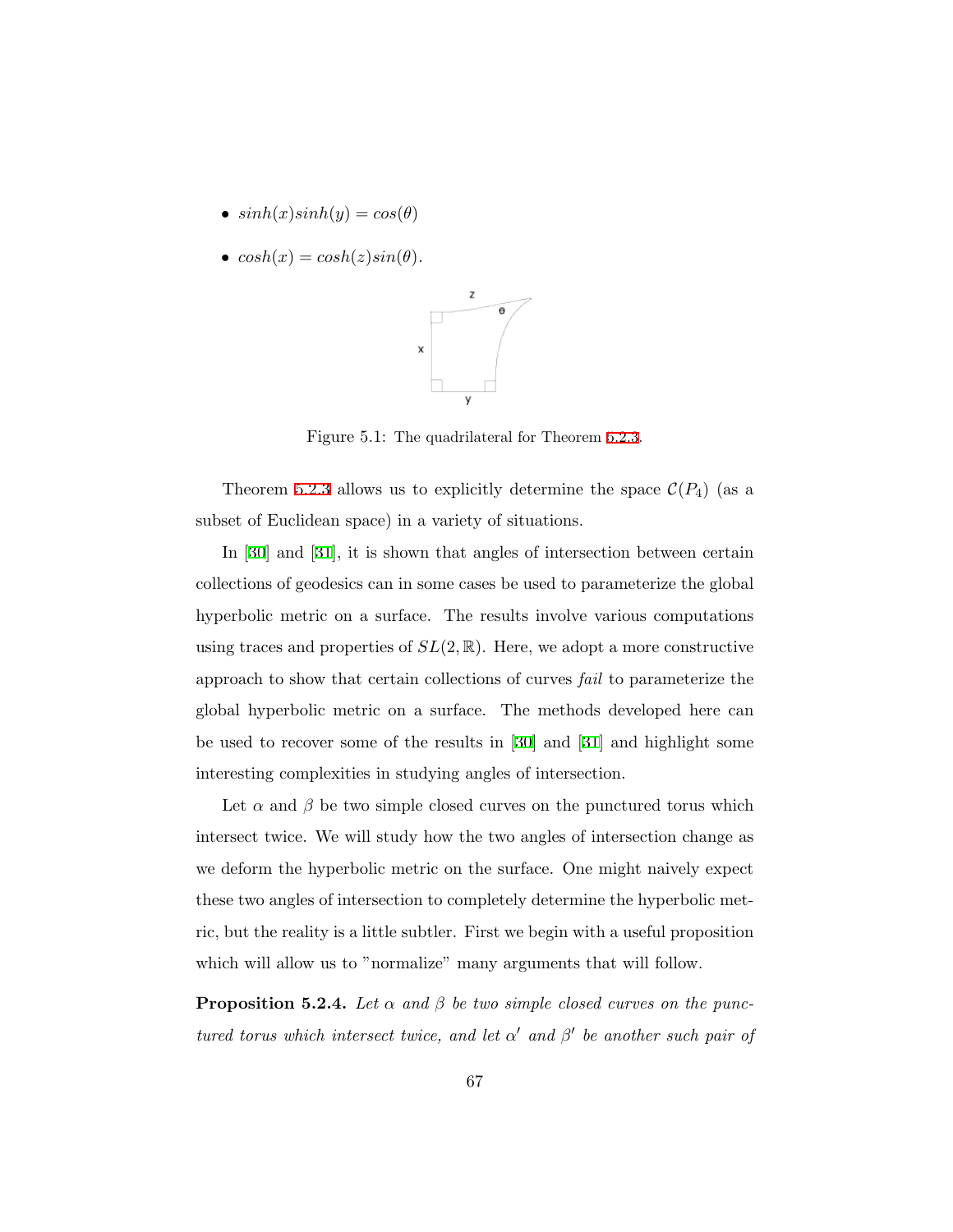*curves. Then there is a homeomorphism of the surface*  $\phi$  *which sends*  $\alpha \cup \beta$ *to*  $\alpha' \cup \beta'$ .

*Proof.* We will show that the complements of any pairs of curves satisfying the hypothesis are topologically identical, which will allow us to construct a homeomorphism from one pair of curves to the other. First, cut the two punctured tori *T* and *T'* along  $\alpha$  and  $\alpha'$ . Since the curves are simple, the result is a topological pair of pants in both cases. Now, we know that *β* and  $\beta'$  intersect the paired curve exactly twice, for each pair of pants, there are two arcs connecting the two boundary components coming from the first cut. Pick one of these arcs on both surfaces and cut along them. The result is a punctured disk in both cases, which is shown in Figure [5.2](#page-74-0). The last arc has two topologically distinct ways of traversing this punctured disk (the solid and dashed lines in the rightmost figure). However, they differ by the homeomorphism which rotates the disk. Using Proposition [2.3.1,](#page-19-0) one can work backwards from the punctured disk and use the various homeomorphisms between the intermediate surfaces to give a homeomorphism of the punctured torus which sends the curves  $\alpha \cup \beta$  to  $\alpha' \cup \beta'$ .  $\Box$ 

From the above proof, one sees that any pair of geodesic curves on a hyperbolic punctured torus satisfying the hypothesis of the proposition partitions the punctured torus into two components: a quadrilateral with alternating angles, and a punctured quadrilateral with alternating angles.

**Proposition 5.2.5.** *A quadrilateral has alternating angles if and only if it has alternating side lengths.*

*Proof.* Let  $x_1, x_2, x_3, x_4$  be lengths of the 4 sides of the quadrilateral. The space of quadrilaterals with angles  $\theta_1, \theta_2, \theta_1, \theta_2$  arranged cyclically, is a 1dimensional submanifold of  $\mathbb{R}^4$ . The permutation of  $\mathbb{R}^4$  switching the sides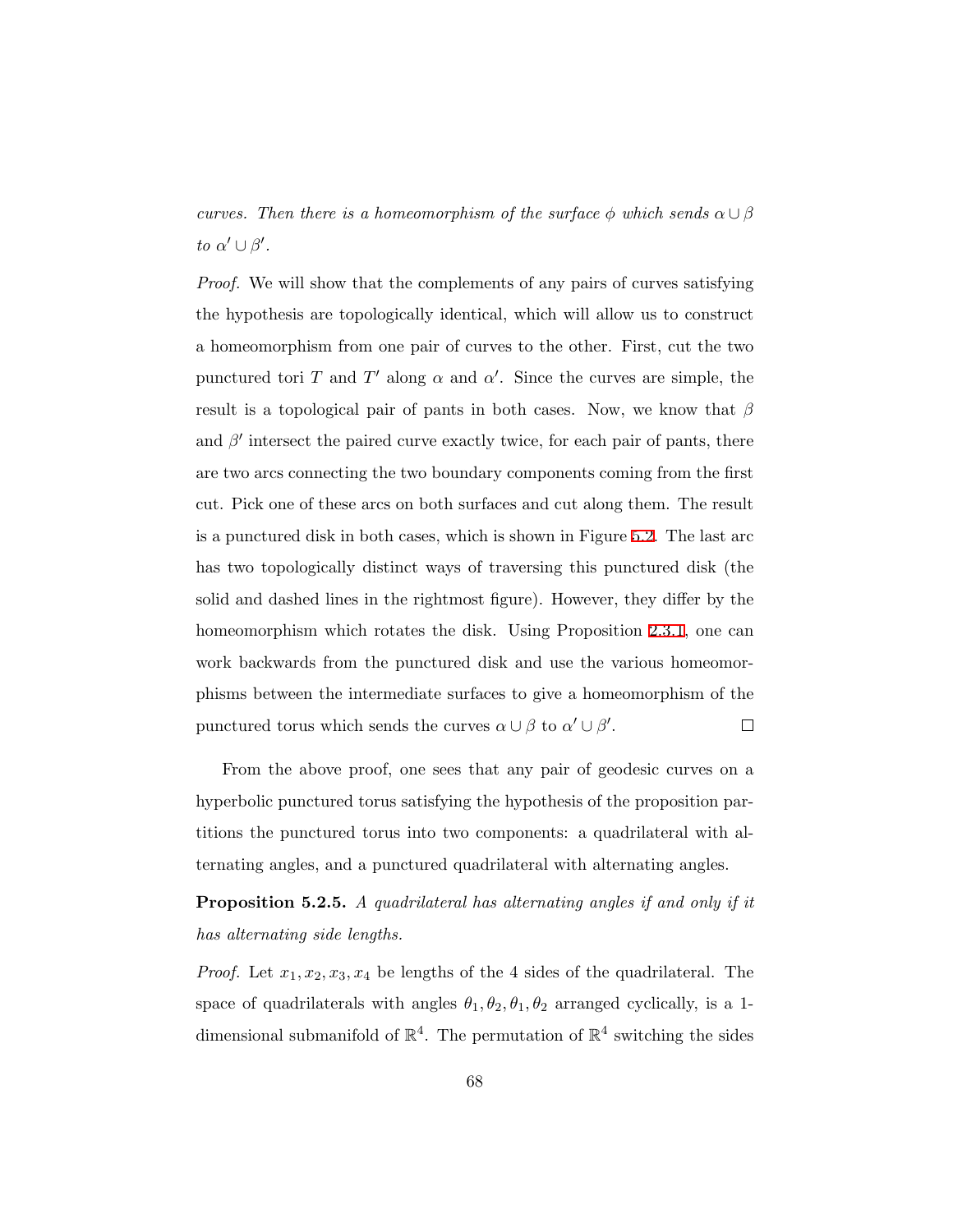<span id="page-74-0"></span>

Figure 5.2: A pair of curves as in Proposition [5.2.4,](#page-72-0) along with the surgered surface described in the proof of the theorem.

 $x_1$  with  $x_3$ , and  $x_2$  with  $x_4$  preserves this manifold. This tells us that if we graph  $x_3$  as a function of  $x_1$  along this submanifold, the graph is symmetric about the line  $x_1 = x_3$ . If  $x_1 \neq x_3$  identically, then as  $x_1$  approaches  $\infty$ , we must have  $x_3$  approaching 0. This is clearly impossible, since  $x_3$  increases with  $x_1$ . The same argument works for  $x_2$  and  $x_4$ . Now for the converse. Divide the quadrilateral into two triangles using one of the diagonals. These triangles are isometric since they have the same side lengths. Thus the two angles on either side of the diagonal are equal. Choosing the other diagonal, we see that the other pair of angles are likewise equal.  $\Box$ 

<span id="page-74-1"></span>**Theorem 5.2.6.** *The space of alternating quadrilaterals is homeomorphic to an open subset of*  $\mathbb{R}^3$  *given by sending a quadrilateral*  $\mathcal Q$  *to the triple*  $(x, \theta_1, \theta_2)$ , where *x* is the length of a side, and  $\theta_1$  and  $\theta_2$  are the alternating *angles.*

*Proof.* We will show that each triple in the image determines a *unique* quadrilateral, which will prove the theorem. Consider a hyperbolic geodesic *A* in the disk model passing through the original. Construct another geodesic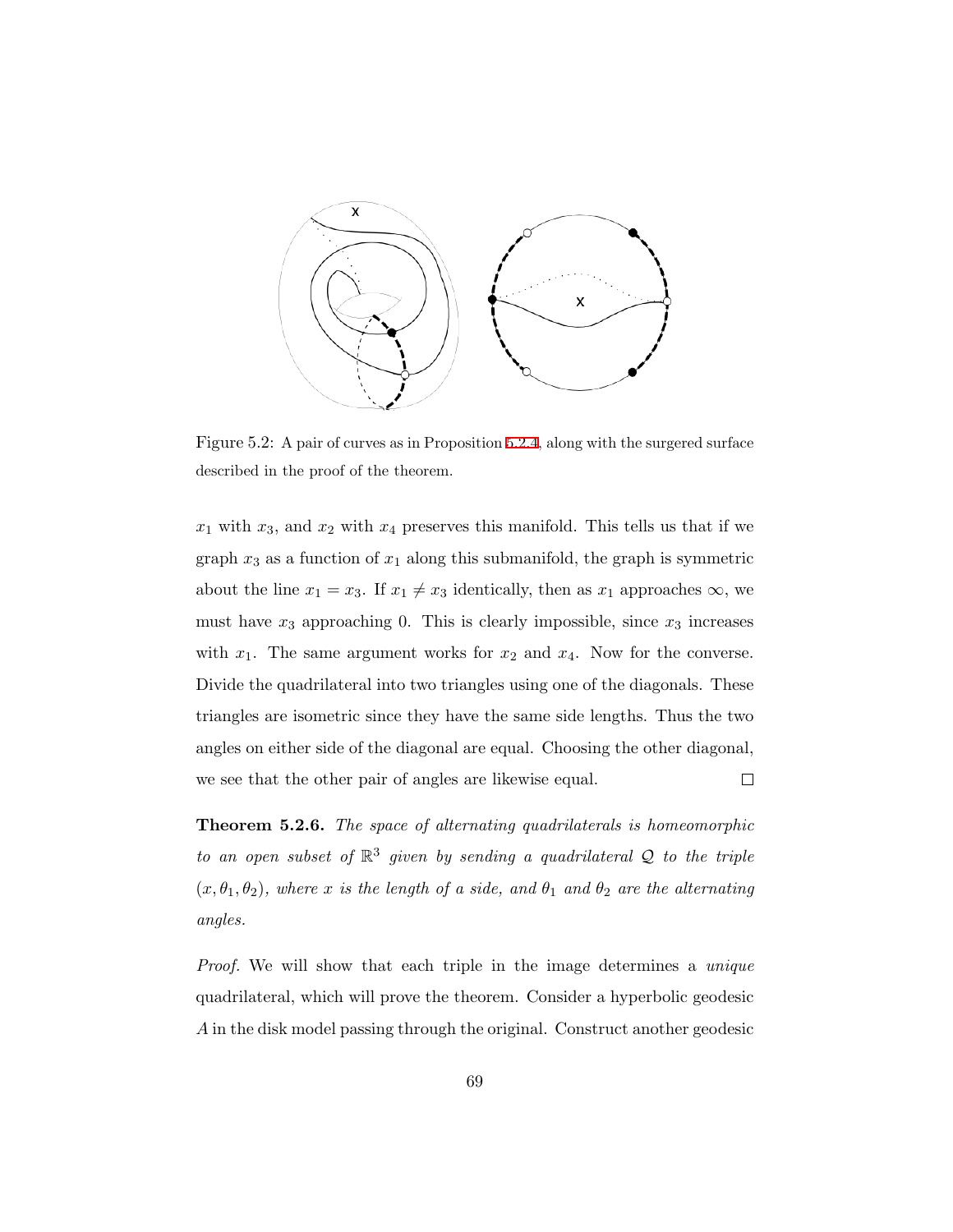*B* through the origin forming an angle of  $\theta_1$  with the first geodesic. Go out a distance *x* along the first geodesic and construct a geodesic *D* forming an angle of  $\theta_2$ . We now have constructed three of the four geodesics which form the sides of the quadrilateral. Consider a a geodesic ray *C* emanating from *B* with angle  $\theta_2$ , whose basepoint is free to slide along *B*. If this basepoint is very far from the origin, the ray will not intersect *C*. In the range for which it does intersect  $C$ , we see that the angle of intersection with  $D$  is a continuous and monotone function, with limits 0 and  $\pi$ . Thus, by the intermediate value theorem, there is a unique basepoint for which the angle  $\Box$ is  $\theta_1$ , which completes the quadrilateral.

Since the Teichmüller space of the punctured torus is 2-dimensional, and the space of alternating quadrilaterals is 3-dimensional by Theorem [5.2.6](#page-74-1), we may ask which alternating quadrilaterals appear in the image of Φ.

**Definition 5.2.7.** A quadrilateral whose sides are labeled  $a_0, \ldots, a_3$  with  $length(a_0) = length(a_2) = x$  and  $length(a_1) = length(a_3) = y$  is called a *good quadrilateral with respect to side*  $a_0$  if the orthosegment between the two geodesics containing  $a_0$  and  $a_2$  is  $arcsinh(\frac{1}{\sinh \theta})$  $\frac{1}{\sinh(x)}$ , the collar function evaluated at x. See Figure [5.3](#page-76-0)

<span id="page-75-0"></span>**Proposition 5.2.8.** *The space of good quadrilaterals is homeomorphic to*  $\mathbb{R}_+ \times \mathbb{R}$ .

*Proof.* From a pair  $(x, y) \in \mathbb{R}_+ \times \mathbb{R}$ , we construct a unique good quadrilateral as follows: Choose an oriented geodesic  $\mathcal X$  in  $\mathbb H^2$  and pick a hyperbolic line segment of length x, whose endpoints are labeled  $x_0$  and  $x_1$ . Take an orthosegment  $\mathcal O$  of length  $arcsinh(\frac{1}{\sinh \theta})$  $\frac{1}{sinh(x)}$ , whose basepoint is at a distance *y* from  $x_1$ , on the "left" side of the oriented geodesic containing  $x_0$  and  $x_1$ .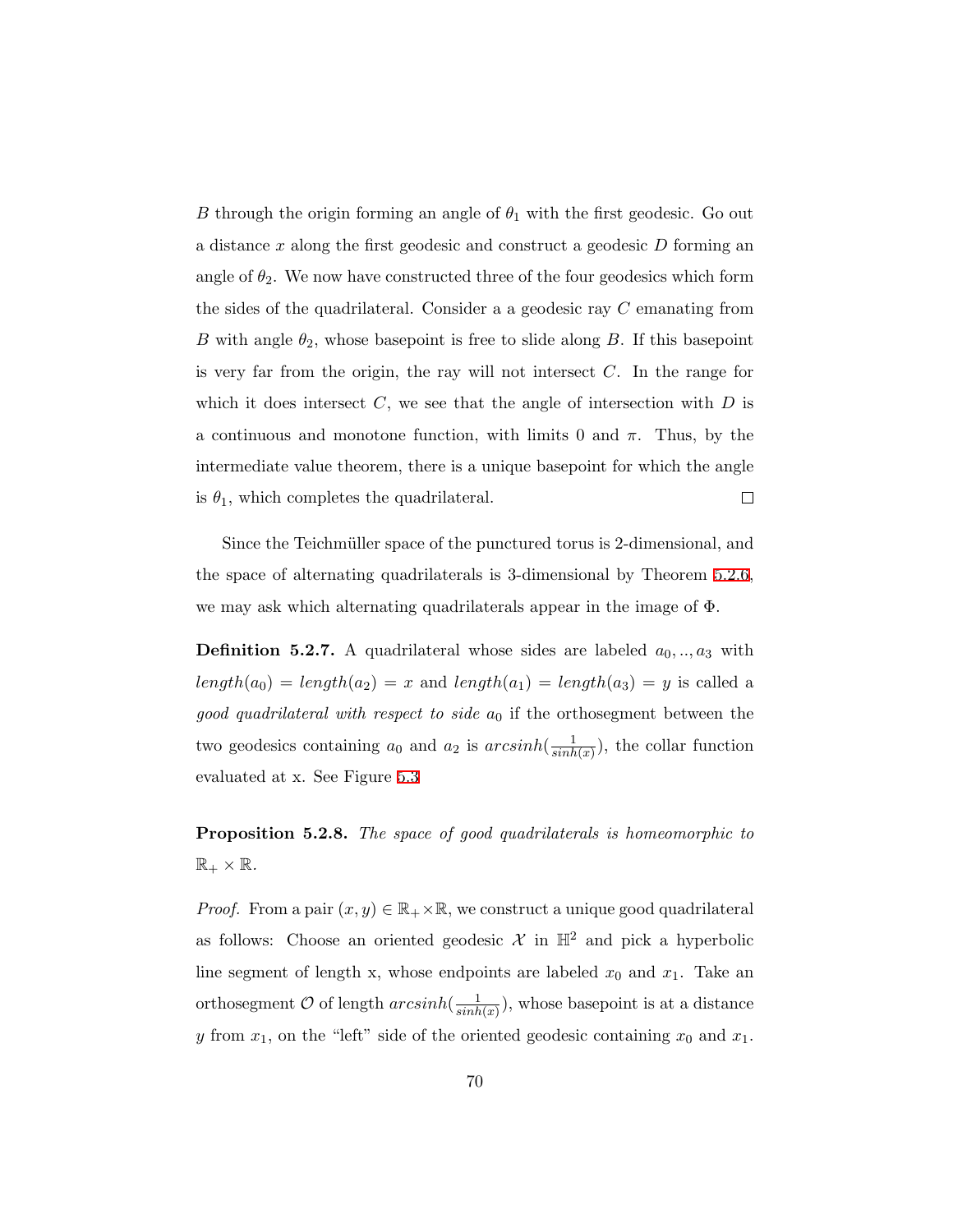<span id="page-76-0"></span>

Figure 5.3: A quadrilateral is *good* if the length of the perpendicular connecting opposite sides is the collar length of the sides it connects.

There is another oriented geodesic *Y*, which is uniquely determined by our placement of  $\mathcal O$  such that  $\mathcal O$  is "on the left" with respect to the orientation. Now choose two points  $y_0$  and  $y_1$  on  $\mathcal Y$  such that the signed distances between  $x_1$  and  $x_0$  with the basepoint of  $\mathcal O$  on  $\mathcal X$  are the same as the signed distances between  $y_0$  and  $y_1$  on the basepoint of  $\mathcal O$  on  $\mathcal Y$ . This condition uniquely determines  $y_0$  and  $y_1$ . The four points  $x_0, x_1, y_0, y_1$  then determine a good quadrilateral, by construction. This process can clearly be reversed, yielding a unique pair of coordinates (*x, y*) from any good quadrilateral with labeled sides.  $\Box$ 

**Definition 5.2.9.** A good quadrilateral with respect to side  $a_i$  is said to have *no twist* if the orthosegment connecting side  $a_i$  with side  $a_{i+2}$  (mod 4) passes through the diagonal vertices.

<span id="page-76-1"></span>**Theorem 5.2.10.** If  $Q$  is good with respect to some side  $a_0$ , then  $Q$  deter*mines a unique hyperbolic structure for the punctured torus.*

*Proof.* Consider the good quadrilateral  $Q'$  obtained by sliding the segment  $a_2$  along the geodesic it lies on, until  $\mathcal{Q}'$  has no twist. We will first show that *Q′* determines a hyperbolic structure for a punctured torus. Let *A′*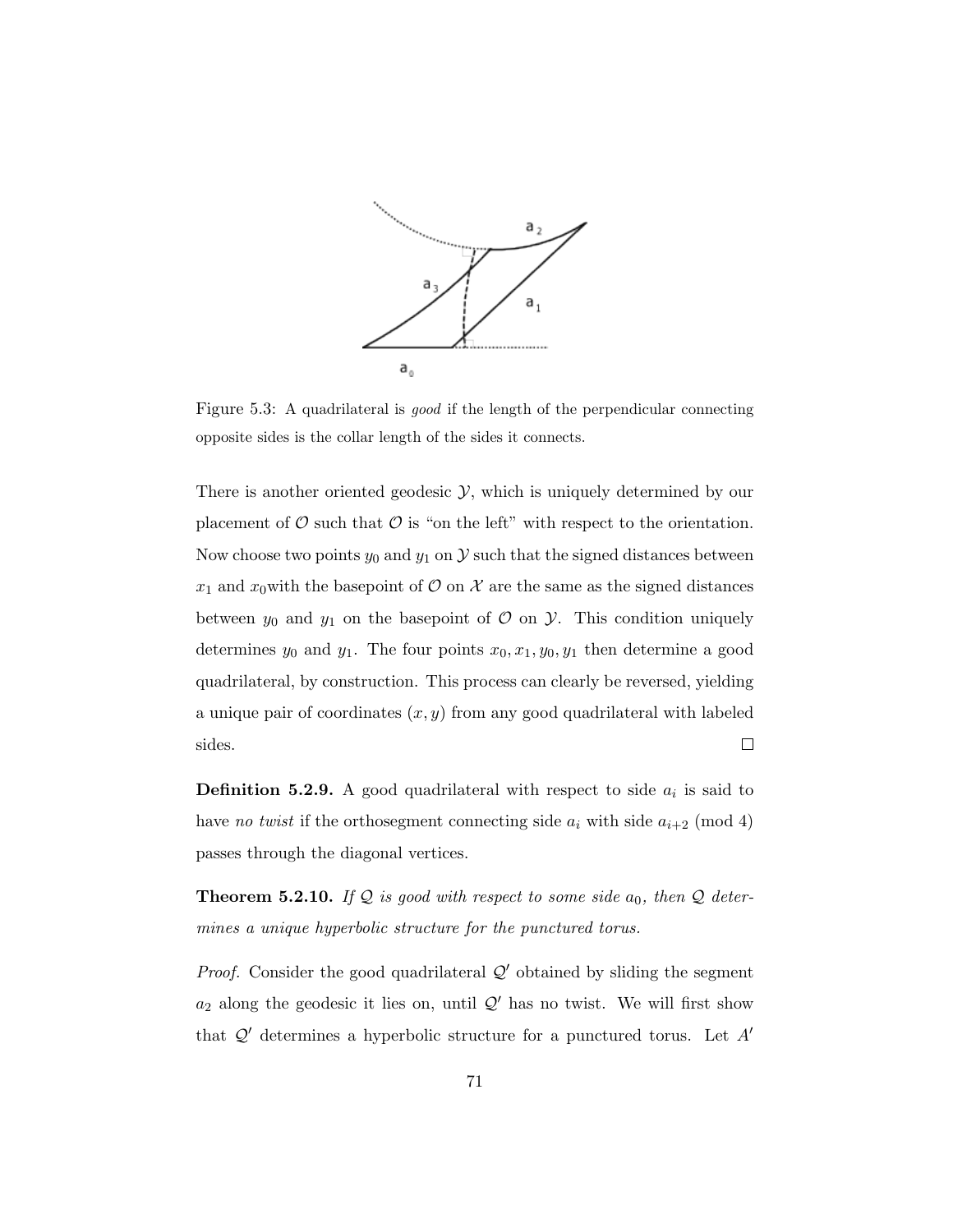

Figure 5.4: Some lifts of the curves  $\alpha$  and  $\beta$  to the universal cover, and the alternating quadrilateral they determine.

be the loxodromic isometry which sends one vertex of  $a_0$  to the other (note that this isometry is the same for *Q* and *Q′* . Let *B* be the loxodromic isometry which sends the basepoint of the orthosegment between  $a_0$  and  $a_2$ of *Q′* to the "top" of the orthosegment. Note that the axes of *A* and *B* are orthogonal, since *Q′* has no twist.

We will now construct a fundamental domain for the action of  $G =$  $\langle A = A^2, B \rangle$ . Consider the orthogeodesic emanating from the corner of *Q′* which is not the axis of *B*. Apply *A′* twice to this orthogeodesic to obtain another geodesic orthogonal to the axis of *A*. The region in between these two orthogeodesics is a fundamental region for the action of  $A$  on  $\mathbb{H}^2$ . Consider the geodesics that are orthogonal to the axis of *B* and precisely 1  $\frac{1}{2}$  the translation length of *B*, in both directions from the axis of *A*. The region between these two orthogesics is a fundamental region for the action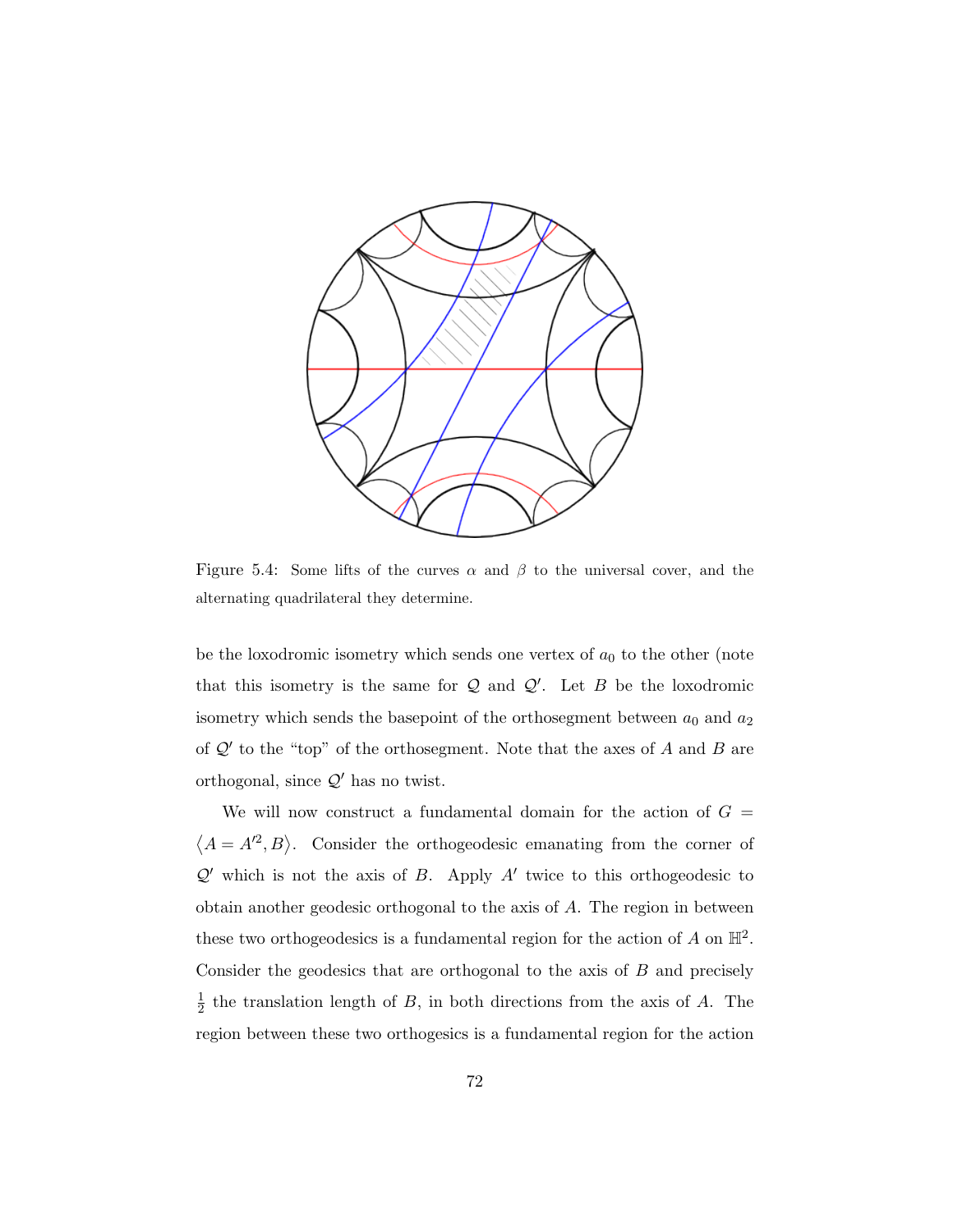of  $B$  on  $\mathbb{H}^2$ . The intersection of these two fundamental regions is an ideal hyperbolic quadrilateral, since we have constructed the side lengths such that they satisfy the condition in Theorem [5.2.3](#page-71-0) when  $\theta = 0$ . The isometries *A*<sup>2</sup> and *B* identify opposite sides of this ideal quadrilateral, so that the final object is a punctured torus endowed with a hyperbolic structure. *Q* defines a hyperbolic structure by performing a Nielsen twist about the axis of *A* until *Q′* is deformed back into *Q*.  $\Box$ 

We can actually use Theorem [5.2.10](#page-76-1) to prove the following symmetry result about good quadrilaterals, and provides another interesting way in which topology determines geometry:

<span id="page-78-0"></span>**Proposition 5.2.11.** If  $Q$  *is a good quadrilateral with respect to side*  $a_i$ *, then it is also good with respect to side*  $a_{i+1}$ *.* 

*Proof.* Since *Q* is good, it determines a hyperbolic structure generated by two loxodromic transformations *A* and *B*. Note that the axes of these transformations project to simple closed geodesics on the punctured torus. Using the definitions of *A* and *B* in the proof of Theorem [5.2.10](#page-76-1), we see that the sides of  $Q$  are coming from lifts of the geodesics *A*, and  $B^2A$ . Since  $B^2A$  is another simple closed geodesic, we know that there is a homeomorphism *ϕ* of the punctured torus sending the curve  $A$  to  $B^2A$ . We can further choose  $\phi$  so that this homeomorphism sends *B* to *BA*. This has the effect of switching the roles of of the even and odd indexed sides of the quadrilateral *Q*. Since all we've done is change the marking, the hyperbolic structure remains intact, and this forces the orthosegment between the appropriate sides to have the proper length.  $\Box$ 

Theorem [5.2.10](#page-76-1) tells us that the space of good quadrilaterals *GQ* (with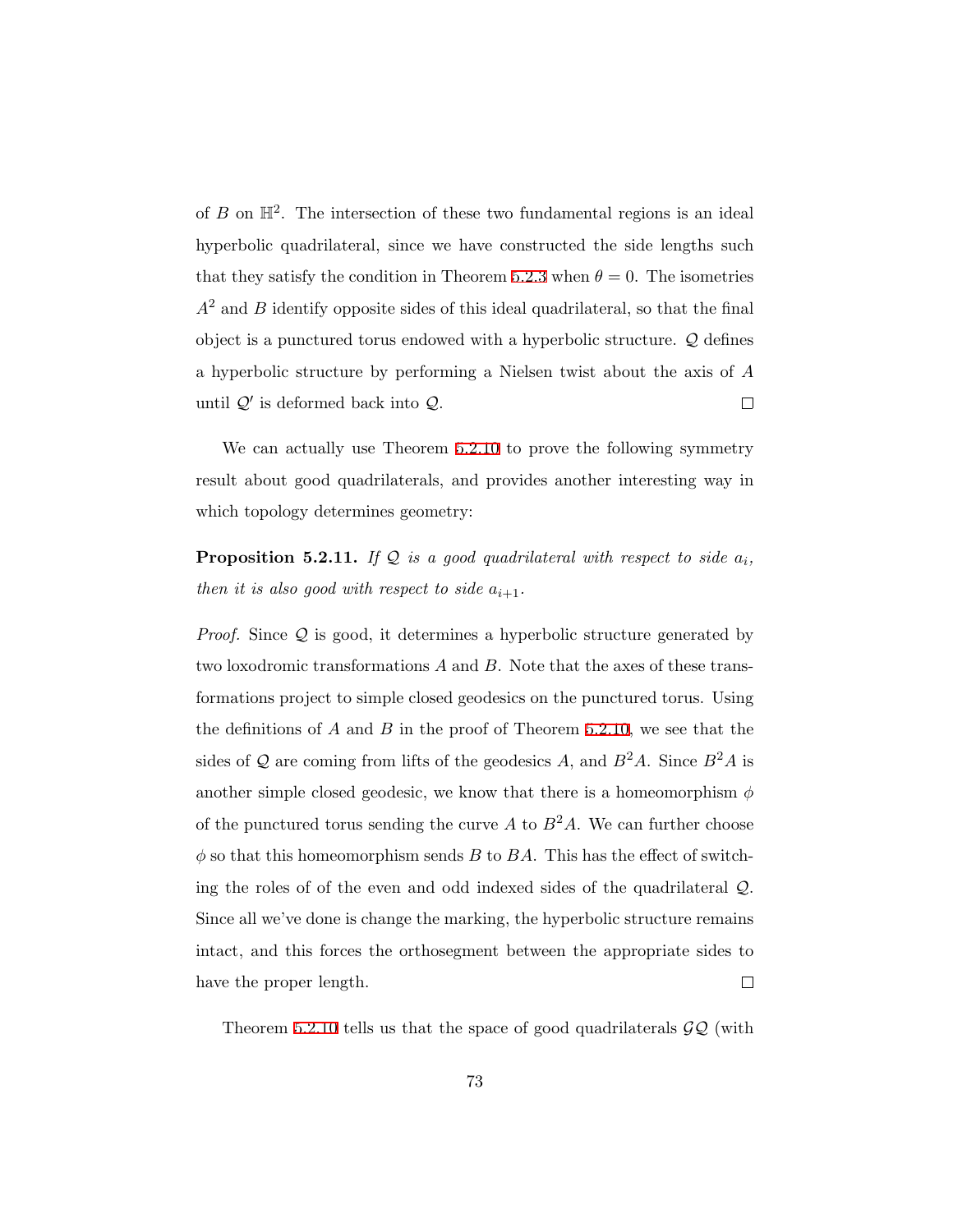<span id="page-79-0"></span>the obvious topology) parameterizes Teichmüller space. Consider the following two operations f and g on *GQ*, based on Figure [5.5:](#page-79-0)



Figure 5.5: The natural geometric operations on a quadrilateral Q.

- *•* f cyclically permutes the labels of the sides, in effect rotating the quadrilateral.
- *•* g switches the locations of the two angles.

These two operations can be described in terms of the coordinate system we have placed on  $\mathcal{GQ}$ . If  $\mathcal Q$  is given by a point in  $\mathbb{R}_+ \times \mathbb{R}$  as in Proposi-tion [5.2.8](#page-75-0) then  $g(x, y) = (x, -(x + y))$ . In terms of these coordinates, the expression for *f* is more complicated, depending on various compositions of hyperbolic and ordinary trigonometric functions.

## **Proposition 5.2.12.**  $g \circ f$  *has a unique fixed point.*

*Proof.* The composition has the effect of reflecting the quadrilateral, switching the roles of the upper left point of the quadrilateral and the lower right.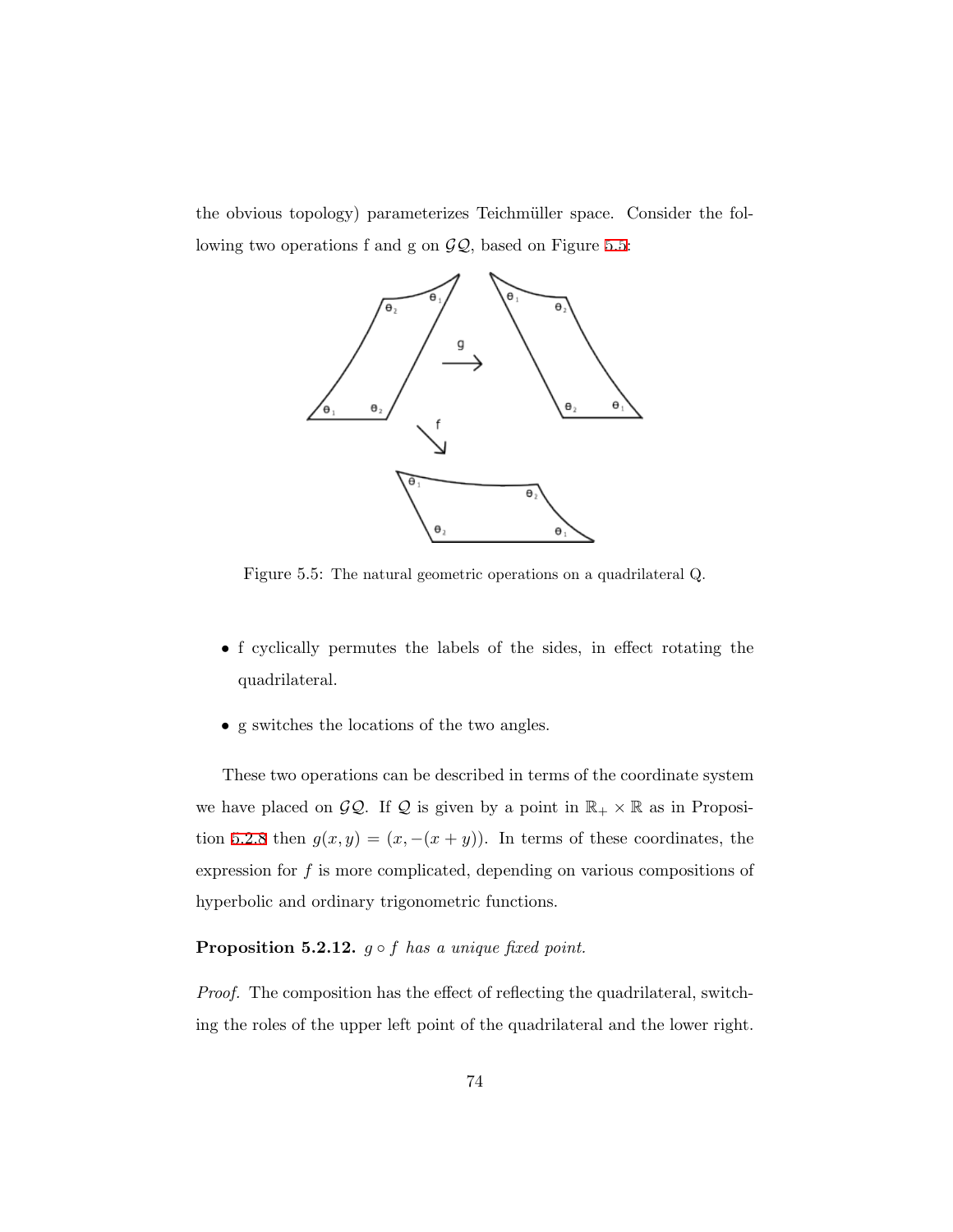The quadrilateral is fixed by the action if and only if the side lengths are the same and the angles are the same. There is a 1- parameter family of such quadrilaterals, but notice that only one of them satisfies the collar  $\Box$ equation.

**Theorem 5.2.13.** Let  $Q$  be a good quadrilateral. Then  $g \circ f(Q)$  is a good *quadrilateral with the same angles.*

*Proof.* By Theorem [5.2.11,](#page-78-0)  $f(Q)$  is still a good quadrilateral, and since  $g$ only changes the twist parameter,  $g \circ f(Q)$  is also a good quadrilateral. *f* switches the orderings of the sides of  $Q$  and sends  $Q$  which has angles  $(\theta_1, \theta_2)$ to a good quadrilateral with angles  $(\theta_2, \theta_1)$ . Then *g* switches the roles of the angles again, producing another good quadrilateral whose alternating angles match the angles of *Q*.  $\Box$ 

The above theorem tells us that we can't use angles of intersection alone (at least for the curves  $\alpha$  and  $\beta$  that we've chosen) as global parameters for Teichmüller space. However, the next theorem tells us that the set of points in Teichmüller space where the angles of intersection fail to give local parameters is a discrete set.

**Theorem 5.2.14.** Let  $\alpha$  and  $\beta$  be any two simple curves which intersect *minimally twice and fill on the punctured torus. Then the two angles of intersection give local parameters for Teichmüller space, except at a discrete set of points.*

*Proof.* Let us recap what we have done so far, which will guide the proof. We can embed the space of alternating hyperbolic quadrilaterals in  $\mathbb{R}^3$  using coordinates  $(x, \theta_1, \theta_2)$ , corresponding to an alternating quadrilateral with alternating angles  $\theta_1$  and  $\theta_2$  with two side lengths x. Teichmüller space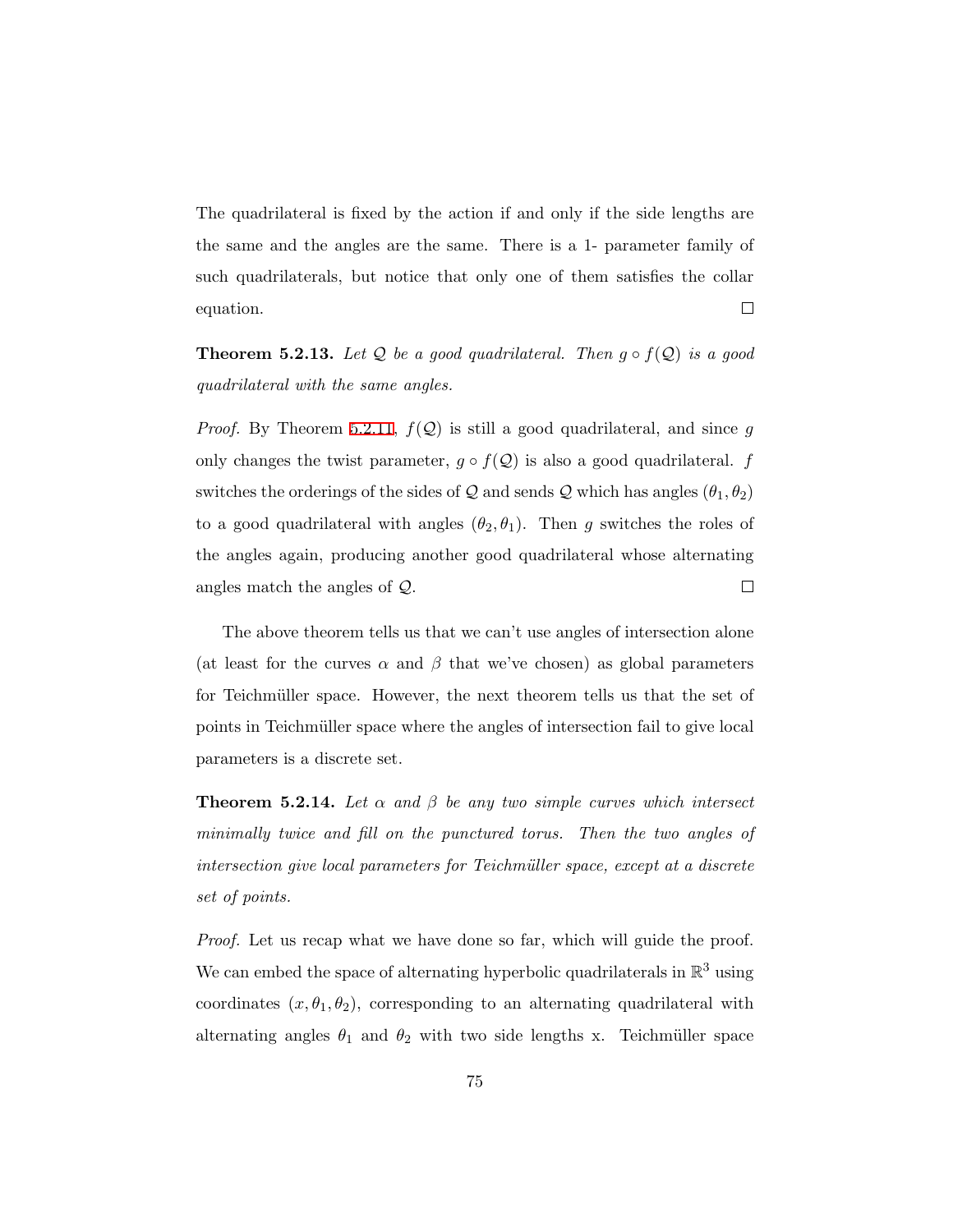can then be embedded as the triples  $(x, \theta_1, \theta_2)$  for which the perpendicular connecting the two sides of length x is the collar function of x. The perpendicular length  $P(x, \theta_1, \theta_2)$  is an analytic function of  $x, \theta_1$ , and  $\theta_2$ , being composed of various trigonometric and hyperbolic functions. If we fix a pair of angles  $\theta_1$  and  $\theta_2$ , we obtain an an analytic function  $p(x)_{\theta_1,\theta_2}$  of a single variable. The collar function is also an analytic function of x.

Suppose for contradiction that for every neighborhood  $U_i$  of some point *x* in the embedded image, there is an  $x_i \in U_i$  with the same angles. The identity theorem for analytic functions says that if two analytic functions are equal on a set of points that accumulate in the domain, then they are actually equal globally throughout the domain. But  $P(x)$  and the collar function are not globally equal. This shows that there is a neighborhood of *x* for which *x* is the only point that has  $\theta_1, \theta_2$  as the angles. This is almost what we need, but not quite; We must prove that the points where the functions and their derivatives are equal is discrete, for if the functions are equal but their derivatives are not, we know there is a neighborhood where *every* pair of angles is distinct, via the implicit function theorem. This result can be obtained simply by implying the same identity theorem  $\Box$ to the derivatives.

It is conjectured that the fixed point of  $g \circ f(Q)$  is the *only* point where the angles of intersection fail to give local parameters, but that requires a more careful analysis to fully justify.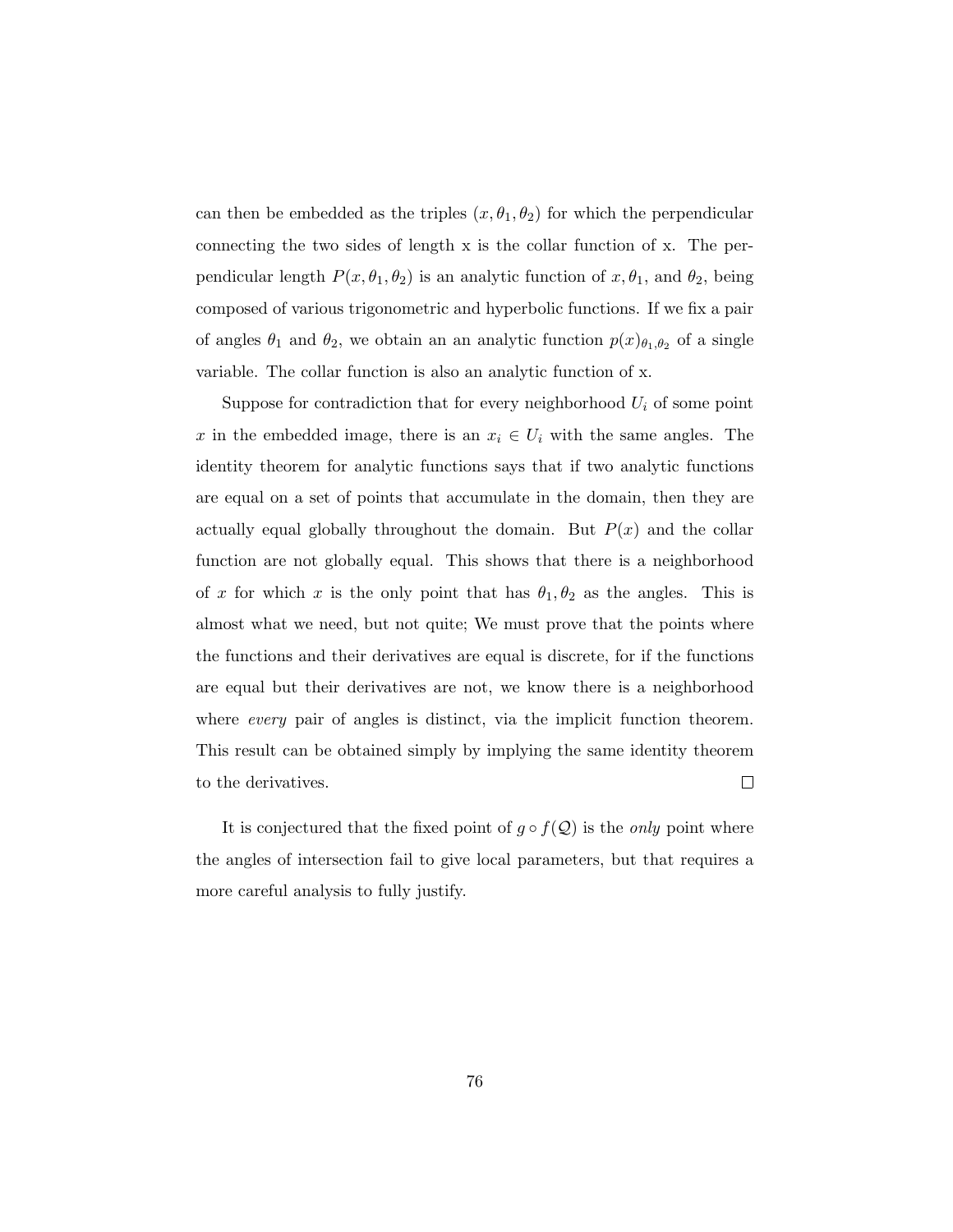## **5.3 Future Questions**

There are various intertwined geometric and topological notions attached to a free homotopy class. Absent a hyperbolic metric, one can discuss intersections and configurations, for example. In the presence of a hyperbolic metric, one can also ask questions about length and angle of intersection as well. We may assign values to one or more of these various properties of curves and ask which subsets of Teichmüller space preserve these values? Sometimes the answer is not interesting. For example, every geodesic realizes the minimal number of intersections. Sometimes, the answer is more subtle: If a collection of curves has triangular regions, then the curve has two or more topologically distinct configurations. In[[22\]](#page-86-0), it is shown that for certain curves, certain topological configurations are never realized by a geodesic on a hyperbolic surface. For a configuration that is realizable, what is the topology of the subset of Teichmüller space which preserves the configuration?

Ifa curve  $\gamma$  on  $S_g$  is filling, then a result in [[26](#page-86-1)] states that there is a unique point in Teichmüller space which minimizes the length of  $\gamma$ . If we choose any  $L$  larger than this minimal length, then the subset of Teichmüller space for which the length of  $\gamma$  is *L* is homeomorphic to  $S^{6g-7}$ . This is due to the fact that the length of a filling curve is convex and limits to infinity along an earthquake path, and earthquake paths are parameterized by *PML*, the space of projective measured laminations, which is homeomorphic to  $S^{6g-7}$ .

What about the subset of Teichmüller space which preserves a tuple of intersection angles for a filling curve? We have just analyzed a special case of this on the punctured torus. The answer for a general curve on  $S_{g,n}$  will surely be more complicated. The following heuristic observation suggests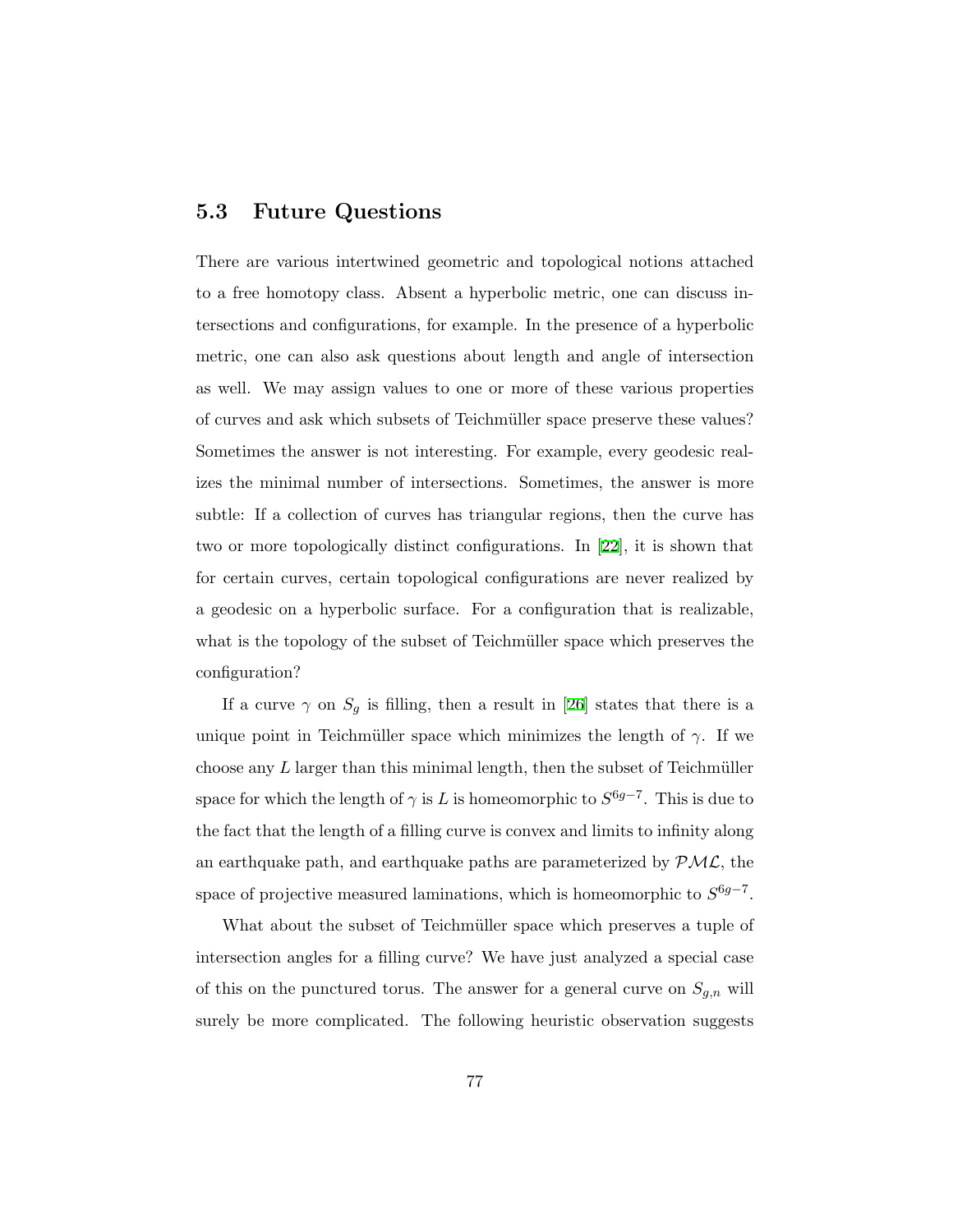that this may be a very interesting set in some cases.

**Observation 5.3.1.** Let  $\gamma_g$  be a minimally self-intersecting filling curve on *S<sub>g</sub>*, as in Theorem [4.3.1,](#page-62-0) and let  $Θ = (θ_1, ..., θ_{2g-1})$  be a tuple of intersection angles realized in some hyperbolic metric. Then the set of Teichmüller space which preserves  $\Theta$  should have dimension  $4g - 5$ .

*Proof.* (heuristic) A filling geodesic with 2*g−*1 self-intersections has an 8*g−*4 sided hyperbolic polygon as its complement. If we want to fix the angles of intersection for our geodesic, then the angles of this 8*g −* 4-gon are also fixed. The space of hyperbolic  $4g - 4$ -gons with fixed angles is a manifold of dimension 8*g−*7. Since our polygon is coming from a geodesic, the lengths of the sides of the complementary polygon must match in pairs, which reduces the dimension by  $4g - 2$ . Thus, assuming various transversality conditions, the space of polygons producing a geodesic with intersection angles Θ should be 4*g −* 5 dimensional.  $\Box$ 

The number  $4g - 5$  comes up in the literature as the conjectural lower bound for the dimension of a deformation retract of moduli space (see [[19\]](#page-86-2),[[24\]](#page-86-3)). Perhaps this is just a coincidence, but it seems worth a more detailed analysis in the future.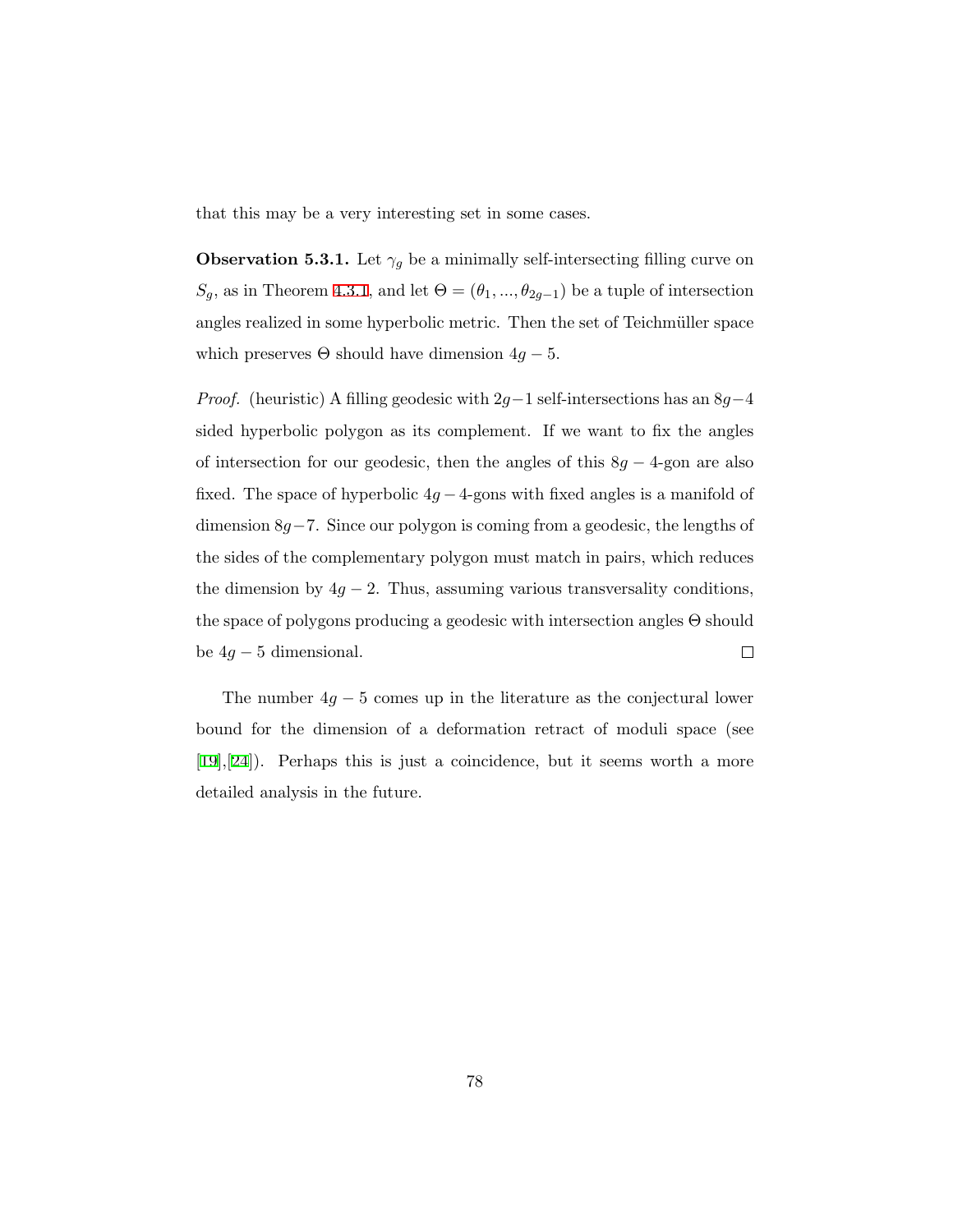## **Bibliography**

- [1] W. Abikoff, "The Real analytic theory of Teichmüuller space." Lecture notes in Math.; 820 (1989).
- [2] J. W. Anderson, *Hyperbolic geometry*. Second edition. Springer Undergraduate Mathematics Series. Springer-Verlag London, Ltd., London, 2005. xii+276 pp.
- [3] K. Ahara and Y. Yamazaki. *"Software and Algorithm of Drawing Surfaces."* Interdisciplinary Information Sciences 9.1 (2003): 157-174.
- [4] T. Aougab and S. Huang. *"Minimally intersecting filling pairs on surfaces."* Algebraic and Geometric Topology 15.2 (2015): 903-932.
- [5] L. Ahlfors and C. Earle. *"Lectures on quasiconformal mappings."* (1966): 3.
- [6] A. F. Beardon, *The geometry of discrete groups*, Graduate Texts in Mathematics, 91. Springer-Verlag, New York, 1983. xii+377 pp.
- [7] A. Basmajian, *The stable neighborhood theorem and lengths of closed geodesics.* Proceedings of the American Mathematical Society 119.1 (1993): 217-224.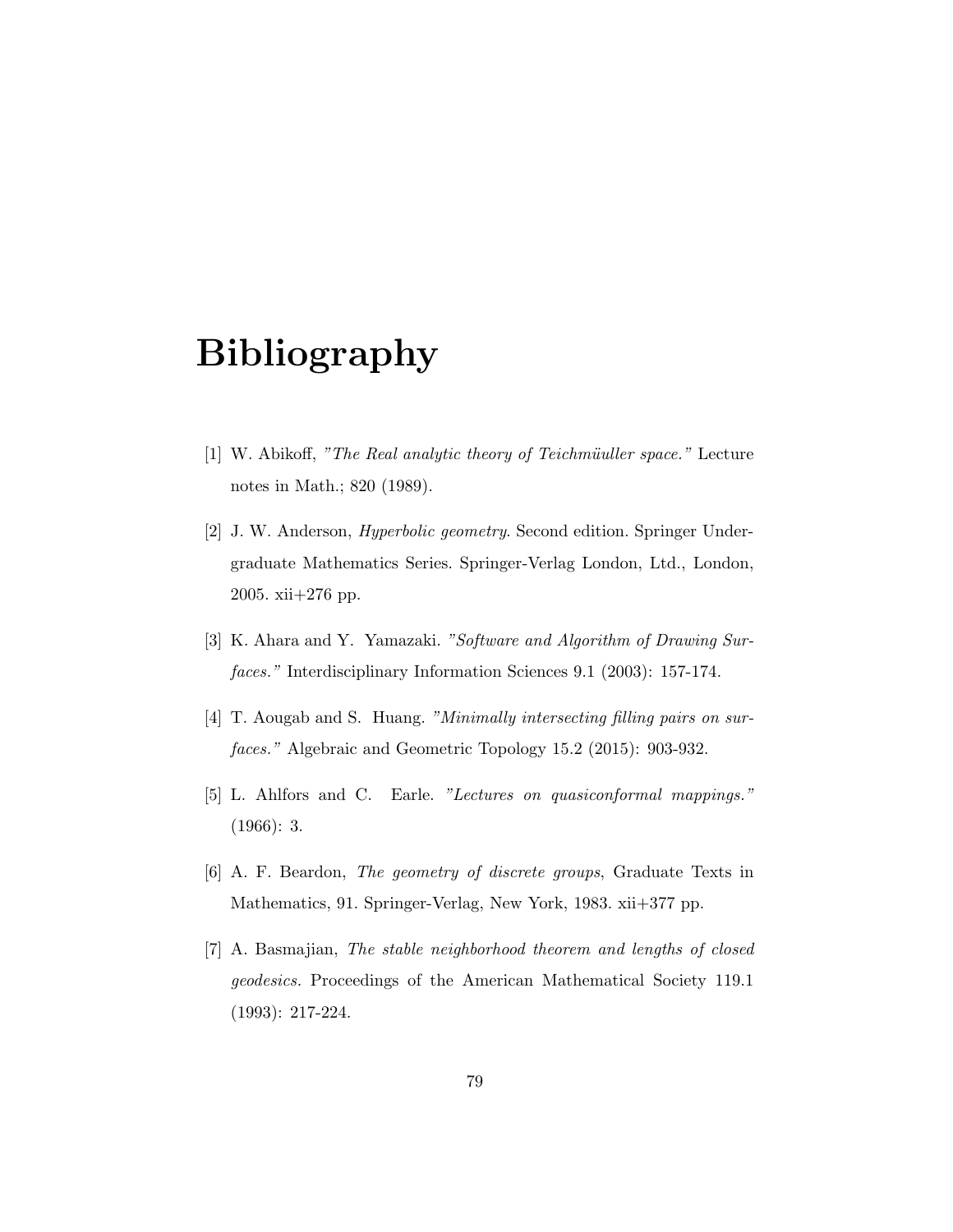- [8] A. Basmajian, Ara. *"Universal length bounds for non-simple closed geodesics on hyperbolic surfaces."* Journal of Topology (2013): jtt005.
- [9] K. Bezdek, K. *"Ein elementarer Beweis fr die isoperimetrische Ungleichung in der Euklidischen und hyperbolischen Ebene."* Ann. Univ. Sci. Budapest. Etvs Sect. Math 27 (1984): 107-112.
- [10] J. Birman and C. Series, *An algorithm for simple curves on surfaces*, J. London Math. Soc. Vol 29 Iss 2 (1984), 331-342.
- [11] P. Buser, *Geometry and spectra of compact Riemann surfaces*. Progress in Mathematics, 106. Birkhuser Boston, Inc., Boston, MA, 1992. xiv+454 pp.
- [12] M. Chas, *Combinatorial Lie Bialgebras of curves on surfaces*, Topology Vol 43 Iss 3 (2004), 543-568
- [13] M. Chas, *Minimal intersection of curves on surfaces*, Geometriae Dedicata Vol 144 (2010), 25-60
- [14] M. Chas, Moira and A. Phillips. *"Self-intersection numbers of curves on the punctured torus."* Experimental Mathematics 19.2 (2010): 129-148.
- [15] D. Chillingworth, *Simple closed curves on surfaces*, Bull. London Math. Soc. Vol 1 (1969), 310-314
- [16] M. Cohen and M. Lustig, *Paths of geodesics and geometric intersection numbers I*, Combinatorial Group Theory and Topology, Ann. of Math. Studies Vol 111 (1987), 479-500.
- [17] B. Farb and D. Margalit, *A Primer on Mapping Class Groups* (PMS-49). Princeton University Press, NJ, 2011.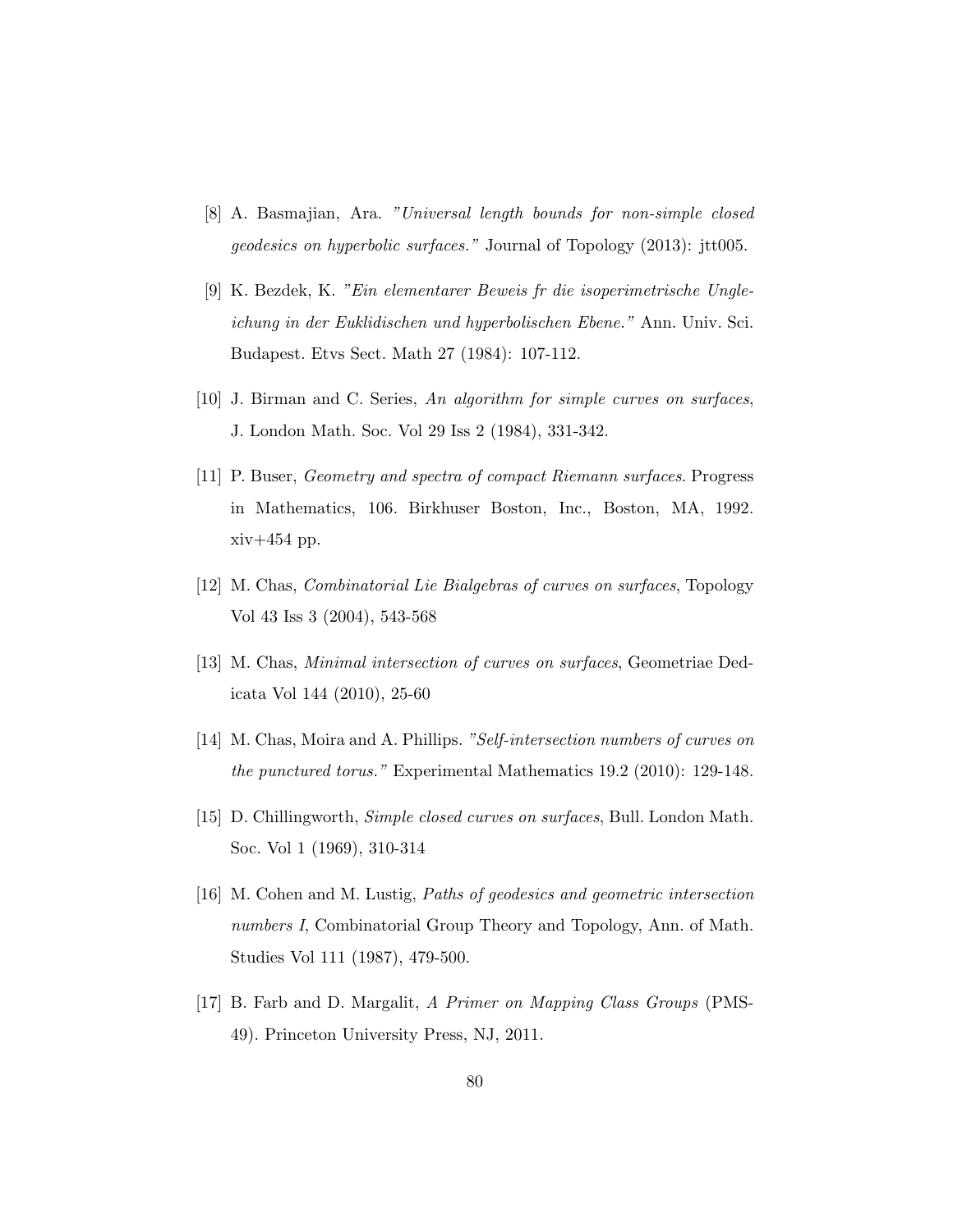- [18] H. Farkas and I. Kra. *Riemann surfaces*. Springer New York, 1992.
- <span id="page-86-2"></span>[19] J. Harer, *The virtual cohomological dimension of the mapping class group of an orientable surface* Inventiones mathematicae 84.1 (1986): 157-176.
- [20] J. Hass, P. Scott, *Intersections of curves on surfaces*, Israel J. Math. Vol 51 (1985), 90-120
- [21] J. Hass, P. Scott, *Shortening curves on surfaces*, Topology Vol 33 No 1 (1994), 25-43
- <span id="page-86-0"></span>[22] J. Hass, P. Scott, *Configurations of curves and geodesics on surfaces*, Geometry and Topology Monographs 2 (1999): 201-213.
- [23] A. Hatcher, *Algebraic topology*. 2002. Cambridge UP, Cambridge 606.9.
- <span id="page-86-3"></span>[24] L. Ji and S. Wolpert. "*A cofinite universal space for proper actions for mapping class groups.*" the tradition of Ahlfors-Bers. V (2008): 151-163.
- [25] L. Keen *"Collars on Riemann surfaces."* Discontinuous groups and Riemann surfaces (Proc. Conf., Univ. Maryland, College Park, Md., 1973). 1974.
- <span id="page-86-1"></span>[26] S. Kerckhoff, *"The Nielsen realization problem."* Annals of mathematics (1983): 235-265.
- [27] G. Martin, *The persistence of angle.* Centre for Mathematics and its Applications, School of MAthematical Sciences, Australian National University, 1993.
- [28] B. Maskit, *Kleinian groups*, Springer-Verlag, Berlin, 1988. xiv+326 pp.